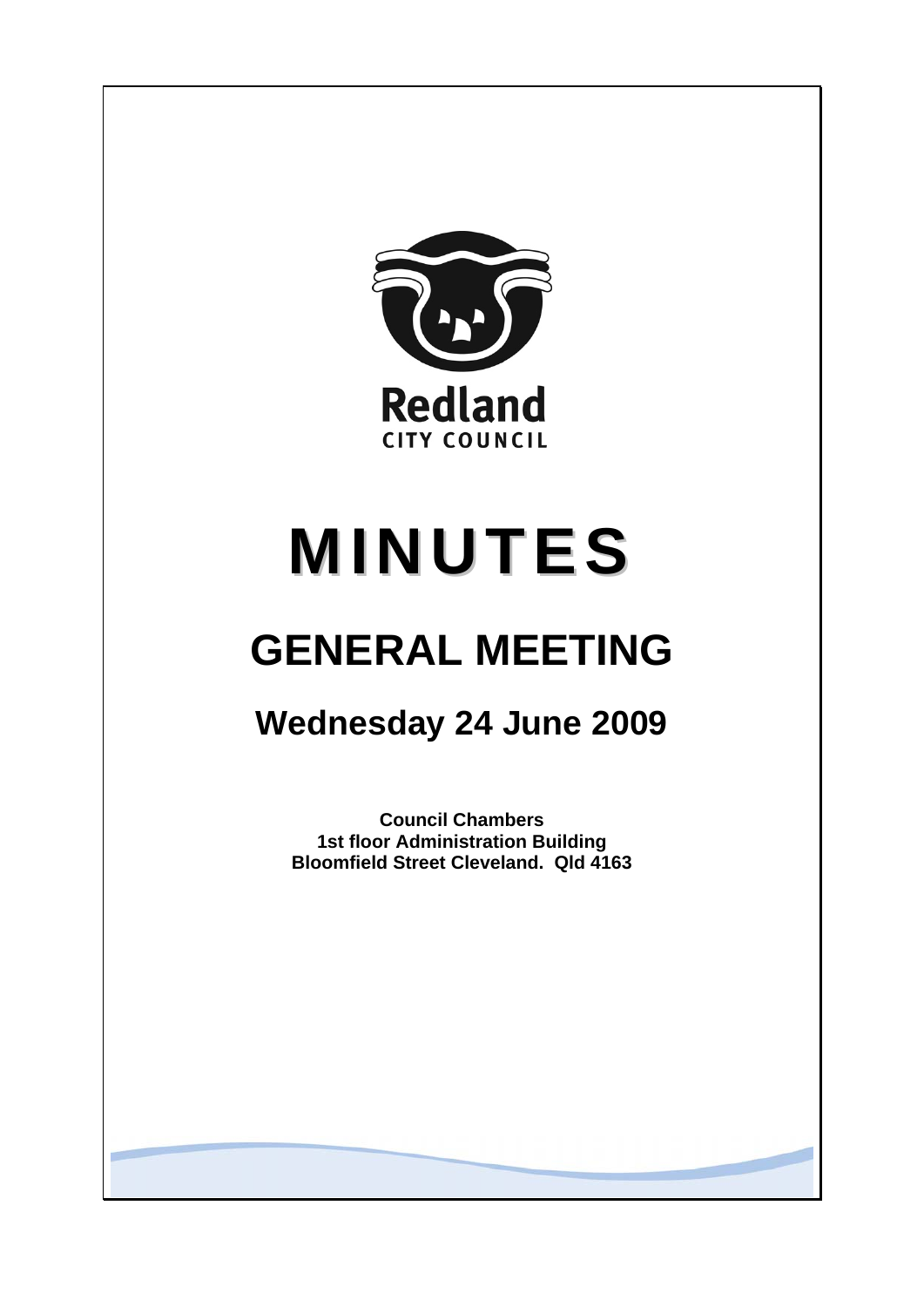# **TABLE OF CONTENTS**

| <b>ITEM</b>  |                                                          | <b>SUBJECT</b>                                                                                                                                                  | <b>PAGE NO</b> |
|--------------|----------------------------------------------------------|-----------------------------------------------------------------------------------------------------------------------------------------------------------------|----------------|
| 1            |                                                          |                                                                                                                                                                 |                |
| $\mathbf{2}$ |                                                          |                                                                                                                                                                 |                |
| 3            |                                                          |                                                                                                                                                                 |                |
| 4            |                                                          |                                                                                                                                                                 |                |
| 5            | <b>MATTERS OUTSTANDING FROM PREVIOUS GENERAL MEETING</b> |                                                                                                                                                                 |                |
|              | 5.1                                                      |                                                                                                                                                                 |                |
|              | 5.1.1                                                    | <b>REQUEST FOR REPORT - RESEARCH ON THE IMPACT</b>                                                                                                              |                |
|              | 5.1.2                                                    | <b>PETITION - OBJECTING TO THE TRIAL CLOSURE OF</b>                                                                                                             |                |
|              | 5.1.3                                                    | POTENTIAL FORMATION OF A BUSINESS                                                                                                                               |                |
|              | 5.1.4                                                    | <b>INVESTIGATION, MASTER PLANNING &amp; FEASIBILITY</b><br><b>ANALYSIS - COUNCIL OWNED LAND, ISLAND INDUSTRY</b><br>ZONE, MACLEAY ISLAND AND COMMUNITY PURPOSES |                |
|              | 5.1.5                                                    | PETITION (DIVISION 10) - REMOVAL OF CONCRETE<br><b>ISLAND AND "GIVEWAY" SIGN IN BAUHINIA STREET,</b>                                                            |                |
|              | 5.1.6                                                    | <b>PETITION (DIVISION 10) – OFF STREET PARKING – MARY</b>                                                                                                       |                |
|              | 5.1.7                                                    | <b>PROPOSED ROAD OPENING - SUSAN STREET TO</b>                                                                                                                  |                |
|              | 5.1.8                                                    | PETITION (DIVISION 5) - REQUESTING THE SEALING OF<br>COTTON TREE AVENUE, MACLEAY ISLAND  4                                                                      |                |
|              | 5.1.9                                                    | <b>PETITION (DIVISION 5) - REQUESTING THE</b><br><b>INSTALLATION OF A 10 STATION PLAYING ROUND</b><br>FITNESS CIRCUIT WITH SIGNS AT WESTERN ROAD                |                |
| 6            |                                                          |                                                                                                                                                                 |                |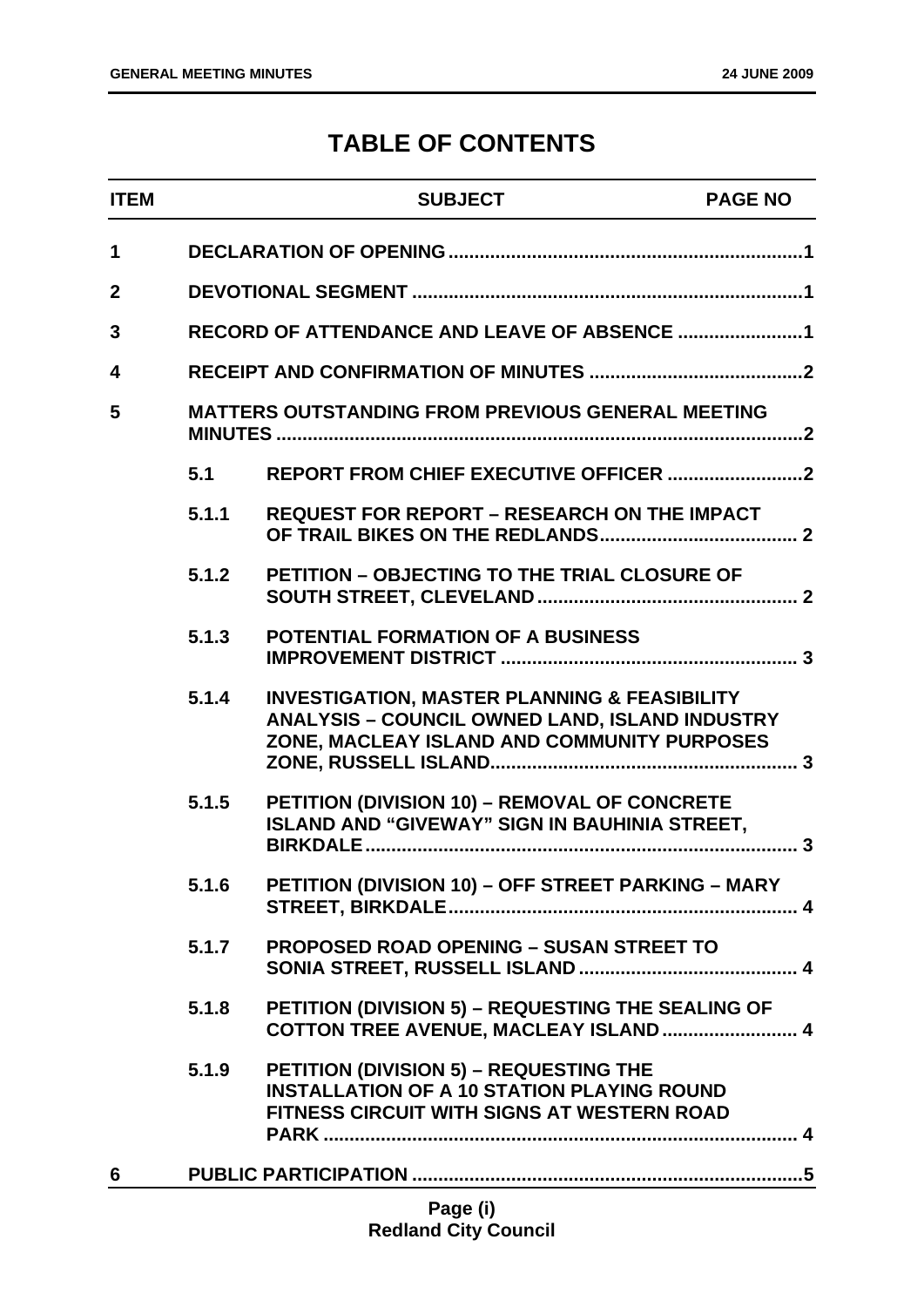| $\overline{7}$ |                                                         |                                                                               |
|----------------|---------------------------------------------------------|-------------------------------------------------------------------------------|
| 8              |                                                         |                                                                               |
| 9              | <b>DECLARATION OF MATERIAL PERSONAL INTEREST ON ANY</b> |                                                                               |
| 10             |                                                         | <b>PLANNING &amp; POLICY COMMITTEE 3/06/09 - RECEIPT AND</b>                  |
|                |                                                         |                                                                               |
|                | 10.1.1                                                  |                                                                               |
|                | 10.1.2                                                  | <b>CLIMATE CHANGE RISK ASSESSMENT REPORT  12</b>                              |
|                | 10.2                                                    |                                                                               |
|                | 10.2.1                                                  | REVIEW OF LOCAL LAW NO 12 (RENTAL<br>ACCOMMODATION WITH SHARED FACILITIES) 16 |
| 11             |                                                         | <b>REDLAND WATER COMMITTEE 16/06/09 - RECEIPT AND</b>                         |
|                | 11.1                                                    |                                                                               |
|                | 11.1.1                                                  | <b>REDLAND WATER BUSINESS UNIT REPORT - MAY 2009  19</b>                      |
|                | 11.2                                                    |                                                                               |
|                |                                                         |                                                                               |
| 12             |                                                         | <b>PLANNING &amp; POLICY COMMITTEE 17/06/09 - RECEIPT AND</b>                 |
|                | 12.1                                                    |                                                                               |
|                | 12.1.1                                                  |                                                                               |
|                | 12.1.2                                                  | <b>PLANNING SCHEME POLICY - LAND FOR COMMUNITY</b>                            |
|                | 12.1.3                                                  |                                                                               |
|                | 12.1.4                                                  | <b>NOMINATION OF REPRESENTATIVES FOR REGIONAL</b>                             |
|                | 12.2                                                    |                                                                               |
|                | 12.2.1                                                  |                                                                               |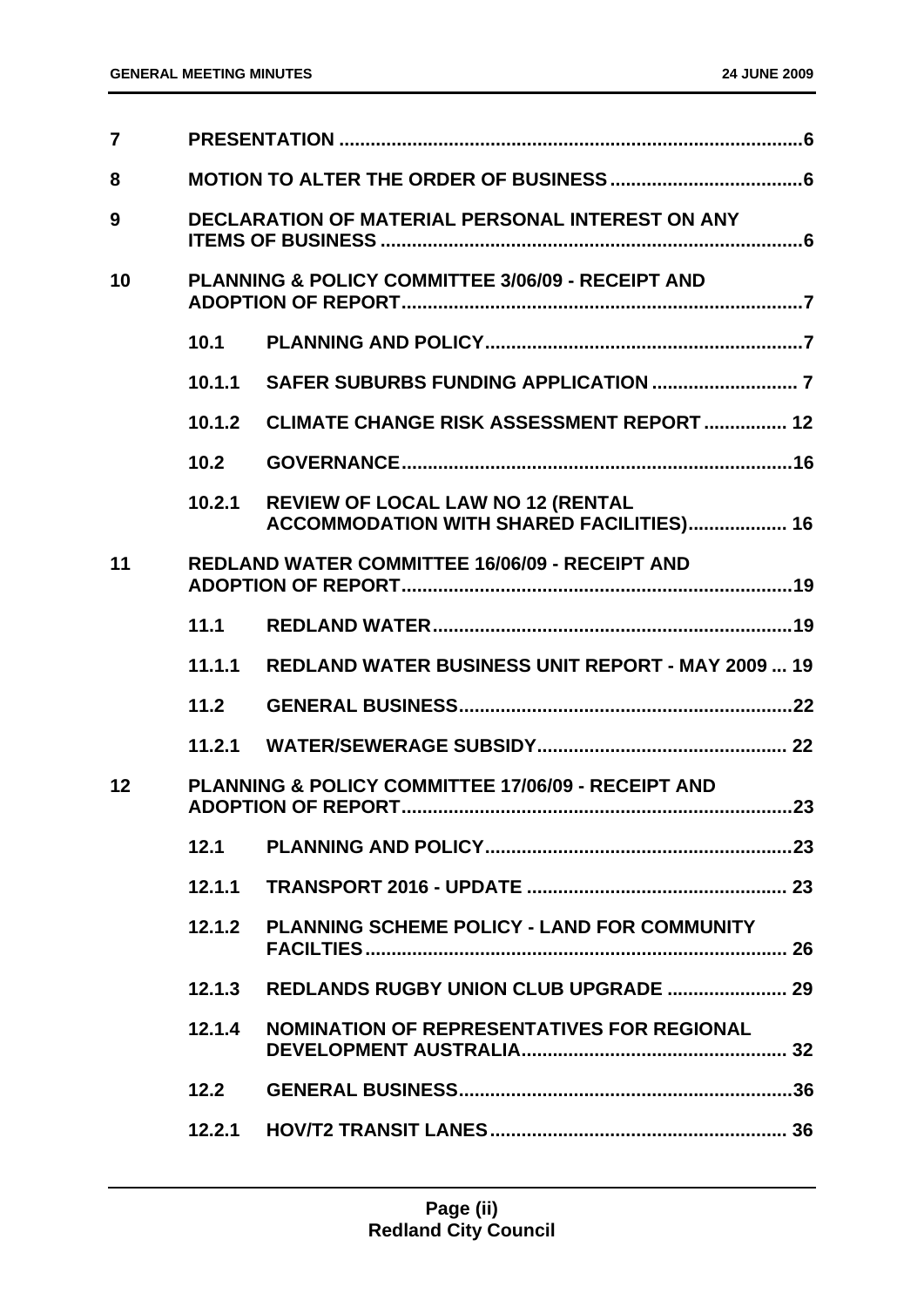|    | 12.2.2 | UPGRADE OF MORETON BAY ROAD AND MT COTTON                                                           |
|----|--------|-----------------------------------------------------------------------------------------------------|
|    | 12.2.3 |                                                                                                     |
|    | 12.2.4 |                                                                                                     |
|    | 12.2.5 |                                                                                                     |
|    | 12.3   |                                                                                                     |
|    | 12.3.1 | <b>PRIORITY LAND ACQUISITIONS FOR THE SMBI OPEN</b>                                                 |
|    | 12.4   |                                                                                                     |
|    | 12.4.1 |                                                                                                     |
| 13 |        | <b>FINANCE AND CORPORATE MANAGEMENT COMMITTEE</b><br>17/06/09 - RECEIPT AND ADOPTION OF REPORT 48   |
|    | 13.1   |                                                                                                     |
|    | 13.1.1 | MAY 2009 - MONTHLY FINANCIAL REPORTS  48                                                            |
|    | 13.1.2 | AMENDED AQUATIC PARADISE CANAL - SPECIAL<br><b>CHARGE - ANNUAL IMPLEMENTATION PLAN 2009-2010 53</b> |
|    | 13.1.3 | AMENDED RABY BAY CANAL - SPECIAL CHARGE -<br><b>ANNUAL IMPLEMENTATION PLAN 2009-2010  55</b>        |
|    | 13.1.4 | <b>LAKE LEVY SPECIAL CHARGE - ANNUAL</b>                                                            |
|    | 13.1.5 | <b>CATEGORISATION OF LAND FOR DIFFERENTIAL</b>                                                      |
|    | 13.1.6 | <b>INTENTION TO ACQUIRE VALUELESS LAND  61</b>                                                      |
|    |        |                                                                                                     |
|    | 13.2   |                                                                                                     |
|    | 13.2.1 | <b>SYSTEMATIC POOL INSPECTION FOR PRIVATELY</b>                                                     |
|    | 13.2.2 | <b>WASTE MANAGEMENT SERVICES BUSINESS UNIT</b>                                                      |
|    | 13.3   |                                                                                                     |
|    | 13.3.1 |                                                                                                     |
|    |        |                                                                                                     |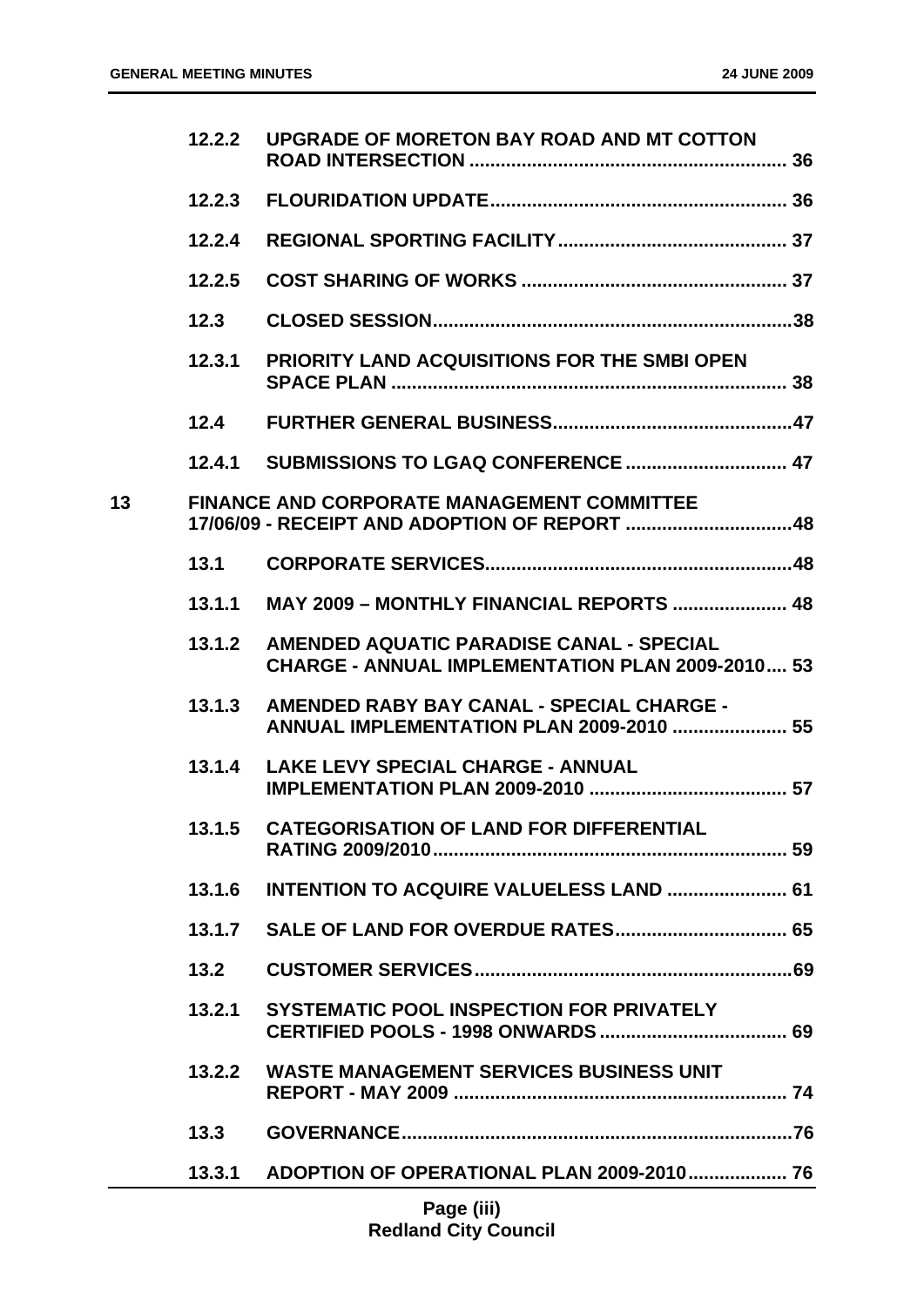|    | 13.3.2 | <b>CORPORATE BALANCED SCORECARD REPORT - MAY</b>                                                                  |  |
|----|--------|-------------------------------------------------------------------------------------------------------------------|--|
|    | 13.4   |                                                                                                                   |  |
|    | 13.4.1 | <b>NCP REQUIREMENTS FOR TYPE 2 &amp; 3 BUSINESSES &amp;</b><br><b>COMMUNITY SERVICE OBLIGATIONS 2009/2010  82</b> |  |
|    | 13.5   |                                                                                                                   |  |
|    | 13.5.1 |                                                                                                                   |  |
| 14 |        |                                                                                                                   |  |
| 15 |        |                                                                                                                   |  |
|    | 15.1   |                                                                                                                   |  |
|    | 15.1.1 | ELECTRONIC SCOREBOARD VICTORIA POINT SHARKS                                                                       |  |
|    | 15.2   |                                                                                                                   |  |
|    | 15.2.1 | VISIT TO CHINA AND KOREA BY MAYOR AND COUNCIL                                                                     |  |
|    | 15.3   |                                                                                                                   |  |
|    | 15.3.1 |                                                                                                                   |  |
| 16 |        |                                                                                                                   |  |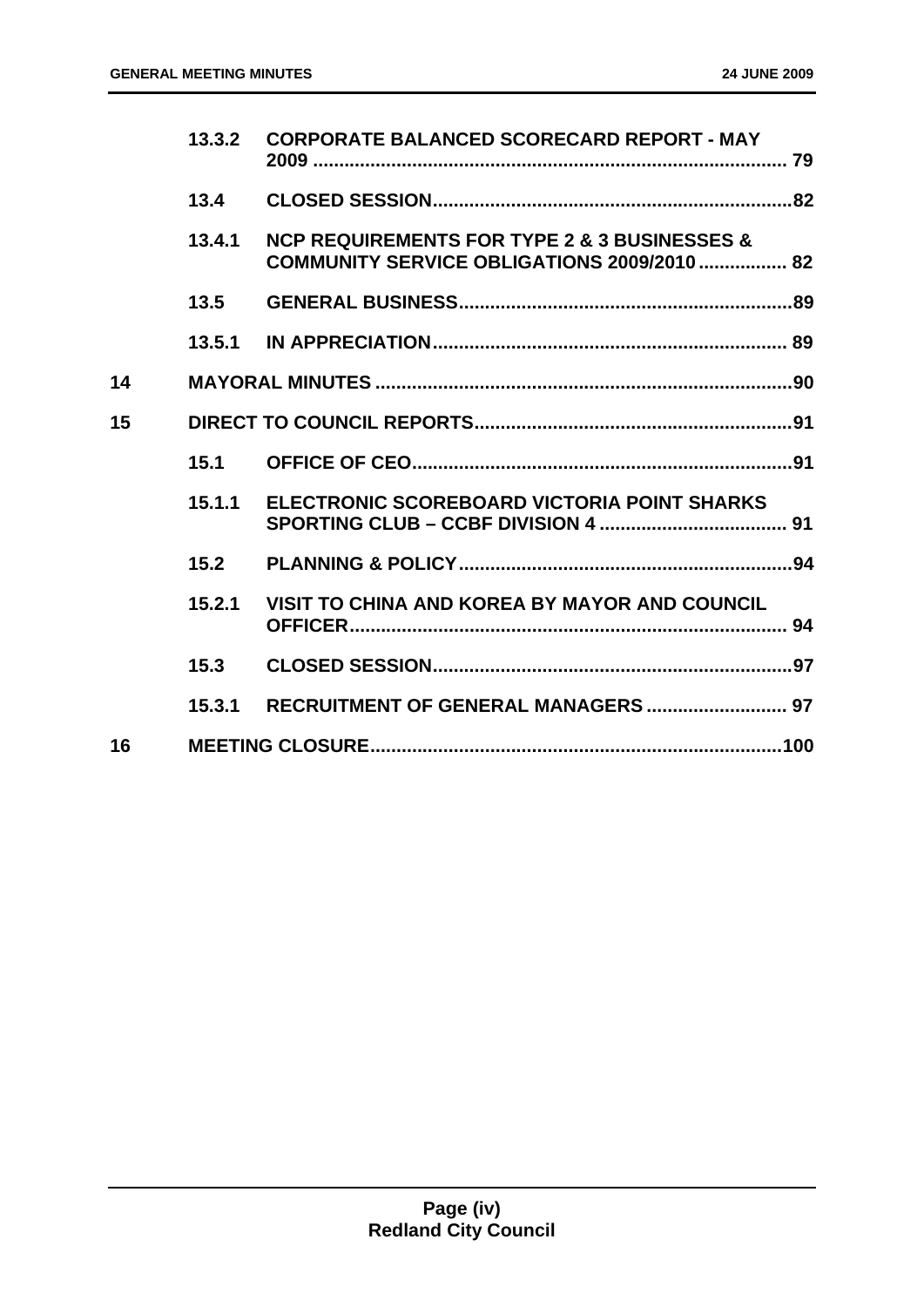# <span id="page-5-0"></span>**1 DECLARATION OF OPENING**

The Deputy Mayor declared the meeting open at 4.01pm and acknowledged the Quandamooka people, who are the traditional custodians of the land on which Council meets. The Deputy Mayor also paid Council's respect to their elders, past and present, and extended that respect to any indigenous Australians present.

# **2 DEVOTIONAL SEGMENT**

Nil.

# **3 RECORD OF ATTENDANCE AND LEAVE OF ABSENCE**

# **MEMBERS PRESENT:**

| Cr T Bowler         | Deputy Mayor and Councillor Division 6 |
|---------------------|----------------------------------------|
| Cr W Boglary        | <b>Councillor Division 1</b>           |
| Cr C Ogilvie        | <b>Councillor Division 2</b>           |
| Cr D Henry          | <b>Councillor Division 3</b>           |
| Cr J Burns          | <b>Councillor Division 4</b>           |
| Cr B Townsend       | <b>Councillor Division 5</b>           |
| Cr M Elliott        | <b>Councillor Division 7</b>           |
| <b>Cr K Reimers</b> | <b>Councillor Division 8</b>           |
| Cr K Williams       | <b>Councillor Division 9</b>           |
| Cr H Murray         | <b>Councillor Division 10</b>          |
|                     |                                        |

# **EXECUTIVE LEADERSHIP GROUP:**

| <b>Chief Executive Officer</b>                   |
|--------------------------------------------------|
| <b>General Manager Planning and Policy</b>       |
| <b>Acting General Manager Customer Services</b>  |
| <b>Acting General Manager Corporate Services</b> |
| <b>General Manager Redland Water</b>             |
| <b>Acting General Manager Governance</b>         |
|                                                  |

# **MINUTES:**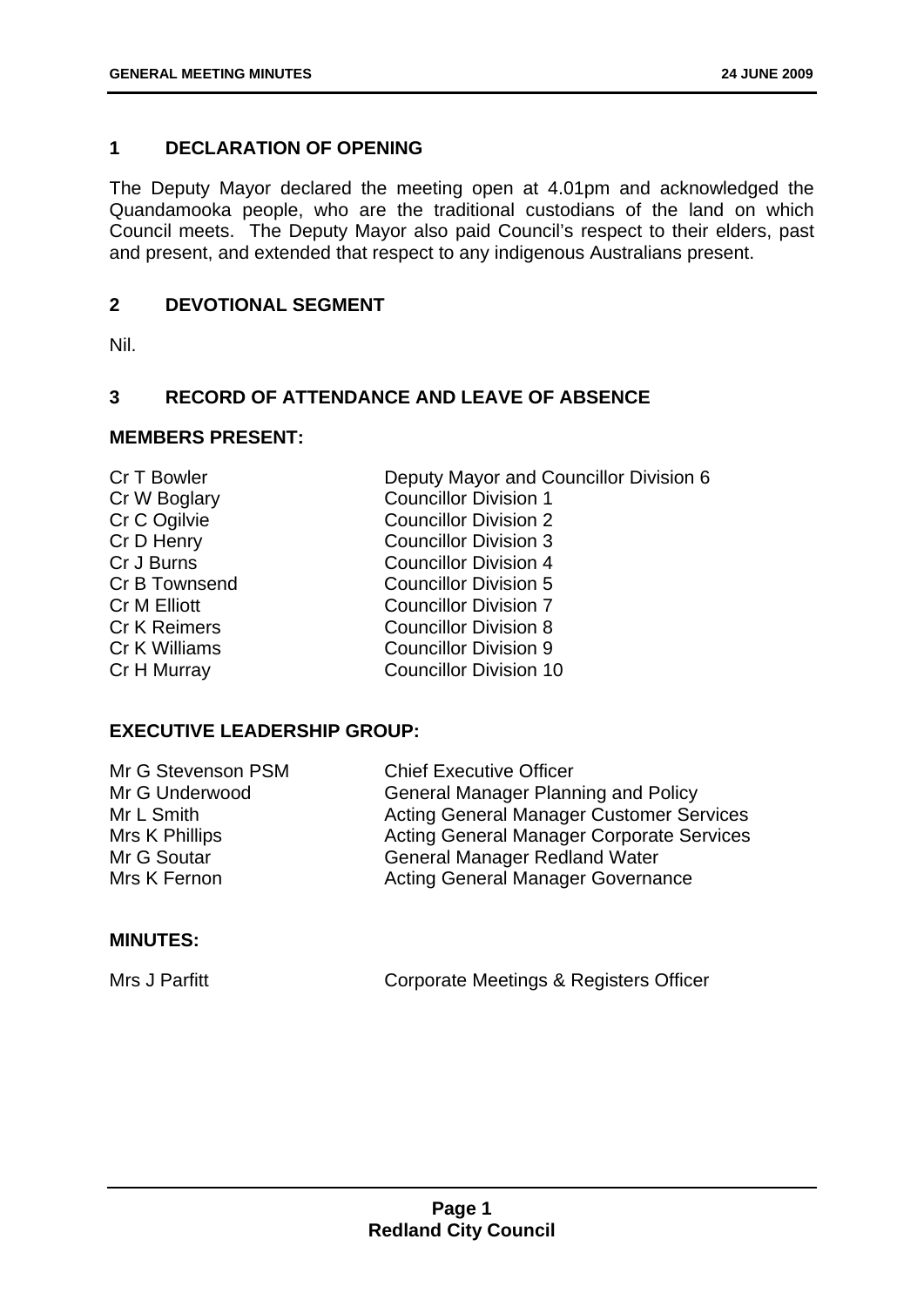#### <span id="page-6-0"></span>**LEAVE OF ABSENCE:**

| Moved by:    | <b>Cr Elliott</b> |
|--------------|-------------------|
| Seconded by: | Cr Henry          |

That leave of absence from today's meeting be approved for Cr M Hobson, Mayor who is attending the National General Assembly of Local Government Conference in Canberra.

#### CARRIED

# **4 RECEIPT AND CONFIRMATION OF MINUTES**

| Moved by:    | <b>Cr Elliott</b> |
|--------------|-------------------|
| Seconded by: | Cr Townsend       |

That the minutes of the General Meeting of Council held on 27 May 2009 be confirmed.

#### CARRIED

#### **5 MATTERS OUTSTANDING FROM PREVIOUS GENERAL MEETING MINUTES**

#### **5.1 REPORT FROM CHIEF EXECUTIVE OFFICER**

# **5.1.1 REQUEST FOR REPORT – RESEARCH ON THE IMPACT OF TRAIL BIKES ON THE REDLANDS**

At the General Meeting of 30 July 2008, Council resolved that research on the current impacts of trail bikes on the Redlands natural areas be undertaken.

A report addressing this matter will be presented to a Planning & Policy Committee Meeting in September 2009.

# **5.1.2 PETITION – OBJECTING TO THE TRIAL CLOSURE OF SOUTH STREET, CLEVELAND**

At the General Meeting of 29 October 2008, Council resolved that the petition (containing 298 signatures) from business operators and stakeholders from South Street and Enterprise Street, objecting to the trial closure of South Street, be received, referred to the Planning and Policy Department and considered when a further report is prepared and presented to Council in this matter.

It was noted previously that a report addressing this matter was proposed to be presented to a Planning and Policy Committee in June. However, due to a glitch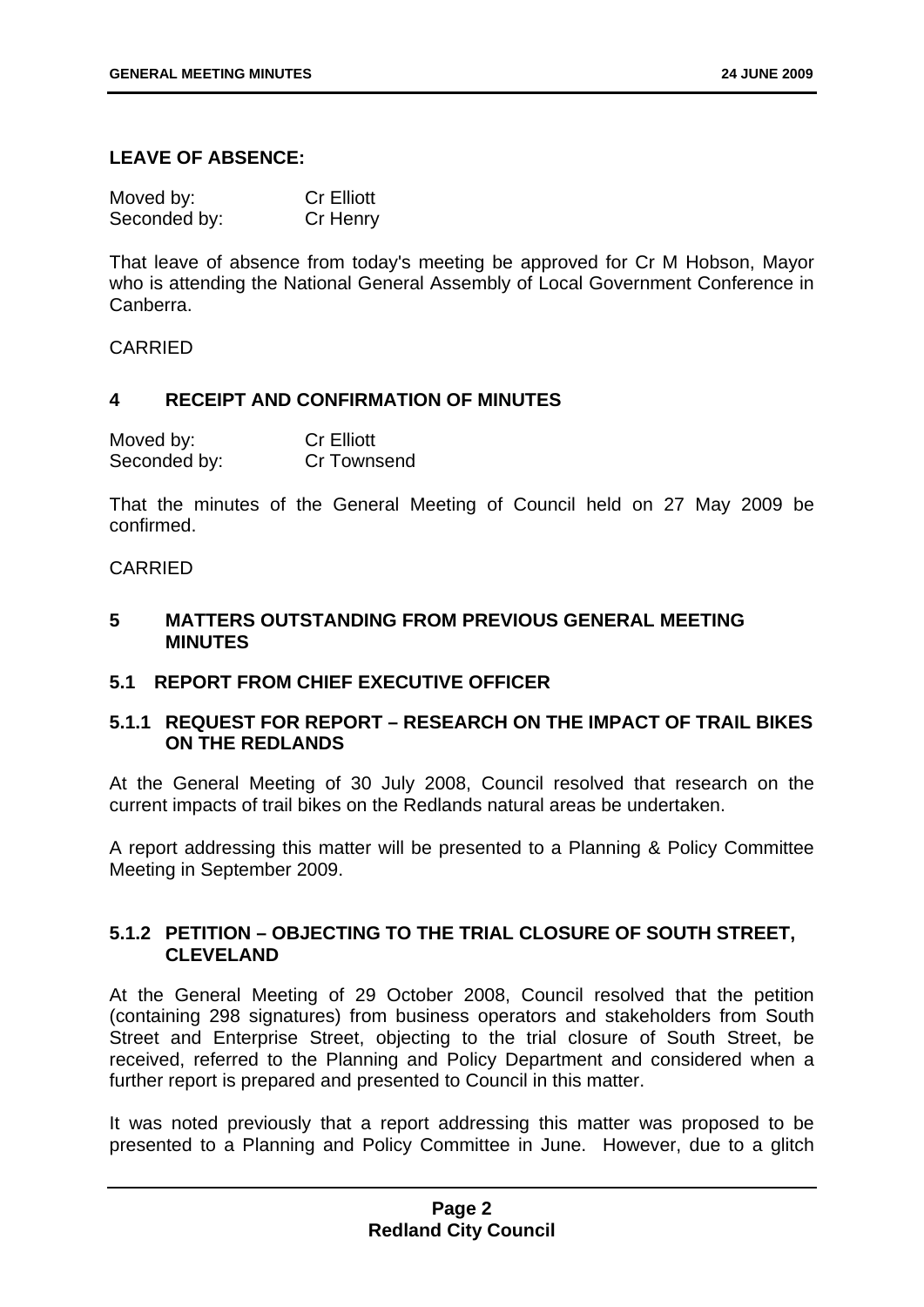<span id="page-7-0"></span>relating to the technical data required to assist in preparing this report, this is now proposed to be presented to a July meeting.

# **5.1.3 POTENTIAL FORMATION OF A BUSINESS IMPROVEMENT DISTRICT**

At the General Meeting of 29 October 2008, Council resolved that a report be prepared and presented to Council outlining the potential formation of a BID (Business Improvement District) in the precinct now formally recognised at CBD (Capalaba Business District).

A report addressing this matter will be presented to a Planning and Policy Committee Meeting in August 2009.

# **5.1.4 INVESTIGATION, MASTER PLANNING & FEASIBILITY ANALYSIS – COUNCIL OWNED LAND, ISLAND INDUSTRY ZONE, MACLEAY ISLAND AND COMMUNITY PURPOSES ZONE, RUSSELL ISLAND**

At the General Meeting of 29 October 2008, (item 16.1.1 refers) Council resolved that a report be presented to a future Planning & Policy Committee meeting on how a detailed investigation, master planning & feasibility analysis can be progressed on Council owned land on Macleay Island which is zoned Island Industry and Council owned land on Russell Island which is zoned community purposes sub-area CP9 - Future Island Investigation.

A report will be presented to an ensuing Planning & Policy Committee meeting.

# **5.1.5 PETITION (DIVISION 10) – REMOVAL OF CONCRETE ISLAND AND "GIVEWAY" SIGN IN BAUHINIA STREET, BIRKDALE**

At the General Meeting of 25 February 2009, Council resolved that petition requesting that Council remove the concrete island and "giveway" sign in Bauhinia Street, Birkdale, adjacent to Carinyan Drive, and replace the sign with a 'stop' sign in Carinyan Drive, Birkdale, facing oncoming traffic from Carinyan Drive into Bauhinia Street, be received and referred to the Infrastructure Planning Group to investigate and report to a future Planning & Policy Committee meeting.

It was previously noted that a report was proposed to be presented to the Planning and Policy Committee meeting on 17 June 2009. However, due to a glitch with technical data required to assist in preparing this report, it is proposed that this report be presented to a July meeting of this Committee.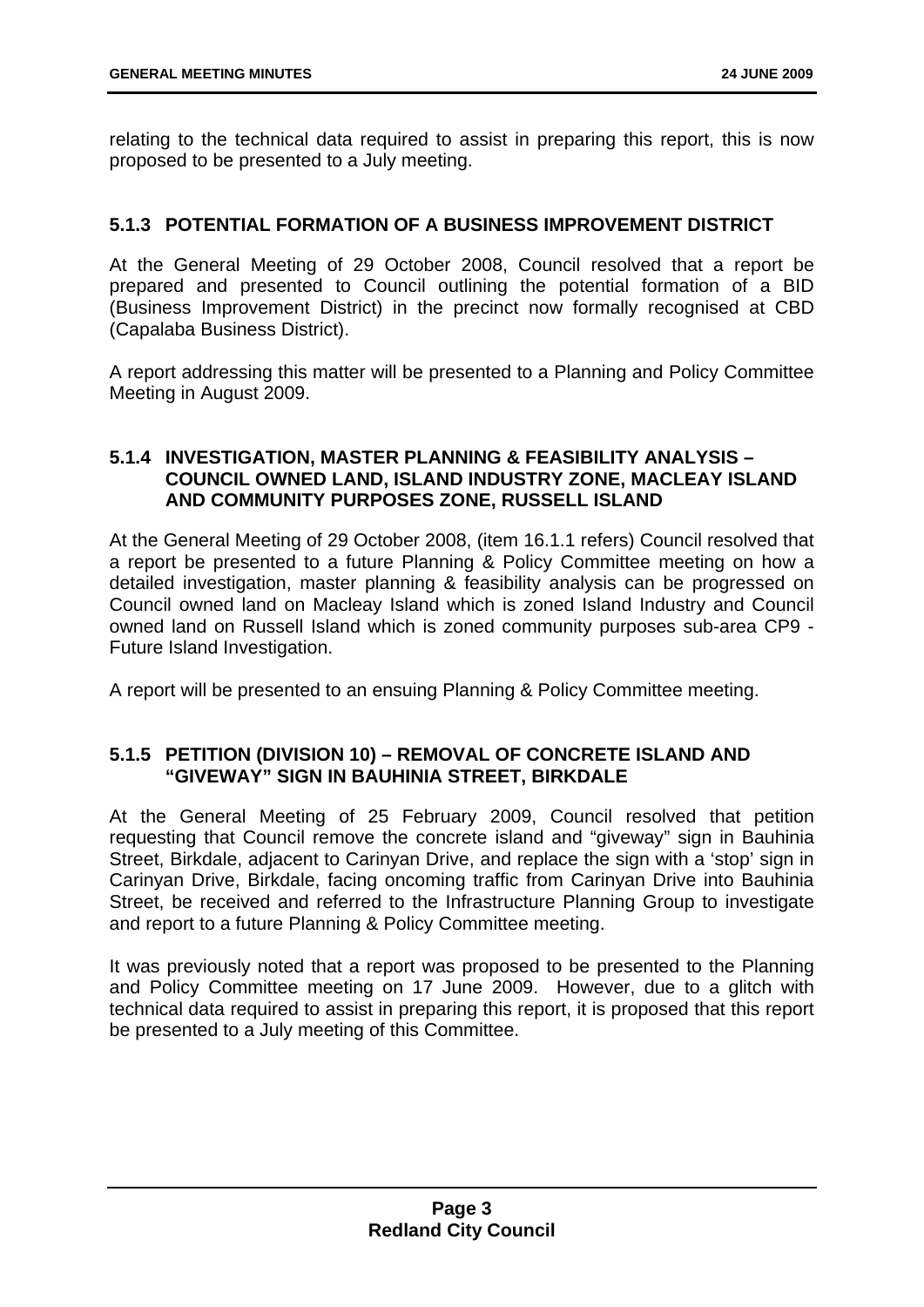# <span id="page-8-0"></span>**5.1.6 PETITION (DIVISION 10) – OFF STREET PARKING – MARY STREET, BIRKDALE**

At the General Meeting of 25 March 2009, Council resolved that the petition requesting more off street parking in Mary Street, Birkdale be received and referred to the appropriate area of Council for consideration and a report back to Council.

It was previously noted that a report was proposed to be presented to the Planning and Policy Committee meeting in June 2009. However, this report is now proposed for a July meeting of this Committee, pending further investigations to be undertaken in this matter and advice required from the Department of Main Roads and Transport.

# **5.1.7 PROPOSED ROAD OPENING – SUSAN STREET TO SONIA STREET, RUSSELL ISLAND**

At the General Meeting of 25 March 2009 consideration of this matter (Item 12.3.2) was deferred.

A report will be presented to an ensuing Planning & Policy Committee meeting.

# **5.1.8 PETITION (DIVISION 5) – REQUESTING THE SEALING OF COTTON TREE AVENUE, MACLEAY ISLAND**

At the General Meeting of 29 April 2009, Council resolved that the petition requesting the sealing of Cotton Tree Avenue, Macleay Island be received and referred to the appropriate area of Council for consideration and a report back to Council.

A report will be presented to an ensuing Planning & Policy Committee meeting.

# **5.1.9 PETITION (DIVISION 5) – REQUESTING THE INSTALLATION OF A 10 STATION PLAYING ROUND FITNESS CIRCUIT WITH SIGNS AT WESTERN ROAD PARK**

At the General Meeting of 29 April 2009, Council resolved that the petition requesting the installation of a 10 station playing round fitness circuit with signs at Western Road park be received and referred to the appropriate area of Council for consideration and a report back to Council.

A report is scheduled for the Planning and Policy Committee meeting in July 2009.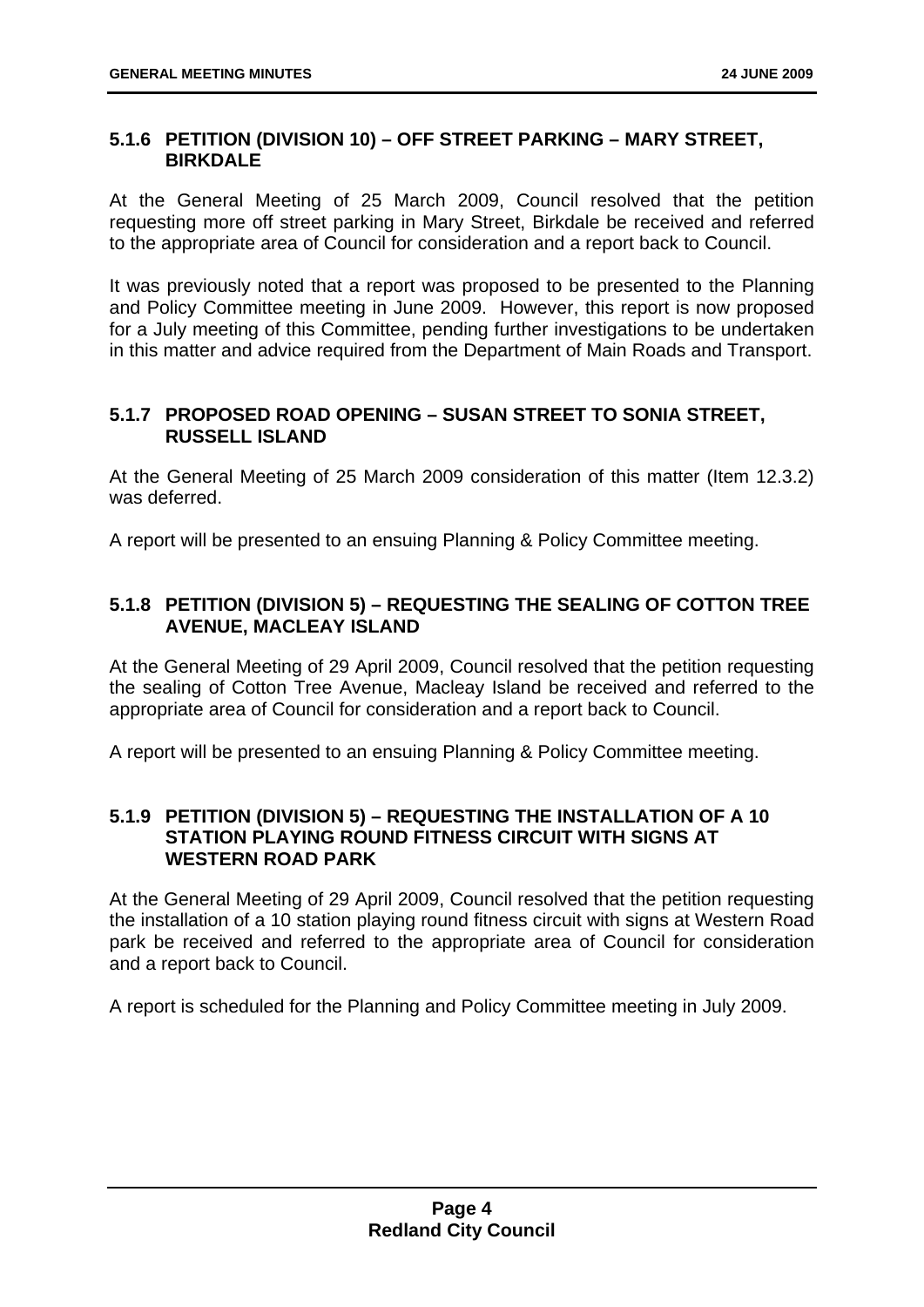# <span id="page-9-0"></span>**6 PUBLIC PARTICIPATION**

#### **MOTION TO ADJOURN MEETING**

| Moved by:    | Cr Henry   |
|--------------|------------|
| Seconded by: | Cr Ogilvie |

That the proceedings of the meeting adjourn for a public participation segment.

#### CARRIED

1. Mr L Christophers of Wellington Point addressed Council in relation to civil liberties.

#### **MOTION TO EXTEND PUBLIC PARTICIPATION**

Moved by: Cr Williams Seconded by: Cr Burns

That public participation be extended to allow Mr Christophers to continue his address to Council.

On being put to the vote the motion was LOST.

A division was called for.

Crs Burns, Reimers, Williams and Henry voted in the affirmative.

Crs Murray, Elliott, Townsend, Ogilvie, Boglary and Bowler voted in the negative.

Cr Hobson was absent from the meeting.

The motion was declared by the Deputy Mayor as LOST.

# **MOTION TO RESUME MEETING**

| Moved by:    | <b>Cr Elliott</b> |
|--------------|-------------------|
| Seconded by: | Cr Murray         |

That the proceedings of the meeting resume.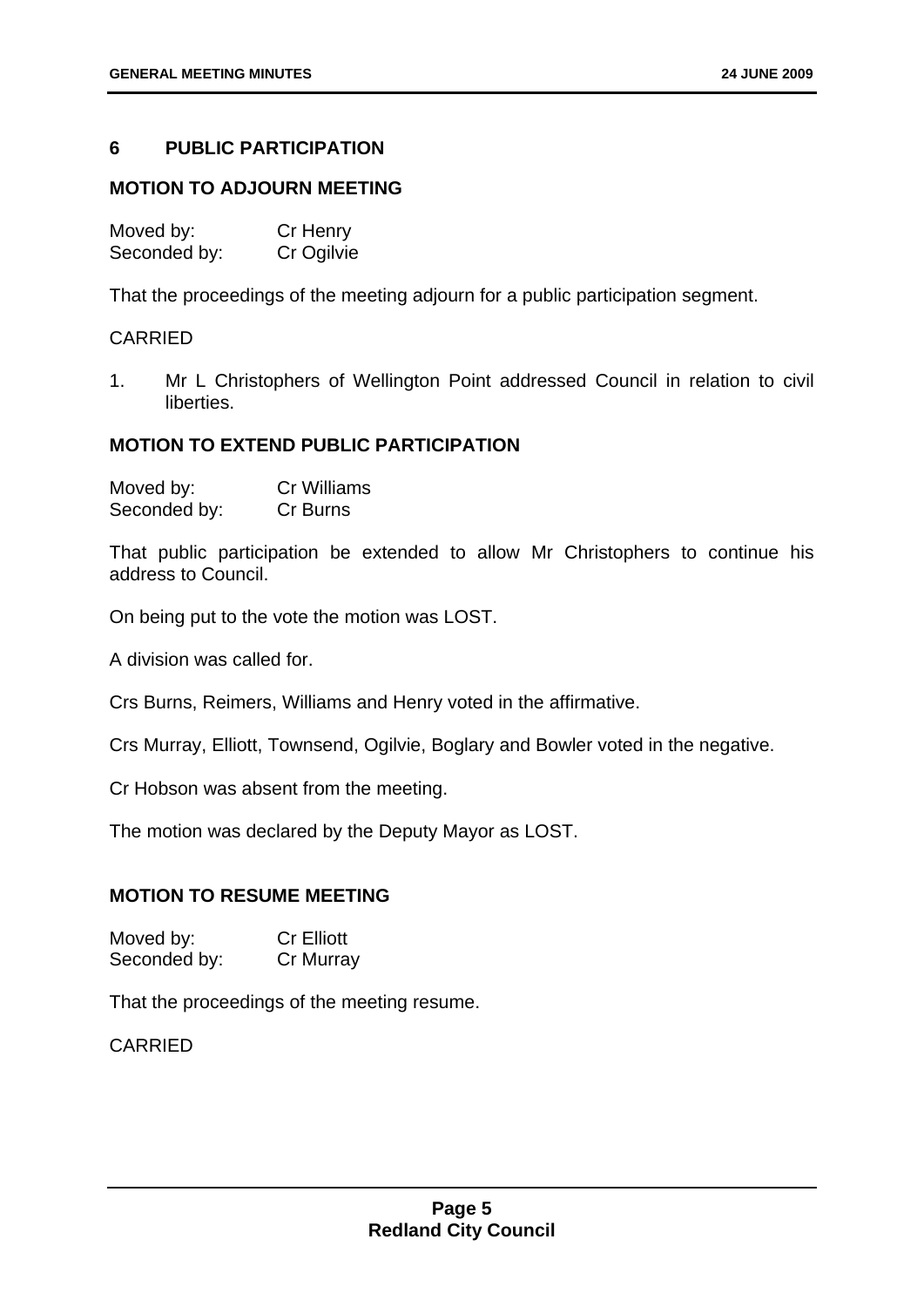# <span id="page-10-0"></span>**7 PRESENTATION**

Cr Townsend presented two Certificates from the Macleay Island RSL Sub Branch in relation to work performed by Customer Services at the Macleay Island Memorial.

# **8 MOTION TO ALTER THE ORDER OF BUSINESS**

Nil.

# **9 DECLARATION OF MATERIAL PERSONAL INTEREST ON ANY ITEMS OF BUSINESS**

Nil.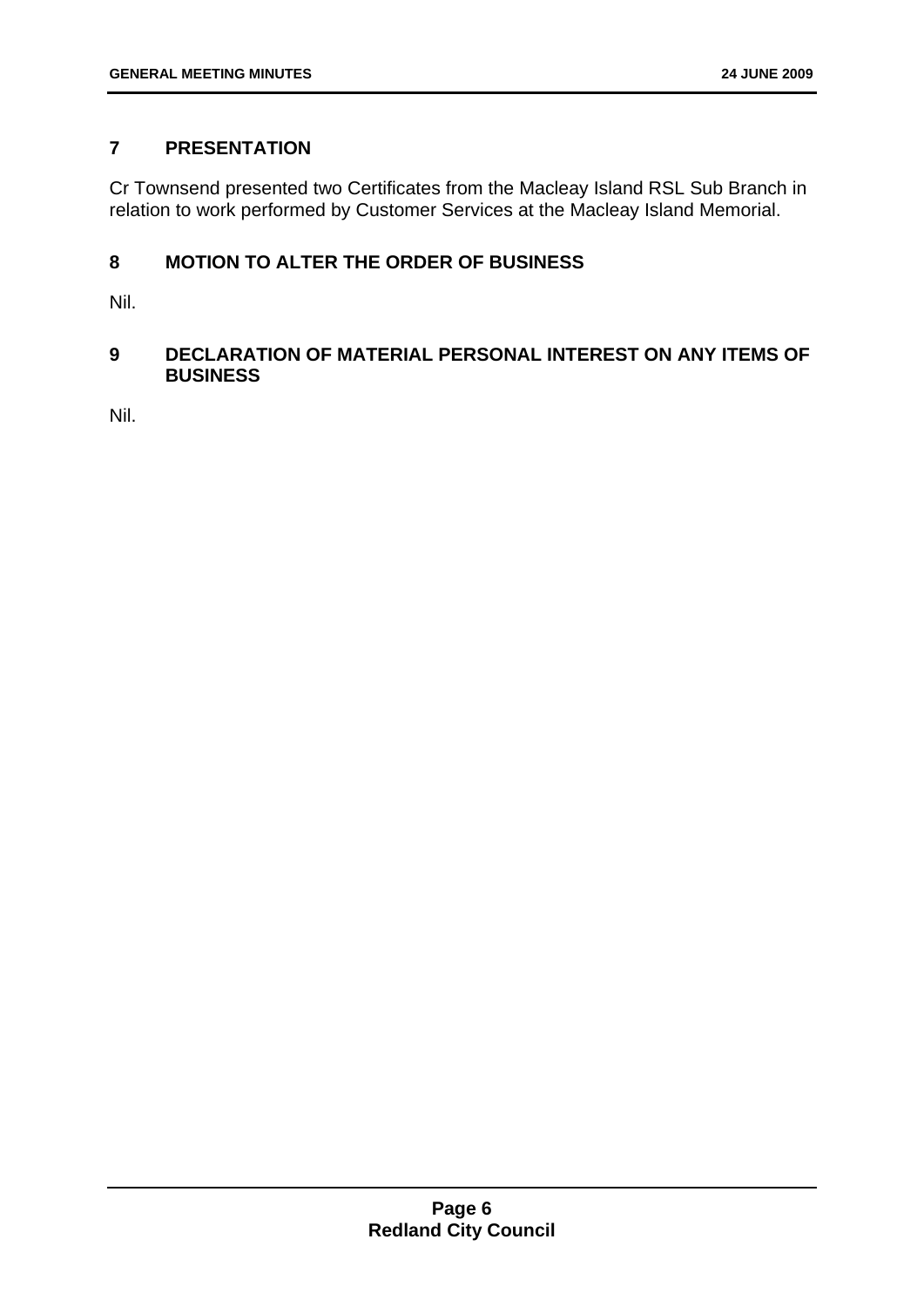# <span id="page-11-0"></span>**10 PLANNING & POLICY COMMITTEE 3/06/09 - RECEIPT AND ADOPTION OF REPORT**

Moved by: Cr Murray Seconded by: Cr Reimers

That the Planning & Policy Committee Report of 3 June 2009 be received.

# **CARRIED**

# **10.1 PLANNING AND POLICY**

# **10.1.1 SAFER SUBURBS FUNDING APPLICATION**

| <b>Dataworks Filename:</b>       | <b>CS Community Development - Community Safety</b>                                               |
|----------------------------------|--------------------------------------------------------------------------------------------------|
| <b>Attachments:</b>              | <b>Crime Statistics for the Redlands</b><br><b>Offer of Funding under the Safer Suburbs Plan</b> |
| <b>Responsible Officer Name:</b> | <b>Roberta Bonnin</b><br><b>Manager Community and Social Planning</b>                            |
| <b>Author Name:</b>              | <b>Frank Pearce</b><br><b>Senior Adviser Community Development</b>                               |

### **EXECUTIVE SUMMARY**

Council has successfully applied for a grant from the Federal Government's Attorney General Department's Safer Suburbs Plan to lease a youth space in Capalaba and establish a community partnership to strengthen and support young people and reduce youth crime in the Redlands. Acceptance of this offer will provide an excellent opportunity for Council to address identified youth issues in the Redlands in a cost effective manner.

#### **PURPOSE**

The purpose of this report is to recommend that Council accept the funding that has been offered through the Safer Suburbs Program.

#### **BACKGROUND**

In late December 2008, Council received an invitation from the Federal Government's Attorney General Department to apply for a \$500,000 community safety project in the Federal seat of Bowman. Community and Social Planning received electronic copies of the application forms in mid-January. The application was originally due 16 January 2009, however an extension was granted until 30 January 2009.

Projects were to be no longer than 12 months and focused on crime reduction in Bowman. Previous rounds of this project have funded a variety of projects elsewhere including CCTV, Safety Officers, Youth focussed projects, lighting etc.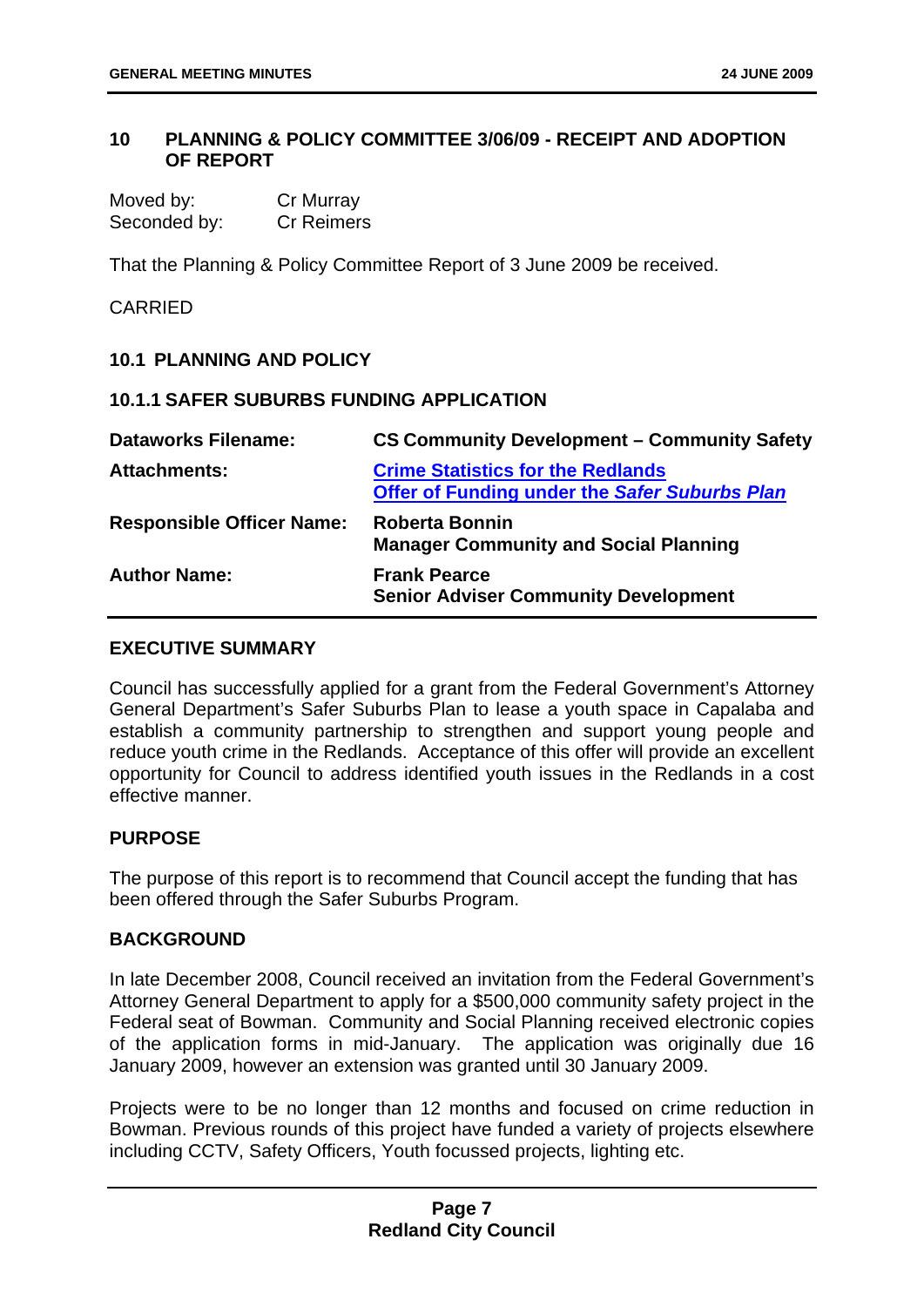The application was written by Senior Adviser Community Development and signed off by the General Manager Planning & Policy on the condition that Council approve the project prior to acceptance of funding.

On 14 May Council was formally advised of the successful application and were offered \$500,000 funding under the Safer Suburbs Plan.

#### **ISSUES**

Despite the tight time frame for project development, discussions were held with a range of staff and external stakeholders who indicated that optimal usage of funding of this magnitude for the Redlands would be for a project focussed on reducing youth crime, specifically in the Capalaba area. It was felt that this funding had a high potential for addressing prominent youth crime issues in the Redlands.

#### *Why Capalaba?*

The Police Crime statistics (attachment 1) obtained for the Redlands indicated high levels of crime often associated with young people in the Capalaba area including:

- Property Damage;
- Public Nuisance;
- Unlawful use & entry / theft of Motor Vehicles.

Redland Bay and Cleveland also had significantly high levels of crime associated with young people.

Capalaba has a long standing public reputation for nuisance activity in the shopping centres and substance abuse, including chroming and drunkenness. Issues regarding youth crime, and social needs in the Capalaba area were documented in the Capalaba Activity Centre Options Report, which was noted and endorsed by Council in June 2007:

*The consultants' investigation has highlighted the following major gaps in provision of services and infrastructure for the project area:* 

- *1. a seniors' facility/ space;*
- *2. youth facilities or activities;*
- *3. a multi-purpose community meeting/ activity space;*
- *4. responses to anti-social behaviour.[(1) Redland City Council Capalaba Activity Centre Options Report – Volume 1 – Needs Analysis and Recommendations, 2006, p. 11]*

Capalaba is a 'hang out' space for young people from Alexandra Hills, Birkdale, Thorneside and Wellington Point. A combination of retail activity, transport accessibility and the recently commissioned Redlands Youth Plaza make Capalaba a logical destination for youth of the Redlands.

The draft Social Infrastructure Strategy indicates that the Capalaba area has a younger population compared to other parts of the Redlands, with significant disabled and indigenous representation. In 2006, about 4,230 people (12.4%) were considered to be experiencing significant socio-economic disadvantage. The Capalaba area has a higher than average proportion of public housing. [(2) 2006 and 2001

# **Page 8 Redland City Council**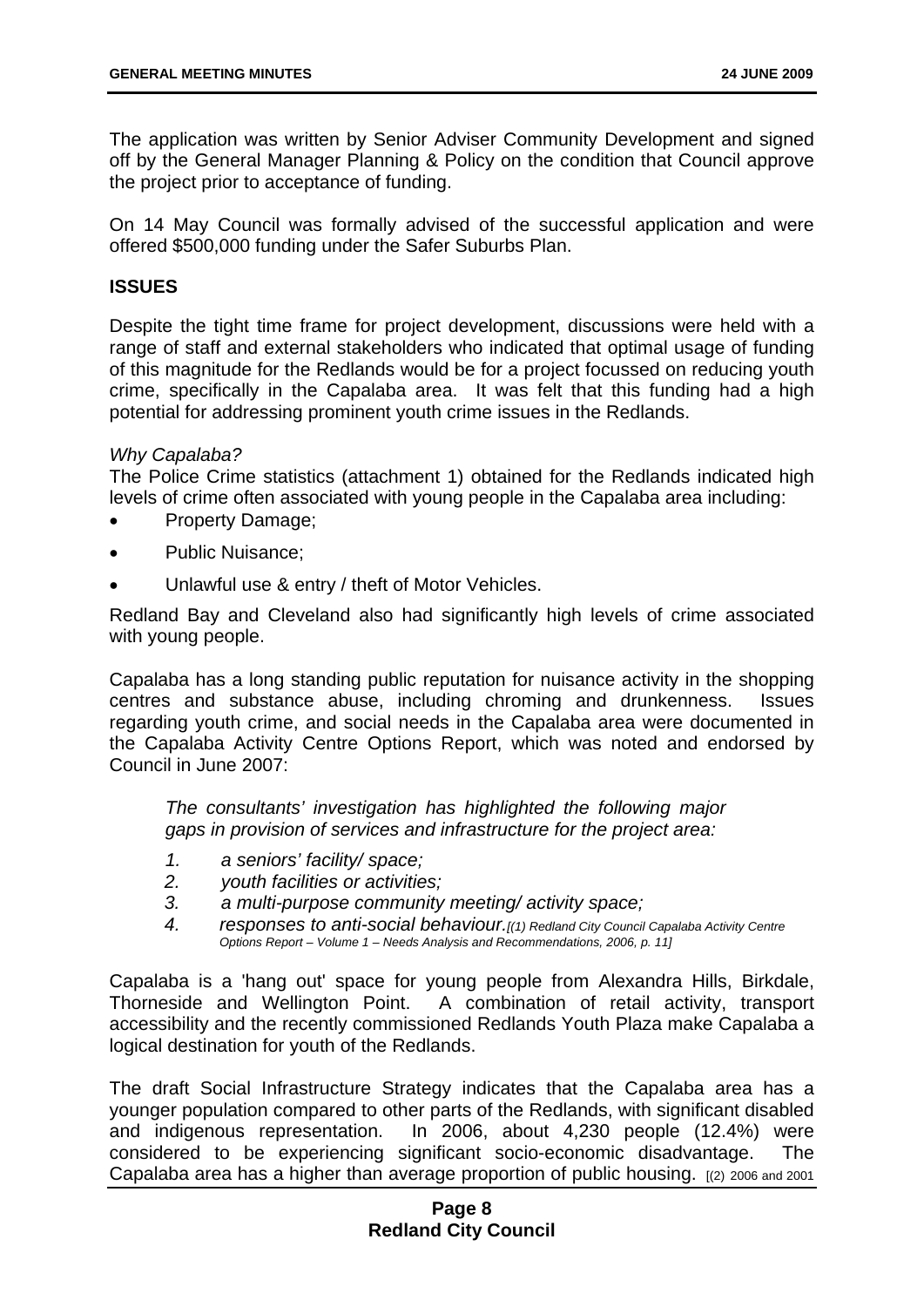Enumerated Census Information for Capalaba, ID Community Profile, 2009] One of the catalyst projects recommended in the draft Strategy is the development of youth enterprise space at Capalaba. The strategy notes:

*Youth Enterprise Centre – create a youth space in the Capalaba Business Precinct and facilitate partnerships with community organisations to deliver targeted youth services. The centre would provide meeting and informal space to conduct youth skill development, enterprise projects and outreach to surrounding precincts with similar youth issues. This project builds on the momentum created by Council's award winning Redland Youth Plaza initiative. [(3) Draft Social Infrastructure Strategy, 2009]* 

Other areas in the Redlands, namely Redland Bay and Cleveland, were considered for the Safer Suburbs funding, however neither location had the reported issues, concentration of youth activity or suitable sites in central areas to support a successful funding proposal.

#### *Proposed Project*

The Safer Suburbs Plan – Capalaba Youth Space project involves the creation of a youth space in the Capalaba Business Precinct and the establishment of a partnership with a community organisation to deliver targeted youth programs and services aimed at reducing youth crime in the Capalaba region. Programs envisioned include informal public space, youth skill development, business / enterprise projects and outreach services to surrounding retail precincts with similar youth issues. Funds of \$500,000 will be used to lease and refit building space, purchase program related equipment, engage a short term project co-ordinator and provide ongoing evaluation of the project. The funds will be expended in the first 12 months to support programming of the facility for a three year period by partnering a non-government organisation. Equipment will be purchased with this three year time frame in mind.

#### *Project Location*

The proposed location is 9A Dollery Road Capalaba. This facility is currently vacant after the Endeavour foundation have relocated next door, leaving this 270  $m^2$  venue available for lease. It is ideal for a youth space for a number of reasons:

- This area has previously been involved in a successfully run short term Youth Space project funded by Department of Justice;
- The proposed space is close to shopping centre, transport hub, Youth Plaza;
- Adjoining businesses (second hand clothing) are compatible with Youth Space – it is unlikely the presence of youth in this area will lead to any community backlash.

#### *Council's ongoing role and financial impacts*

The project is fully funded by the Federal Government grant.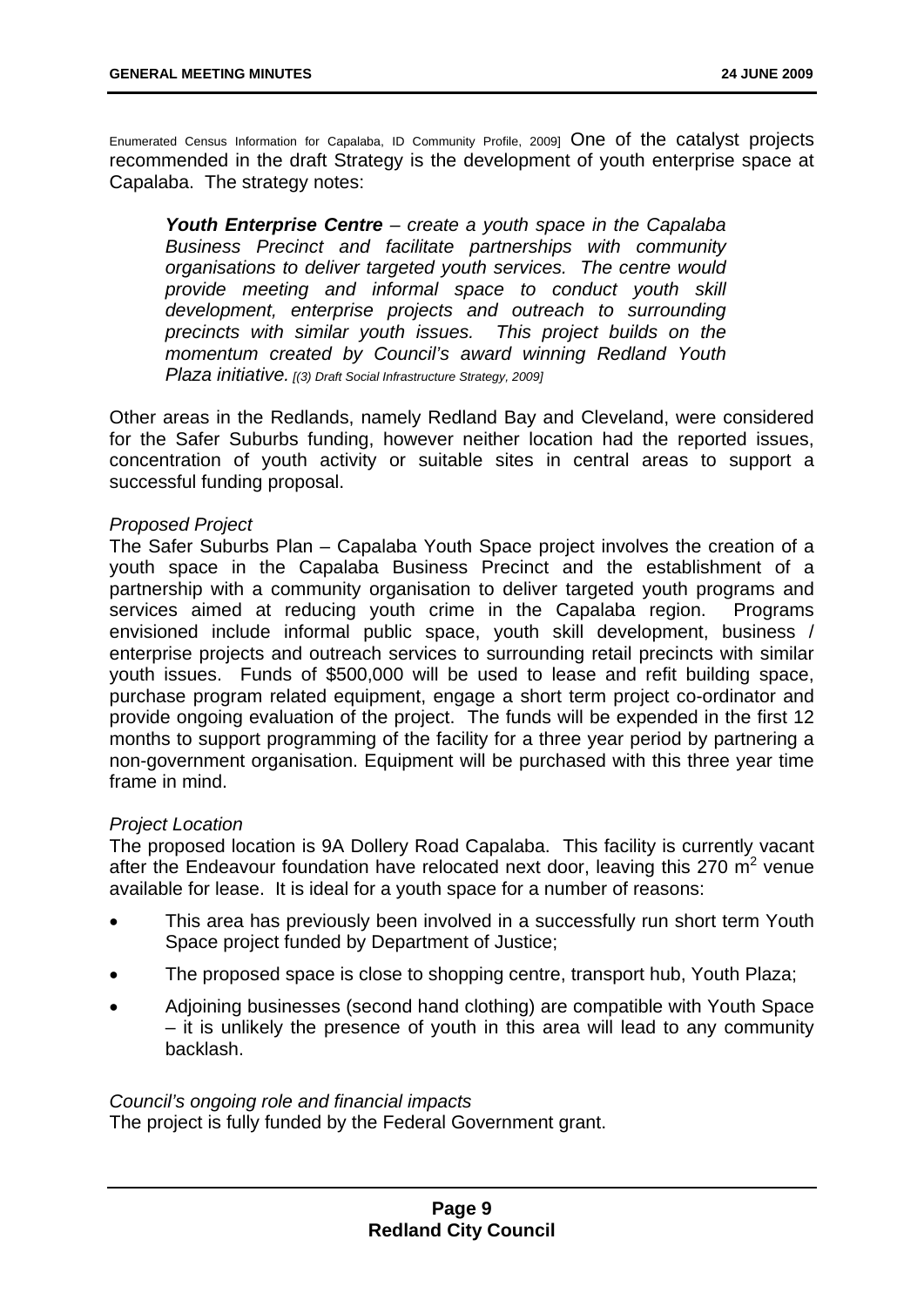Council would commit to working with the partner organisation for the three year period of the project and lease. After this period there is no ongoing commitment to underwrite future activities. Council's role could include:

- Establishment of a project partnership;
- Ongoing monitoring and evaluation of the project;
- Supervision of partnership / participation in Management Committee;
- Review of project and lease at the end of the project. Assistance may be offered to seek further external funding;
- Development of a marketing and communications plan.

#### *Next steps*

- Negotiate the Safer Suburbs Plan funding agreement with the Attorney Generals Department;
- Assemble stakeholders' forum;
- Undertake Expression of Interest process to appoint community partner;
- Negotiate building lease.

# **RELATIONSHIP TO CORPORATE PLAN**

The recommendation primarily supports Council's strategic priority to build safe, strong and self reliant communities with access to community services, infrastructure and opportunities for participation in community life.

#### **FINANCIAL IMPLICATIONS**

Financial contribution from Council could, but is not required to include:

- Assistance with public liability insurance for partner organisation in the first year if not covered by the organisation;
- Audit of the project.

#### **PLANNING SCHEME IMPLICATIONS**

The Land Use Planning Group was consulted and it is considered that the outcome of recommendations in this report will not require any amendments to the Redlands Planning Scheme.

#### **CONSULTATION**

Consultation has taken place with the following:

- Greg Jensen, Manager Customer & Community Services;
- Sue Collins, Human Services Manager;
- Shane Smith, Former Community Safety Officer;
- Kara Mansley, Youth & Community Development Officer:

# **Page 10 Redland City Council**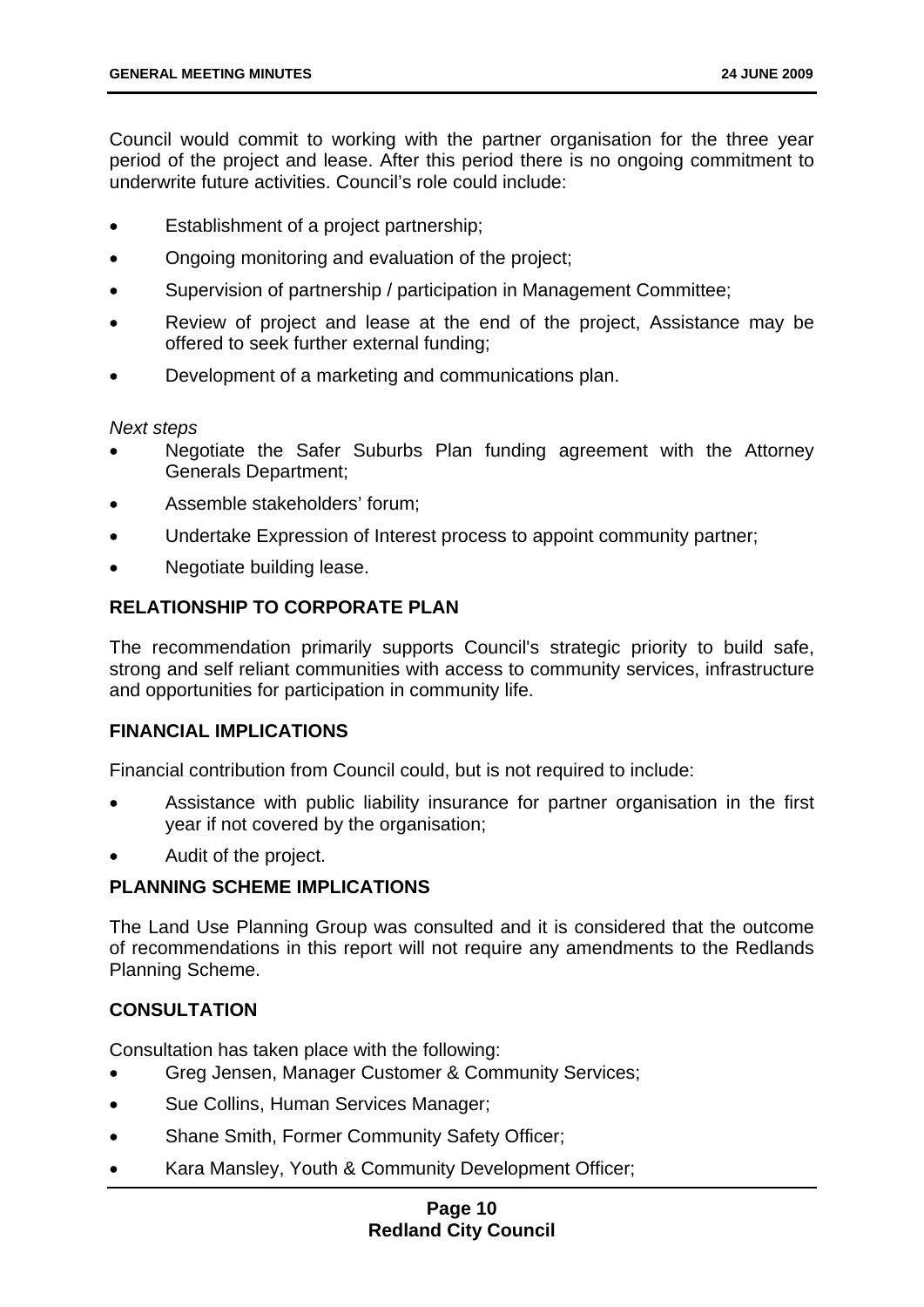- Lacey Brown, Strategic Adviser Social Planning;
- Leanne Tu'ipulotu, Coordinator Community Development;
- Roberta Bonin, Manager Community & Social Planning;
- Merv Elliot, Property Services Manager;
- Stephanie Wyeth, Senior Adviser Community Development;
- Nicholas Dwyer, Team Leader, Juvenile Justice Department of Communities.

#### **OFFICER'S/COMMITTEE RECOMMENDATION/ COUNCIL RESOLUTION**

| Moved by:    | <b>Cr Williams</b> |
|--------------|--------------------|
| Seconded by: | Cr Henry           |

**That Council resolve to accept the \$500,000 funding that has been offered through the Safer Suburbs Program, for the implementation of the Capalaba Youth Space project.**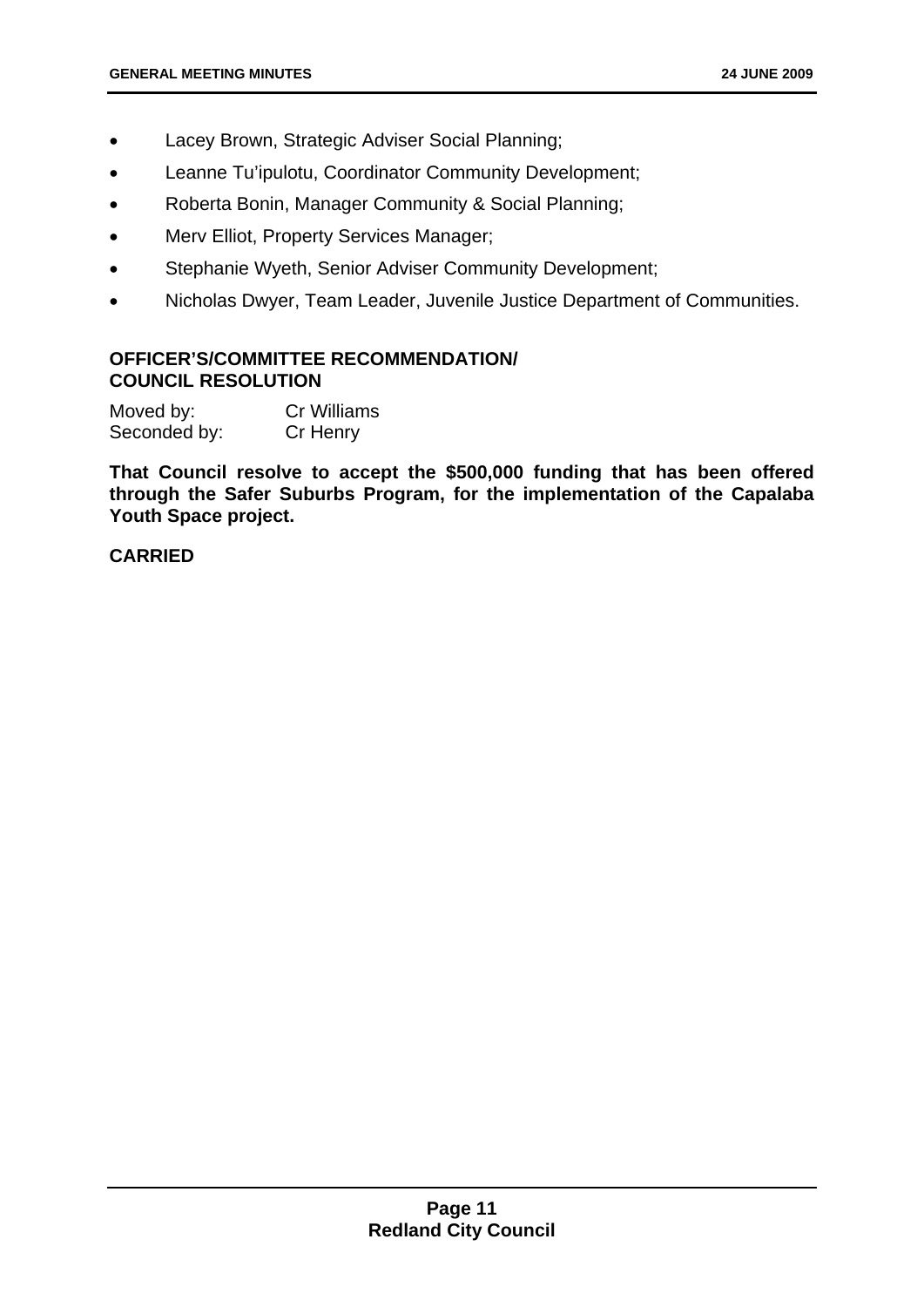# <span id="page-16-0"></span>**10.1.2 CLIMATE CHANGE RISK ASSESSMENT REPORT**

| <b>Dataworks Filename:</b>       | <b>EM Project - Climate Change Risk Assessment</b><br>and Adaptation Plan (LAPP) |
|----------------------------------|----------------------------------------------------------------------------------|
| <b>Attachments:</b>              | <b>Climate Change Risk Assessment &amp; Adaptation</b><br><b>Plan</b>            |
| <b>Responsible Officer Name:</b> | <b>Gary Photinos</b><br><b>Manager Environmental Management</b>                  |
| <b>Author Name:</b>              | <b>Warren Mortlock</b><br><b>Senior Adviser Environmental Protection</b>         |

# **EXECUTIVE SUMMARY**

Council has prep`ared a climate change risk assessment and is in the process of preparing an adaptation plan to address the risks identified. The project gained funding under the Australian Government Local Adaptation Pathways Program and is matched by Council's own financial contribution as well as in-kind support.

Council commissioned Marsden Jacob & Associates and Broadleaf International from among the preferred suppliers listed by the Department of Climate Change (DCC). The consultants have completed the climate change risk assessment report, and following its recent acceptance by the DCC, this is now presented to Council for adoption.

#### **PURPOSE**

To seek Council adoption of the Redland City Council Climate Change Risk Assessment Report as a basis for planning and policy response to climate change.

# **BACKGROUND**

- Corporate Environment Policy POL-2644, commits Council to "*Ensure that the consequences of climate change for Redland City are understood and planning minimises the potential adverse impacts on natural ecosystems and the community"*.
- The Chief Executive Officer's Organisational Development Plan recognises the importance of climate change and commits to inclusion of climate change initiatives within priority environment policy development.
- Council has responded strongly to the need for reduction of greenhouse gas emissions through its Local Greenhouse Action Plan 2010 and participation in the Cities for Climate Protection Program since 1999. Council adopted a series of resolutions establishing its priority for reducing GHG emissions in August 2007, and for specific actions to further reduce emissions in October 2007, and again in March 2009.
- Brisbane City Council's (BCC) *"Brisbane's Plan for Action on Climate Change and Energy"* and *"Climate Change and Energy Taskforce Final Report: A Call*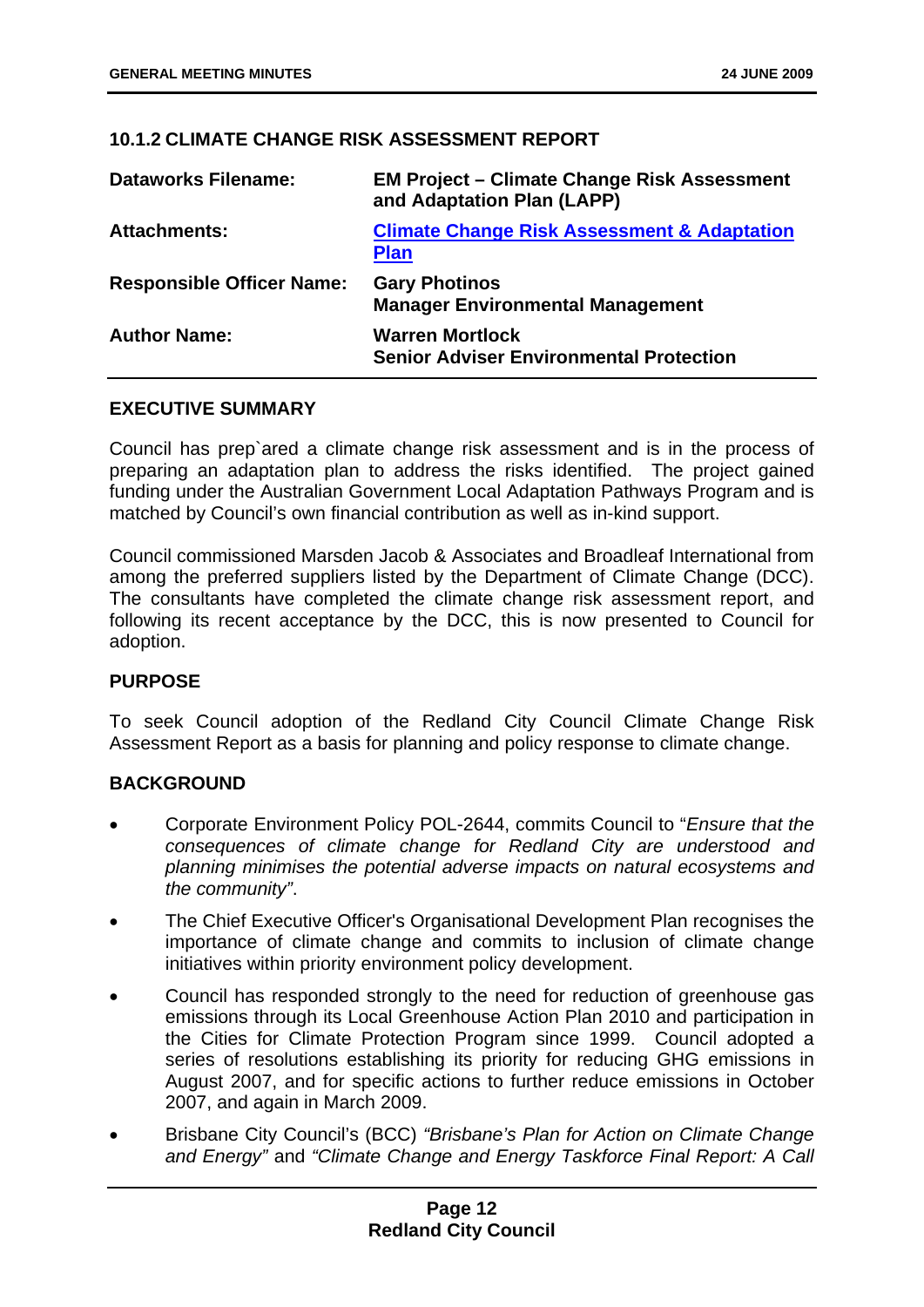*for Action"*, 2007, were presented to Redland Shire Councillors for information in July 2007.

- On 7 July 2007, the Local Government Association of Queensland released its *"Adapting to Climate Change: A Queensland Local Government Guide"* to assist Councils assess the likely impacts of climate change on their diverse range of roles and responsibilities and plan appropriate responses.
- Council received \$50,000 of Federal Government funding under the "*Local Adaptation Pathways Program"* in May 2008, for the purpose of addressing climate change risk and identifying appropriate action.
- A call for proposals for a project to prepare a risk assessment and adaptation plan was made in August 2008 and consultants Marsden Jacobs and Broadleaf International appointed in September.
- The Council's risk assessment workshop was held in October 2008 and a Regional Information Sharing Workshop was organised and hosted by Redland City Council in November 2008 for the five SEQ Councils currently undertaking LAPP projects.
- The Council's risk assessment report was drafted and the adaptation workshop was held in April 2009.

# **ISSUES**

Response to climate change is a rapidly evolving area of public policy. It should be noted that the assessment and adaptation plan is concerned with the climate risks to Council, and does not include detailed examination of risks to the community. This approach limits the current work to a manageable scale and allows Council to understand climate change risks and impacts better prior to initiating a community dialogue on these issues.

Our approach is based on the Commonwealth's Climate Change Impacts & Risk Management - A Guide for Business and Government (as required by our funding agreement). The funding agreement with the Commonwealth is quite restrictive and over 50 pages long. One of the requirements is prior approval of published documents by the DCC, and their acknowledgement (for 7 years), project accountability and evaluation requirements. Although our commitments to the Department of Climate Change's Adaptation Pathways Program will be complete in June 2009, the DCC endorsement of the Adaptation Plan may take 6 to 8 weeks, resulting in a presentation of this plan to Council sometime in August 2009. The intention is to make both the Risk Assessment and Adaptation Plan public documents.

The Final Risk Assessment Report dated 15 April 2009 (refer attachment), goes beyond the requirements of the DCC agreement and includes additional spatial analysis requested by Council. The report has been submitted to and approved by the DCC.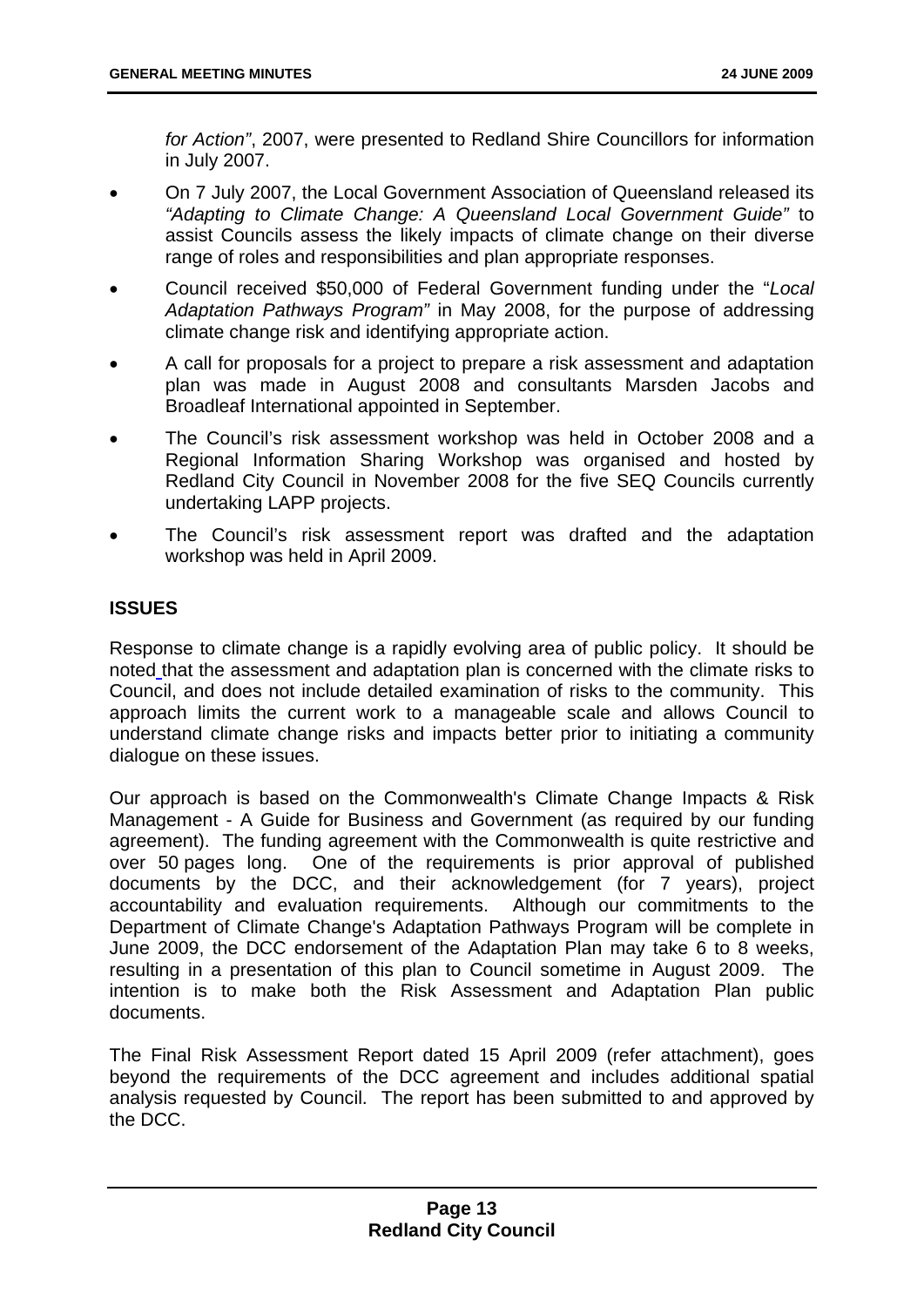A Climate Change Fact Sheet was published by Council as part of the Redlands 2030 community engagement, based on early information from the consultants.

The Risk Assessment provides Council with the priorities for adaptation to climate change over the next 50 years. It is thought that responding to the risks identified will address the main climate impacts on Council into this century. Very few of these risks are 'environmental'. Rather, they arise mainly where Council provides services and infrastructure to the community and to Council's own assets. The risks identified should now be added to the corporate risk register and responsibilities for addressing these risks recognised across Council. The actions included in the coming Adaptation Plan may be considered as treatments for each of these risks.

The Adaptation Plan (already underway) will not be an end in itself. Many of the risks identified require much further investigation (eg. Foreshore protection) and for some the science is simply not yet available to support rigorous analysis (eg. acid sulphate soils). However, the Plan should provide a stepwise approach to each risk that the responsible areas of Council may follow.

Implementation of the coming Adaptation Plan should not be left in the hands of the Environmental Management Group to negotiate with all the impacted areas of Council to effect agreements on implementation over the coming years (the usual model - eg Biodiversity Strategy, Koala Strategy). Rather, because of the cross-Council nature of the coming Adaptation Plan, a high level direction by Council on responsibilities and implementation is foreshadowed at this point.

# **RELATIONSHIP TO CORPORATE PLAN**

The recommendation supports most, if not all, of Council's strategic priorities.

#### **FINANCIAL IMPLICATIONS**

The Risk Assessment has incorporated limited review of financial implications of risks identified. More detailed studies are required and likely to be recommended as a result of Adaptation Planning.

There is no urgency resulting from the risk analysis such that Council need to allocate extraordinary budget at this stage. Council already expends on mitigation activities to its current capacity.

Response to climate change should be included progressively (without haste) into Council policy, planning and operations, becoming "business-as-usual". Adaptation actions need to be incorporated into coming operating and capital budgets as requirements are fully understood and projects develop over (say) the next ten years.

#### **PLANNING SCHEME IMPLICATIONS**

The Land Use Planning Group was consulted and it is considered that the outcome of recommendations in this report will not require any amendments to the Redlands Planning Scheme.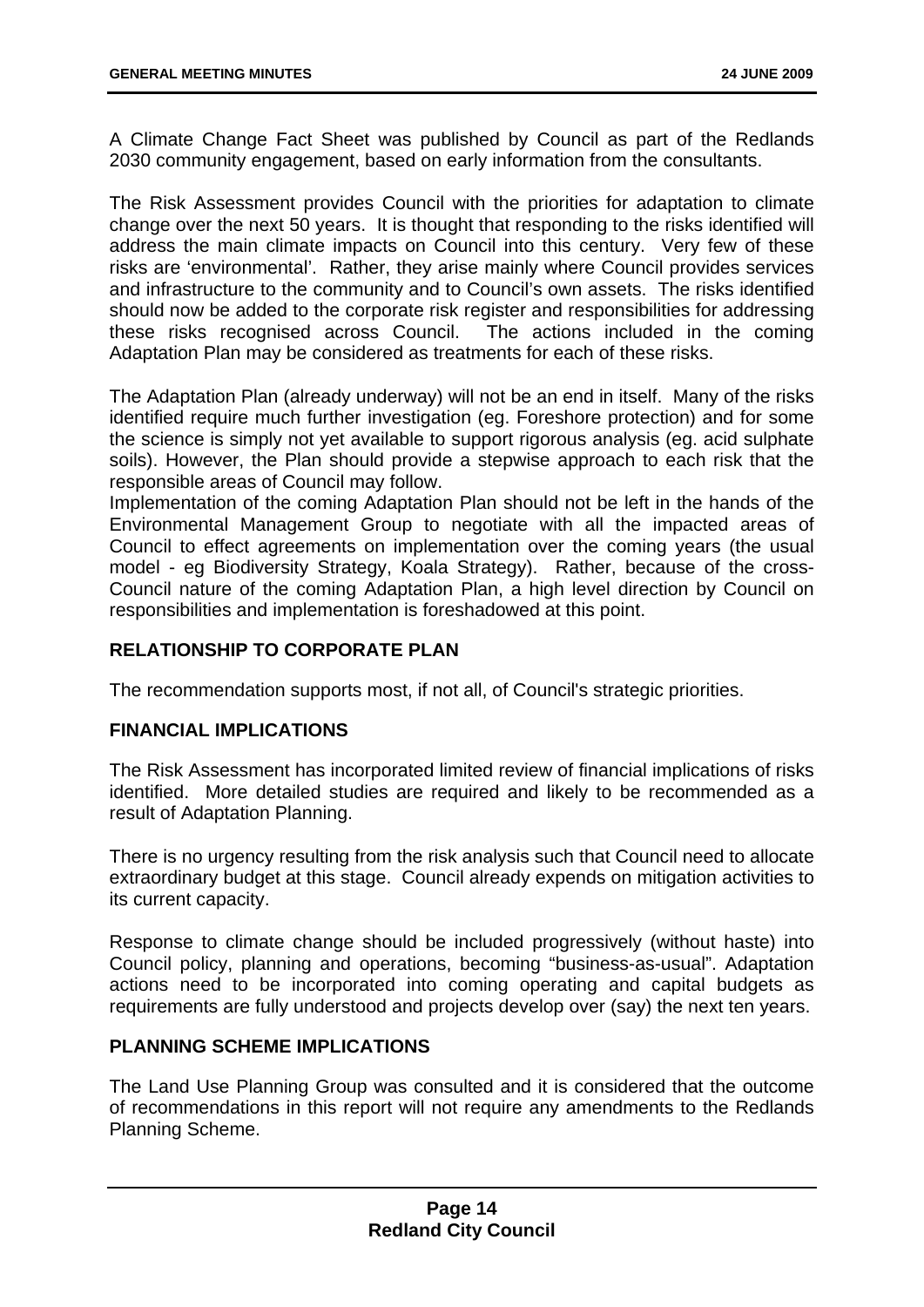Adaptation Planning is likely to identify the need for future amendments to the Planning Scheme. These will be examined in more detail within the Adaptation Plan and future studies identified as required. Any changes required would receive due process.

# **CONSULTATION**

Consultation has taken place with representatives across Council during the preparation of the Risk Assessment Report, and continues with Adaptation Planning. This has included Corporate Services, Customer Services, Planning and Policy and Redland Water in:

- risk identification and analysis workshop (October 2008);
- draft risk assessment report forwarded to all workshop participants for comment (November 2008);
- spatial risk assessment (currently being undertaken);
- final risk assessment report (to be provided by end March 2009);
- Climate Change Risk Issues Paper (released as a Redlands 2030 Fact Sheet).

# **OPTIONS**

#### **PREFERRED**

That Council resolve as follows:

- 1. To adopt the *Redland City Council Climate Change Risk Assessment* as a basis for planning and policy response to climate change; and
- 2. To include the identified climate risks into the corporate risk register and allocate responsibilities for ownership.

#### **ALTERNATIVE**

That Council resolve to provide further direction on steps necessary before the *Redland City Council Climate Change Risk Assessment* can be adopted.

#### **OFFICER'S/COMMITTEE RECOMMENDATION/ COUNCIL RESOLUTION**

| Moved by:    | Cr Murray         |
|--------------|-------------------|
| Seconded by: | <b>Cr Elliott</b> |

**That Council resolve as follows:** 

- **1. To adopt the Redland City Council Climate Change Risk Assessment Report as a basis for planning and policy response to climate change; and**
- **2. To include the identified climate risks into the corporate risk register and allocate responsibilities for ownership.**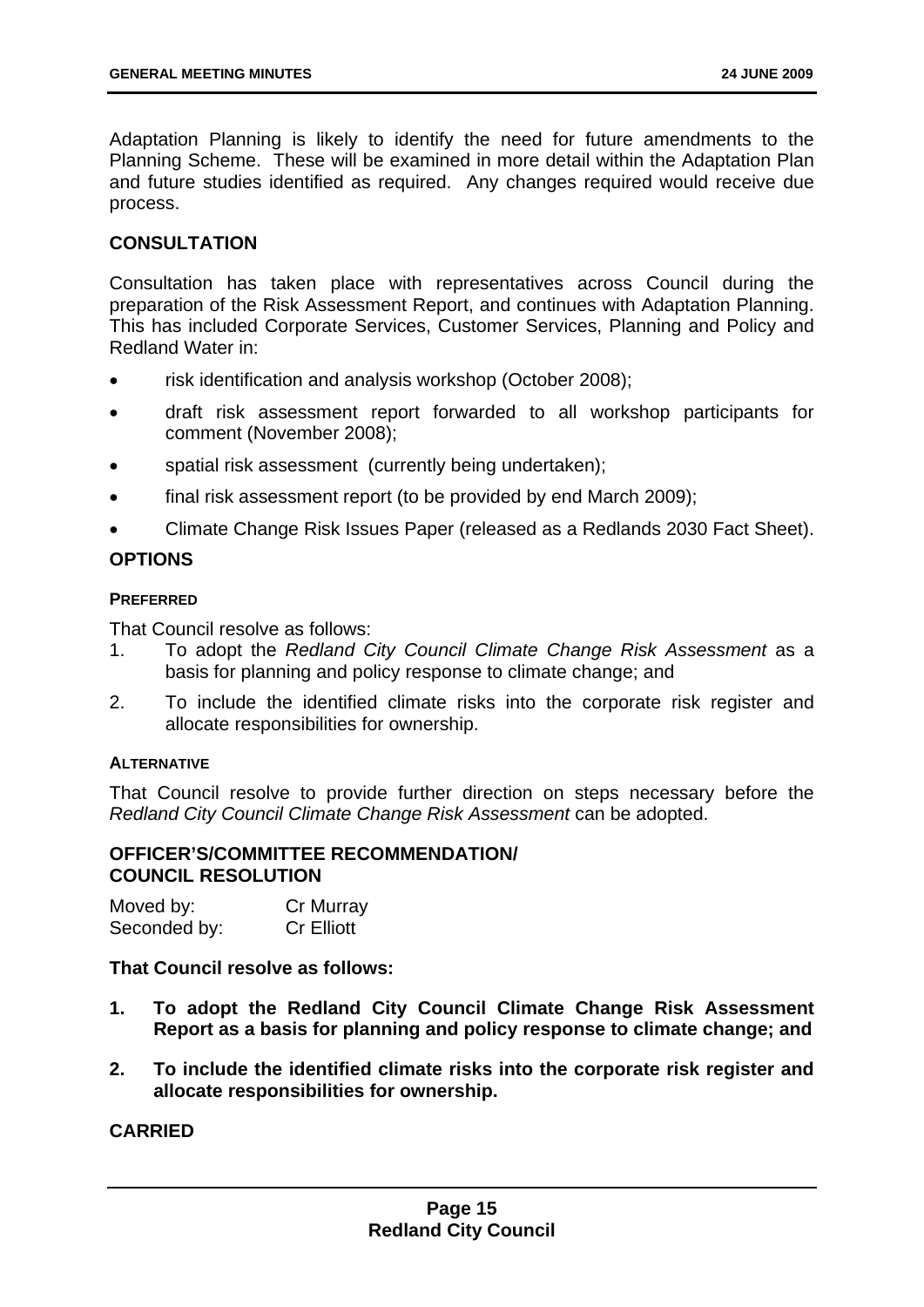#### <span id="page-20-0"></span>**10.2 GOVERNANCE**

#### **10.2.1 REVIEW OF LOCAL LAW NO 12 (RENTAL ACCOMMODATION WITH SHARED FACILITIES)**

| <b>Dataworks Filename:</b>       | <b>L&amp;E Local Law No.12 - Rental Accommodation</b><br>with Shared Facilities         |
|----------------------------------|-----------------------------------------------------------------------------------------|
| <b>Attachment:</b>               | <b>Public Interest Test Report</b>                                                      |
| <b>Responsible Officer Name:</b> | <b>Luke Wallace</b><br><b>Manager Corporate Planning Performance and</b><br><b>Risk</b> |
| <b>Author Name:</b>              | <b>Trevor Green</b><br><b>Senior Advisor Environmental Health</b>                       |

#### **EXECUTIVE SUMMARY**

As part of the review of *Local Law and Subordinate Local Law No.12 (Rental Accommodation with Shared Facilities)* community consultation has been conducted regarding possible redundant provisions and a Public Interest Test on possible anticompetitive provisions in the Local Law and Subordinate Local Law.

No submissions were received. This report recommends that the laws contain no redundant provisions. The Public Interest Test Report recommends that although each possible anticompetitive provision reviewed is an anti-competitive provision, each should be retained in the public interest.

#### **PURPOSE**

To complete the review of *Local Law* and *Subordinate Local Law No.12 (Rental Accommodation with Shared Facilities)* by resolving:

- 1. That the laws have been reviewed and were found to contain no redundant provisions; and
- 2. To implement the recommendations of the Public Interest Test Report, in relation to the laws.

# **BACKGROUND**

At the General Meeting of 1 October 2008, (Item 10.1.6 refers), Council was advised that as part of Council's review of local laws an internal review of the Rental Accommodation with Shared Facilities, local law and subordinate local law had been conducted by officers and no redundant provisions were identified.

Council further resolved to conduct community consultation regarding possible redundant provisions and a Public Interest Test on possible anti-competitive provisions in *Local Law* and *Subordinate Local Law No.12 (Rental Accommodation with Shared Facilities)*.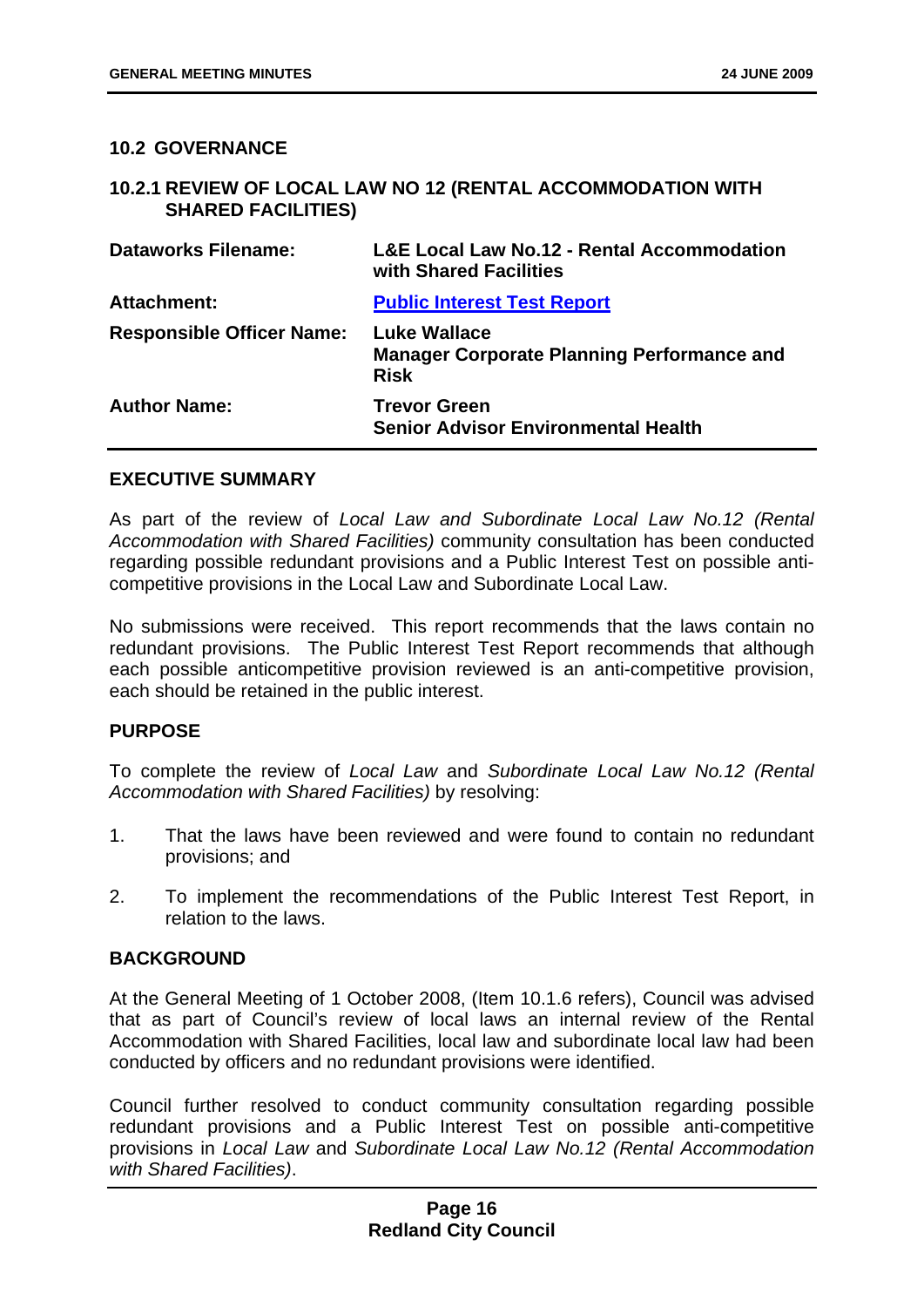The report also provided a brief overview of the local law review process and details of the law including objectives, types of premises regulated and history of when made.

# **ISSUES**

Consultation was conducted by giving public notice of the 21 day review period in the local newspaper and inviting submissions. The local law, subordinate local law and the public interest test plan were available for inspection at Council's Customer Service Centres at Cleveland and Capalaba and on Council's internet site. Copies were available upon request. All key stakeholders (owners of rental accommodation with shared facilities) were advised in writing of the 21 day review period. No submissions were received.

This report recommends that the laws contain no redundant provisions. A Public Interest Test Report has been prepared and included as an attachment. The Public Interest Test Report recommends that, although each possible anticompetitive provision reviewed is an anti-competitive provision, each should be retained in the public interest.

# **RELATIONSHIP TO CORPORATE PLAN**

The recommendation primarily supports Council's strategic priority to build safe, strong and self reliant communities with access to community services, infrastructure and opportunities for participation in community life.

# **FINANCIAL IMPLICATIONS**

There are no financial implications.

# **PLANNING SCHEME IMPLICATIONS**

There are no Redlands Planning Scheme implications.

# **CONSULTATION**

Internal consultation has occurred with the Assessment Services Group. Assessment Services confirmed that no practical issues have arisen with implementation since the laws were approved in 2006 that indicate that there are any redundant provisions that need to be removed.

Community engagement including a Public Interest Test was undertaken as part of the review process. No submissions were received.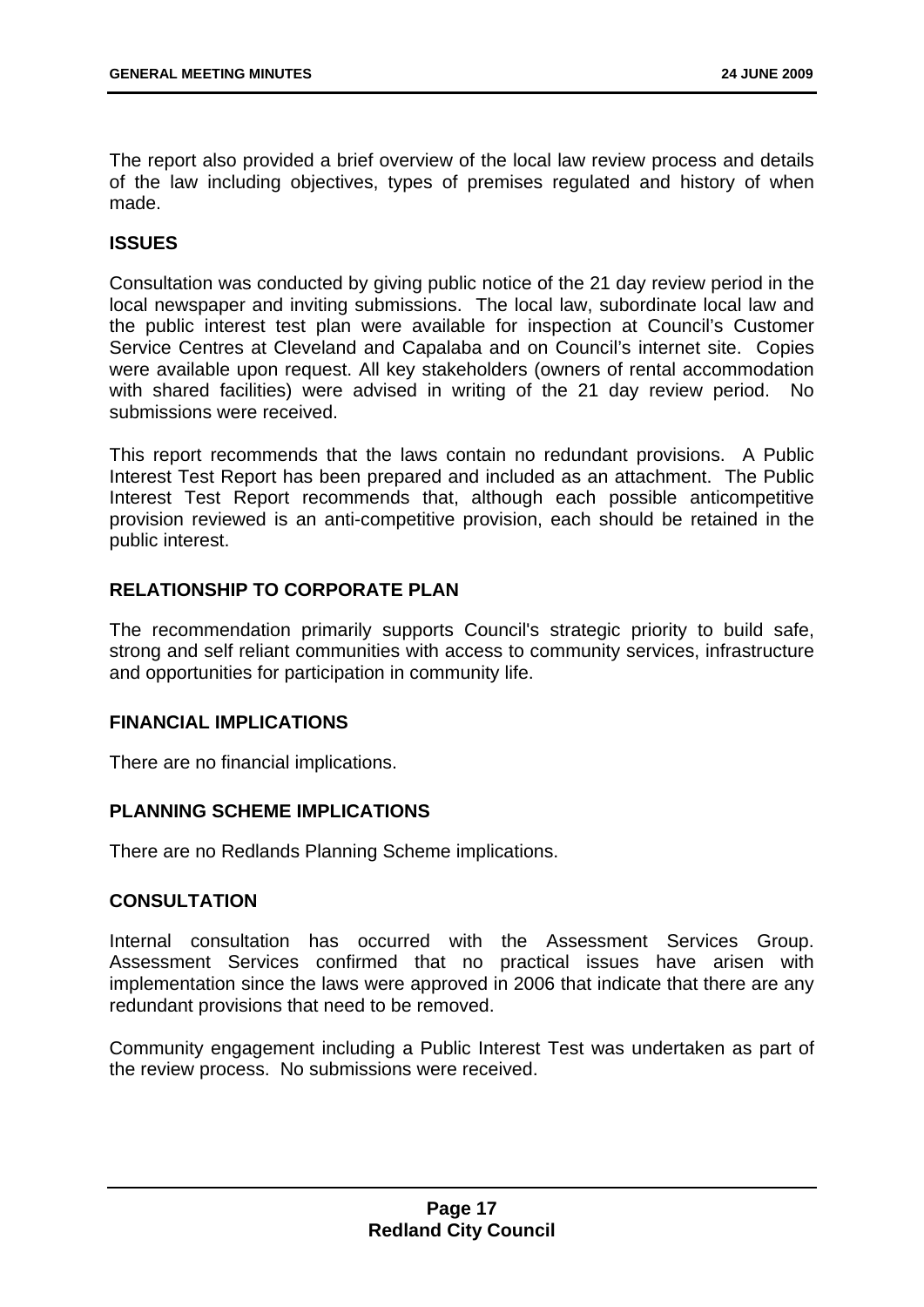# **OPTIONS**

#### **PREFERRED**

- 1. That pursuant to section 899C(1) of the Local Government Act 1993, Local Law No. 12 (Rental Accommodation with Shared Facilities) 2006 and Subordinate Local Law No. 12 (Rental Accommodation with Shared Facilities) 2006 have been reviewed and were found to contain no redundant provisions; and
- 2. That pursuant to section 891 of the *Local Government Act 1993*, Council implement the recommendations of the Public Interest Test Report, a copy of which is attached, in relation to *Local Law No. 12 (Rental Accommodation with Shared Facilities) 2006* and *Subordinate Local Law No. 12 (Rental Accommodation with Shared Facilities) 2006*.

#### **ALTERNATIVE**

There are no appropriate alternative options which allow Council to complete the local law review process for this local law.

# **OFFICER'S/COMMITTEE RECOMMENDATION/ COUNCIL RESOLUTION**

| Moved by:    | Cr Murray         |
|--------------|-------------------|
| Seconded by: | <b>Cr Elliott</b> |

**That Council resolve as follows:** 

- **1. That pursuant to section 899C(1) of the** *Local Government Act 1993***,** *Local Law No. 12 (Rental Accommodation with Shared Facilities) 2006* **and**  *Subordinate Local Law No. 12 (Rental Accommodation with Shared Facilities) 2006* **have been reviewed and were found to contain no redundant provisions; and**
- **2. That pursuant to section 891 of the** *Local Government Act 1993***, Council implement the recommendations of the Public Interest Test Report, a copy of which is attached, in relation to** *Local Law No. 12 (Rental Accommodation with Shared Facilities) 2006* **and** *Subordinate Local Law No. 12 (Rental Accommodation with Shared Facilities) 2006***.**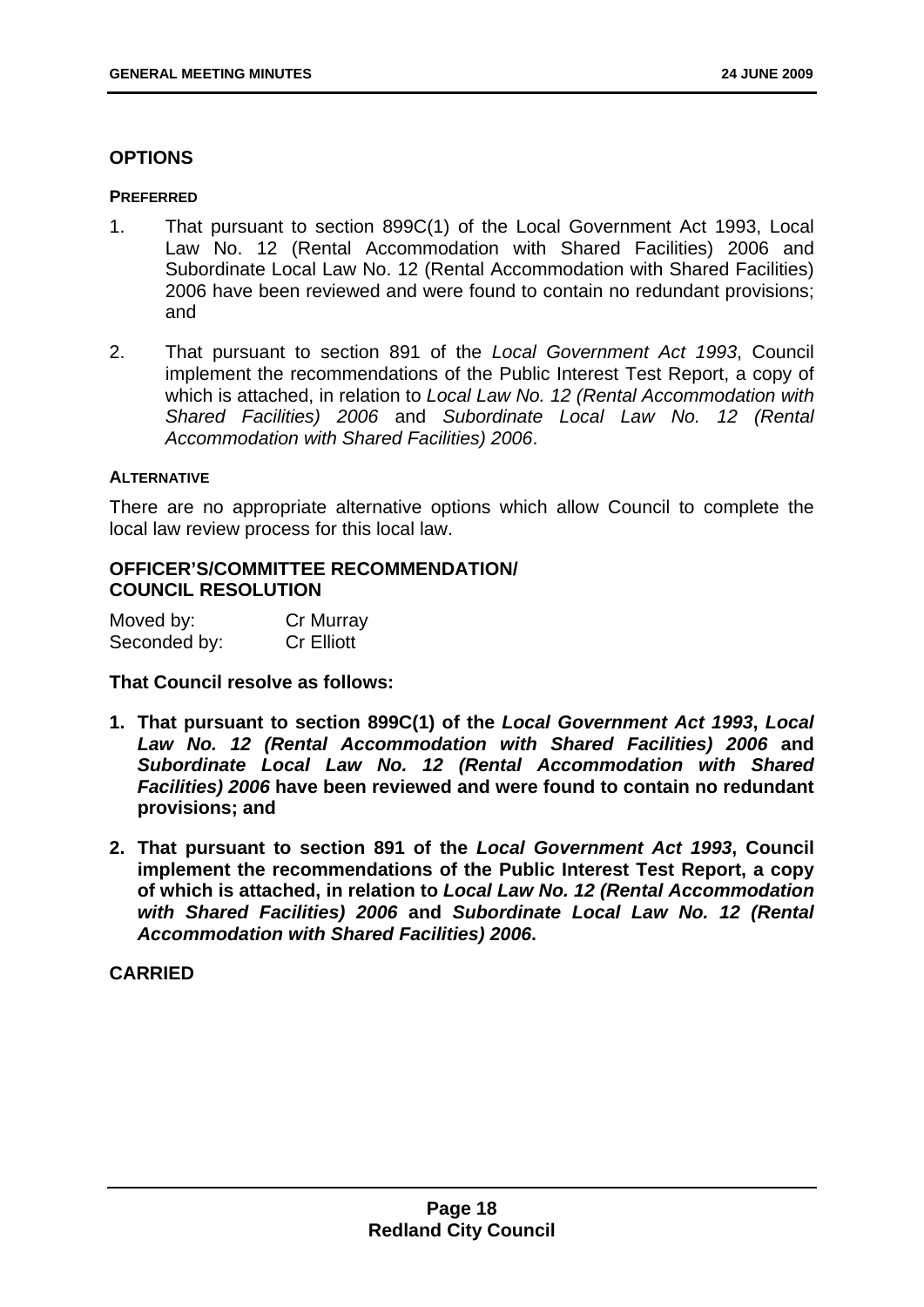# <span id="page-23-0"></span>**11 REDLAND WATER COMMITTEE 16/06/09 - RECEIPT AND ADOPTION OF REPORT**

| Moved by:    | Cr Henry          |
|--------------|-------------------|
| Seconded by: | <b>Cr Reimers</b> |

That the Redland Water Committee Report of 16 June 2009 be received.

**CARRIED** 

# **11.1 REDLAND WATER**

#### **11.1.1 REDLAND WATER BUSINESS UNIT REPORT - MAY 2009**

| <b>Dataworks Filename:</b>       | <b>WW Redland Water Committee</b><br><b>WS Redland Water Committee</b>                                                      |
|----------------------------------|-----------------------------------------------------------------------------------------------------------------------------|
| <b>Attachments:</b>              | <b>Business Unit Report - May 2009</b><br>Appendix A - Wastewater treatment plants<br>supplementary performance information |
| <b>Responsible Officer Name:</b> | <b>Gary Soutar</b><br><b>General Manager, Redland Water</b>                                                                 |
| <b>Author Name:</b>              | <b>Gary Soutar</b><br><b>General Manager, Redland Water</b>                                                                 |

#### **EXECUTIVE SUMMARY**

The Redland Water (RW) business unit report is presented to Council for noting. The report provides the business unit's performance for the month of May 2009 and covers financial and non-financial indicators for water and wastewater.

It is expected that, most of the time the report findings will be "business as usual". Where exceptions occur, these will be highlighted.

The report provides a regular opportunity for Council to consider the RW's performance and to respond to any exceptional reporting.

Council is provided with the option to accept the report or, accept it and request additional information or a review of performance.

#### **PURPOSE**

To report on the ongoing performance of the business unit against key performance indicators (KPIs).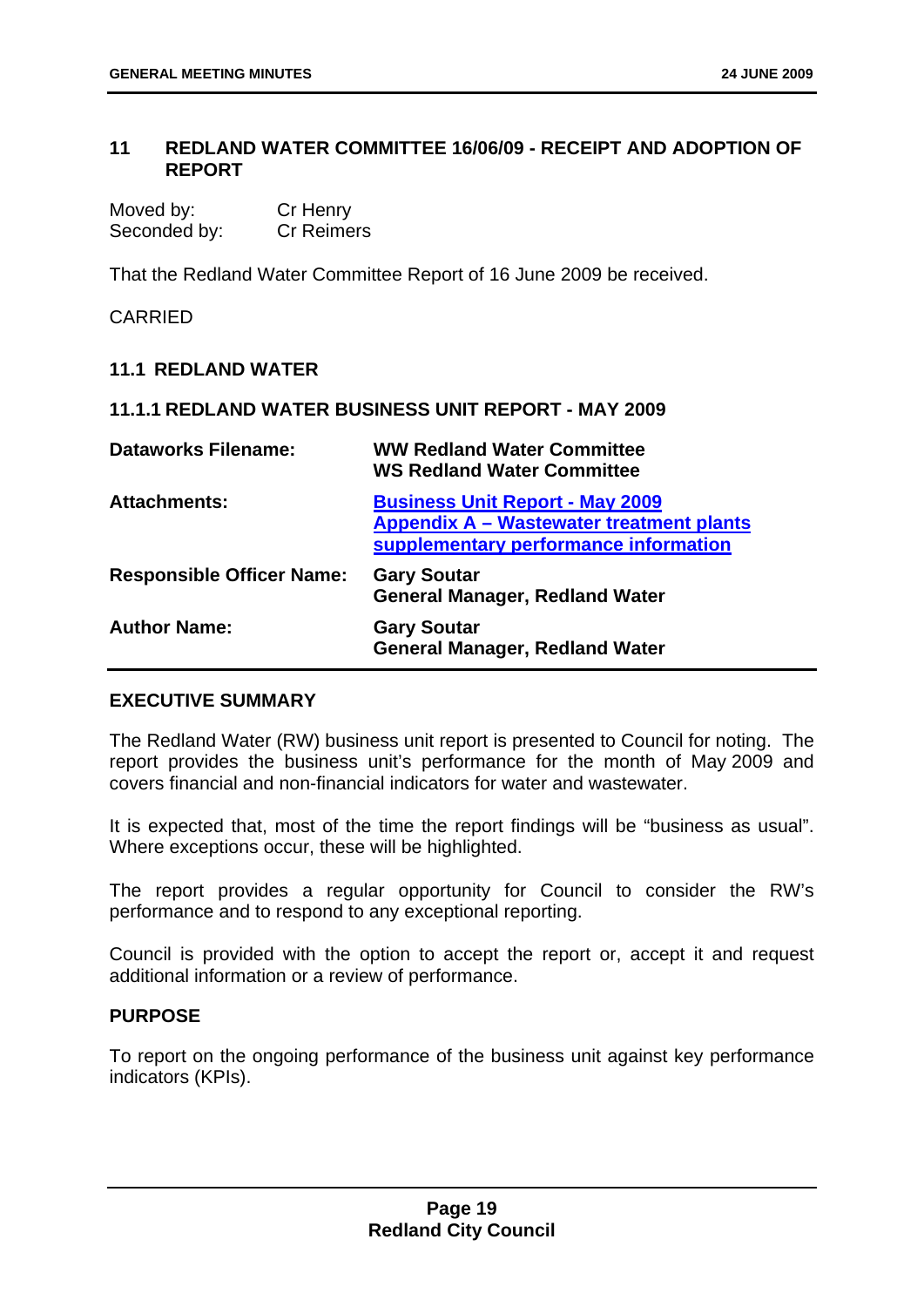# **BACKGROUND**

RW's performance plan identifies KPIs for which performance targets have been agreed with Council. Reporting is done each month through the RW committee.

#### **ISSUES**

The report is provided to Council as a means of monitoring the performance of RW for the activities of water and wastewater.

The first part of the report comprises a "snapshot" of the business unit's achievement in meeting KPIs (year-to-date) and financial report card.

The report then provides specific financial report and commentary, capital expenditure (graphically) and a detailed customer overview.

The main body of the report focuses on actual levels of achievement against the KPIs for the month. Where exceptions have occurred and targets not met, an explanation is given as well as action taken to improve performance.

The report closes with a summary of the major issues for each group during the month.

# **RELATIONSHIP TO CORPORATE PLAN**

The recommendation primarily supports Council's strategic priority to provide and maintain water and wastewater services to sustain our community.

Providing this report also supports Council's Governance strategic priority to provide a clear organisational direction supported by effective leadership and a framework of policies, plans and strategies that are responsive to the community's needs and which promote accountable and ethical standards of practice.

#### **FINANCIAL IMPLICATIONS**

There are no direct financial implications resulting from this report. Financial implications may result where Council requests a performance review or requests an increase in performance standards.

#### **CONSULTATION**

Consultation has occurred with:

- Manager Treatment Operations, RW;
- Manager Customer Service & Business Performance, RW; and
- Senior Advisor, Financial Management, RW.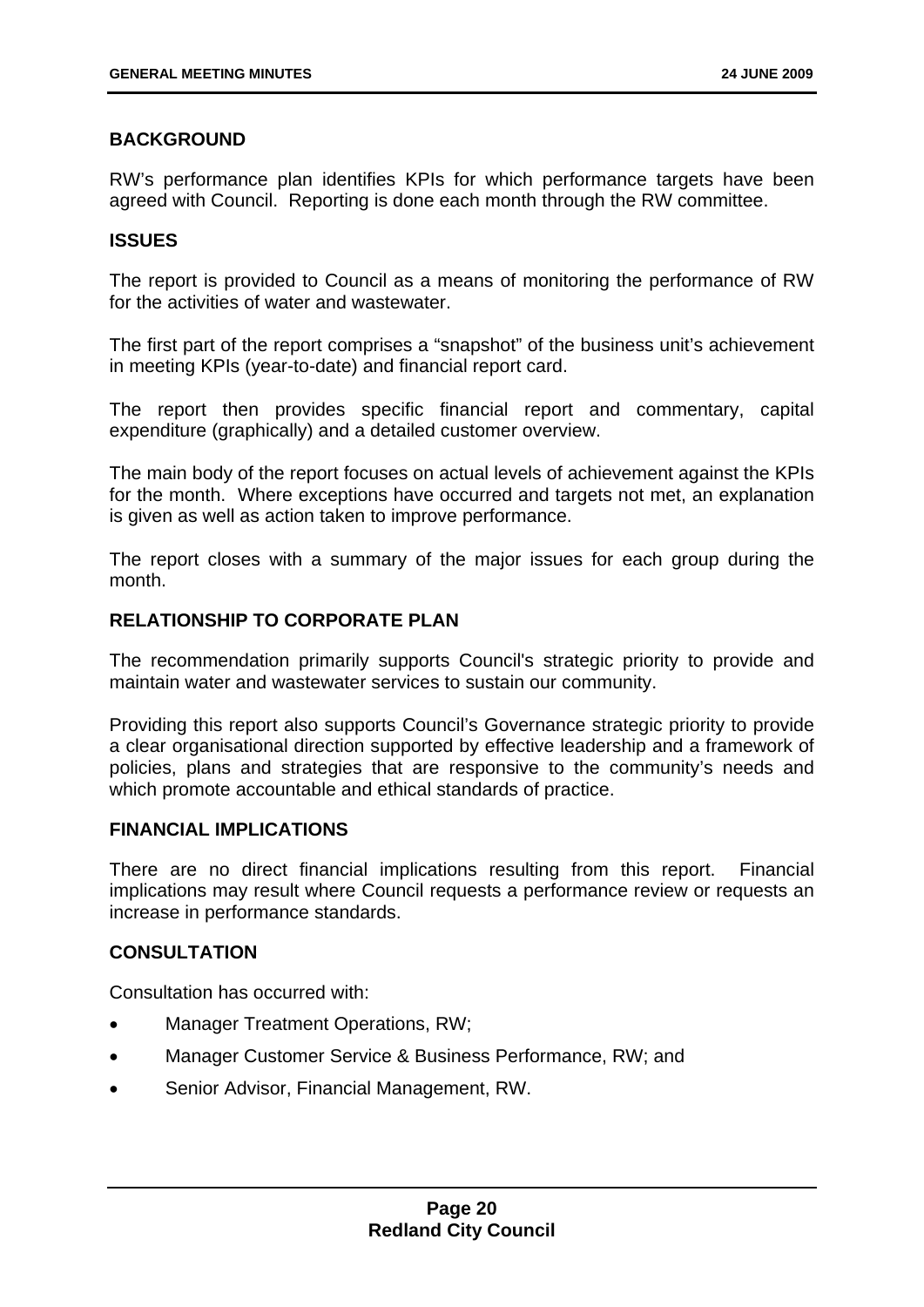# **OPTIONS**

#### **PREFERRED**

That Council resolve to accept the Redland Water business unit report for May 2009, as presented in the attachment.

#### **ALTERNATIVE**

That Council accepts the report and requests additional information or a review of performance.

#### **OFFICER'S/COMMITTEE RECOMMENDATION/ COUNCIL RESOLUTION**

| Moved by:    | Cr Henry          |
|--------------|-------------------|
| Seconded by: | <b>Cr Reimers</b> |

**That Council resolve to accept the Redland Water business unit report for May 2009, as presented in the attachment.**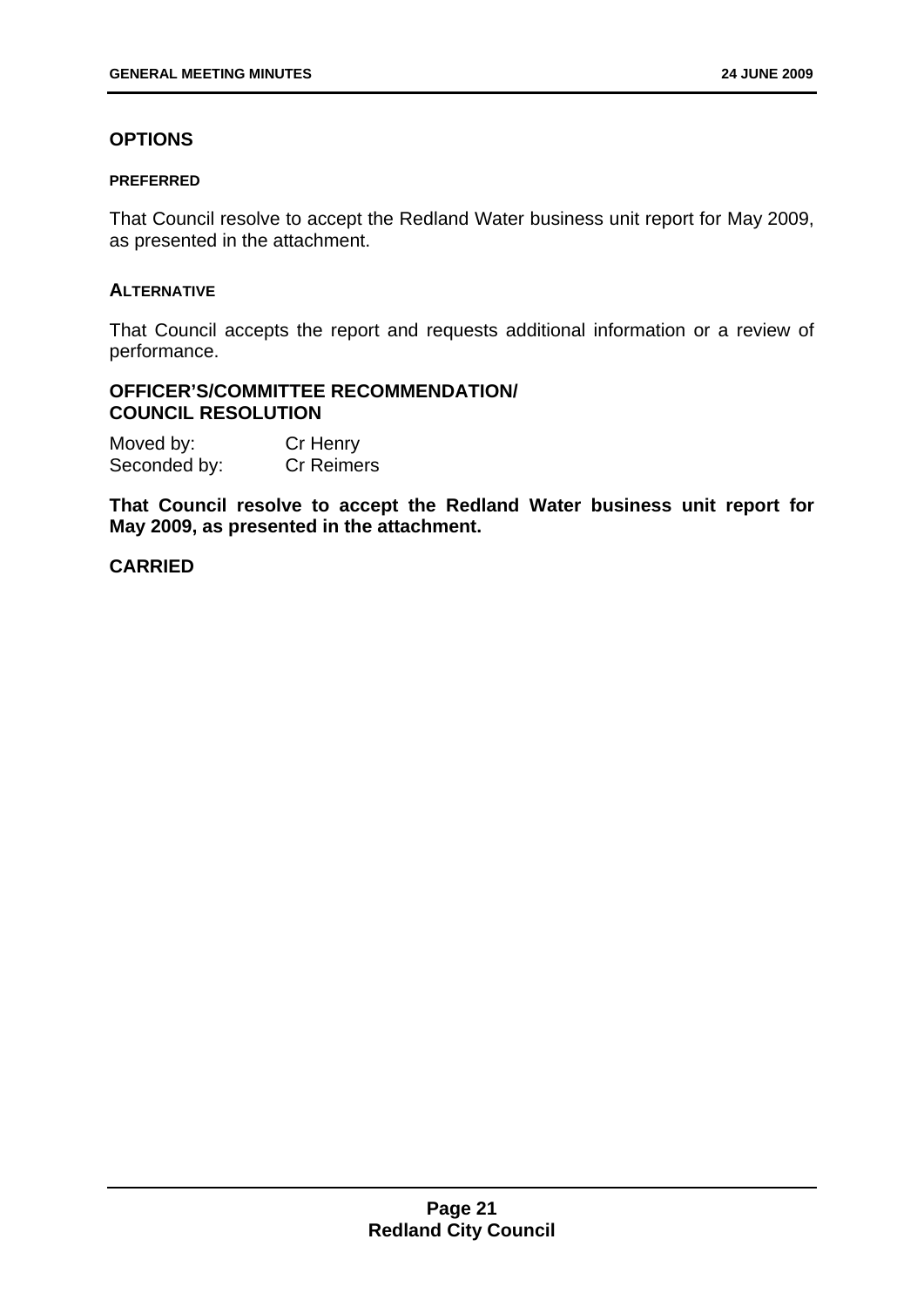# <span id="page-26-0"></span>**11.2 GENERAL BUSINESS**

#### **11.2.1 WATER/SEWERAGE SUBSIDY**

# **COMMITTEE RECOMMENDATION/ COUNCIL RESOLUTION**

Moved by: Cr Henry Seconded by: Cr Reimers

**That Council notes with concern the media reports that the State Government intends to abolish the water/sewerage subsidy.**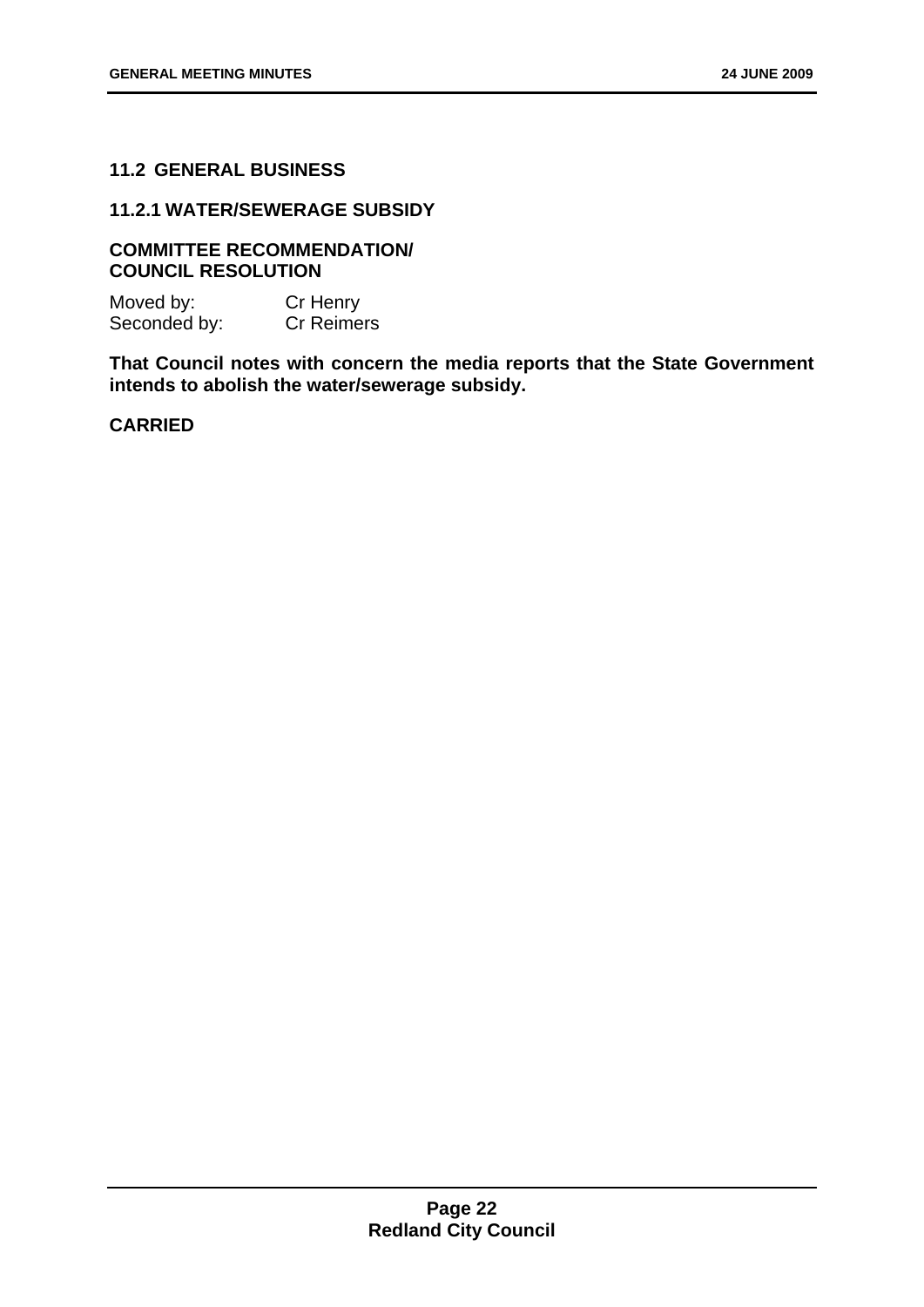#### <span id="page-27-0"></span>**12 PLANNING & POLICY COMMITTEE 17/06/09 - RECEIPT AND ADOPTION OF REPORT**

| Moved by:    | Cr Ogilvie |
|--------------|------------|
| Seconded by: | Cr Boglary |

That the Planning & Policy Committee Report of 17 June 2009 be received.

# CARRIED

# **12.1 PLANNING AND POLICY**

**12.1.1 TRANSPORT 2016 - UPDATE** 

| <b>Dataworks Filename:</b>       | <b>RTT: Roads Traffic and Transport</b>                        |
|----------------------------------|----------------------------------------------------------------|
| <b>Responsible Officer Name:</b> | <b>David Elliott</b><br><b>Manager Infrastructure Planning</b> |
| <b>Author Name:</b>              | <b>Janet Smith</b><br><b>Advisor Transport Planning</b>        |

# **EXECUTIVE SUMMARY**

This report provides an update on progress and implementation issues relating to the high priority actions in Council's Integrated Local Transport Plan, Transport 2016.

#### **PURPOSE**

To update Council on progress on the high priority actions in the Integrated Local Transport Plan, Transport 2016.

#### **BACKGROUND**

Transport 2016 is Council's Integrated Local Transport Plan. This document provides direction for alternative forms of transport and contains specific actions led by RCC, TransLink and the Department of Transport and Main Roads.

In 2007, the document went through a Mid-term review whereby all actions were reviewed for wording, feasibility and relevancy by each lead agency. As a part of this process a new set of High Priority Actions (HPA's) was created. These were endorsed by Council in February 2007 and it was resolved that reporting of progress on these actions be undertaken annually. The last review was June 2008, hence this review is 12 months from that date.

#### **ISSUES**

A summary of the High Priority Actions and their progress is outlined below.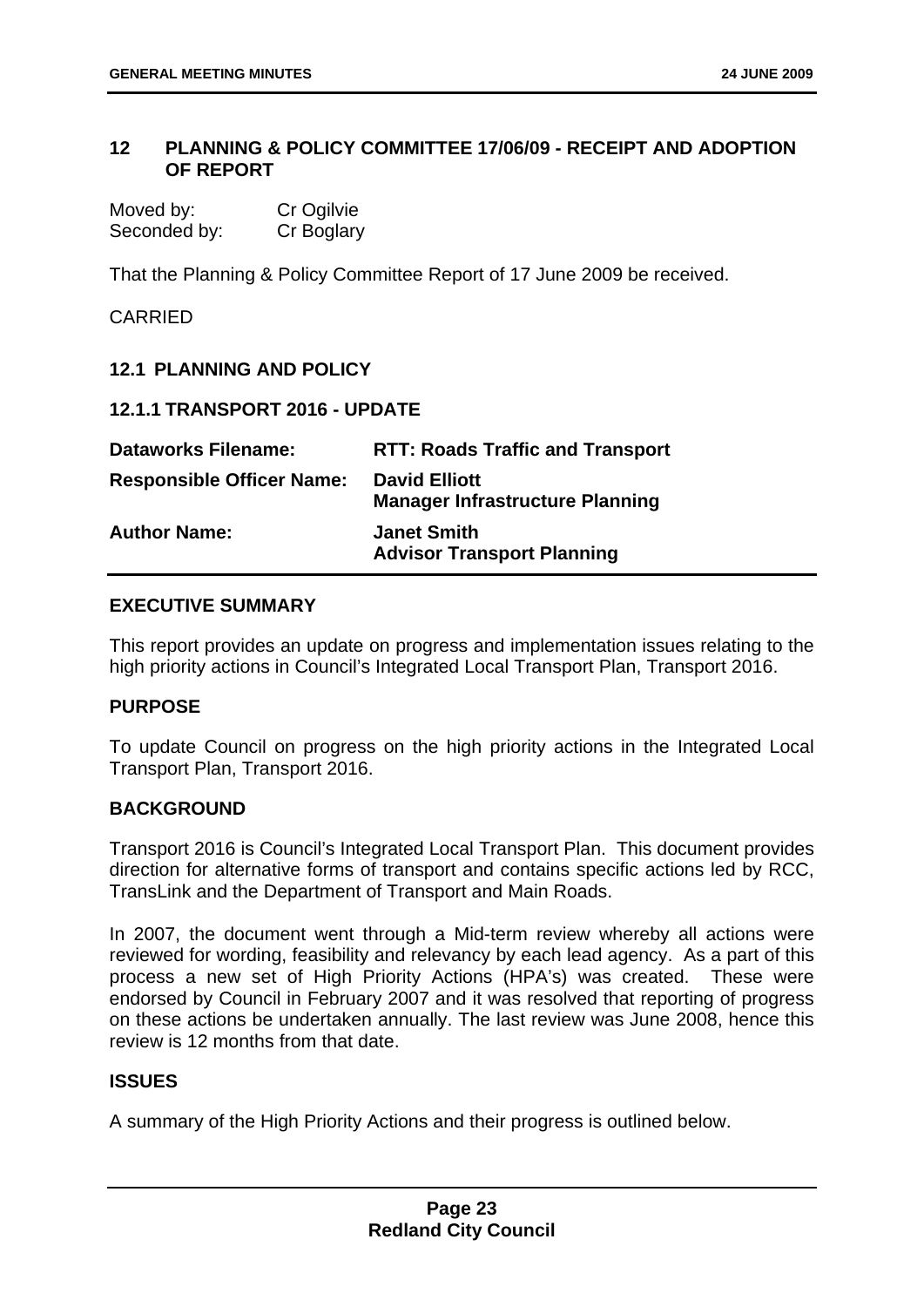| <b>Action</b><br><b>Number</b> | <b>Action</b>                                                                                                                                                                                                                                                      | <b>Progress Update</b>                                                                                                                                                                                                                                                                                                                                                                                                                                      |
|--------------------------------|--------------------------------------------------------------------------------------------------------------------------------------------------------------------------------------------------------------------------------------------------------------------|-------------------------------------------------------------------------------------------------------------------------------------------------------------------------------------------------------------------------------------------------------------------------------------------------------------------------------------------------------------------------------------------------------------------------------------------------------------|
| HPA1                           | Develop Council's position on<br>integrated public transport<br>solution for Redlands including<br>for Bay Islands.                                                                                                                                                | Draft<br>position<br>paper<br>has<br>been<br>developed and reviewed. A review of<br>SMBI ILTP 2002 has commenced<br>with the April 2009 travel survey.<br>An Integrated Transport Strategy for<br>the Redlands with be developed in<br>$2009/10$ - this will be at a higher<br>strategic level than the Transport<br>2016<br>and<br>will<br>provide<br>Plan<br><sub>a</sub><br>framework for delivery<br>of<br>2016<br>Transport Plan actions.              |
| HPA <sub>2</sub>               | Develop Council's position on<br>HOV (T2/T3) lanes and bus<br>priority measures in state and<br>council controlled roads for use<br>in future road planning works in<br>the Shire.                                                                                 | Stage 3 (draft final) report has been<br>received. Attended recent SEQ HOV<br>workshop and are<br>awaiting<br>the<br>outcomes to ensure RCC's position<br>is consistent with the Department of<br>Transport's vision for South East<br>Queensland.                                                                                                                                                                                                          |
| HPA3                           | Implement travel demand<br>management (TDM) projects.                                                                                                                                                                                                              | <b>TravelSmart</b><br>Pilot<br>program<br>commencing June 2009 at Redland<br>Bay State School.                                                                                                                                                                                                                                                                                                                                                              |
| HPA4                           | Identify short term measures for<br>improving traffic flow in Redland<br>Bay Road, Capalaba<br>(recommendations from<br>Capalaba CBD Traffic<br>Improvement Study informing the<br>Capalaba Master Plan). Local<br>movement study commissioned<br>for Capalaba CBD | Capalaba CBD Traffic Network Study<br>has been undertaken in conjunction<br>with Main Roads and TransLink.<br>Outcomes from the<br>study (e.g.<br>closure of Redland Bay Road) have<br>been used to inform the Capalaba<br><b>CBD Master Plan. A Local Movement</b><br>Study within the CBD itself is being<br>commissioned to assess the impacts<br>of traffic flows in the centre in the<br>event of the full and partial closure of<br>Redland Bay Road. |
| HPA <sub>5</sub>               | In cooperation with Main Roads,<br>investigate and gradually<br>implement long term solution for<br>traffic flow improvement in the<br>road network around Capalaba<br>Centre.                                                                                     | On-going discussions on the delivery<br>of the outcomes of the Capalaba<br>CBD Traffic Network Study will be<br><b>Translink</b><br>held<br>with<br>and<br>the<br>Department of Transport and Main<br>Roads.                                                                                                                                                                                                                                                |

Other Council led actions have also been progressing via projects such as structure plans, road safety audits and the Redland Priority Infrastructure Plan.

# **Next Steps:**

- Develop an Integrated Transport Strategy in 2009/10 which will provide a strategic framework for the future delivery of Transport 2016 actions.
- Conduct a mid-term review of Transport 2016 schedule in 2010/11.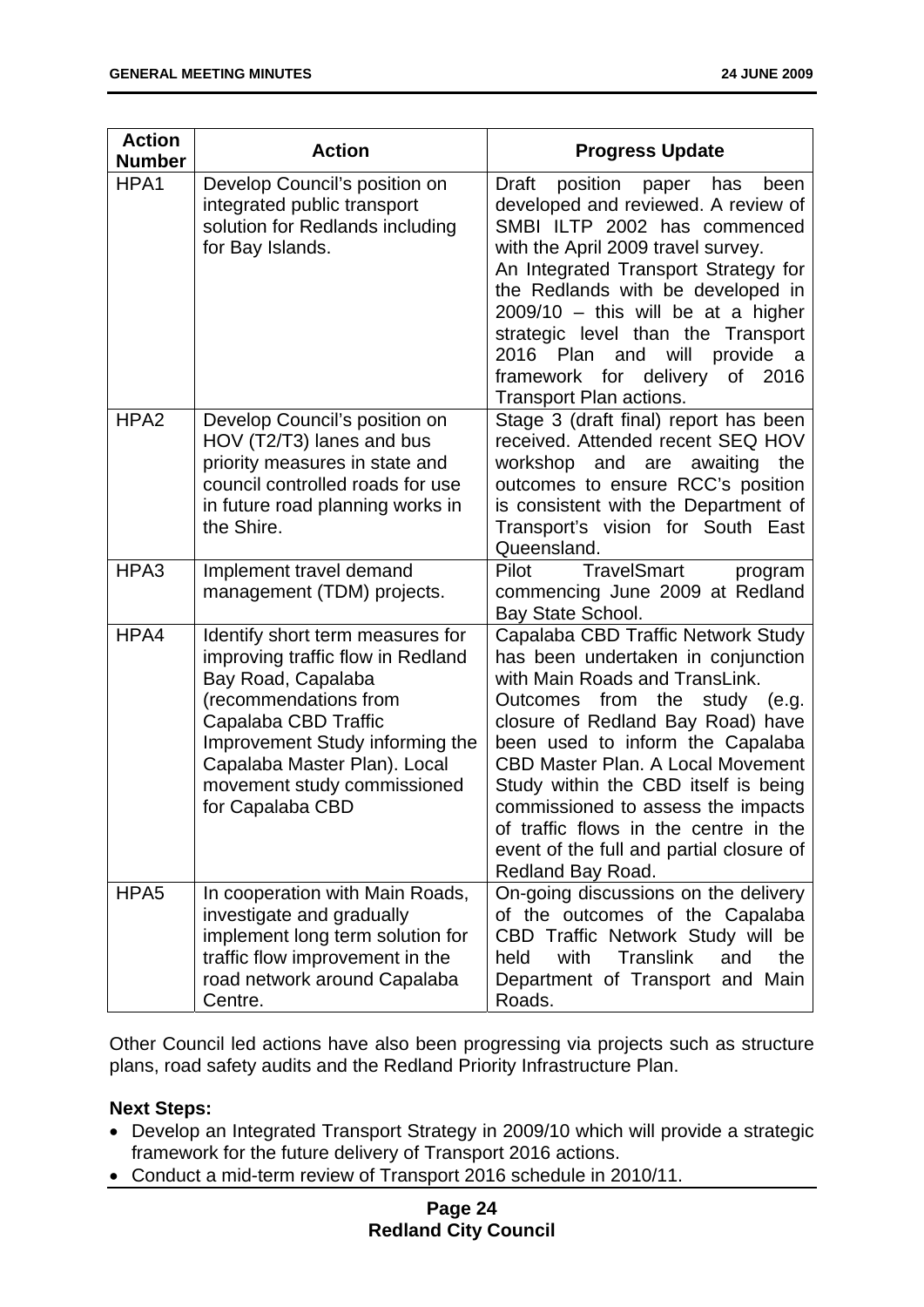# **RELATIONSHIP TO CORPORATE PLAN**

The recommendation primarily supports Council's strategic priority to provide and maintain water, waste services, roads, drainage and support the provision of transport and waterways infrastructure.

#### **FINANCIAL IMPLICATIONS**

This progress update has no specific financial implications.

A bid to develop the Integrated Transport Strategy has been included in the 2009/10 budget.

# **PLANNING SCHEME IMPLICATIONS**

The Land Use Planning Group was consulted and it is considered that the outcome of recommendations in this report will not require any amendments to the Redlands Planning Scheme.

# **CONSULTATION**

Council maintains ongoing liaison with TransLink and Department of Transport and Main Roads.

# **OPTIONS**

#### **PREFERRED**

Council resolve to note the progress in relation to the Transport 2016 High Priority Actions.

#### **ALTERNATIVE**

No alternative suggested.

#### **OFFICER'S/COMMITTEE RECOMMENDATION/ COUNCIL RESOLUTION**

| Moved by:    | Cr Ogilvie        |
|--------------|-------------------|
| Seconded by: | <b>Cr Reimers</b> |

**That Council resolve to note the progress in relation to the Transport 2016 High Priority Actions.**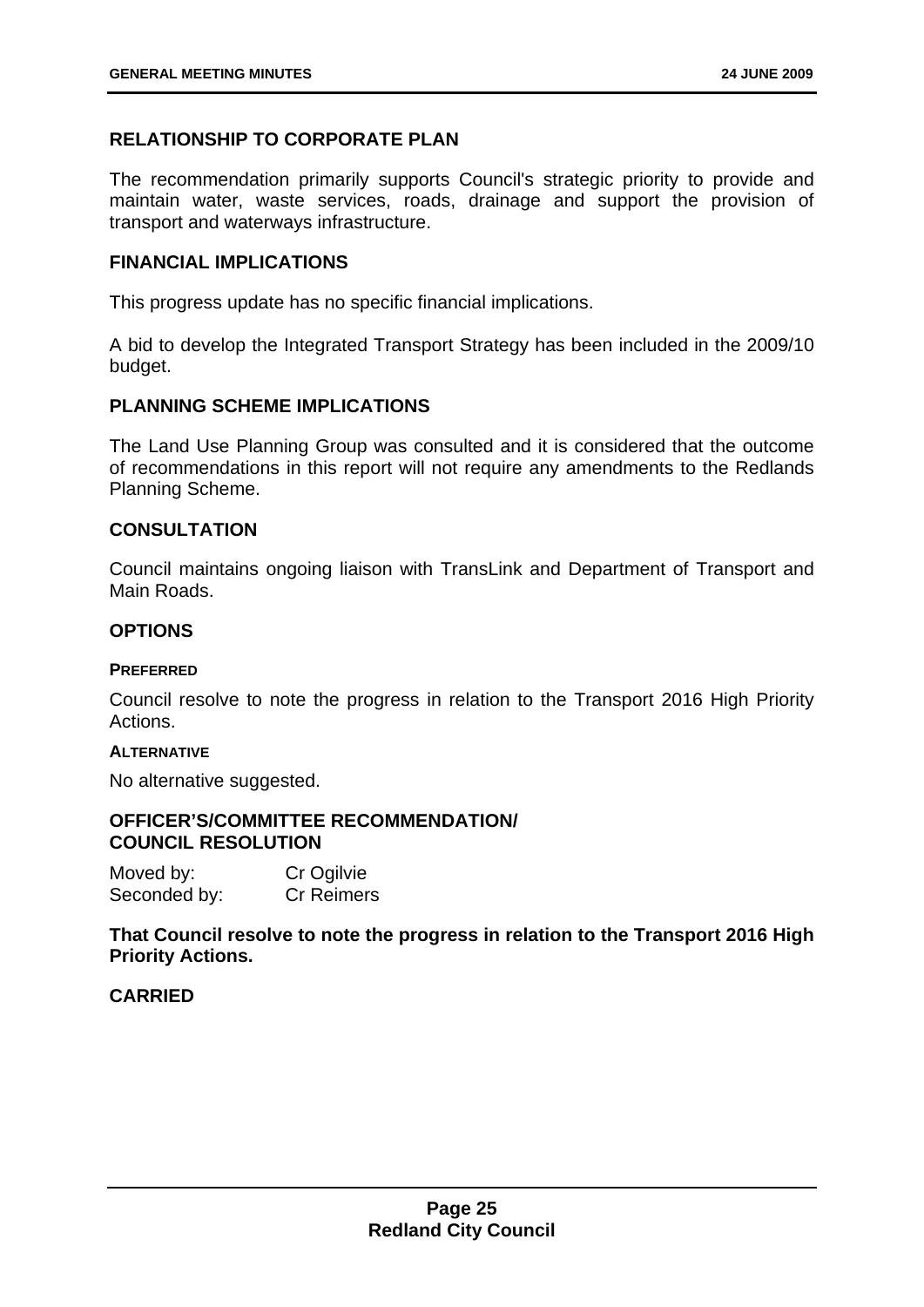# <span id="page-30-0"></span>**12.1.2 PLANNING SCHEME POLICY - LAND FOR COMMUNITY FACILTIES**

| <b>Dataworks Filename:</b>       | <b>Community Facilities Infrastructure Charging</b>                   |
|----------------------------------|-----------------------------------------------------------------------|
| <b>Attachment:</b>               | <b>Attachment 1 - Planning Scheme Policy</b>                          |
| <b>Responsible Officer Name:</b> | <b>Roberta Bonnin</b><br><b>Manager Community and Social Planning</b> |
| <b>Author Name:</b>              | <b>Lacey Brown</b><br><b>Strategic Adviser Social Planning</b>        |

# **EXECUTIVE SUMMARY**

The proposed *Framework for Infrastructure Contributions (Land for Communities Facilities – Mainland)* planning scheme policy under the provisions of Schedule 3 of the *Integrated Planning Act 1997* has completed the public consultation period. No submissions were received.

It is recommended that Council adopt the planning scheme policy in accordance with Schedule 3 of *Integrated Planning Act 1997*.

# **PURPOSE**

To resolve to adopt *Framework for Infrastructure Contributions (Land for Communities Facilities – Mainland)* planning scheme policy in accordance with Schedule 3 of the *Integrated Planning Act 1997.* 

# **BACKGROUND**

A strong community is a connected community with access to a full range of options required for a rich community life and an active attachment to place [Draft Strong Communities Framework (2009)]. Community facilities have an important role in strong communities.

At the General Meeting on 29 April 2009, Council resolved to make the *Framework for Infrastructure Contributions (Land for Communities Facilities – Mainland)* planning scheme policy and to undertake the relevant actions for notification and consultation in accordance with Schedule 3 of the *Integrated Planning Act 1997*. The intent of this policy is for new developments to pay their portion of the infrastructure costs associated with the acquisition of land for community facilities.

Under IPA legislation, all Councils in Queensland are required to undertake appropriate infrastructure planning studies and implement a Priority Infrastructure Plan (PIP) which details infrastructure improvements for a 15 year planning horizon. This policy is an interim measure until the adoption of the PIP.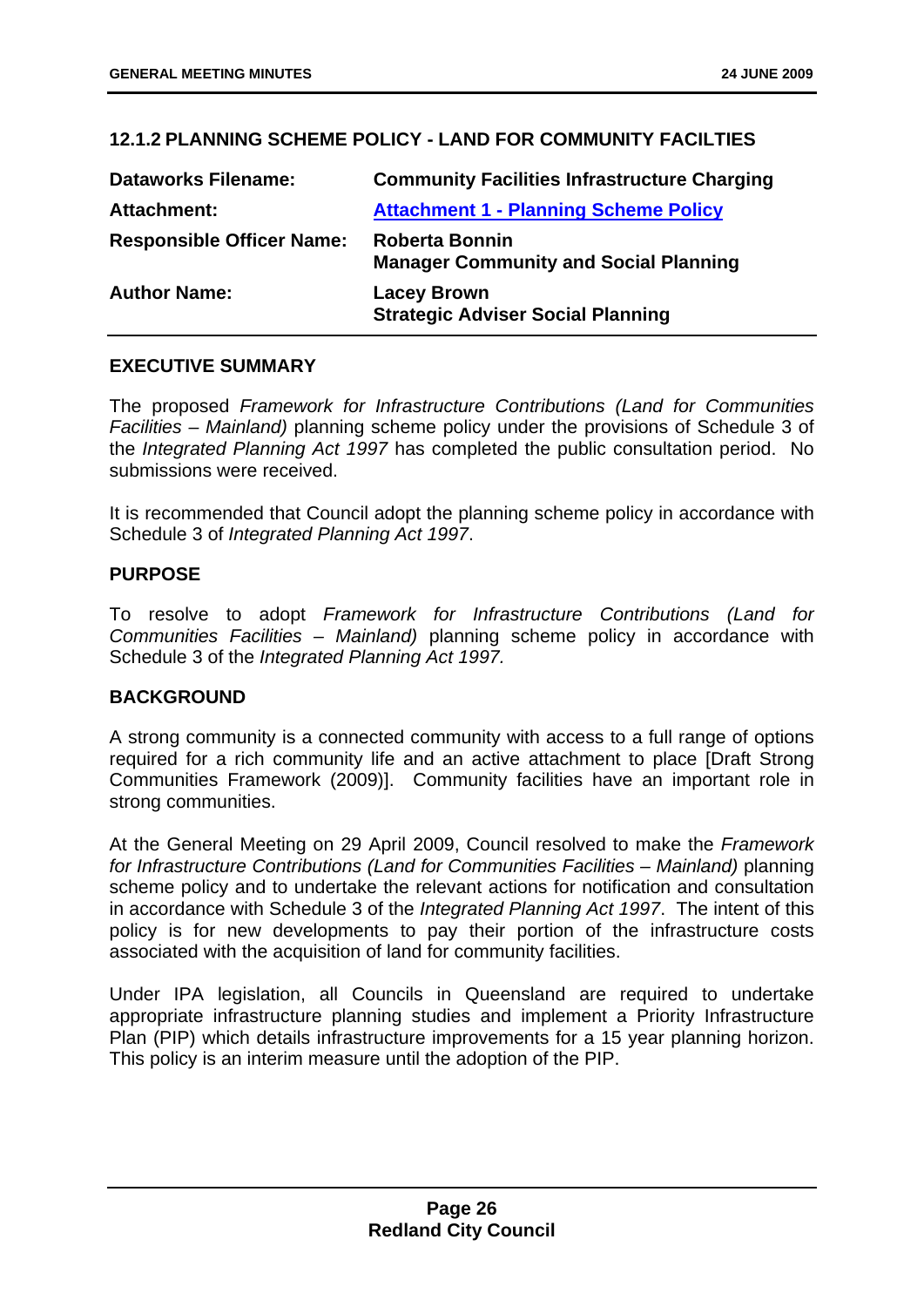# **ISSUES**

No public submissions were received. However, due to additional consultation with Assessment Services officers some minor changes are recommended. These include:

- Clearly stating that the policy applies to residential uses and deleting reference to integrated employment areas. This will be dealt with separately through structure plans and infrastructure agreements. Further work will investigate applying charges to commercial development in Centres as part of the priority infrastructure plan.
- Changing the equivalent residential rate in Table 2 for dual occupancy (from 0.3 to 0.6) to reflect the demands generated from this use.
- Additional explanatory statements where needed, including giving one credit for each existing lot in sites subject to new development.
- Minor change to the rate based on the land price index information from valuers (\$609 to \$632).
- Requiring the contribution to be monetary only, rather than entering into other arrangements.

# **RELATIONSHIP TO CORPORATE PLAN**

The recommendation primarily supports Council's strategic priority to build safe, strong and self reliant communities with access to community services, infrastructure and opportunities for participation in community life.

# **FINANCIAL IMPLICATIONS**

The proposed contribution charge per equivalent unit is \$632. At adoption of the planning scheme policy, the contribution amount will be included in Council's Fees and Charges Schedule to be increased by a land price index each year. The land price index for this contribution charge and other land based contributions will need to be reviewed annually by valuers.

Council will be required to contribute a portion of the land costs as it is not proposed to charge existing lots. Council's 10 year Capital Works Program provides a schedule of the community facility infrastructure projects.

# **PLANNING SCHEME IMPLICATIONS**

The Land Use Planning Group was consulted and it is considered that the outcome of recommendations in this report will result in possible amendments to the Redlands Planning Scheme, such as the provision of community purpose zoned land that is negotiated during planning processes for structure plans and master plans. This is consistent with the approach taken for the PIP.

# **CONSULTATION**

A public notice was placed in The Redland Times on Friday 1 May 2009. The consultation period finished on Friday 29 May 2009. No submissions were received. An article was placed in the Council snapshot column of The Bayside Bulletin on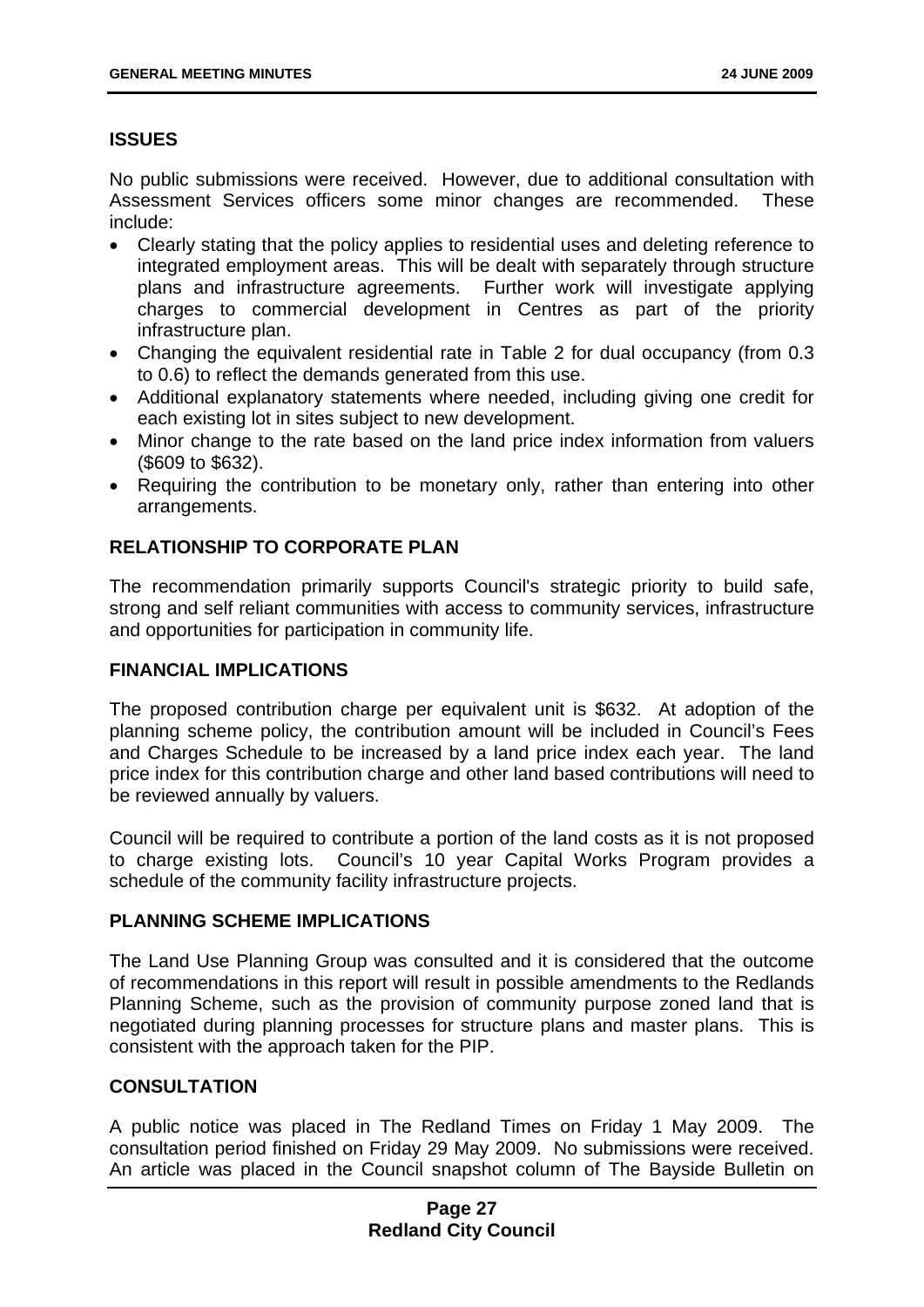Tuesday 26 May 2009. Council issued a media release on the intent of the contribution charge but this has not been reproduced in the local papers.

Additional consultation has occurred with:

- Infrastructure Charges Schedule Coordinator Michael Kriedemann
- Manager Land Use Planning Wayne Dawson
- Principal Adviser Citywide Planning Martin Hunt
- Manager Development Coordination Bruce Appleton
- Senior Planner Project Manager Adam Webb
- Land Development Services Manager Andrew Veres
- Senior Engineer Land Development Richard Braithwaite
- Senior Development Assessment Engineer Alberto Mantilla
- Development Assessment Officer Engineering Juan Pardo Cortes

# **OPTIONS**

#### **PREFERRED**

- 1. That Council resolve to adopt the Planning Scheme Policy *Framework for Infrastructure Contributions (Land for Community Facilities – Mainland)* as attached; and
- 2. That the relevant actions for notification be undertaken in accordance with Schedule 3 of the *Integrated Planning Act 1997*.

#### **ALTERNATIVE**

That Council wait for the implementation of the priority Infrastructure plan to commence charging for land for community facilities.

# **OFFICER'S/COMMITTEE RECOMMENDATION/ COUNCIL RESOLUTION**

| Moved by:    | Cr Ogilvie        |
|--------------|-------------------|
| Seconded by: | <b>Cr Reimers</b> |

**That Council resolve as follows:** 

- **1. That Council adopt the Planning Scheme Policy** *Framework for Infrastructure Contributions (Land for Community Facilities – Mainland)* **as attached; and**
- **2. That the relevant actions for notification be undertaken in accordance with Schedule 3 of the** *Integrated Planning Act 1997***.**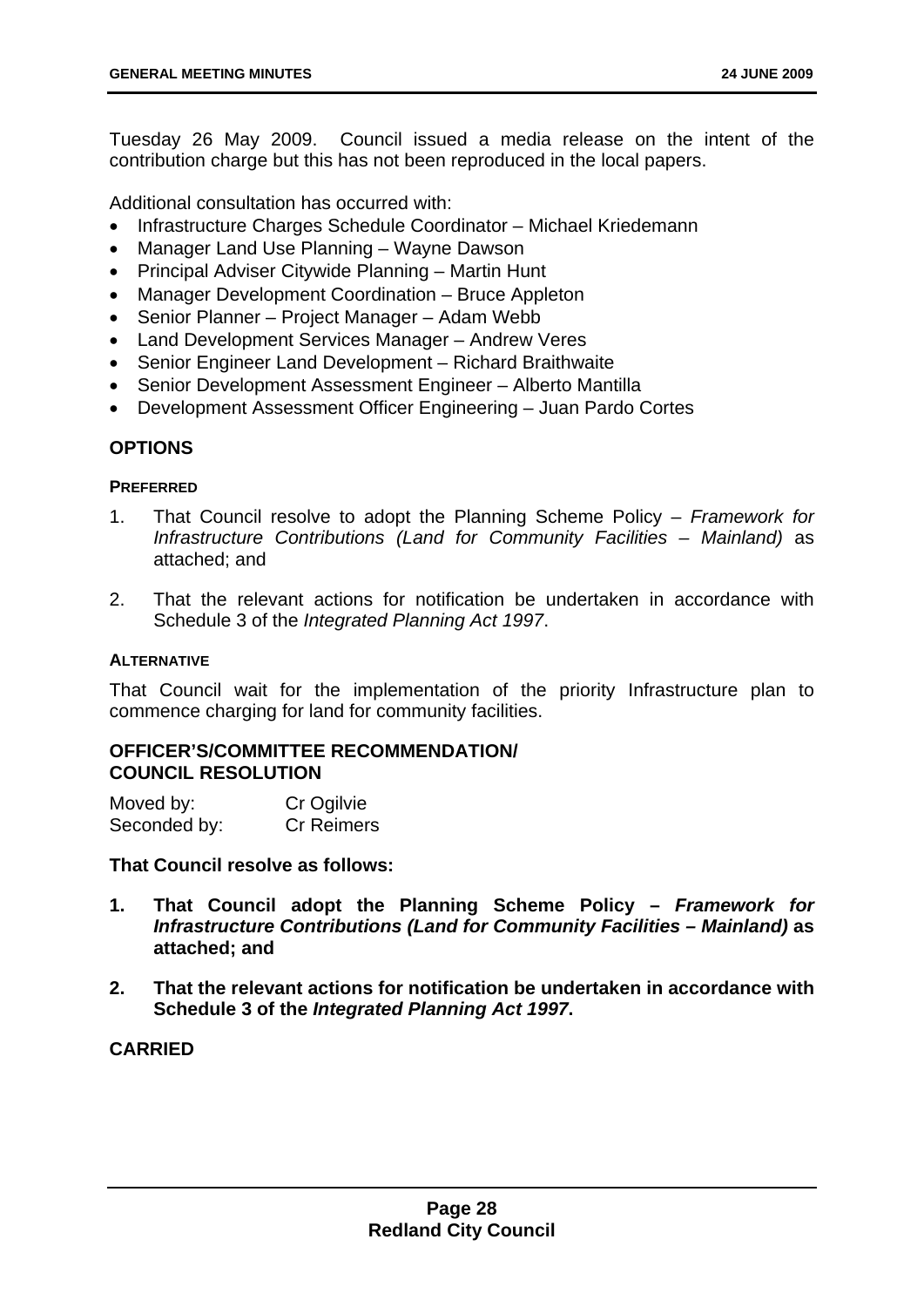# <span id="page-33-0"></span>**12.1.3 REDLANDS RUGBY UNION CLUB UPGRADE**

| <b>Dataworks Filename:</b>       | <b>Redlands Rugby Union Club</b>                                        |
|----------------------------------|-------------------------------------------------------------------------|
| <b>Responsible Officer Name:</b> | <b>Roberta Bonnin</b><br><b>Manager Community and Social Planning</b>   |
| <b>Author Name:</b>              | <b>Kristina Dickman</b><br><b>Senior Adviser Sport &amp; Recreation</b> |

#### **EXECUTIVE SUMMARY**

Redlands Rugby Union Club plans to undertake an extensive upgrade to the change rooms and club facility at Judy Holt Fields to support participation in the sport. The Redlands Rugby Union project will cost approximately \$348,000 (excl GST). State Government have committed to contribute \$170,000 (GST excl), Redlands Rugby Union are committing to providing \$50,000 (Excl Gst).

Council has been asked to fund \$128,000 of project costs. These funds are available in Council's 2009-2010 Operational Budget.

Under Council's new Grants Policy, Council may fund major capital projects that have been identified in Council endorsed strategies and masterplans.

#### **PURPOSE**

The purpose of this report is to seek approval for the funding contribution from Council to be forwarded to the club as a grant.

#### **BACKGROUND**

The existing Rugby Union Clubhouse facility at Judy Holt Sportsfields was built in 1986 and is reaching the end of its useful life. Its change rooms and amenities are not of an adequate standard, it does not have dedicated medical and officials' rooms and it needs major refurbishment to respond to the Club's growth and to support increasing participation from juniors through to Premier Division. The need for this project and its ongoing planning have been in progress over several years in Council masterplanning studies and discussion with the Mayor, Councillors, Council Officers and the State Government.

This clubhouse extension project is identified as a high priority in the club's strategic plan to meet current and future requirements for the sport and is supported through the Judy Holt Sportsfields Masterplan (RCC 2004) and the Redlands Regional Sport Facility Plan (RCC 2008) which flags the facility and field development issues for the Redlands Rugby Union Club at Judy Holt Sportsfields.

The Redlands Regional Sport Facility Plan 2008 notes that*: "In developing the master plan for this site, it needs to incorporate sufficient dressing sheds, field alignment, training areas storage, field lighting and improved parking."* The Judy Holt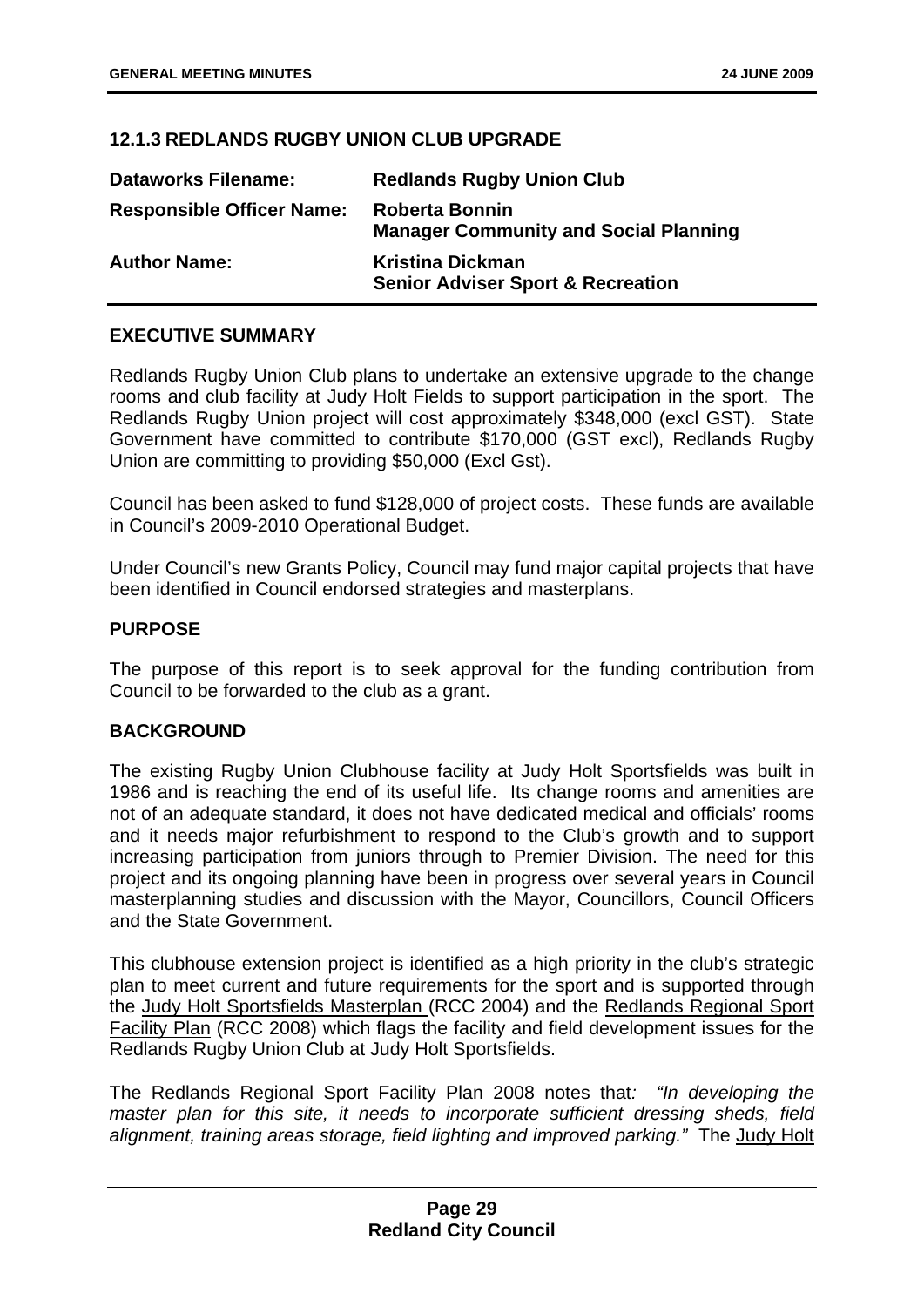Sportsfields Masterplan (RCC 2004) is currently being revised in conjunction with the Judy Holt Landfill Remediation Planning Project Report (GHD 2008)

Redlands Rugby Union Club have worked collaboratively with Council and State Government for several years to develop a practical and achievable plan to undertake an extensive upgrade of the club facility at Judy Holt Sportsfields to support participation in the sport. The project includes upgraded change rooms and amenities for players, officials and spectators and will cost approximately \$348,000 (excl GST) for the works. To date the club has spent significant time and funds in the project planning and detailed design.

The project is scoped to commence works in the off season and has significant community benefit when works are completed. In delivering this project, the club will attract and support more participants and have a greater capacity to host Junior and Premier Division games and other events that ensure the economic viability of the club.

# **ISSUES**

State Government have awarded the Club \$170,000 (excl GST) under the Major Facilities Funding from Department of Communities. The Redlands Rugby Union Club is contributing \$50,000 to the project and requesting that Council contribute \$128,000 to the project. This funding has been identified in the Capital Works Budget for approximately 2 years as funding for a car park, however, in reviewing the needs of the club and in discussion with the Mayor and local Councillor the priority for capital works funding could be focussed on the upgrade of club facilities.

The Council contribution of \$128,000 is essential for project to be delivered. The project requires that the funds are made available at time critical points in the project to ensure sufficient cash flow. The proposed payment method is:

| <b>Payment</b>    | <b>Percentage</b> | Amount   | Approximate date |
|-------------------|-------------------|----------|------------------|
| First instalment  | 30%               | \$38,400 | Week 4           |
| Second instalment | 50%               | \$64,000 | Week 10          |
| Final instalment  | $20\%$            | \$25,600 | Week 16          |

# **RELATIONSHIP TO CORPORATE PLAN**

The recommendation primarily supports Council's strategic priority to build safe, strong and self reliant communities with access to community services, infrastructure and opportunities for participation in community life.

#### **FINANCIAL IMPLICATIONS**

The funding was allocated in the 2008/09 Capital Works program and was carried forward to the 2009/10 Operational Budget at Q3 2009 to ensure the funds would be available for the project in keeping with the guidelines of the new grants policy relating to major capital works projects.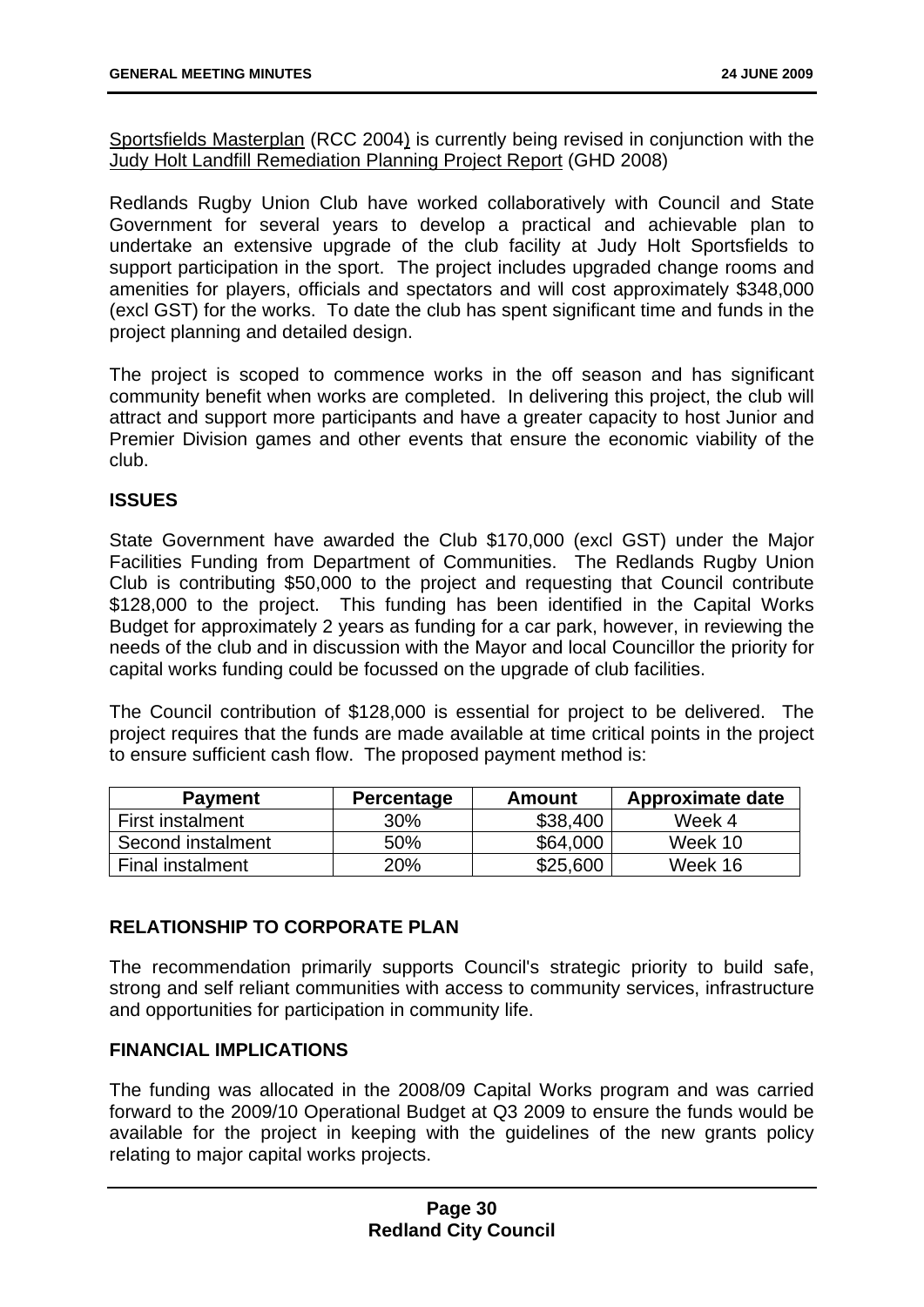Carpark works at Judy Holt Sportfields are staged across the 10 Year Capital Works program and will be undertaken once their location and design have been determined through the review of the Judy Holt Masterplan and the remediation program.

#### **PLANNING SCHEME IMPLICATIONS**

The Land Use Planning Group was consulted and it is considered that the outcome of recommendations in this report will not require any amendments to the Redlands Planning Scheme.

# **CONSULTATION**

Significant consultation, both internally and external to Council, has occurred during the development of this project.

#### **Internal:**

- Mayor Melva Hobson
- Division Councillor Cr Kathy Reimers
- Manager Land Use Planning Wayne Dawson
- Property Services Manager Merv Elliott
- Environmental Protection Deluna Lawrence
- Senior Planner Development Assessment Chris Vize
- Finance Officer Grant Tanham-Kelly
- Sport and Recreation Officer Gene Rogers
- Parks and Conservation Manager Neil Kesur

#### **External:**

- Department of Communities Leigh Habner, Adviser Sport and Recreation
- Department of Communities Warren Bolton, Senior Development Officer Sport and Recreation
- Redlands Rugby Union Club Executive Committee

# **OFFICER'S/COMMITTEE RECOMMENDATION/ COUNCIL RESOLUTION**

| Moved by:    | <b>Cr Reimers</b> |
|--------------|-------------------|
| Seconded by: | Cr Townsend       |

**That Council resolve to approve the grant of \$128,000 from the 2009/10 Operational Budget to Redlands Rugby Union for the for the proposed club facility upgrade.**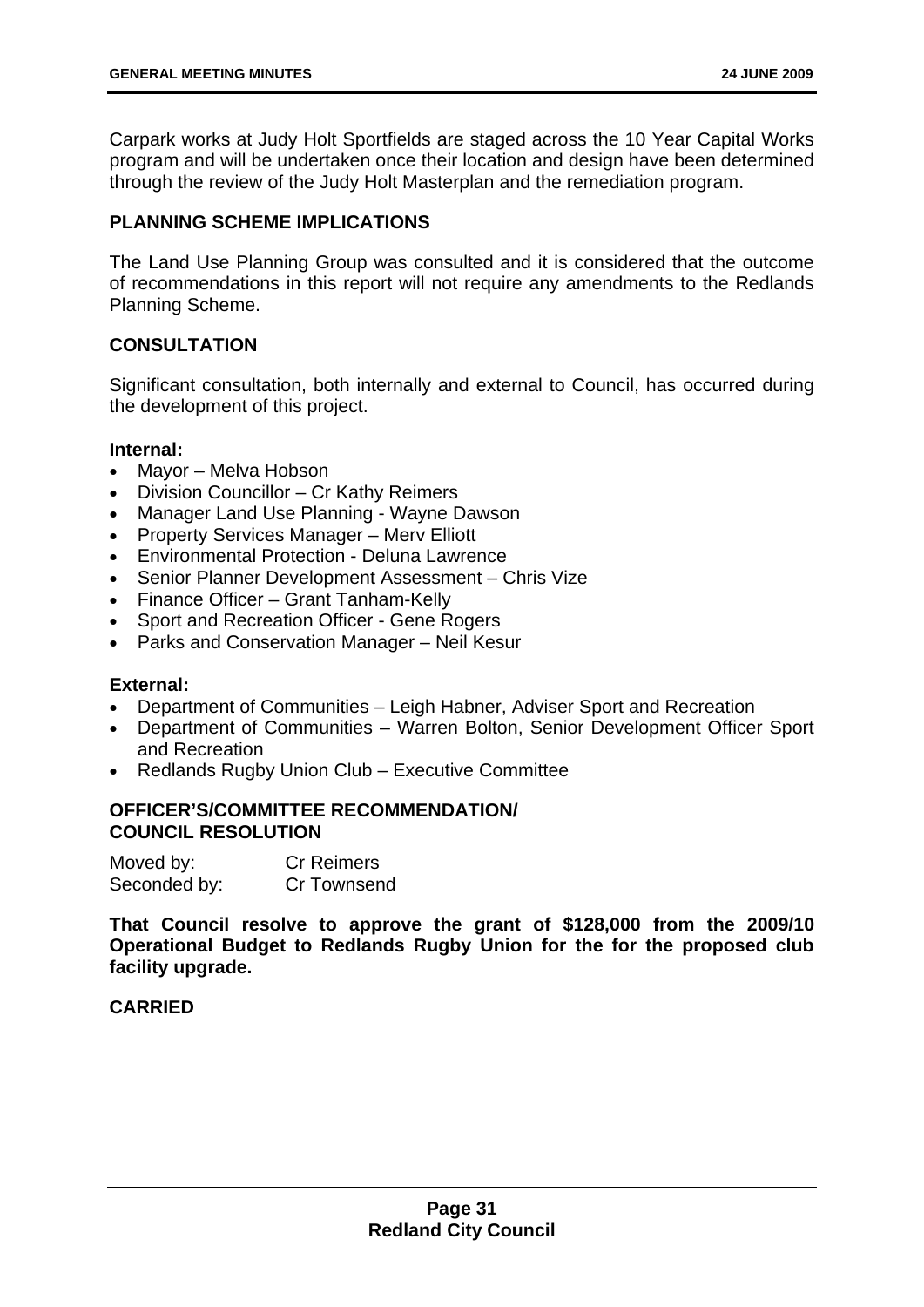## **12.1.4 NOMINATION OF REPRESENTATIVES FOR REGIONAL DEVELOPMENT AUSTRALIA**

| <b>Dataworks Filename:</b>       | <b>ED Planning – Regional Development</b>                  |
|----------------------------------|------------------------------------------------------------|
| <b>Responsible Officer Name:</b> | <b>Alan Burgess</b><br><b>Manager Economic Development</b> |
| <b>Author Name:</b>              | <b>Alan Burgess</b><br><b>Manager Economic Development</b> |

## **EXECUTIVE SUMMARY**

In Queensland, the Regional Development Australia (RDA Qld) network is replacing the Australian Government's 12 Area Consultative Committees (ACC). The RDA network will ensure improved communication between the people of Queensland and all levels of government.

The new RDA network will build on the success of Area Consultative Committees, but will take on a broader role providing input into national and state programs and help governments connect with local communities.

Each RDA committee will be made up of ten members. This will include a chair, a deputy chair, and eight standing members. Of these ten members, each committee will include at least two local government representatives. RDA committee chairs and members are voluntary positions. However, there will be reimbursement of incurred expenses.

Expressions of interest are currently being sought and will close on 22 June, for the Queensland RDA committees. Nomination to the RDA committees is open to all members of the community. Committee members will be drawn from the community, business and local government to reflect the economic, social and cultural diversity of the region. Committee members will collectively have a strong understanding of the economic, social and environmental opportunities and challenges facing regional communities.

It is recommended the Mayor and Manager Economic Development be nominated as representatives of the Logan/Redland RDA Committee.

## **PURPOSE**

The purpose of this report is to seek Council endorsement for the nomination of the Mayor and Manager Economic Development to the Logan/Redland RDA Committee.

## **BACKGROUND**

On 14 May 2009, the Australian Government Parliamentary Secretary for Regional Development and Northern Australia, Gary Gray, and the Queensland Premier and Minister for the Arts, Anna Bligh, signed a Memorandum of Understanding (MOU) on behalf of the Australian and Queensland Governments. The MOU sets out the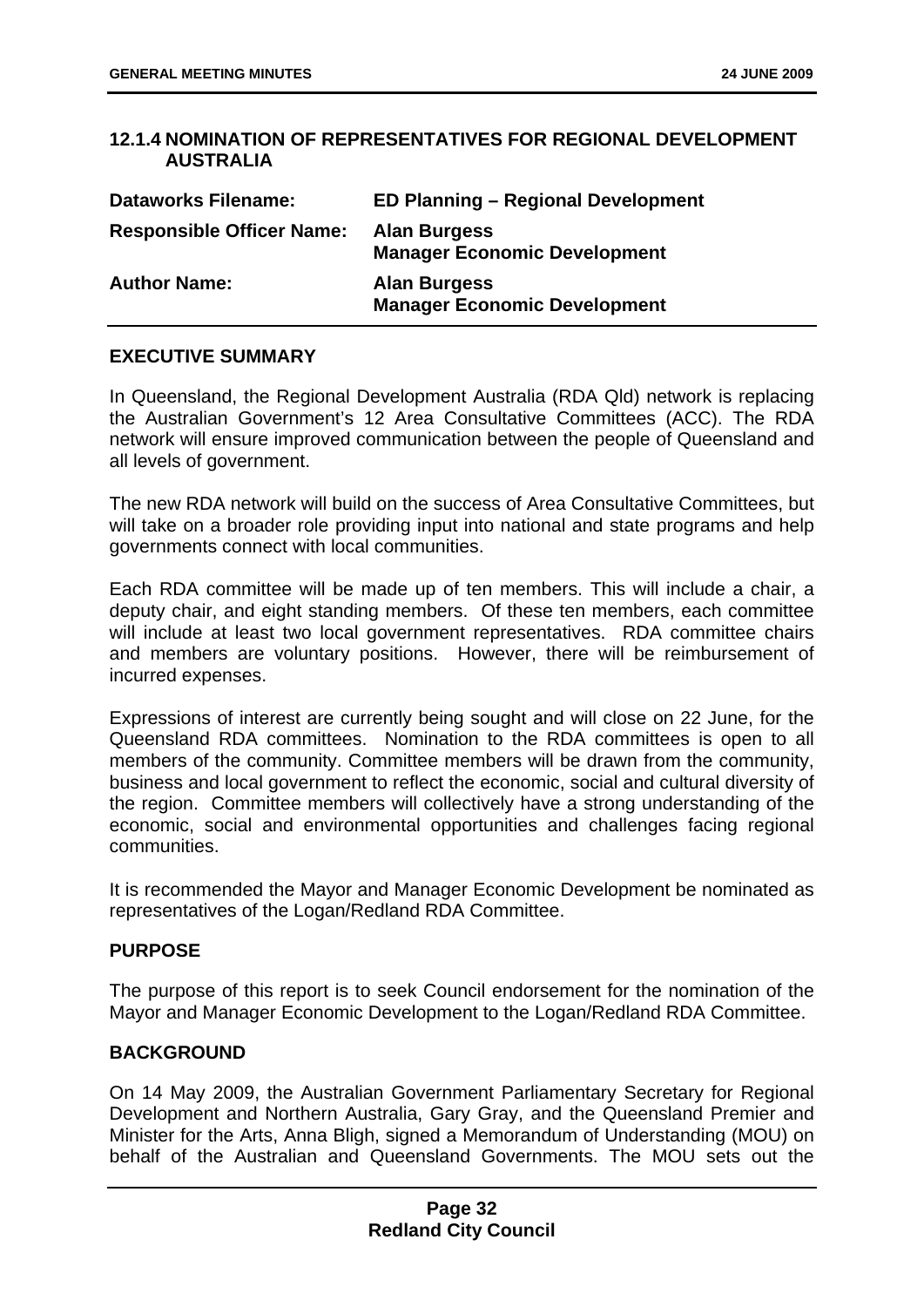arrangements for the creation of a new joint Commonwealth-State regional development network to implement a more strategic and responsive approach to regional development.

In Queensland, the Regional Development Australia (RDA Qld) network is replacing the Australian Government's 12 Area Consultative Committees. The RDA network will ensure improved communication between the people of Queensland and all levels of government.

## **ISSUES**

Local Government representation on the committees will ensure that the three levels of government work in partnership to benefit local communities and find local solutions.

The new RDA Committees will be located in:

- Far North Queensland and Torres Strait;
- Townsville and North West Queensland;
- Mackay/Whitsunday;
- Fitzroy and Central West, Wide Bay Burnett;
- Darling Downs and South West;
- Sunshine Coast:
- Moreton Bay;
- Brisbane City;
- Logan and Redlands;
- Ipswich and West Moreton; and
- Gold Coast.

RDA Committees will be non-profit community-based incorporated associations which will work to advance regional development priorities and retain jobs. The committees will also support community engagement, regional planning, whole-ofgovernment activities, government programs and community development.

RDA Chairs and members will be expected to contribute their time and energy and have a personal commitment to working in partnership with government for the benefit of their local and regional communities. Each RDA Committee will receive annual operational funding from the Australian Government. RDA Committees will use this funding for approved committee projects, to employ staff to undertake administrative operations and to implement its charter.

RDA Committees will assist the Australian, Queensland and local governments by taking on a broad role to:

- provide advice to governments about regional issues;
- provide strategic input into national and state programs;
- provide information to regional communities and local governments on national and state government initiatives;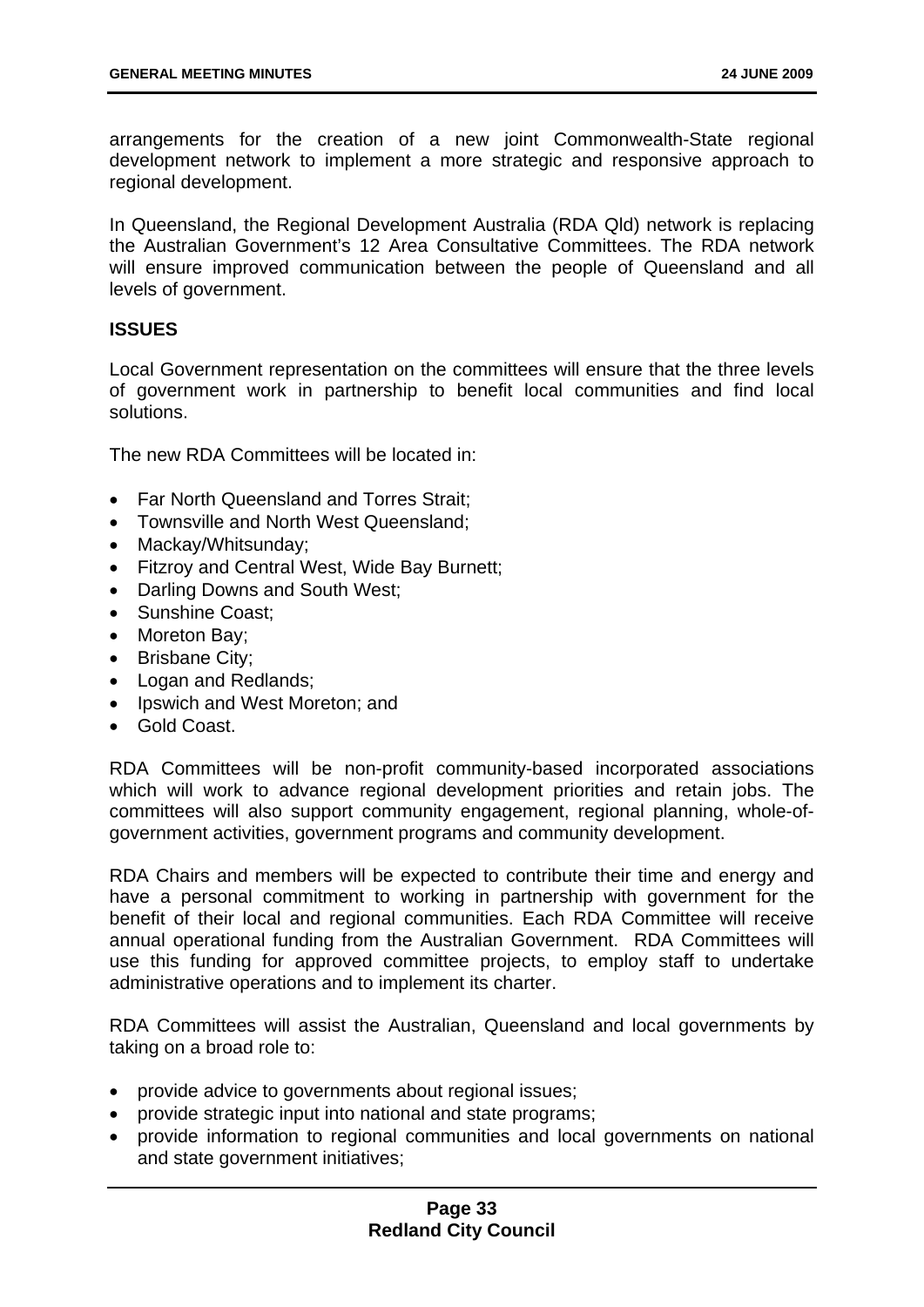- help coordinate regional planning and regional development initiatives; and
- work closely with local governments, community organisations and other regional organisations.

In particular, RDA Committees will play a strong role to promote economic and employment growth in regional Queensland.

Appointees to RDA Committees are expected to represent the broad interests of the region, rather than those of any particular organisation(s), and must be available for participation in committee meetings and activities. Committee members will be drawn from a cross section of regional communities. Committee members are required to be people of good character who reflect accepted standards of community behaviour.

Appointments will be made jointly by the Australian Government Parliamentary Secretary for Regional Development and Northern Australia and the Queensland Minister for Rural and Regional Queensland (the Ministers).

Committee members will serve on a voluntary basis, with no sitting fees payable, though reimbursement for reasonable travel expenses may be available. Chairs and Deputy Chairs will be appointed for a fixed term of two years.

Committee members will serve for either two or four year terms. At the end of the term, members may stand down or renominate for another term.

RDA Committees will consist of approximately 10 members. Each committee will include at least two local government representatives.

The Manager Economic Development has for many years been a Committee member with the Greater Brisbane Area Consultative Committee (GBACC). The Mayor has also been involved with the ACC for over a year now.

Both the Mayor and Manager Economic Development fit the requirements for potential membership of the newly formed Logan/Redland RDA.

## **RELATIONSHIP TO CORPORATE PLAN**

The recommendation primarily supports Council's strategic priority to enhance employment participation and the community's standard of living through encouraging economic development opportunities.

## **FINANCIAL IMPLICATIONS**

There are no financial implications for the recommendation of this report.

## **PLANNING SCHEME IMPLICATIONS**

The Land Use Planning Group was consulted and it is considered that the outcome of recommendations in this report will not require any amendments to the Redlands Planning Scheme.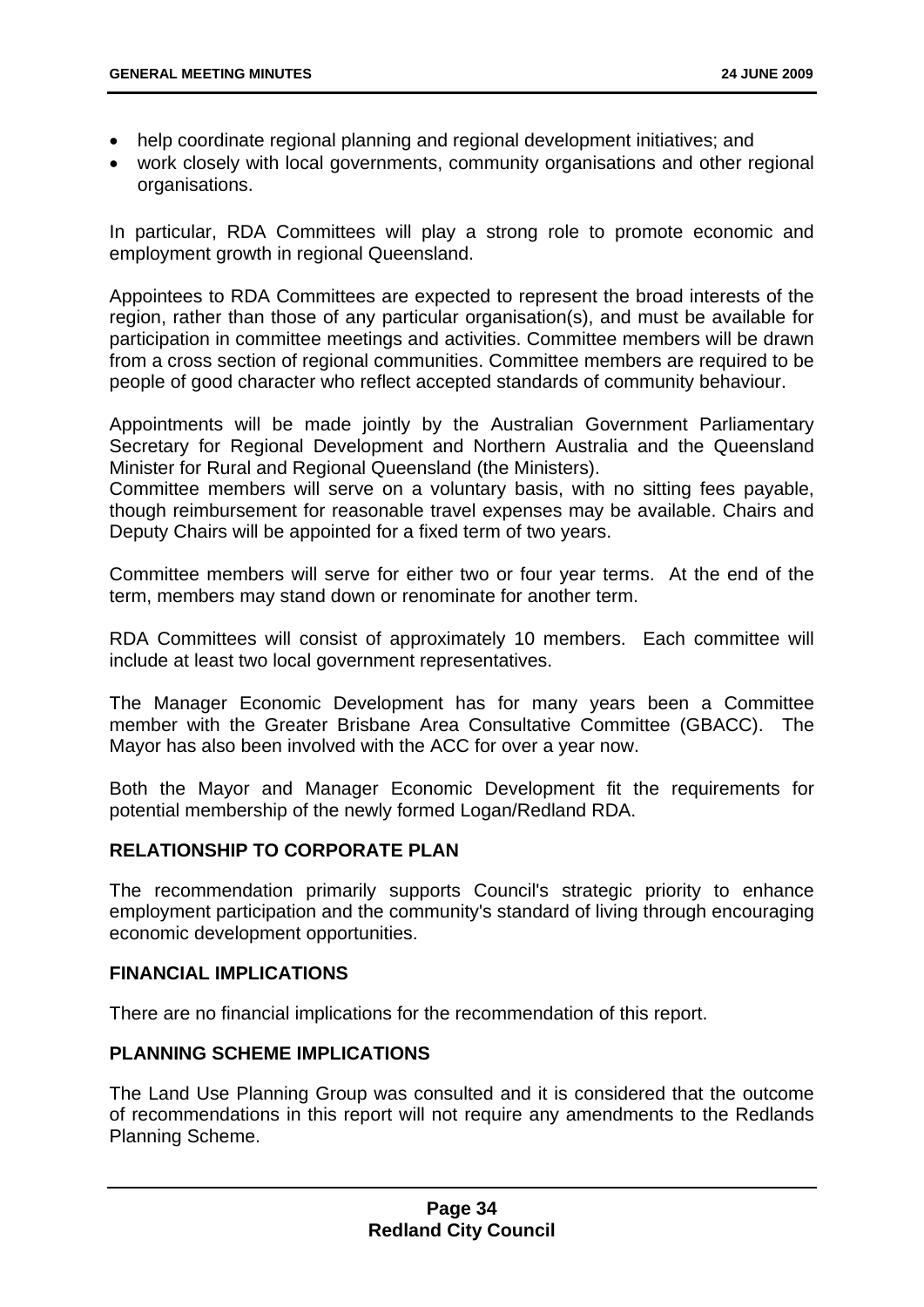## **CONSULTATION**

Mayor's Office, CEO and GM P&P were consulted in the development of this report.

### **OPTIONS**

#### **PREFERRED**

That Council resolve to endorse the nominations of the Mayor and Manager Economic Development to the Logan/Redland Regional Development Australia Committee.

#### **ALTERNATIVE**

That Council resolve to endorse the nomination of the Mayor to the Logan/Redland Regional Development Australia Committee.

## **OFFICER'S RECOMMENDATION**

That Council resolve to endorse the nominations of the Mayor and Manager Economic Development to the Logan/Redland Regional Development Australia Committee.

## **COMMITTEE RECOMMENDATION/ COUNCIL RESOLUTION**

| Moved by:    | Cr Ogilvie        |
|--------------|-------------------|
| Seconded by: | <b>Cr Reimers</b> |

**That Council resolve to endorse the nominations of the Mayor, or her proxy, and Manager Economic Development to the Logan/Redland Regional Development Australia Committee.**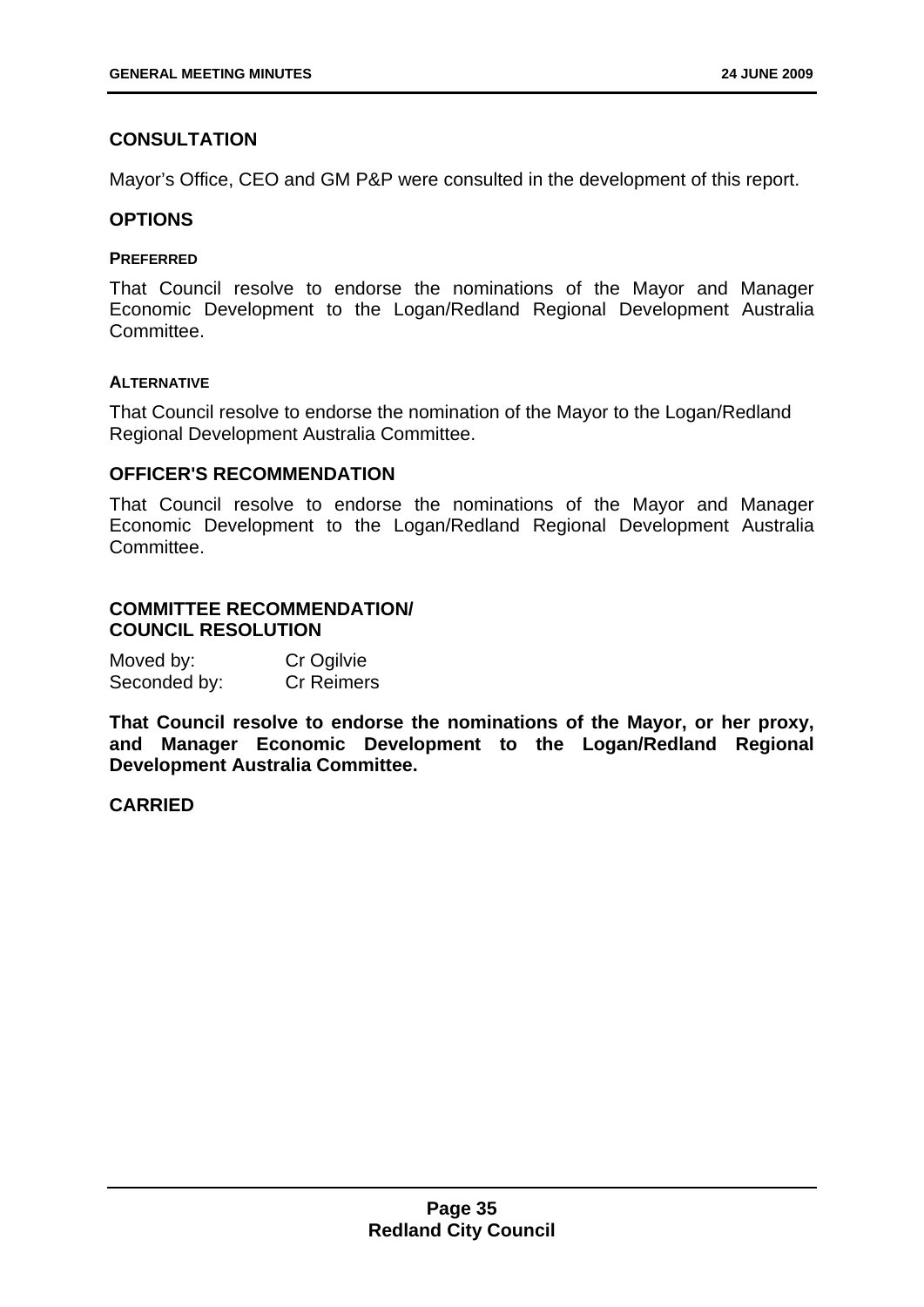## **12.2 GENERAL BUSINESS**

### **12.2.1 HOV/T2 TRANSIT LANES**

### **COMMITTEE RECOMMENDATION/ COUNCIL RESOLUTION**

| Moved by:    | Cr Ogilvie        |
|--------------|-------------------|
| Seconded by: | <b>Cr Reimers</b> |

- **1. That Council investigate the provision of HOV/T2 lanes on Quarry/Rickertt Roads between Birkdale Road and Tingalpa Bridge; and**
- **2. That Council request DMR to investigate HOV/T2 lanes on Boundary Road between Cleveland-Redland Bay Road and Taylor Road.**

## **CARRIED**

## **12.2.2 UPGRADE OF MORETON BAY ROAD AND MT COTTON ROAD INTERSECTION**

## **COMMITTEE RECOMMENDATION/ COUNCIL RESOLUTION**

| Moved by:    | <b>Cr Williams</b> |
|--------------|--------------------|
| Seconded by: | <b>Cr Elliott</b>  |

**That Council write to the Department of Main Roads requesting them to provide timely advice on the design options and proposed construction timeframe for the upgrade of Moreton Bay Road and Mt Cotton Road intersection.** 

# **CARRIED**

## **12.2.3 FLOURIDATION UPDATE**

## **COMMITTEE RECOMMENDATION/ COUNCIL RESOLUTION**

Moved by: Cr Williams Seconded by: Cr Henry

**That the Chief Executive Officer follow-up on the previous resolution on the fluoridation issue and that the response be tabled.**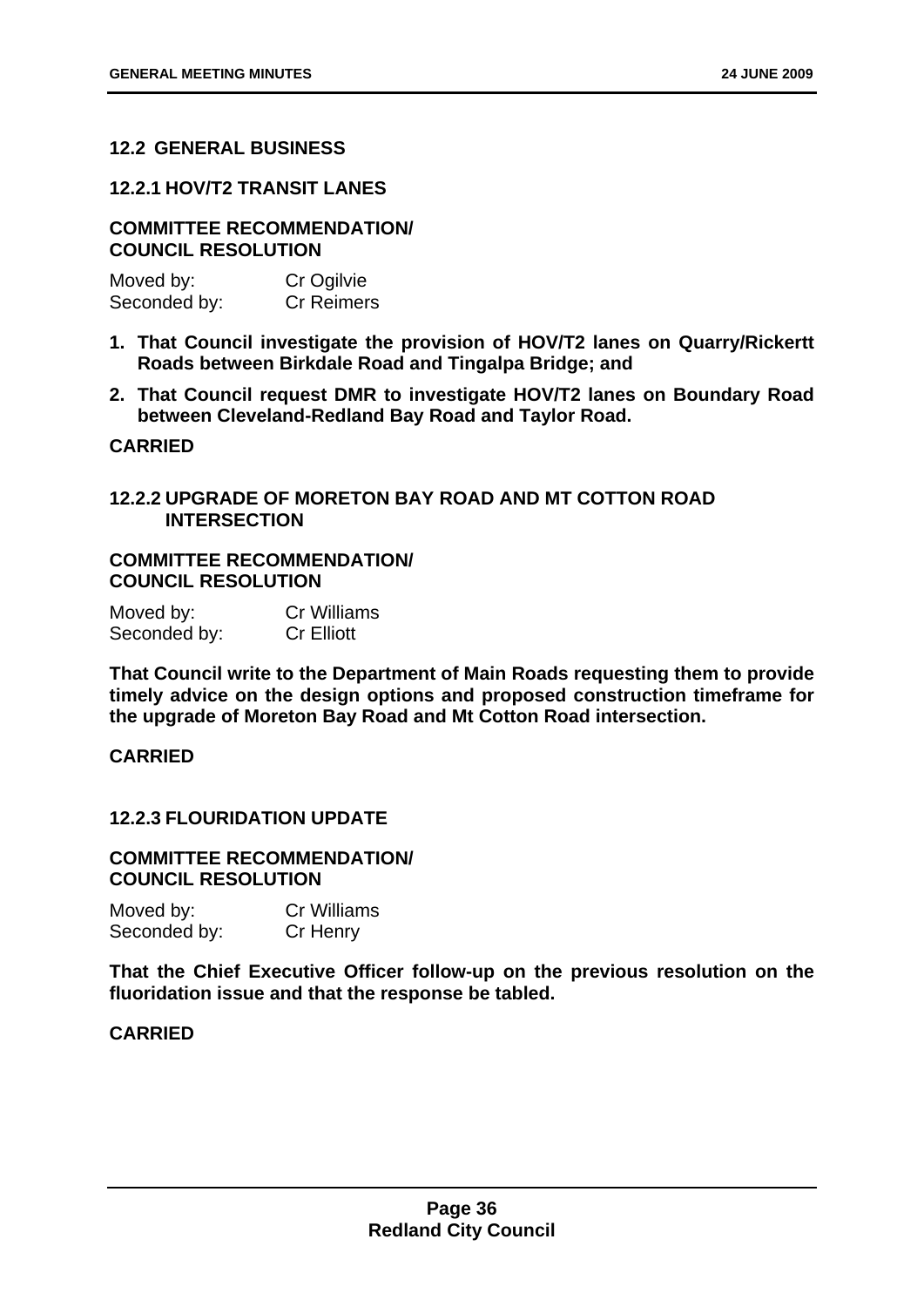# **12.2.4 REGIONAL SPORTING FACILITY**

## **COMMITTEE RECOMMENDATION/ COUNCIL RESOLUTION**

| Moved by:    | Cr Ogilvie        |
|--------------|-------------------|
| Seconded by: | <b>Cr Reimers</b> |

**That Council officers prepare a report regarding investigating acquisition of land for Regional Sporting Facility in the major development area south of Boundary Road.** 

## **CARRIED**

## **12.2.5 COST SHARING OF WORKS**

## **COMMITTEE RECOMMENDATION/ COUNCIL RESOLUTION**

| Moved by:    | Cr Henry   |
|--------------|------------|
| Seconded by: | Cr Boglary |

**That Council write to the Minister indicating that without an indication of the design documentation and estimates for the proper infrastructure improvements (traffic, car parking access, intersection improvement, tree removal offsets) Council will not commit to cost sharing of the works at the Private Public Partnership Thornlands State School (cnr Ziegenfusz Road and Vintage Drive).**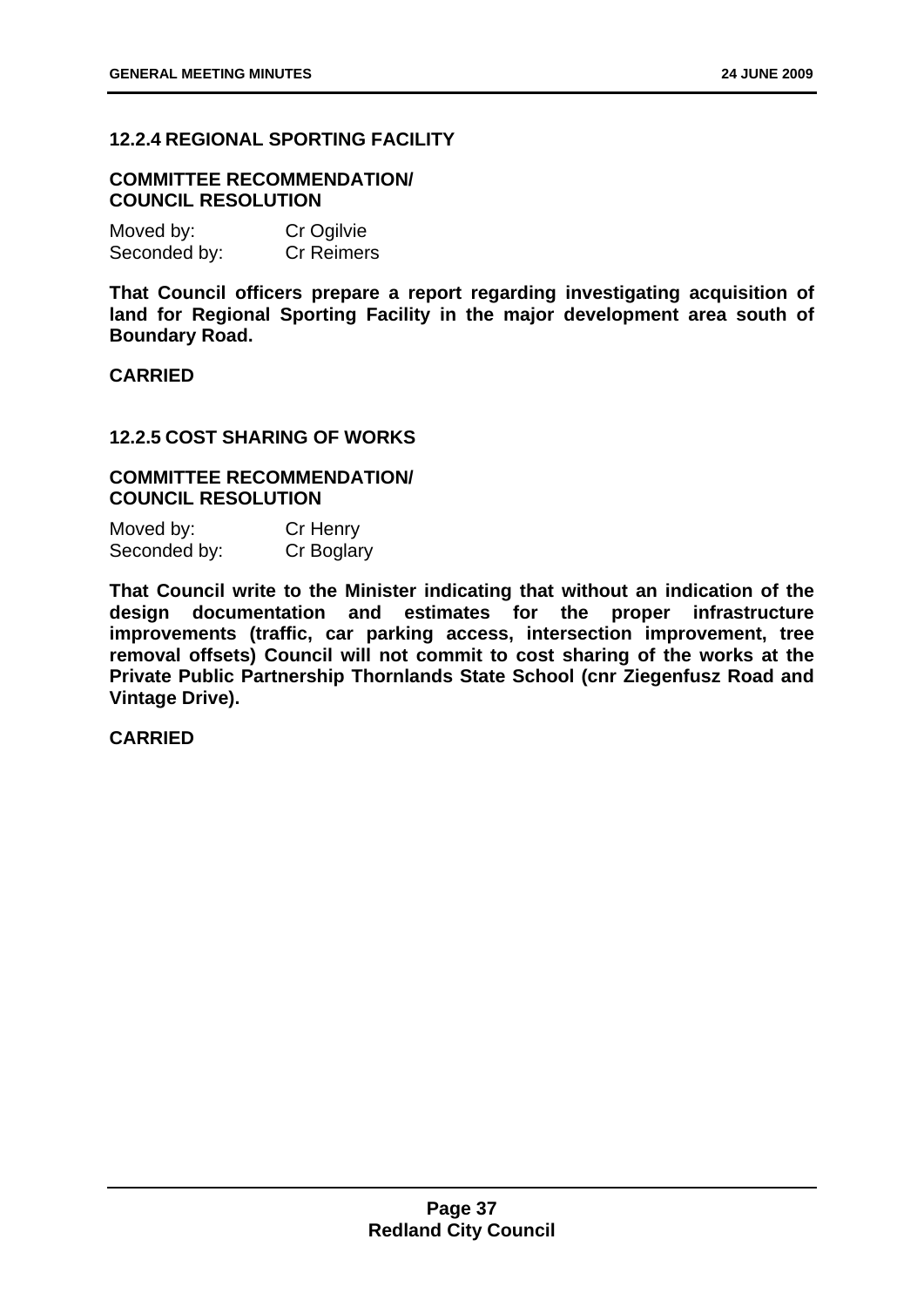# **12.3 CLOSED SESSION**

## **MOTION TO CLOSE COMMITTEE MEETING**

The Committee meeting was closed to the public to discuss item 12.3.1 under the *Local Government Act 1993* Section 463(1)(h) *other business for which a public discussion would be likely to prejudice the interests of the local government or someone else, or enable a person to gain a financial advantage.*

The Committee meeting was again opened to the public.

## **12.3.1 PRIORITY LAND ACQUISITIONS FOR THE SMBI OPEN SPACE PLAN**

| <b>Dataworks Filename:</b>       | <b>SMBI Open Space Plan</b>                                            |
|----------------------------------|------------------------------------------------------------------------|
| <b>Responsible Officer Name:</b> | <b>Gary Photinos</b><br><b>Manager, Environmental Management Group</b> |
| <b>Authors Name:</b>             | Angela Wright<br>Senior Advisor, Open Space Planning                   |

## **EXECUTIVE SUMMARY**

The SMBI Open Space Plan has been in an implementation phase since March 2007.

The report summarises the progress to date of the implementation strategy and makes further recommendations for proceeding with future acquisition of lots.

The list which is put forward in the report is a consolidation of the work undertaken to date by the Property Services Group and indicates property owner responses, a range of acquisition methods that are recommended and a priority order based on the original criteria of the SMBI Open Space Plan.

## **PURPOSE**

That Council resolve to acquire land in accordance with the priority land acquisition list prepared for the Southern Moreton Bay Islands (SMBI) Open Space Plan. That Council resolve to delegate to the CEO approval to use a range of land acquisition methods based on priority, risk, opportunity and available funding, including land exchange, purchase and compulsory acquisition.

## **BACKGROUND**

- In 2004, the Redlands Open Space Plan 2004-2016 provided Council with supply and demand projections for open space for the entire City.
- In 2005, the recommendations of the Redlands Open Space Plan 2004-2016 were reflected in the proposed zoning of land on the SMBI in the draft Redands Planning Scheme.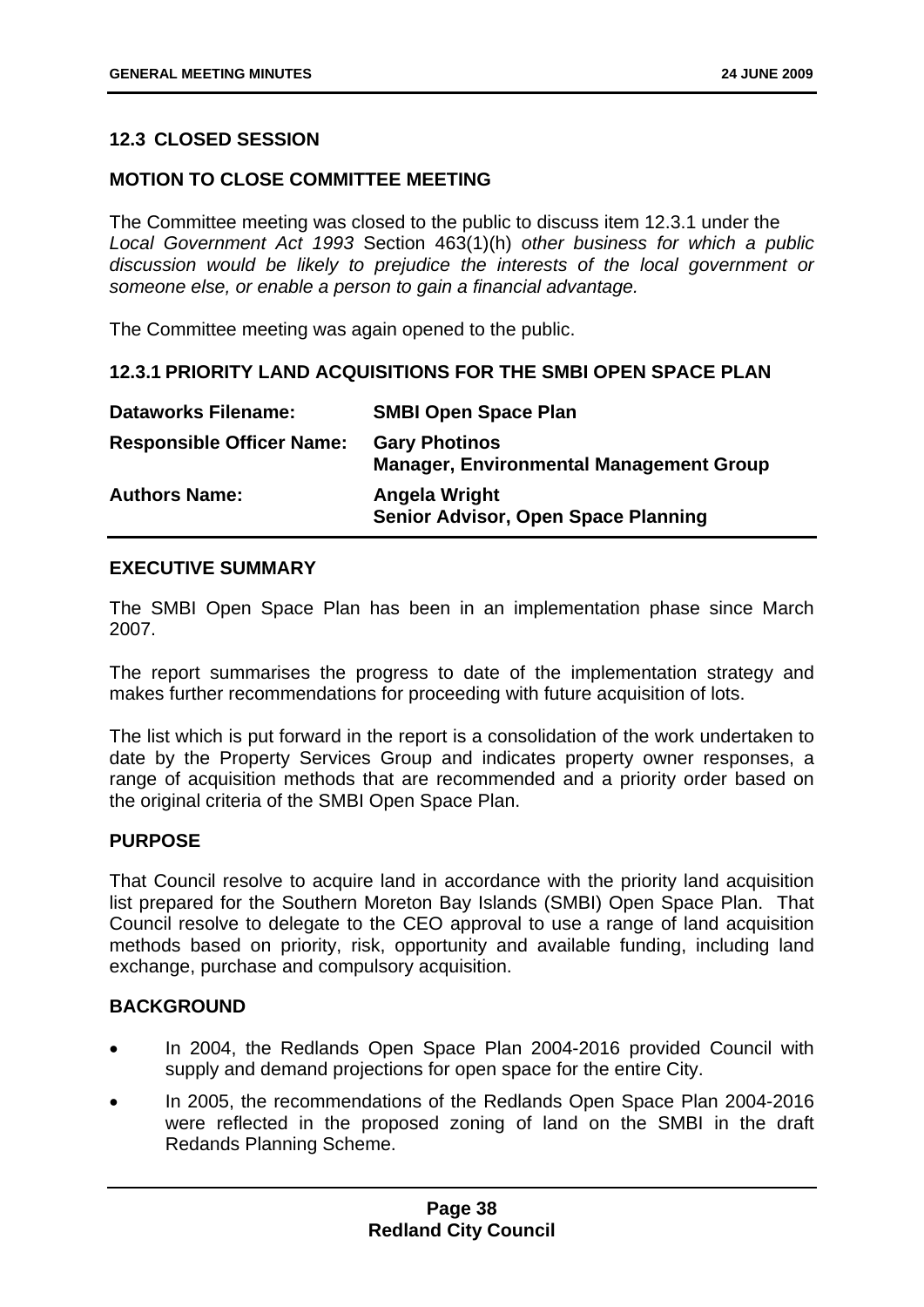- In 2006, in response to submissions received within the public exhibition period of the RPS, Council committed to undertake a more detailed investigation of the open space on the Southern Moreton Bay Islands.
- In March 2007, Council adopted the SMBI Open Space Plan and the land acquisition strategy. These documents provided the details and priorities of all the parcels of land that Council should retain, acquire and develop as recreational areas on the Southern Moreton Bay Islands. The acquisition strategy was entirely based on land exchanges of vacant Council land of similar size and value suitable for residential purposes.
- In May 2007, Council resolved to supplement the land acquisitions outlined in the SMBI Open Space Plan with an additional land acquisition at 23 Nicholas Street, Russell Island for future sports field development.
- In July 2007, Council adopted the SMBI capital reserve to accelerate the delivery rate of planned capital works, including land purchases for community, recreation and open space on the SMBI.
- From 2007 to 2009, Council has been acquiring land for open space purposes exclusively through the land exchange program with successful outcomes; however it is now time to finalise and consolidate some sites with a direct land acquisition and in some instances proceed to compulsory acquisition through resumption.
- In 2008 Council resolve to acquire by purchase several lots on East Coast Road where the land exchange process was exhausted.

# **ISSUES**

## SMBI OPEN SPACE PLAN 2006

#### **OVERVIEW OF THE PLAN**

The SBMI open space plan allowed Council to address the open space planning shortfall on the Islands for the foreseeable future and provide a priority setting for the development of the parkland.

#### **PRIORITIES OF THE PLAN**

The following features were sought in identifying and prioritising sites for future recreational and park sporting parks:

- Access to the water
- Ability to utilise and consolidate Council owned land parcels and or road reserves (to minimise land acquisition costs) into parks preferably of a minimum 0.5 hectares size or larger.
- Ability to create a nexus with other community infrastructure or commercial precincts
- Accessible areas with good visibility and frontage to collector roads
- Equitable special distribution of public recreation land across each Island
- Relatively clear sites allowing for development for recreation or sport with minimal additional vegetation loss.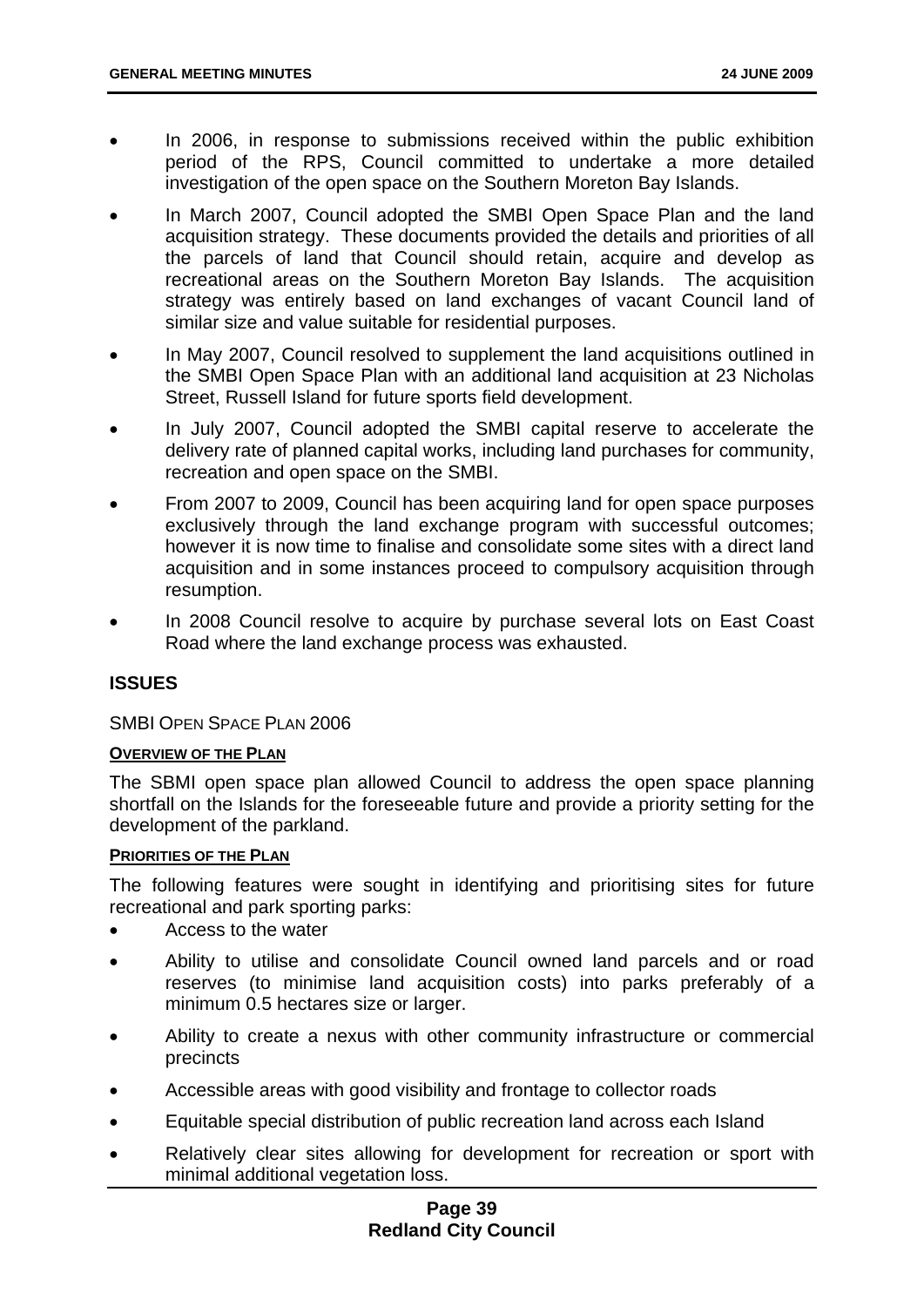A total of 58 sites were identified (in the plan & subsequent resolution of Council May 2007 to acquire the Nicholas Street Property), 32 of these sites required acquisition of privately owned land in order to achieve public recreation and land outcomes.

#### LAND ACQUISITION STRATEGY

#### **LAND EXCHANGE PROGRAM HAS BEEN IN PLACE FOR 2 YEARS.**

The land acquisition strategy adopted by Council in 2007 was to acquire all privately owned lands identified in the plan by exchanging Council owned SMBI residential lots, rather than purchasing. Council has now approached a large number of land owners where Council wished to acquire their property to discuss the possibility of exchanging their lot for a Council owned SMBI residential lot similar size and value. Many owners have not yet responded.

#### **OUTCOMES OF THE LAND EXCHANGE PROGRAM**

Analysis of the implementation of the SMBI Open Space Plan including the land exchange program and acquisitions to date has shown that 57% of the recommendations have been achieved to date.

REVISED SMBI OPEN SPACE PLAN LAND ACQUISITION STRATEGY JUNE 2009

### **SMBI CAPITAL RESERVE**

When the original land acquisition strategy was adopted it was prior to the establishment of the SMBI Capital Reserve. The SMBI Capital Reserve Policy has how established a funding source for future land acquisitions to proceed where land exchange has not been successful. The 10 year forward planning model for the SMBI reserve has allocated \$2 million dollars over 5 years commencing 09/10 for the acquisition of land for future open space on SMBI.

#### **LAND PARCEL REMAIN TO ON THE LAND EXCHANGE PROGRAM**

It is proposed that a large number of privately owned lots identified for acquisition that are listed in the open space plan should be acquired if possible trough the continuation of the land exchange program including land required to consolidate an entire site as parkland.

#### **LAND PARCELS TO BE ACQUIRED BY DIRECT PURCHASE OR COMPULSORY ACQUISITION**

A number of land parcels are recommended to now be acquired through direct purchase with funds from the SMBI Capital Reserve. Should a purchase not be successful these parcels should be acquired through compulsory acquisition under the Acquisition of Land Act

#### Land parcels to be acquired by any method commencing with land exchange

There remains a large number of property owners (mostly those who RCC only required part of their lot) who have not been approached as yet and a large number where RCC has had no response. It is recommended that Council continue to pursue acquiring these lots by land exchange and use the priority list to determine the order in which to pursue them. Should the owners decline the offer of exchange the revised SMBI Acquisitions Action Plan recommends in order of priority acquiring these lots by direct purchase and in many cases them by compulsory acquisition under the Acquisition of Land Act.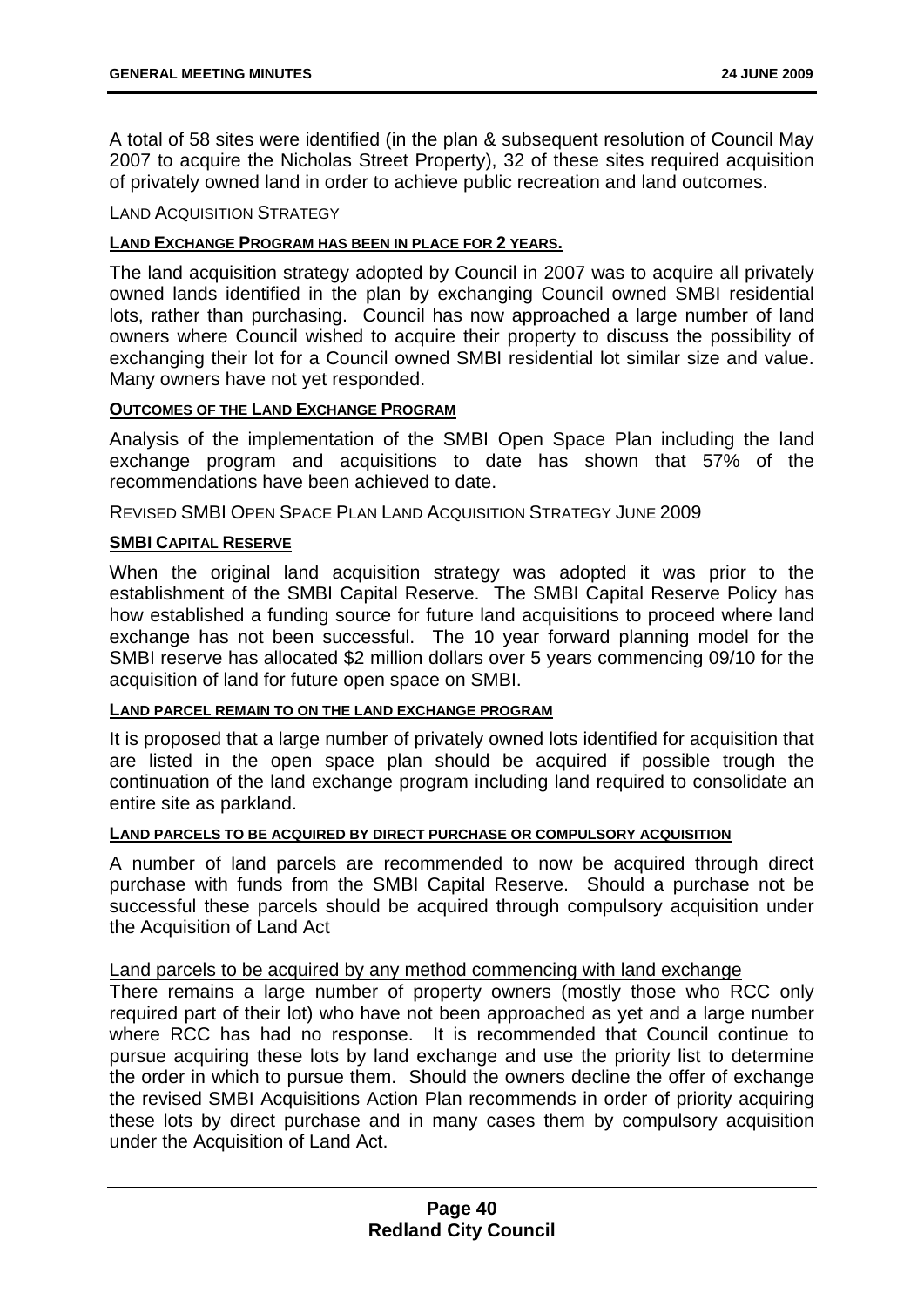#### **WITHDRAWAL OF SOME PRIVATELY OWNED LANDS FROM THE OPEN SPACE PLAN**

A number of identified lots have been used as part of the land exchange process thus rendering the proposed site for a new park redundant. These lots and sites should be removed from the Plan.

### **ADDITIONAL LOTS PROPOSED.**

Site 16 Additional Lots (as per confidential revised land acquisition strategy attachment) proposed to be acquired to consolidate all land parcels at this site and propose road closure when all land acquisitions have been completed.

### **SMBI OPEN SPACE PLAN REVISION AND RECOMMENDATIONS**

An assessment has been undertaken of the program of land acquisitions for open space purposes and revised. The priorities have remained as per the original report and the preferred methods for acquisition have been discussed and recommended. The detailed list of properties is attached as a confidential document due to properties listed where owners have not been advised as yet.

| pullillial y Table                                |                                           |                                    |
|---------------------------------------------------|-------------------------------------------|------------------------------------|
| No. of <u>lots</u> already<br>acquired            | No. of lots still to acquire              | No. of lots to<br>remove from plan |
| 21 (19 land exchange & 2<br>purchase)             | 55                                        |                                    |
| <b>No. of Parks</b><br>proposed in plan           | <b>No. of Parks</b><br>achieved to date   | No. of Parks in<br>development     |
| 57                                                | 32                                        |                                    |
| <b>New number of Parks</b><br>recommended in plan | No. of Parks still to<br>acquire in total | No. of Parks removed<br>from plan  |
| 53                                                | 21                                        |                                    |

## **Summary Table**

## **SMBI Open Space Plan Recommended Acquisition Actions Summary List**

| <b>Number of Lots</b> | <b>Priority</b> | <b>Acquisition Actions</b>                     |
|-----------------------|-----------------|------------------------------------------------|
| 12                    | Low             | Acquire through land exchange                  |
|                       | Moderate        | Acquire through land exchange                  |
|                       | Very high       | Acquire through purchase                       |
| 2                     | Very high       | Acquire by compulsory acquisition              |
|                       | High            | Land exchange and if unsuccessful purchase     |
|                       | Low             | Land exchange and if unsuccessful purchase     |
| 11                    | Very high       | Land exchange or purchase, if unsuccessful     |
|                       |                 | compulsory acquisition by resumption using the |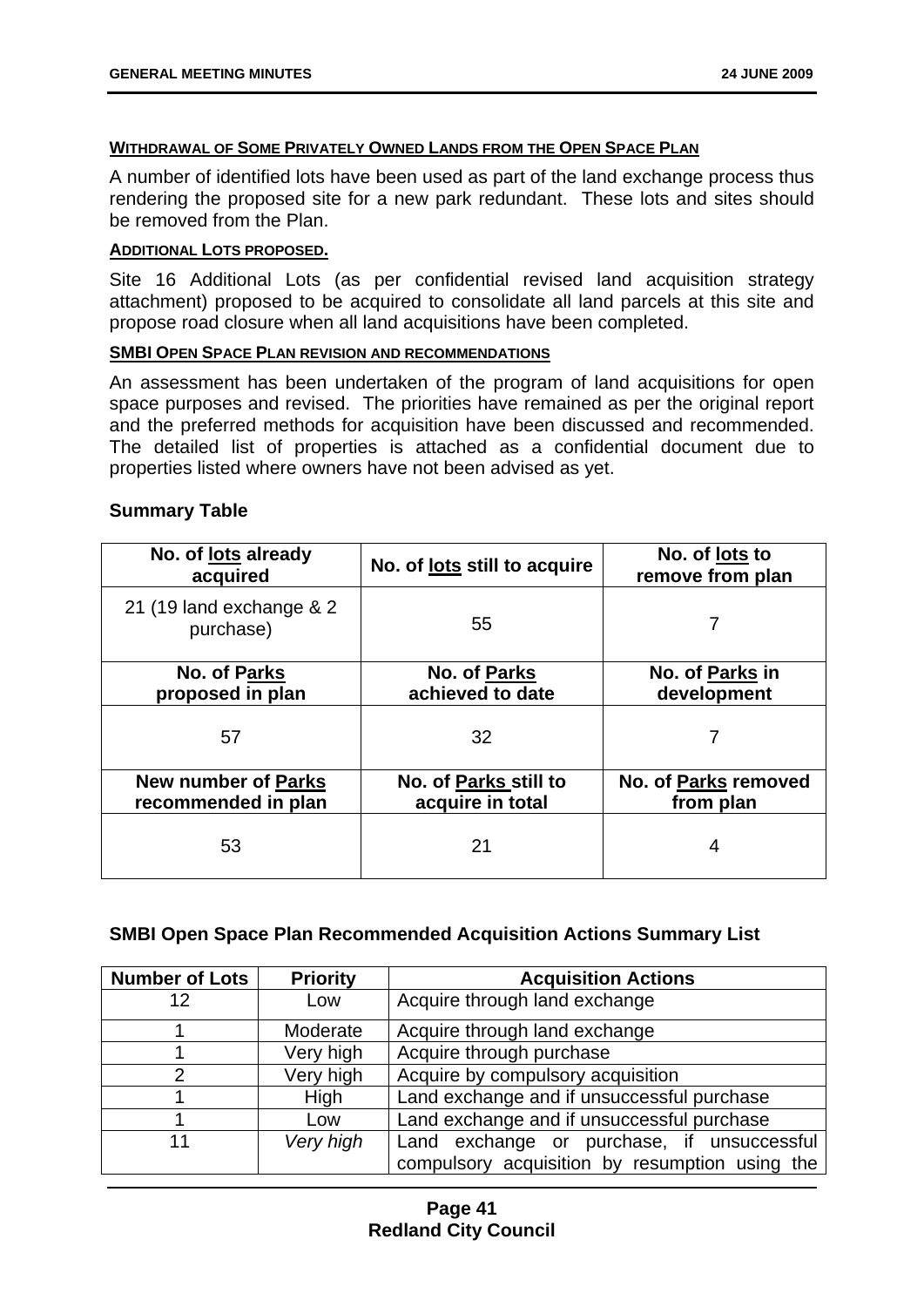| <b>Number of Lots</b> | <b>Priority</b> | <b>Acquisition Actions</b>                                                                                                                                          |
|-----------------------|-----------------|---------------------------------------------------------------------------------------------------------------------------------------------------------------------|
|                       |                 | <b>Acquisition of Land Act 1967</b>                                                                                                                                 |
| 17                    | High            | Land exchange or purchase, if unsuccessful<br>compulsory acquisition by resumption using the                                                                        |
|                       | Low             | <b>Acquisition of Land Act 1967</b><br>Land exchange or purchase, if unsuccessful<br>compulsory acquisition by resumption using the<br>Acquisition of Land Act 1967 |
| 5                     | Very high       | Purchase and if unsuccessful<br>compulsory<br>acquisition by resumption using the Acquisition of<br>Land Act 1967                                                   |
| 3                     | High            | Purchase and if unsuccessful<br>compulsory<br>acquisition by resumption using the Acquisition of<br>Land Act 1967                                                   |
| 5                     |                 | Remove from plan                                                                                                                                                    |
| $\overline{2}$        |                 | Remove from plan and rezone to SMBI residential                                                                                                                     |

# **RELATIONSHIP TO CORPORATE PLAN**

The recommendation primarily supports Council's strategic priority to build safe, strong and self reliant communities with access to community services, infrastructure and opportunities for participation in community life.

## **FINANCIAL IMPLICATIONS**

The land exchange program for medium to low priority lands incurs a minimal cost of conveyancing and state government charges. The acquisition program by purchase and compulsory acquisition will be fund from the SMBI Capital Reserve over the next 5 years at an estimated cost of \$2 million.

The market values which Council obtained from the Valuer in late 2007 for these properties may now be less due to the downturn in the market. The properties will need revaluations to the present date if Council wishes to continue purchasing, resuming and land exchanging blocks. It is premature to get further valuations prior to Council making a decision on the contents of the report.

It is recommend that Council purchase/resume the recommended properties at market value, and the land exchange offers are for Council land of similar value.

## **PLANNING SCHEME IMPLICATIONS**

Two properties will need to be zoned to SMBI Residential from Open Space. Acquired properties will need to be rezoned to Open Space in future amendments to the Redlands Planning Scheme.

## **CONSULTATION**

This report has been done with the full support and assistance of Council's Property **Office**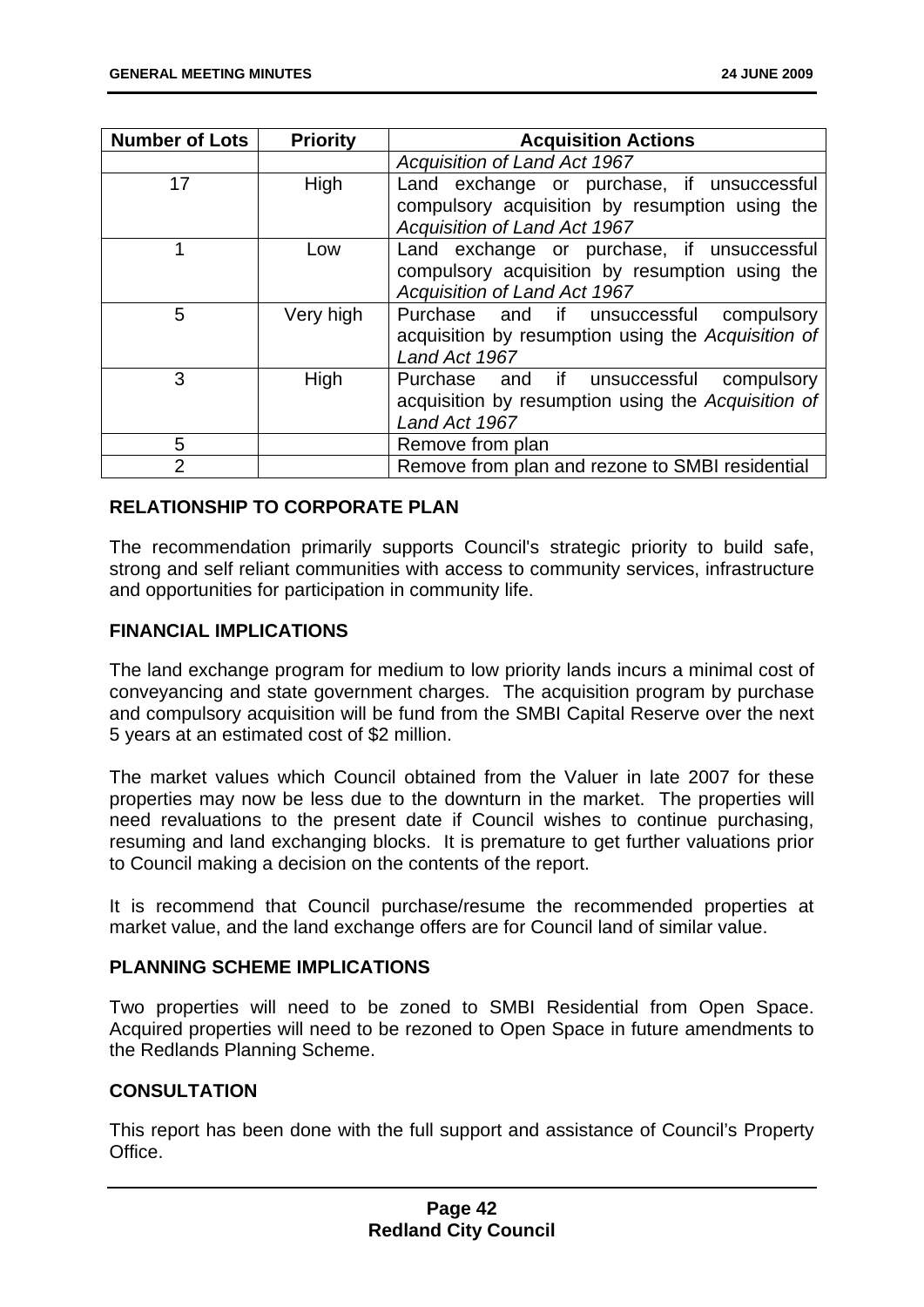The Senior Advisor for Sport and Recreation was also consulted regarding future acquisitions for sporting land.

Councillor for Division 5 has been involved in discussions with Officers during the development of the report and is supportive of the report coming to Council.

# **OPTIONS**

## **PREFERRED**

1. To adopt and implement the Revised SMBI Open Space Plan Land Acquisition Strategy June 2009 summarised as follows:

| <b>Strategy</b><br><b>Sites</b><br><b>Numbers</b> | <b>Priority</b> | <b>Acquisition Actions</b>                                                                                                         |
|---------------------------------------------------|-----------------|------------------------------------------------------------------------------------------------------------------------------------|
| Sites: 3, 13,<br>54                               | Low             | Acquire through land exchange                                                                                                      |
| Site 37                                           | Medium          | Acquire through land exchange                                                                                                      |
| Site 17                                           | Very high       | Acquire through purchase                                                                                                           |
| Site 4                                            | Very high       | Acquire by compulsory acquisition<br>(resumption) under the Acquisition of Land Act<br>1967                                        |
| Sites 40                                          | High            | Land exchange and if unsuccessful purchase                                                                                         |
| Site 38                                           | Low             | Land exchange and if unsuccessful purchase                                                                                         |
| Sites 20, 23,                                     | Very high       | Land exchange or purchase, if unsuccessful<br>compulsory acquisition (resumption) under the<br><b>Acquisition of Land Act 1967</b> |
| Sites 16<br>(some lots),<br>30, 49, 51,<br>53, 57 | High            | Land exchange or purchase, if unsuccessful<br>compulsory acquisition (resumption) under<br>the Acquisition of Land Act 1967        |
| Site 55                                           | Low             | Land exchange or purchase, if unsuccessful<br>compulsory acquisition (resumption) under<br>the Acquisition of Land Act 1967        |
| Sites 15                                          | Very high       | Purchase and if unsuccessful compulsory<br>acquisition (resumption) under the Acquisition<br>of Land Act 1967                      |
| Sites 16<br>(some lots)                           | High            | Purchase and if unsuccessful compulsory<br>acquisition (resumption) under the Acquisition<br>of Land Act 1967                      |
| Sites 26, 43,<br>45                               |                 | Remove from plan                                                                                                                   |
| <b>Sites 19 &amp;</b><br>part 42                  |                 | Remove from plan and rezone to SMBI<br>residential                                                                                 |
| Site 50                                           |                 | Close Enderley Ave and Willandra Ave                                                                                               |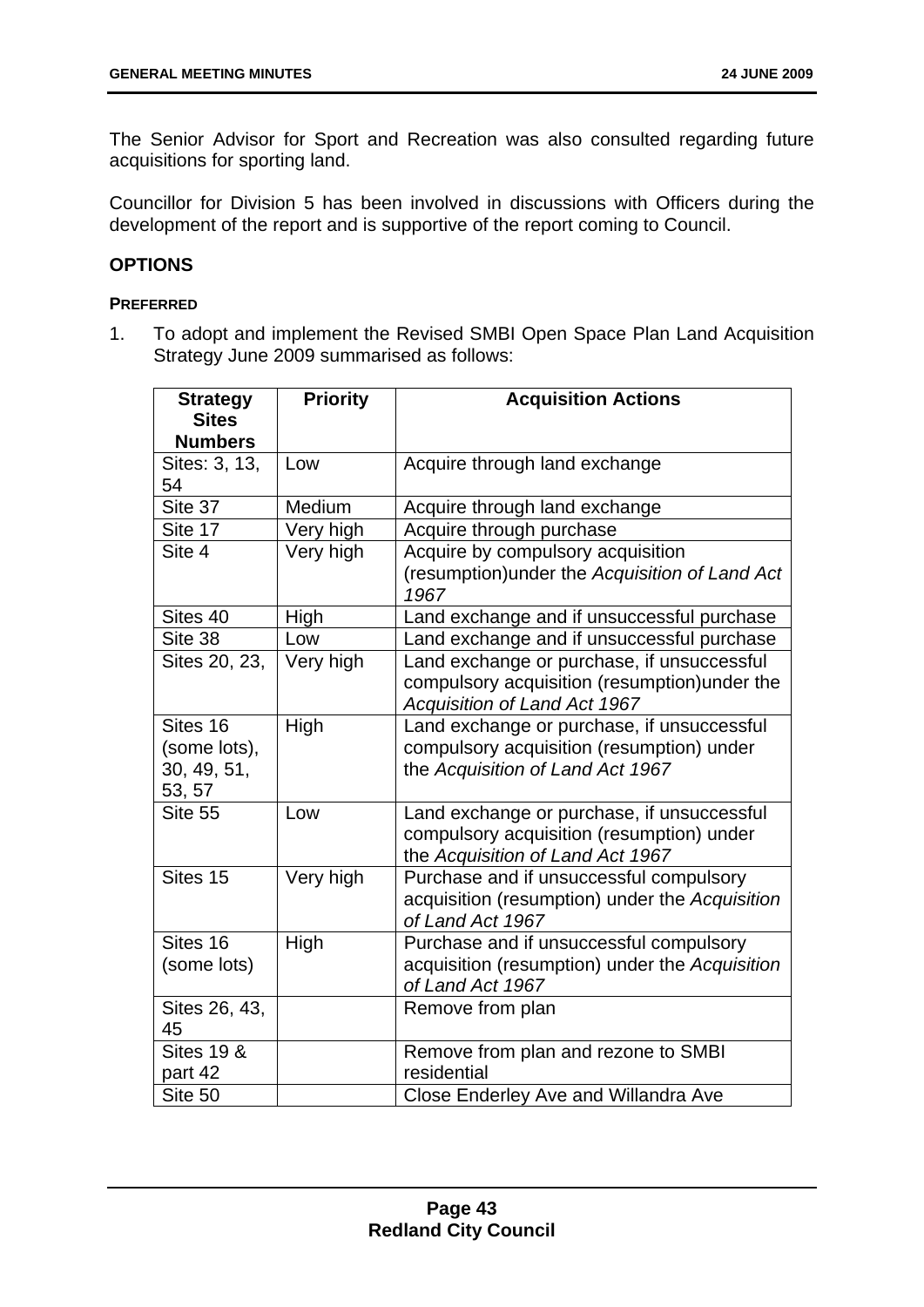- 2. That recommended lots be acquired through land exchange, purchase or compulsory acquisition (resumption) under the Acquisition of Land Act 1967 for park purposes;
- 3. That Council acquire lands for park purposes as specified in the Revised SMBI Open Space Plan Land Acquisition Strategy June 2009;
- 4. That the Chief Executive Officer be delegated authority under Section 36(2)(b) of the Local Government Act 1993 to negotiate the purchase price at fair market value; and
- 5. That the Revised SMBI Open Space Plan Land Acquisition Strategy June 2009 remain confidential until negotiations for acquisition on specific lots are finalised.

## **ALTERNATIVE**

That Council continue to acquire the lots as listed in the SMBI Open Space Plan May 2004 by land exchange and bring reports to Council when it is deemed necessary to purchase individual lots or groups of lots that make up a whole site (park).

# **OFFICER'S RECOMMENDATION**

That Council resolve as follows:

1. To adopt and implement the Revised SMBI Open Space Plan Land Acquisition Strategy June 2009 summarised as follows:

| <b>Strategy</b><br><b>Sites</b><br><b>Numbers</b> | Priority  | <b>Acquisition Actions</b>                                                                                                  |
|---------------------------------------------------|-----------|-----------------------------------------------------------------------------------------------------------------------------|
| Sites: 3, 13,<br>54                               | Low       | Acquire through land exchange                                                                                               |
| Site 37                                           | Medium    | Acquire through land exchange                                                                                               |
| Site 17                                           | Very high | Acquire through purchase                                                                                                    |
| Site 4                                            | Very high | Acquire by compulsory acquisition<br>(resumption) under the Acquisition of Land Act<br>1967                                 |
| Sites 40                                          | High      | Land exchange and if unsuccessful purchase                                                                                  |
| Site 38                                           | Low       | Land exchange and if unsuccessful purchase                                                                                  |
| Sites 20, 23,                                     | Very high | Land exchange or purchase, if unsuccessful<br>compulsory acquisition (resumption) under the<br>Acquisition of Land Act 1967 |
| Sites 16<br>(some lots),<br>30, 49, 51,<br>53, 57 | High      | Land exchange or purchase, if unsuccessful<br>compulsory acquisition (resumption) under<br>the Acquisition of Land Act 1967 |
| Site 55                                           | Low       | Land exchange or purchase, if unsuccessful<br>compulsory acquisition (resumption) under<br>the Acquisition of Land Act 1967 |
| Sites 15                                          | Very high | Purchase and if unsuccessful compulsory<br>acquisition (resumption) under the Acquisition<br>of Land Act 1967               |
| Sites 16                                          | High      | Purchase and if unsuccessful compulsory                                                                                     |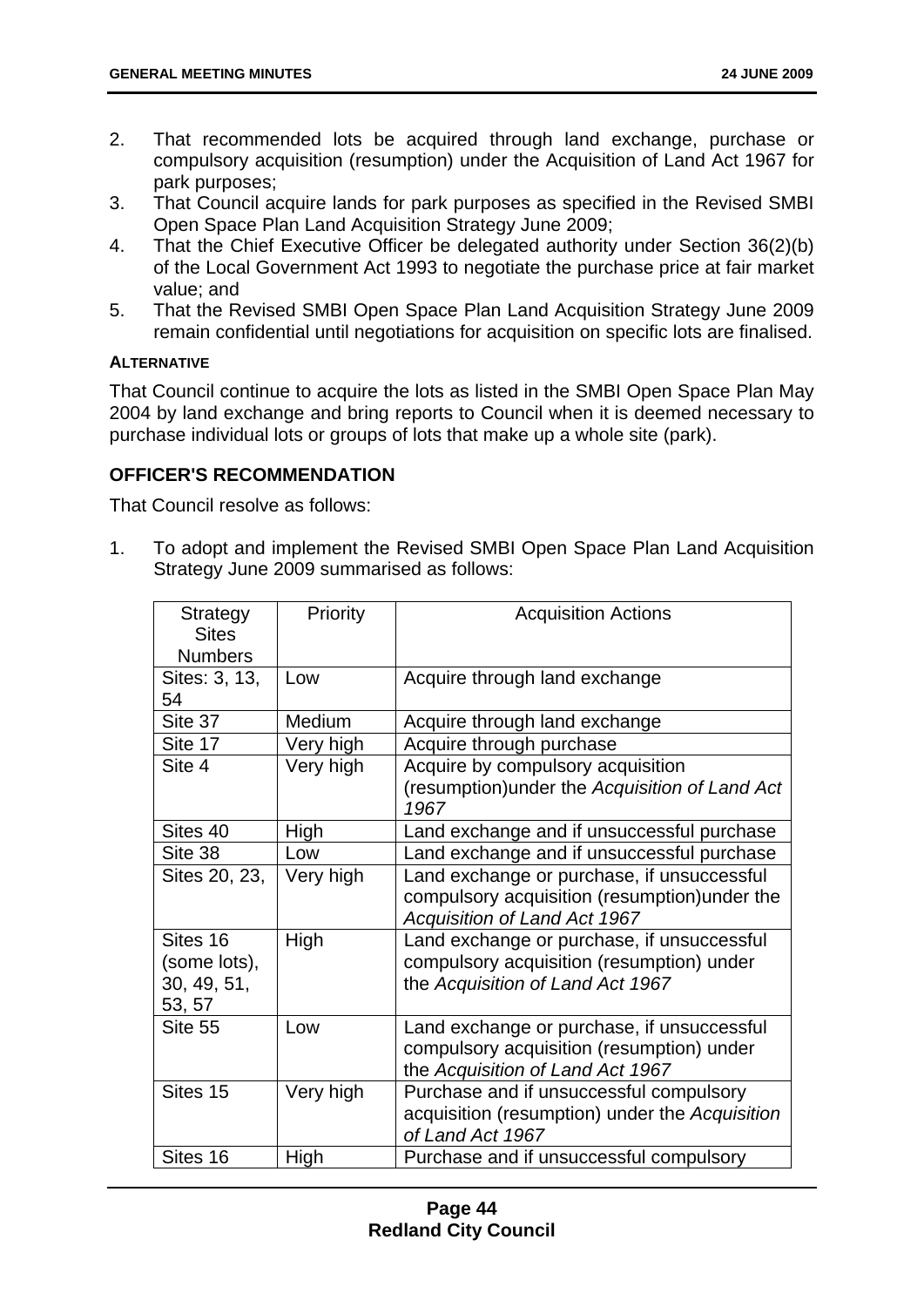| Strategy              | Priority | <b>Acquisition Actions</b>                     |
|-----------------------|----------|------------------------------------------------|
| <b>Sites</b>          |          |                                                |
| <b>Numbers</b>        |          |                                                |
| (some lots)           |          | acquisition (resumption) under the Acquisition |
|                       |          | of Land Act 1967                               |
| Sites 26, 43,         |          | Remove from plan                               |
| 45                    |          |                                                |
| <b>Sites 19 &amp;</b> |          | Remove from plan and rezone to SMBI            |
| part 42               |          | residential                                    |
| Site 50               |          | Close Enderley Ave and Willandra Ave           |

- 2. That recommended lots be acquired through land exchange, purchase or compulsory acquisition (resumption) under the Acquisition of Land Act 1967 for park purposes;
- 3. That Council acquire lands for park purposes as specified in the Revised SMBI Open Space Plan Land Acquisition Strategy June 2009;
- 4. That the Chief Executive Officer be delegated authority under Section 36(2)(b) of the Local Government Act 1993 to negotiate the purchase price at fair market value; and
- 5. That the Revised SMBI Open Space Plan Land Acquisition Strategy June 2009 remain confidential until negotiations for acquisition on specific lots are finalised.

## **COMMITTEE RECOMMENDATION/ COUNCIL RESOLUTION**

| Moved by:    | Cr Townsend |
|--------------|-------------|
| Seconded by: | Cr Boglary  |

## **That Council resolve as follows:**

**1. To adopt and implement the amended Revised SMBI Open Space Plan Land Acquisition Strategy June 2009 summarised as follows:** 

| <b>Strategy</b><br><b>Sites</b><br><b>Numbers</b> | <b>Priority</b> | <b>Acquisition Actions</b>                                                                                        |
|---------------------------------------------------|-----------------|-------------------------------------------------------------------------------------------------------------------|
| Sites: 3, 13,<br>54                               | Low             | Acquire through land exchange                                                                                     |
| Site 37                                           | <b>Medium</b>   | Acquire through land exchange                                                                                     |
| Site 17                                           | Very high       | Acquire through purchase                                                                                          |
| Site 4                                            | Very high       | <b>Acquire by compulsory acquisition</b><br>(resumption) under the Acquisition of Land<br>Act 1967                |
| Sites 40                                          | <b>High</b>     | Land exchange and if unsuccessful<br>purchase                                                                     |
| Site 38                                           | Low             | Land exchange and if unsuccessful<br>purchase                                                                     |
| <b>Sites 20, 23,</b>                              | Very high       | Land exchange or purchase, if<br>unsuccessful compulsory acquisition<br>(resumption)under the Acquisition of Land |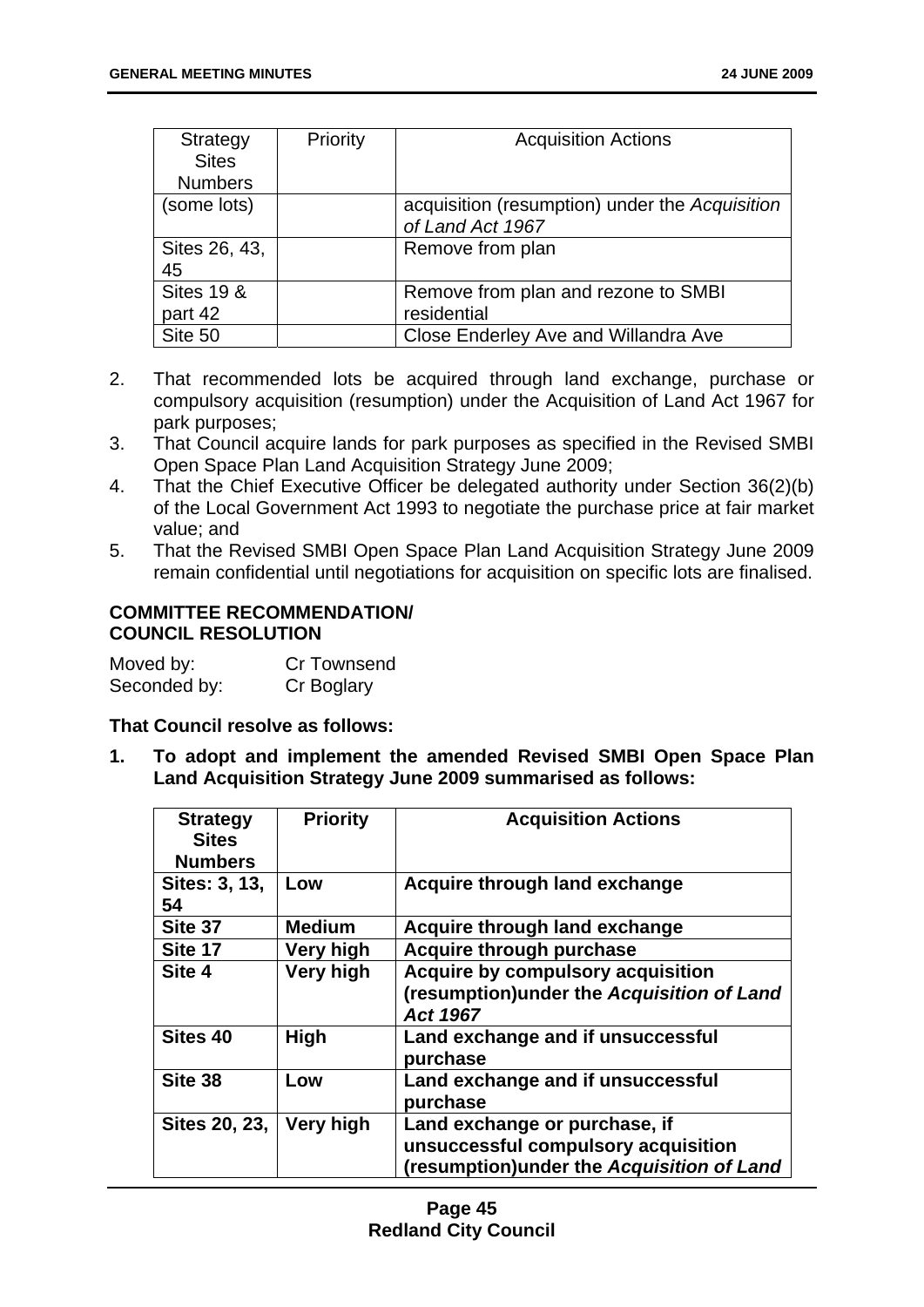| <b>Strategy</b><br><b>Sites</b><br><b>Numbers</b> | <b>Priority</b> | <b>Acquisition Actions</b>                                                                                                            |
|---------------------------------------------------|-----------------|---------------------------------------------------------------------------------------------------------------------------------------|
|                                                   |                 | Act 1967                                                                                                                              |
| <b>Sites 16 (4)</b><br>lots), 30, 49,<br>51, 53   | High            | Land exchange or purchase, if<br>unsuccessful compulsory acquisition<br>(resumption) under the Acquisition of<br>Land Act 1967        |
| Site 55                                           | Low             | Land exchange or purchase, if<br>unsuccessful compulsory acquisition<br>(resumption) under the Acquisition of<br><b>Land Act 1967</b> |
| Sites 15                                          | Very high       | Purchase and if unsuccessful compulsory<br>acquisition (resumption) under the<br><b>Acquisition of Land Act 1967</b>                  |
| <b>Sites 16 (7</b><br><b>lots</b> ) 57            | <b>High</b>     | Purchase and if unsuccessful compulsory<br>acquisition (resumption) under the<br><b>Acquisition of Land Act 1967</b>                  |
| Sites 26, 43, 45                                  |                 | Remove from plan                                                                                                                      |
| Sites 14, 19 & part 42                            |                 | Remove from plan and rezone to SMBI<br>residential                                                                                    |
| Site 50                                           |                 | <b>Close Enderley Ave and Willandra Ave</b>                                                                                           |

- **2. That recommended lots be acquired through land exchange, purchase or compulsory acquisition (resumption) under the** *Acquisition of Land Act 1967* **for park purposes;**
- **3. That Council acquire lands for park purposes as specified in the Revised SMBI Open Space Plan Land Acquisition Strategy June 2009;**
- **4. That the Chief Executive Officer be delegated authority under Section 36(2)(b) of the** *Local Government Act 1993* **to negotiate the purchase price at fair market value; and**
- **5. That the Revised SMBI Open Space Plan Land Acquisition Strategy June 2009 remain confidential until negotiations for acquisition on specific lots are finalised.**

# **CARRIED**

A division was called for.

Crs Reimers, Murray, Elliott, Williams, townsend, Henry, Ogilvie, Boglary and Bowler voted in the affirmative.

Cr Burns voted in the negative. Cr Hobson was absent from the meeting.

The motion was declared by the Deputy Chair as **CARRIED**.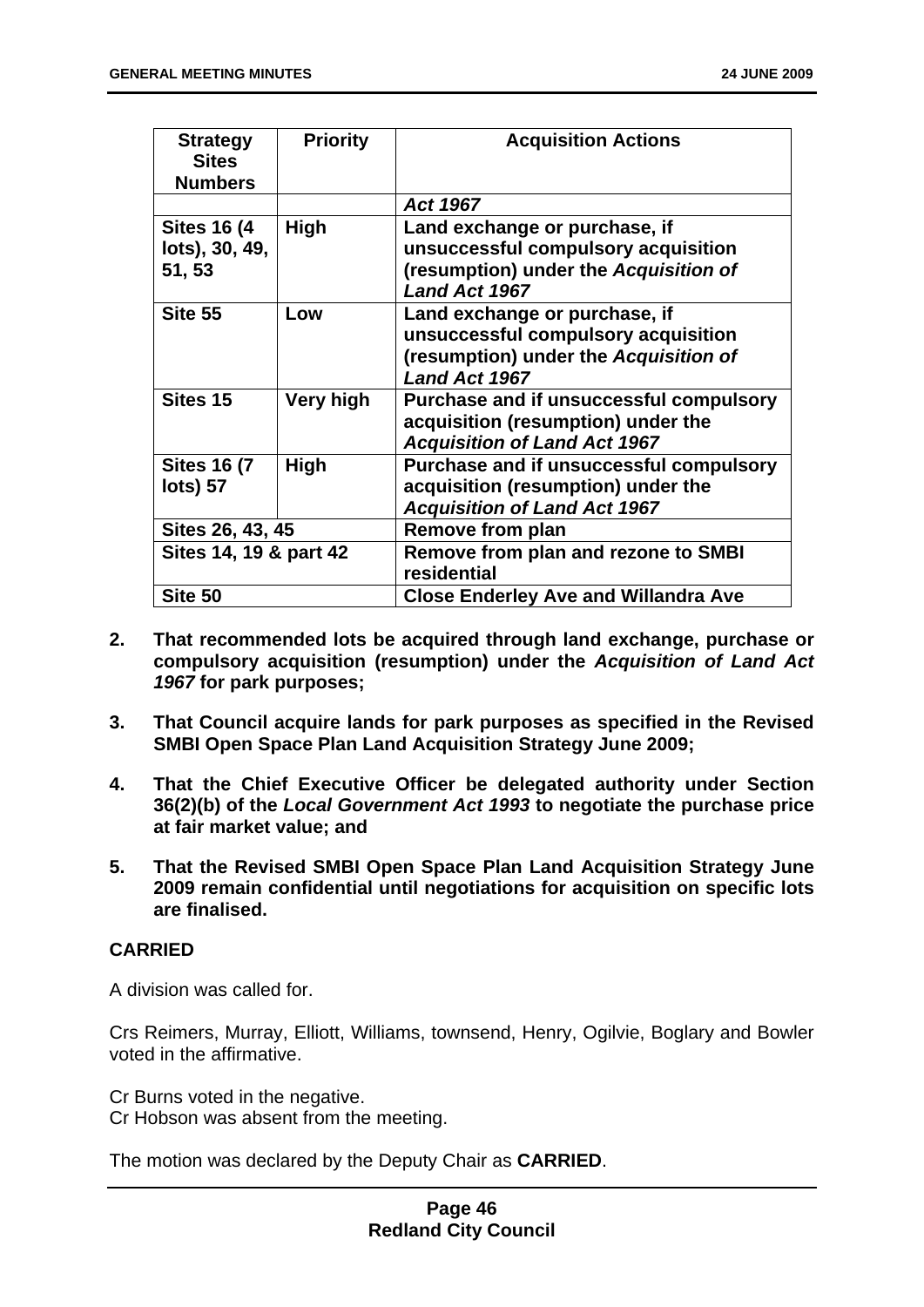# **12.4 FURTHER GENERAL BUSINESS**

## **12.4.1 SUBMISSIONS TO LGAQ CONFERENCE**

General discussion took place on Council submissions to the LGAQ conference.

## **COUNCIL RESOLUTION**

Moved by: Cr Henry Seconded by: Cr Boglary

- **1. That Redland City Council foreshadows its intention over the next 12 months to lobby state and national peak bodies and governments regarding the imperatives of sustainable population growth and the need to commit to research and policy development at State and National levels with a focus on ensuring that population growth and distribution is planned in accordance with the sustainable use of the Nation's natural resources and environment; and**
- **2. That Redland City Council puts the following motion to the 2009 LGAQ Conference;**

*"That LGAQ acknowledges the imperatives of sustainable population growth and from a statewide perspective, commits to research and advocacy at state and national levels with a focus on ensuring that population growth and distribution is planned in accordance with the State's natural resources and environment."*

# **CARRIED**

A division was called for.

Crs Reimers, Murray, Elliott, Townsend, Henry, Ogilvie, Boglary and Bowler voted in the affirmative.

Crs Burns and Williams voted in the negative.

Cr Hobson was absent from the meeting.

The motion was declared by the Deputy Mayor as **CARRIED**.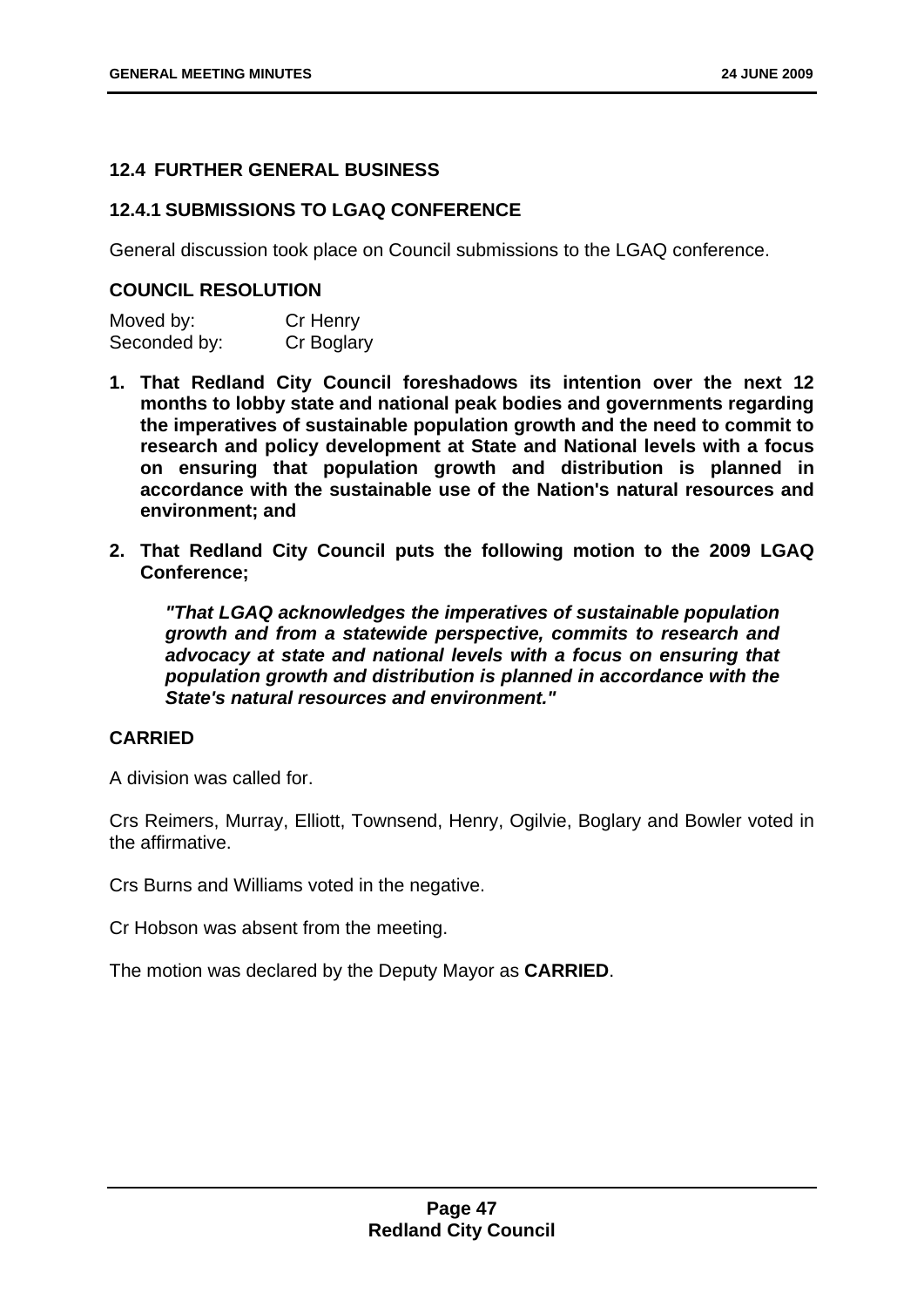## **13 FINANCE AND CORPORATE MANAGEMENT COMMITTEE 17/06/09 - RECEIPT AND ADOPTION OF REPORT**

| Moved by:    | <b>Cr Townsend</b> |
|--------------|--------------------|
| Seconded by: | <b>Cr Reimers</b>  |

That the Finance and Corporate Management Committee Report of 17 June 2009 be received.

CARRIED

#### **13.1 CORPORATE SERVICES**

#### **13.1.1 MAY 2009 – MONTHLY FINANCIAL REPORTS**

| <b>Dataworks Filename:</b>       | <b>Monthly Financial Reports to Committee</b>              |
|----------------------------------|------------------------------------------------------------|
| Attachment:                      | <b>EOM Financial Reports - May 2009</b>                    |
| <b>Responsible Officer Name:</b> | <b>Kerry Phillips</b><br><b>Manager Financial Services</b> |
| <b>Author Name:</b>              | Deborah Hall<br><b>Finance Officer</b>                     |

## **EXECUTIVE SUMMARY**

Section 528(1) of the *Local Government Act 1993* requires that Council's statement of accounts be presented at an ordinary monthly meeting.

The attachments to this report present the May 2009 financial statement of accounts to Council and provide detailed analytical commentary. The revised budget figures in the attachment are following the recent third quarter budget review.

All of the seven Key Financial Performance Indicators once again exceeded targets set at the beginning of the financial year. These are:

- level of dependence on general rate revenue;
- ability to pay our bills current ratio;
- ability to repay our debt debt servicing ratio;
- cash balance;
- cash balances  $-$  cash capacity in months;
- longer term financial stability debt to assets ratio; and
- operating performance.

Council's end of month operating financial result (Earnings Before Interest, Tax and Depreciation – EBITD) is ahead of budget by \$4.2 million, with operating expenditure favourable by \$5.7 million and operating revenue unfavourable by \$1.6 million. The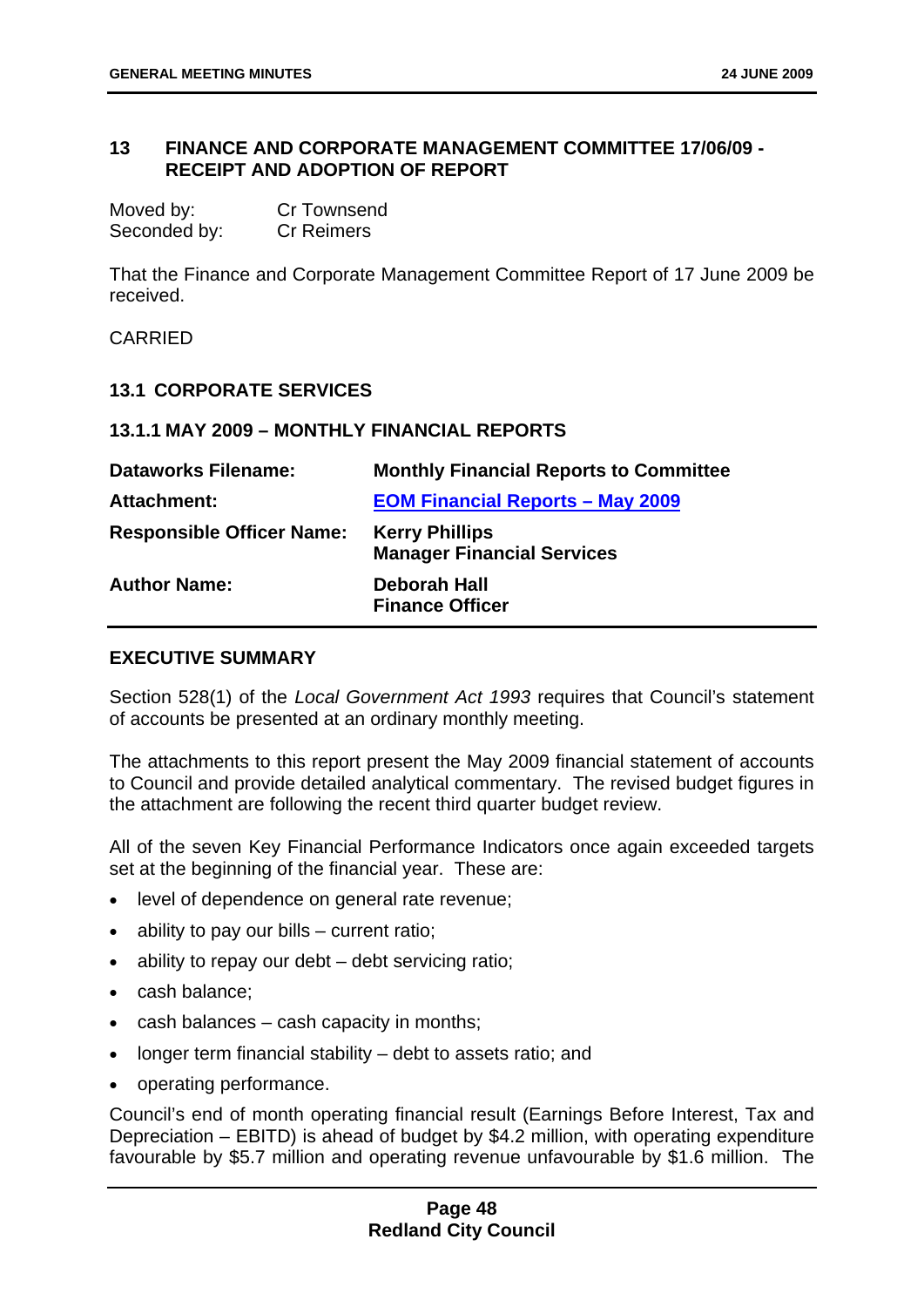underspend in operating expenditure is mainly due to uncompleted projects across council although \$0.8 million is attributable to savings in operational employee costs due to vacancies in the main.

Major underspends in operational goods and services include \$2.1 million across the Planning and Policy Department. Of particular note, two projects that have contributed to this underspend include \$220,000 Planning Studies and \$200,000 Landfill site investigations program. Underspends across other departments include \$1.9 million Operations and Maintenance contractors; \$426,000 computer software and hardware maintenance contractor and consultant costs; and \$215,000 Redland Water contractors and consultants. The inclement weather in the last quarter of the year has impacted on operational jobs and is a factor in the Operations and Maintenance contractors \$1.9 million underspend above.

The cash flow position for the year is ahead of original forecast levels by \$22.3 million, although council started the year with \$9.1 million more than was originally budgeted. The cash held is ahead of the target range of \$32 million to \$42 million at \$93.9 million. The large increase in cash since the previous period is due to the receipt of rates monies in May and the variance to budget is due to phasing and substantial non-completion of operational and capital projects.

The capital works program is 19% or \$7.8 million under revised year to date budget. Major underspends at the reporting date include \$560,000 Conservation land acquisition; \$956,000 Fleet plant ordered not delivered; \$1.3 million Bus stops and lay bys; \$234,000 Water reticulation including meter replacement; \$360,000 Scalping program and \$190,000 pump station six, although advice has been received that these variances will diminish by year-end. Internal refurbishment costs of \$297,000 are a permanent favourable variance.

## **PURPOSE**

The purpose is to present the May 2009 report to Council and explain the content and analysis of the report. Section 528 of the *Local Government Act 1993* requires the Chief Executive Officer of a local government to present statements of its accounts to the local government.

## **BACKGROUND**

The Corporate Plan contains a strategic priority to ensure the long term financial viability of Redland City and provide public accountability in financial management. For organisational effectiveness, it is important that Council receive and understand the monthly financial statements.

## **ISSUES**

The following elements, shown in the attachments, comprise the End of Month Financial Reports for May 2009: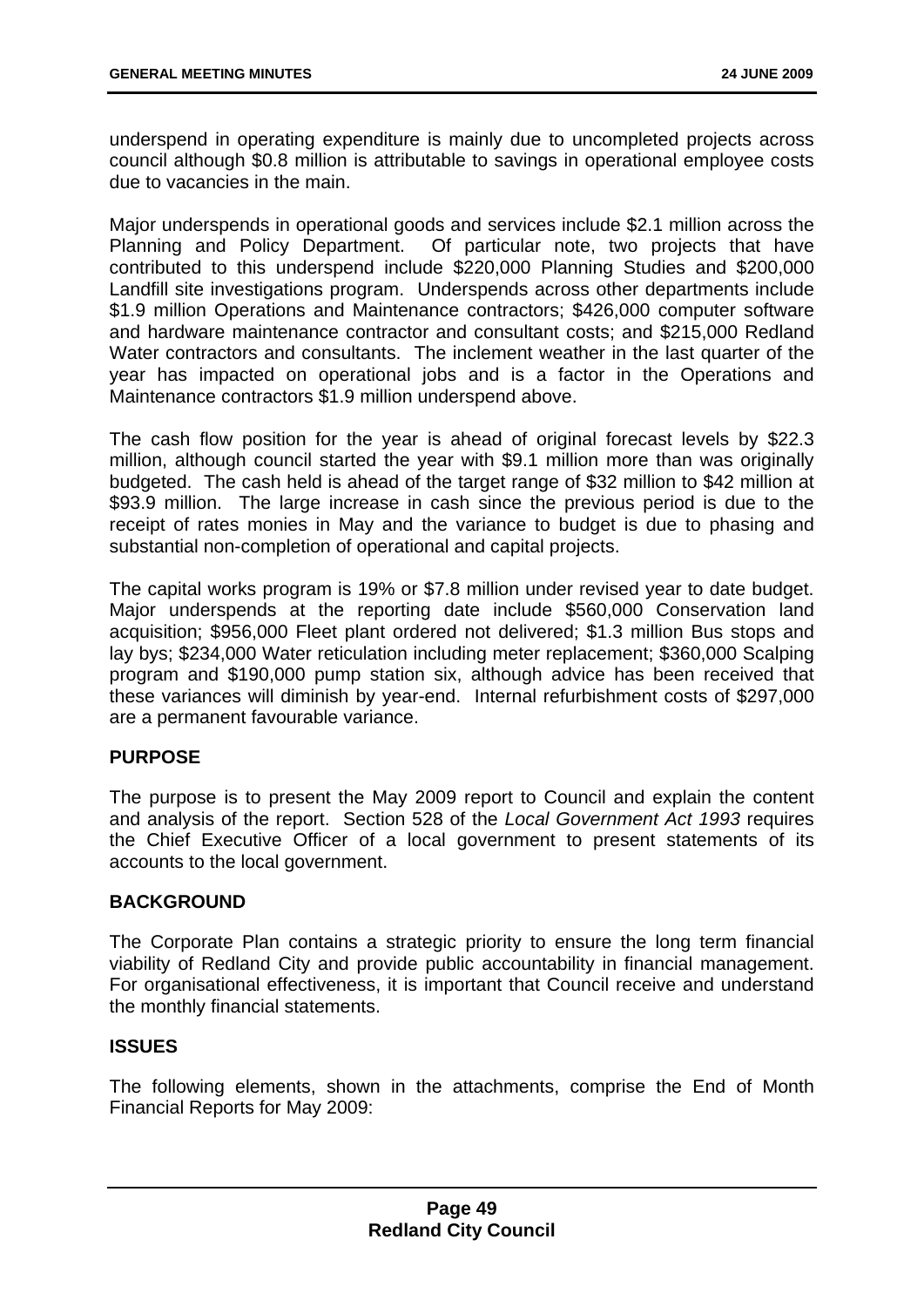## **Corporate Financial Report Card (A)**

- Operating Revenue compared with Budget;
- General Operating Costs compared with Budget;
- Capital Expenditure compared with Budget;
- Cash Position; and
- Employee Costs compared with Budget.

## **Report Card Analysis (B)**

Classifies variances between revised budget and actual results as being either timing or permanent variances as well as favourable or unfavourable. Timing variances are anticipated to disappear once 30 June 2009 figures are produced. Permanent variances imply the variance will remain into the next financial year.

## **Council Financial Report 1 (C)**

Shows the percentage variance of year to date actual results compared with year to date budget by colour indicators.

## **Council Financial Report 2 (D)**

Shows year to date actual results compared with annual and year to date budgets. This report has a brief commentary on all year to date variances greater than \$20,000.

An **Operational Statement by Strategic Priority (E)**; a **Balance Sheet (F)**, an **Investment Summary (G)**, a **Statement of Cash Flows (H)**, **Financial Stability Ratios Report (I),** a **Community Benefit Fund Report (J)**, and a **Fuel Consumption Report (K)** have been included to provide the complete picture of Council's finances.

## **RELATIONSHIP TO CORPORATE PLAN**

The recommendation in this report primarily supports Council's strategic priority to support the organisation's capacity to deliver services to the community by building a skilled, motivated and continually learning workforce, ensuring assets and finances are well managed, corporate knowledge is captured and used to best advantage, and that services are marketed and communicated effectively.

## **FINANCIAL IMPLICATIONS**

The overall financial position as at the end of May 2009 remains strong with EBITD of \$44.3 million (\$4.2 million ahead of budget). This result is due to total operating revenue of \$161.1 million (\$1.6 million behind budget) and total operating costs of \$116.8 million (favourable variance of \$5.7 million).

## *Operating Revenue*

Rates and utility charges are unfavourable by \$0.3 million, in the main due to credits held and tradewaste. Fees and charges are under budget by \$1.6 million due in the main to timing as some reductions at the third quarter budget review were entered

## **Page 50 Redland City Council**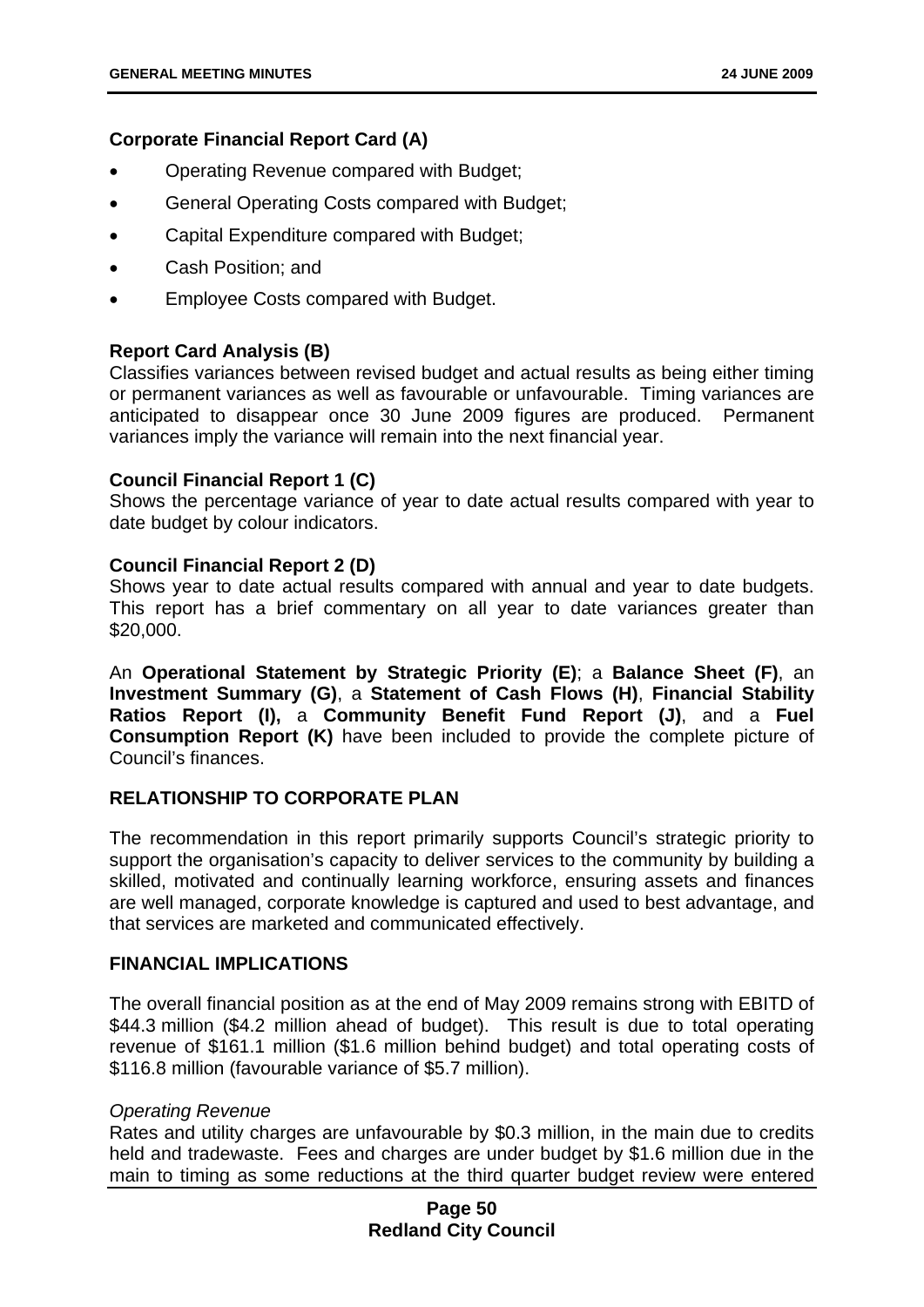into period twelve. Operating grants and subsidies is ahead of budget by \$80,000; this variance is expected to diminish by year-end. Other revenue is favourable by \$0.3 million due in the main to recycling revenue, private works and immunisation funding.

### *Operating Expenditure*

Employee costs are under budget by \$0.8 million due to vacancies, although \$0.6 million is anticipated to be timing. Operational goods and services is under budget by \$5.5 million, most of the jobs leading to this variance are expected to be completed by year-end so the majority of variances are timing.

#### *Capital Revenue*

Capital contributions and donations are over budget by \$1.9 million due to budget splits in the main. The favourable variance of \$1.3 million in capital grants and subsidies is expected to disappear by the end of the financial year as two grants were received ahead of expectation.

#### *Capital Expenditure*

Capitalised goods and services is under budget at the end of May by \$7.9 million, in the main due to timing variances, some of the major capital underspends have been highlighted above. Due to the wet weather experienced in the final quarter of the year, there will be delays with a number of projects that are currently being delivered through the Project Delivery Group. Capitalised employee costs is over budget by \$0.2 million, timing variances that are expected to disappear by 30 June 2009 except for \$105,000 in relation to Redland Water staff being diverted to capital works and pressure and leakage management from mainland maintenance.

## *Cash and Investments*

The investment of surplus funds for the month returned a weighted average rate of return of 3.28%, which is once again ahead of the UBS Bank Bill Index of 3.00%. These returns are reported on a monthly weighted average return and Council benchmarks the funds against the UBS Australia Bank Bill Index. Interest return is reported on both an annual effective and nominal rate of return. The monthly returns since November have been ahead of the benchmark, resulting in a year to date effective rate of 5.70%, now exceeding the cumulative UBS Aust Bank bill Index rate of return of 5.67%.

The cash balance exceeds the target range of \$32 million to \$42 million at the end of May 2009, at \$93.9 million which is equivalent to 8.6 months cash capacity. Council is intentionally maintaining a higher balance than target whilst it monitors the impact of the structural reforms to the water business. The level of uncompleted operational and capital works has significantly contributed to the high cash holdings at the end of May.

## **PLANNING SCHEME IMPLICATIONS**

It is considered that the outcome of recommendations in this report will not require any amendments to the Redlands Planning Scheme.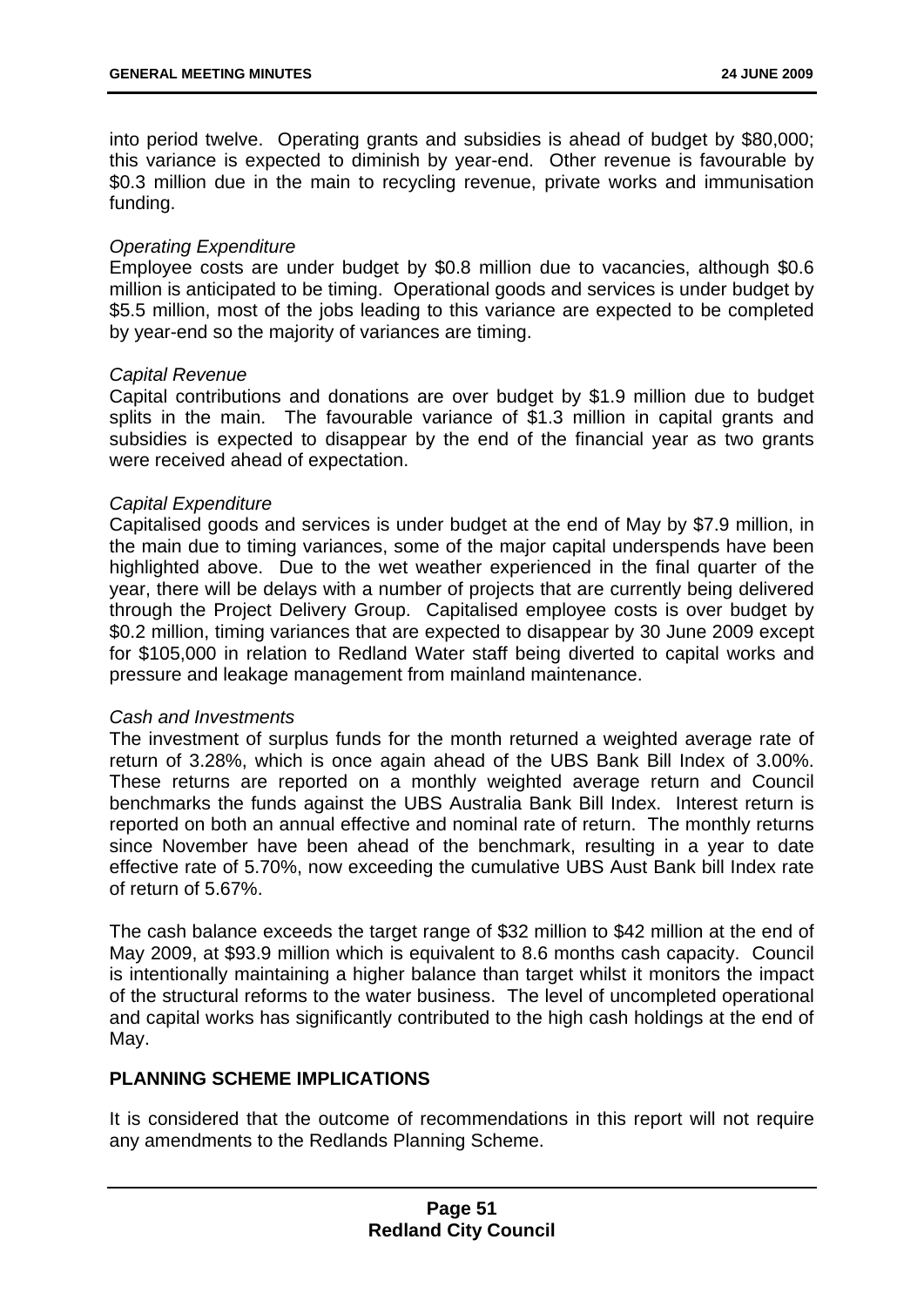# **CONSULTATION**

Consultation has taken place amongst the Executive Leadership Group.

# **OPTIONS**

## **PREFERRED**

That Council note the End of Month Financial Reports for May 2009 and explanations as presented in the attachments.

# **ALTERNATIVE**

That Council requests additional information.

# **OFFICER'S/COMMITTEE RECOMMENDATION/ COUNCIL RESOLUTION**

| Moved by:    | Cr Townsend |
|--------------|-------------|
| Seconded by: | Cr Ogilvie  |

**That Council resolve to note the End of Month Financial Reports for May 2009 and explanations as presented in the following attachments:** 

- **1. Corporate Financial Report Card;**
- **2. Report Card Analysis;**
- **3. First Council Financial Report;**
- **4. Second Council Financial Report;**
- **5. Operational Statement by Strategic Priority;**
- **6. Balance Sheet;**
- **7. Investment Summary;**
- **8. Statement of Cash Flows;**
- **9. Financial Stability Ratios Report;**
- **10. Community Benefit Fund Report; and**
- **11. Fuel Consumption Report.**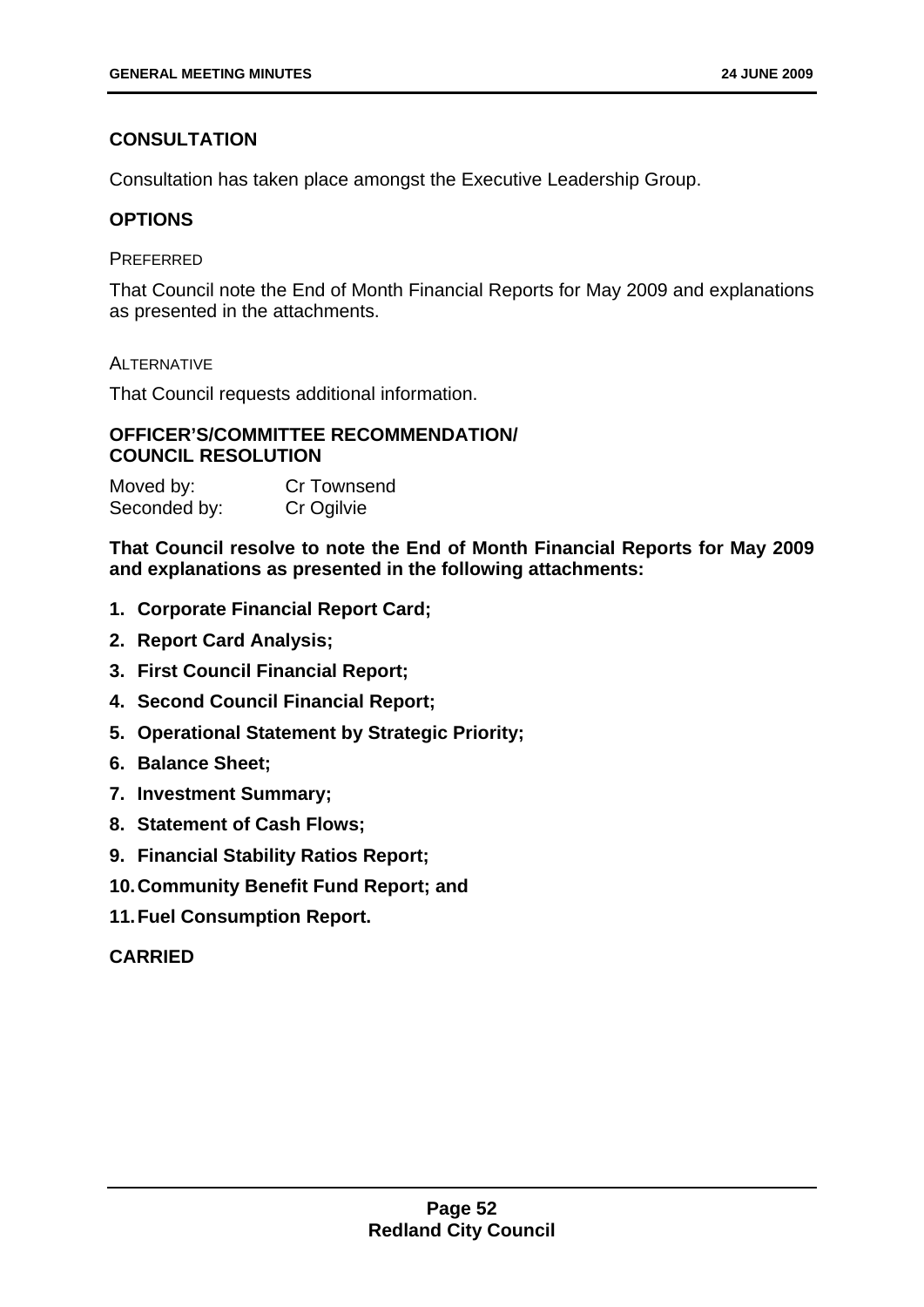## **13.1.2 AMENDED AQUATIC PARADISE CANAL - SPECIAL CHARGE - ANNUAL IMPLEMENTATION PLAN 2009-2010**

| <b>Dataworks Filename:</b>       | <b>FM Corporate Budget</b>                                  |
|----------------------------------|-------------------------------------------------------------|
| <b>Responsible Officer Name:</b> | <b>Kerry Phillips</b><br><b>Manager, Financial Services</b> |
| <b>Author Name:</b>              | <b>Kerry Phillips</b><br><b>Manager, Financial Services</b> |

## **EXECUTIVE SUMMARY**

Council is required to adopt, by resolution, an annual implementation plan each year before it can levy the Amended Aquatic Paradise Canal Special Charge.

The annual implementation plan for the 2009/2010 financial year for the Amended Aquatic Paradise Canal Special Charge (reference: Benefited Area Map APC-3) is submitted to Council for adoption.

#### **PURPOSE**

Section 971 of the *Local Government Act 1993* requires a local government to adopt, by resolution, an overall plan in relation to special rates and charges for the supply of the service, facility or activity. The overall plan must be adopted either before, or at the same time as the local government first makes the special rate or charge.

If the overall plan adopted will not be implemented within one year, the local government must, at or before the budget meeting for each year of the period for implementing the overall plan, adopt by resolution an annual implementation plan for the year.

The annual implementation plan for the 2009/2010 financial year for the Amended Aquatic Paradise Canal Special Charge is submitted to Council for adoption.

## **BACKGROUND**

Council adopted the overall plan for the Shire Canals – Special Charge on 12 July 2000, inclusive of works for Raby Bay and Aquatic Paradise.

An annual implementation plan for the Shire Canals – Special Charge has been adopted every year since the overall plan was adopted inclusive of works for Raby Bay and Aquatic Paradise.

### **ISSUES**

Previously Council has administered the Shire Canal special charges inclusive of both Raby Bay and Aquatic Paradise locations. Held 2007/2008, it was determined that it would be more appropriate to report separately to Council.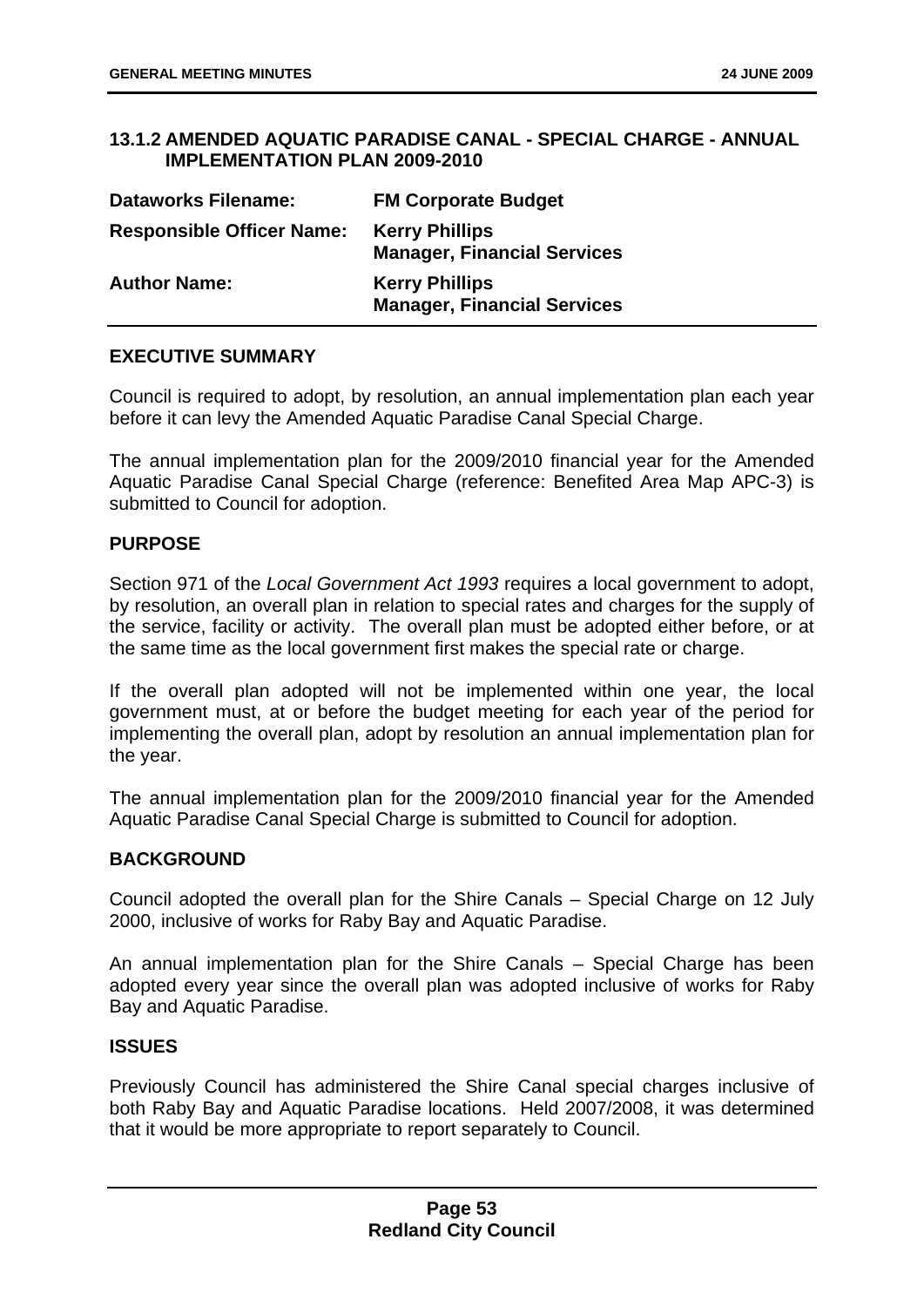Due to accelerated dredging works in 2008/2009 the reserve may become overdrawn.

For the 2009/2010 financial year, revenue collected through the Amended Aquatic Paradise Canal Special Charge will be held in a reserve to finance ongoing works.

The details of the works programmed for the 2009/2010 financial year are:

- Canal cleaning and minor Maintenance \$27,668;
- Planning, investigations, monitoring, navigation beacons, etc \$52,332.

# **RELATIONSHIP TO CORPORATE PLAN**

The recommendation primarily supports Council's strategic priority to ensure the long term financial viability of the City and provide public accountability in financial management.

#### **FINANCIAL IMPLICATIONS**

The current levy will not be sufficient to cover estimated expenditure in future years and will need to be increased to accommodate the Engineering Construction Index Queensland movements and to make up for the reserve shortfall anticipated in 2009/2010.

## **CONSULTATION**

During the budget 2009/2010 workshops, the Executive Leadership Group and Councillors have been presented with details pertaining to the planning for this Special Charge. The Manager, Financial Services has been briefed by the Manager, Infrastructure Planning and the Senior Advisor Infrastructure Projects on the future planning for the estate.

## **OFFICER'S/COMMITTEE RECOMMENDATION/ COUNCIL RESOLUTION**

| Moved by:    | Cr Townsend |
|--------------|-------------|
| Seconded by: | Cr Ogilvie  |

**That Council resolve to adopt the annual implementation plan for the 2009/2010 financial year for the Amended Aquatic Paradise Canal Special Charge (reference: Benefited Area Map APC-3).**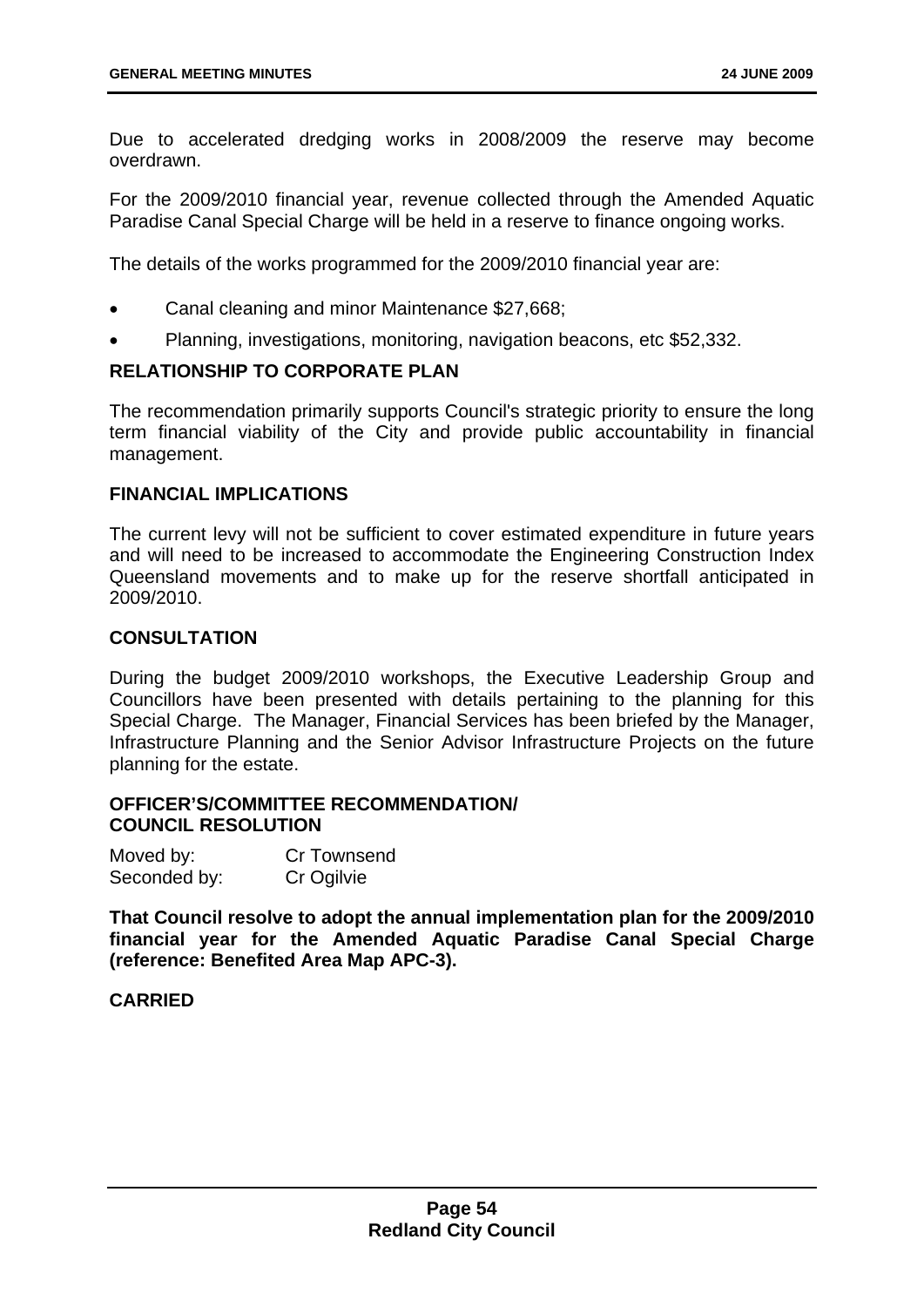## **13.1.3 AMENDED RABY BAY CANAL - SPECIAL CHARGE - ANNUAL IMPLEMENTATION PLAN 2009-2010**

| <b>Dataworks Filename:</b>       | <b>FM Corporate Budget</b>                                  |
|----------------------------------|-------------------------------------------------------------|
| <b>Responsible Officer Name:</b> | <b>Kerry Phillips</b><br><b>Manager, Financial Services</b> |
| <b>Author Name:</b>              | <b>Kerry Phillips</b><br><b>Manager, Financial Services</b> |

## **EXECUTIVE SUMMARY**

Council is required to adopt, by resolution, an annual implementation plan each year before it can levy the Amended Raby Bay Canal Special Charge.

The annual implementation plan for the 2009/2010 financial year for the Amended Raby Bay Canal Special Charge (reference: Benefited Area Maps RBC-3, RBC-3-1) is submitted to Council for adoption.

#### **PURPOSE**

Section 971 of the *Local Government Act 1993* requires a local government to adopt, by resolution, an overall plan in relation to special rates and charges for the supply of the service, facility or activity. The overall plan must be adopted either before, or at the same time as the local government first makes the special rate or charge.

If the overall plan adopted will not be implemented within one year, the local government must, at or before the budget meeting for each year of the period for implementing the overall plan, adopt by resolution an annual implementation plan for the year.

The annual implementation plan for the 2009/2010 financial year for the Amended Raby Bay Canal Special Charge is submitted to Council for adoption.

## **BACKGROUND**

Council adopted the overall plan for the Shire Canals – Special Charge on 12 July 2000, Inclusive of works for Raby Bay and Aquatic Paradise.

An annual implementation plan for the Shire Canals – Special Charge has been adopted every year since the overall plan was adopted inclusive of works for Raby Bay and Aquatic Paradise.

## **ISSUES**

Previously Council has administered the Shire Canal special charges inclusive of both Raby Bay and Aquatic Paradise locations. Held 2007/2008, it was determined that it would be more appropriate to report separately to Council.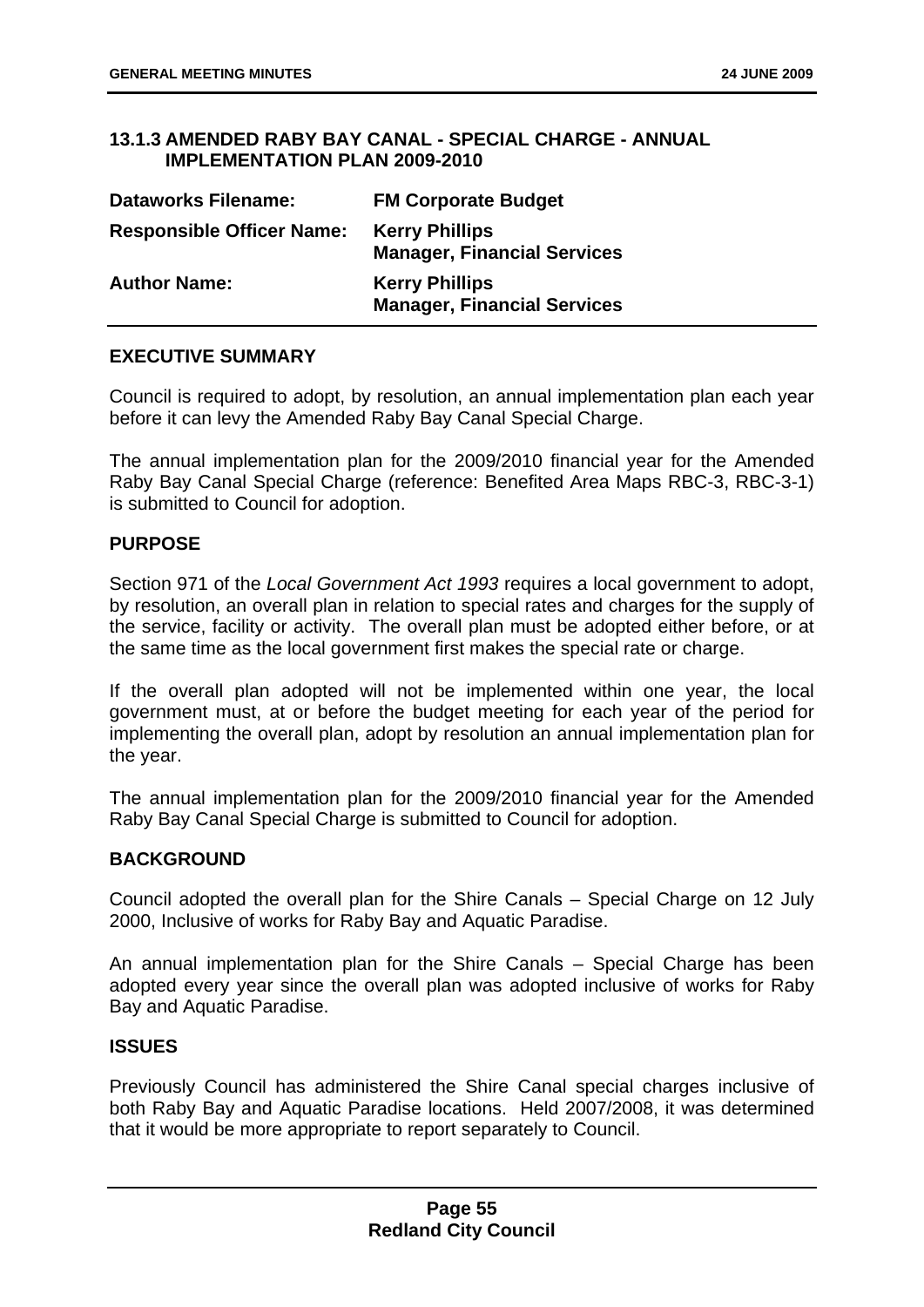For the 2009/2010 financial year, revenue collected through the Amended Raby Bay Canal Special Charge will be held in a reserve to finance ongoing works.

The details of the works programmed for the 2009/2010 financial year are:

- 1. Remedial works relating to revetments \$1,590,000;
- 2. Canal cleaning \$16,821;
- 3. Planning, investigations, monitoring, navigation, beacons, etc \$282,700.

## **RELATIONSHIP TO CORPORATE PLAN**

The recommendation primarily supports Council's strategic priority to ensure the long term financial viability of the City and provide public accountability in financial management.

### **FINANCIAL IMPLICATIONS**

The reserve will face a shortfall in 2009/2010 without levy increases. In addition long term financial modelling indicates that it will be necessary to increase the levy by the Engineering Construction Index Queensland. The levies are proposed to be increased to accommodate specific requirements identified in the annual implementation plan and to facilitate longer term planning for the estate.

## **CONSULTATION**

During the budget 2009/2010 workshops, the Executive Leadership Group and Councillors have been presented with details pertaining to the planning for this Special Charge. The Manager, Financial Services has been briefed by the Manager, Infrastructure Planning and the Senior Advisor Infrastructure Projects on the future planning for the estate.

## **OFFICER'S/COMMITTEE RECOMMENDATION/ COUNCIL RESOLUTION**

| Moved by:    | Cr Townsend |
|--------------|-------------|
| Seconded by: | Cr Ogilvie  |

**That Council resolve to adopt the Annual Implementation Plan for the 2009/2010 financial year for the Amended Raby Bay Canal Special Charge (reference: Benefited Area Maps RBC-3, RBC-3-1).**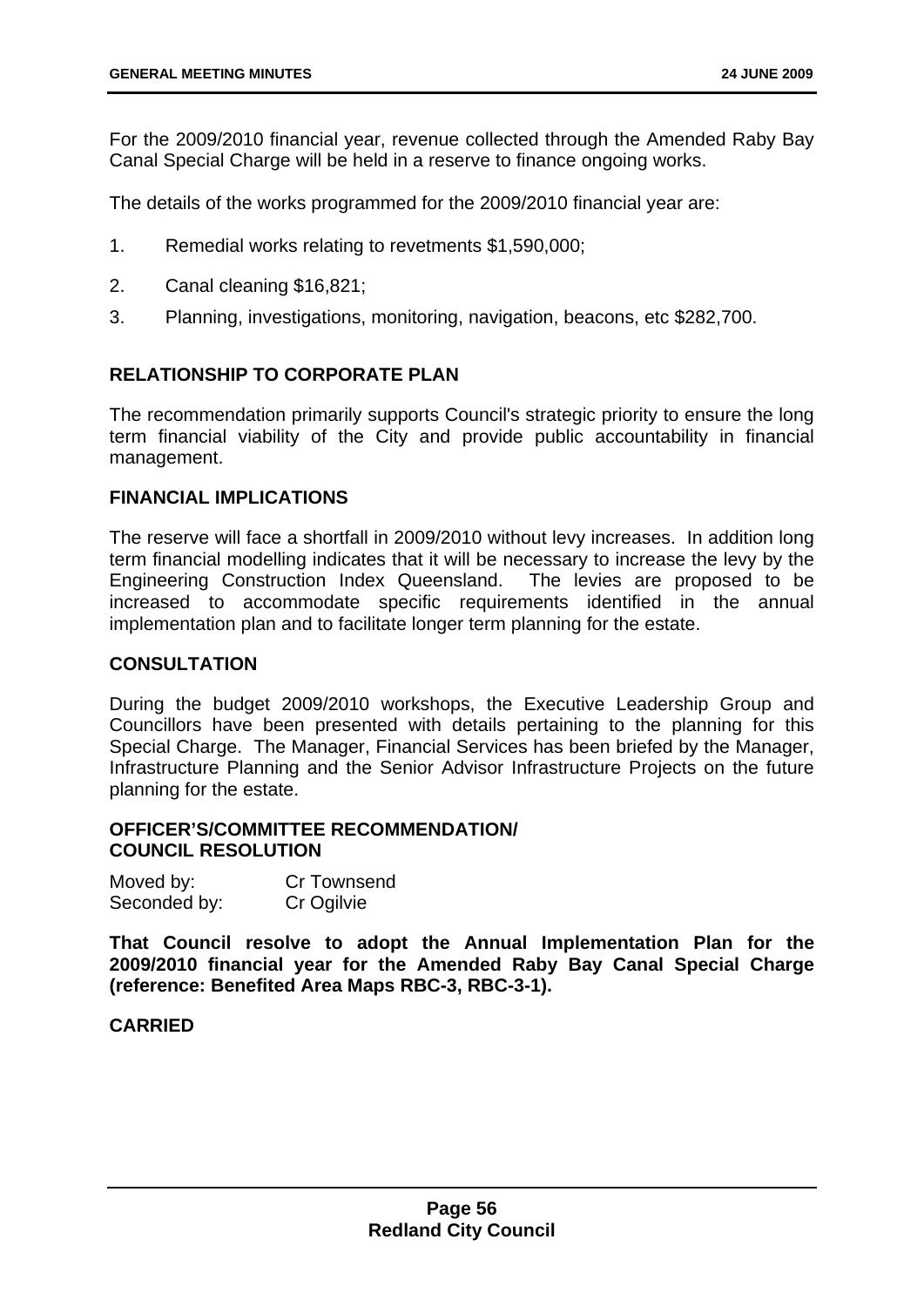## **13.1.4 LAKE LEVY SPECIAL CHARGE - ANNUAL IMPLEMENTATION PLAN 2009-2010**

| <b>Dataworks Filename:</b>       | <b>FM Corporate Budget</b>                                  |
|----------------------------------|-------------------------------------------------------------|
| <b>Responsible Officer Name:</b> | <b>Kerry Phillips</b><br><b>Manager, Financial Services</b> |
| <b>Author Name:</b>              | <b>Kerry Phillips</b><br><b>Manager, Financial Services</b> |

## **EXECUTIVE SUMMARY**

Council is required to adopt an annual implementation plan each year before it can levy the Lake Levy–Special Charge.

The works programmed for this upcoming year are only minor maintenance and cleaning works. Most of the accumulated levy funds are being set aside for maintenance dredging in future years.

The increase in the Lake Levy-Special Charge is necessary to accommodate present cost estimates of the future dredging requirements of the Sovereign Waters Lake Estate.

The annual implementation plan for 2009/2010 financial year for the Lake Levy – Special Charge (reference: Benefited Area Map SWL-1) is submitted for Council adoption.

## **PURPOSE**

Section 971 of the *Local Government Act 1993* requires a local government to adopt, by resolution, an overall plan in relation to special rates and charges for the supply of the service, facility or activity. The overall plan must be adopted either before, or at the same time, as the local government first makes the special rate or charge. If the overall plan adopted will not be implemented within one year, the local government must, at or before the budget meeting for each year of the period for implementing the overall plan, adopt by resolution an annual implementation plan for the year.

## **BACKGROUND**

Council adopted the overall plan for the Lake Levy – Special Charge on 12 July 2000. An annual implementation plan for the Lake Levy – Special Charge has been adopted every year since the overall plan was adopted.

## **ISSUES**

For the 2009/2010 financial year, revenue collected through the Lake Levy – Special Charge will be held in a reserve to finance ongoing works as required in future years. Increased construction costs in recent years have resulted in an increase in cost estimates for future dredging and disposal of dredged material.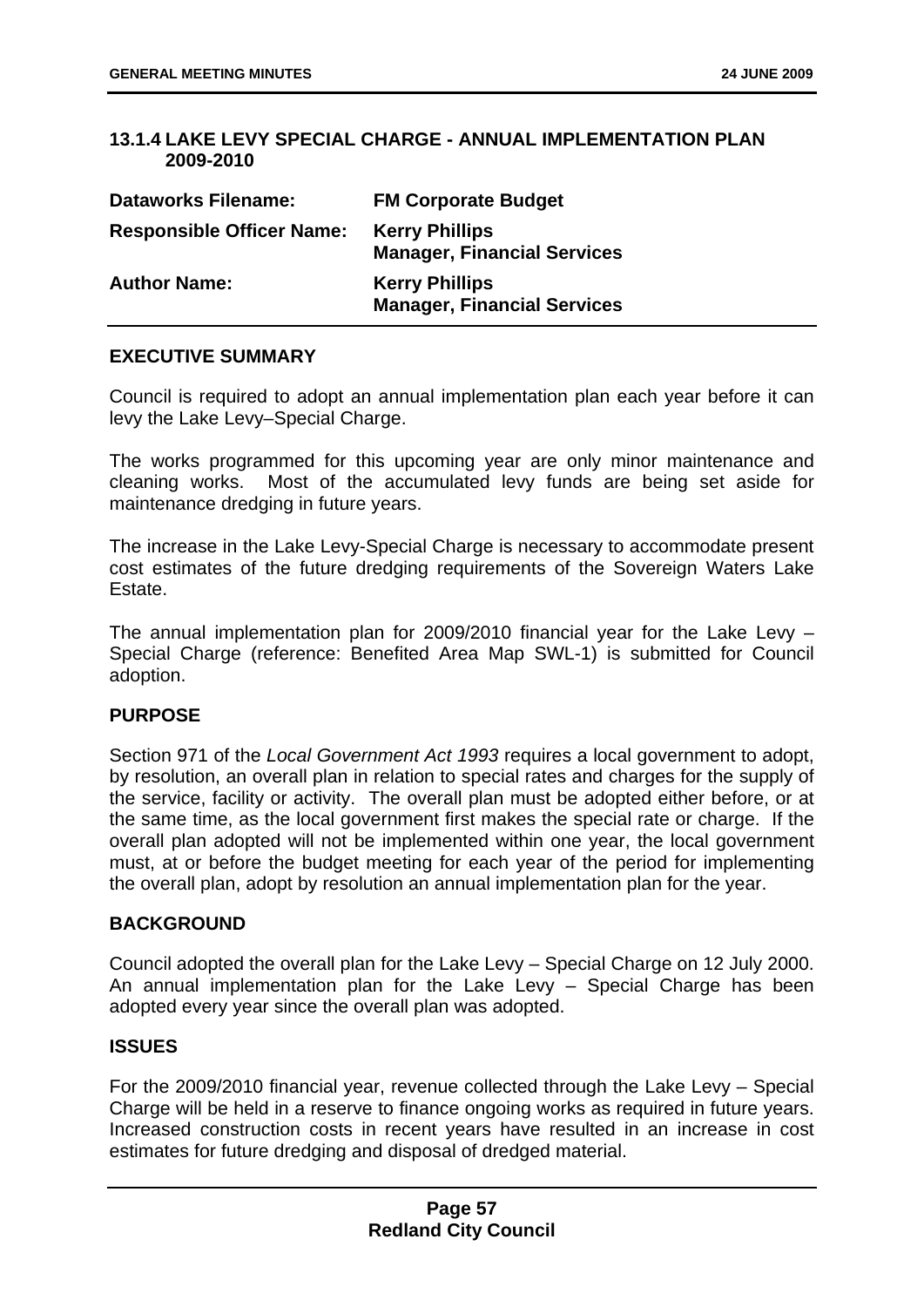The works programmed for the 2009/2010 financial year include Sovereign Waters Lake Estate - Cleaning and minor maintenance \$11,334.

Most of the accumulated levy funds are being set aside for maintenance dredging in future years.

The income from this Special Charge for 2009/2010 is expected to be approximately \$45,787.

## **RELATIONSHIP TO CORPORATE PLAN**

The recommendation primarily supports Council's strategic priority to ensure the long term financial viability of the City and provide public accountability in financial management.

## **FINANCIAL IMPLICATIONS**

Expenditure for 2009/2010 based on the annual plan is expected to be in the order of \$11,334.

## **CONSULTATION**

During the budget 2009/2010 workshops, the Executive Leadership Group and Councillors have been presented with details pertaining to the planning for this Special Charge. The Manager, Financial Services has been briefed by the Manager, Infrastructure Planning and the Senior Advisor Infrastructure Projects on the future planning for the estate.

## **OFFICER'S/COMMITTEE RECOMMENDATION/ COUNCIL RESOLUTION**

Moved by: Cr Townsend Seconded by: Cr Ogilvie

**That Council resolve to adopt the annual implementation plan for the 2009/2010 financial year for the Lake Levy – Special Charge (reference: Benefited Area Map SWL-1).**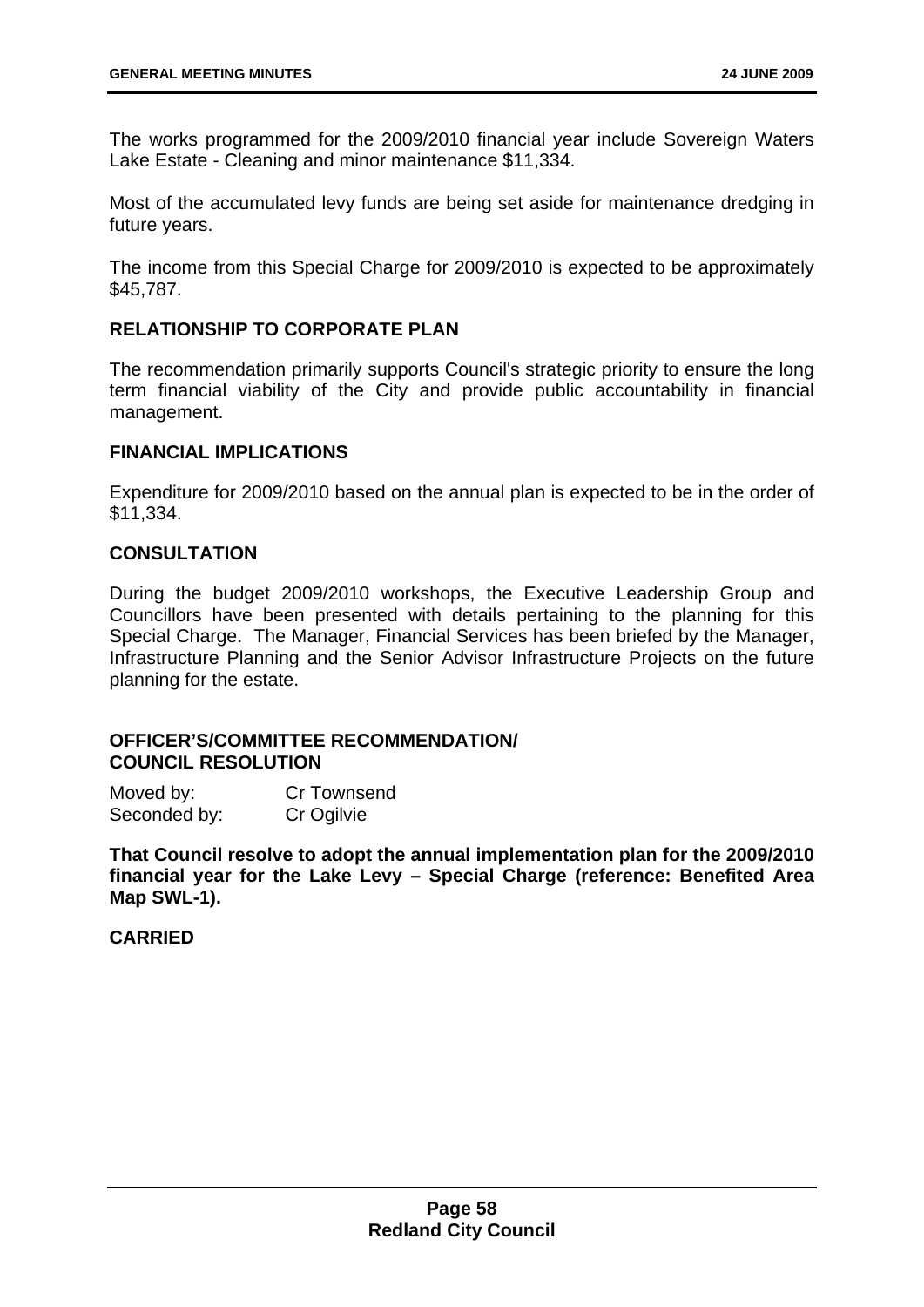## **13.1.5 CATEGORISATION OF LAND FOR DIFFERENTIAL RATING 2009/2010**

| <b>Dataworks Filename:</b>       | <b>FM Corporate Budget</b>                                  |
|----------------------------------|-------------------------------------------------------------|
| <b>Attachments:</b>              | <b>Category and Criteria Table</b>                          |
| <b>Responsible Officer Name:</b> | <b>Kerry Phillips</b><br><b>Manager, Financial Services</b> |
| <b>Author Name:</b>              | <b>Kerry Phillips</b><br><b>Manager, Financial Services</b> |

## **EXECUTIVE SUMMARY**

Under *The Local Government Act 1993* S976 Council must ascertain how rateable land is to be categorised. Under *The Local Government Act 1993* S966(1) Council must ascertain how rateable land is to be categorised before the making and levying of general or differential rates.

The attachment to the report recommends the category and criteria definitions to apply for 2009/2010.

It is recommended that Council adopts;

- Under *The Local Government Act 1993* S976 the 35 categories of land that have been identified and criteria established in the attachment; and,
- A differential rating scheme for 2009/2010 that balances distribution, limits the impact of changes in Unimproved Capital Value and takes into consideration the impact of usage patterns of Council services, activities and facilities by various segments of our community and progresses Council's viewpoint that legislation permitting, the cost and level of services provide to like households should be distributed evenly.

## **PURPOSE**

The purpose of this report is to ensure compliance with the timing stipulated by the legislation and to ensure that categorisation is determined prior to the Special Budget Meeting where resolutions to adopt the making and levying of differential rates will be determined.

## **BACKGROUND**

Under *The Local Government Act 1993* S976, Council must ascertain how rateable land is to be categorised before the making and levying of general or differential rates. Under *The Local Government Act 1993* s.966(1) Council must ascertain how rateable land is to be categorised before the making and levying of general or differential rates.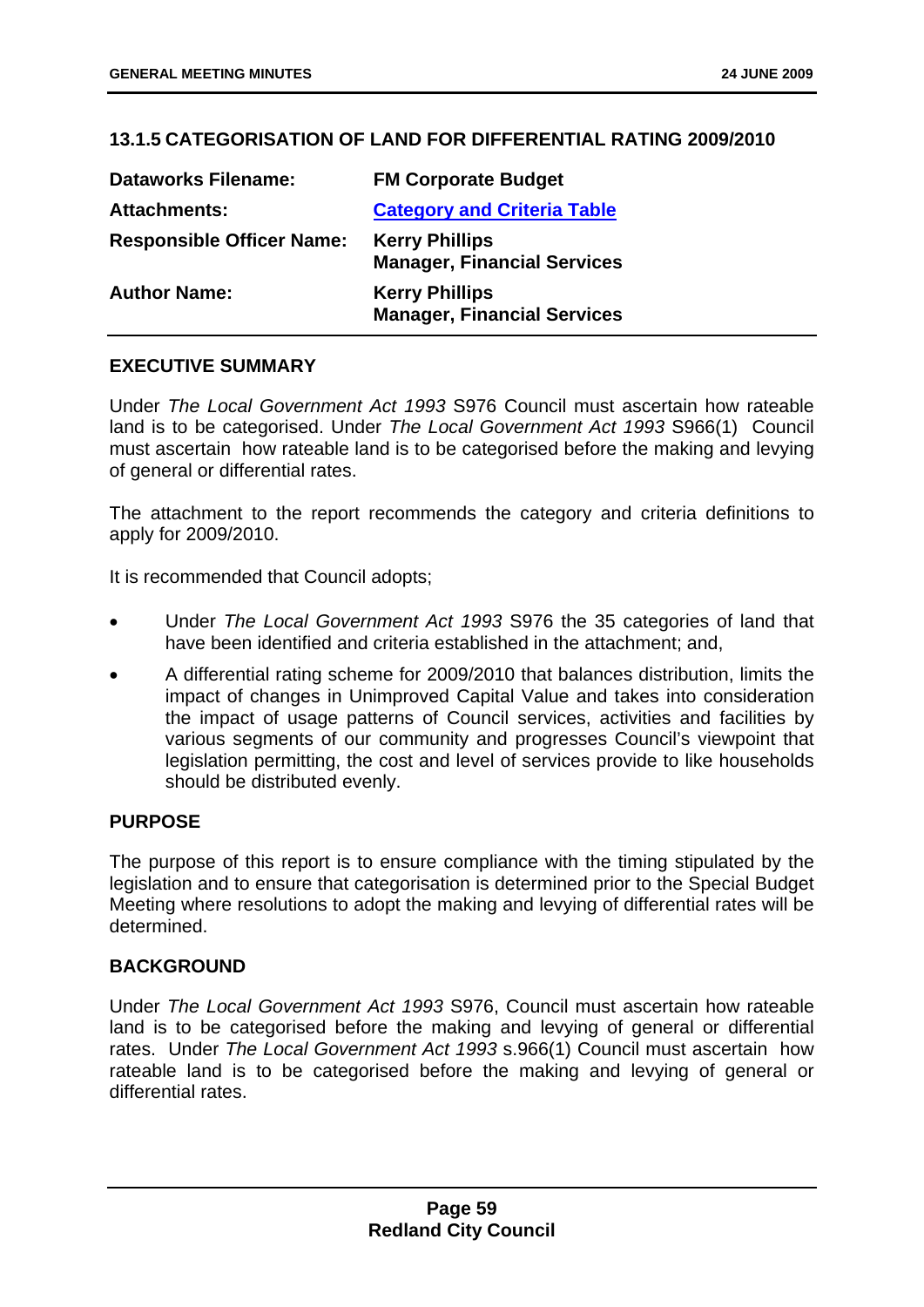## **ISSUES**

The attachment to the report recommends the category and criteria definitions to apply for 2009/2010.

Rating has been discussed at several budget workshops with Council. It has been determined that Council supports a differential rating scheme for 2009/2010 that balances distribution, limits the impact of changes in Unimproved Capital Value and takes into consideration the impact of usage patterns of Council services, activities and facilities by various segments of our community and progresses Council's viewpoint that legislation permitting, the cost and level of services provide to like households should be distributed evenly

## **RELATIONSHIP TO CORPORATE PLAN**

The recommendation primarily supports Council's strategic priority to ensure the long term financial viability of the City and provide public accountability in financial management.

### **FINANCIAL IMPLICATIONS**

This framework provides the platform for the making and levying of rates which will be determined in the Special Budget Meeting

## **CONSULTATION**

The Executive Leadership Group and Councillors have been consulted regarding the implications of this report in the numerous budget workshops held to support the development of the budget for 2009/2010

## **OFFICER'S/COMMITTEE RECOMMENDATION/ COUNCIL RESOLUTION**

| Moved by:    | Cr Townsend |
|--------------|-------------|
| Seconded by: | Cr Ogilvie  |

**That Council resolve as follows:** 

- **1. To adopt the 35 categories of land that have been identified and criteria established in the attachment, under** *The Local Government Act 1993 s.976;* **and,**
- **2. To adopt a differential rating scheme for 2009/2010 that balances distribution, limits the impact of changes in Unimproved Capital Value and takes into consideration the impact of usage patterns of Council services, activities and facilities by various segments of our community and progresses Council's viewpoint that legislation permitting, the cost and level of services provide to like households should be distributed evenly.**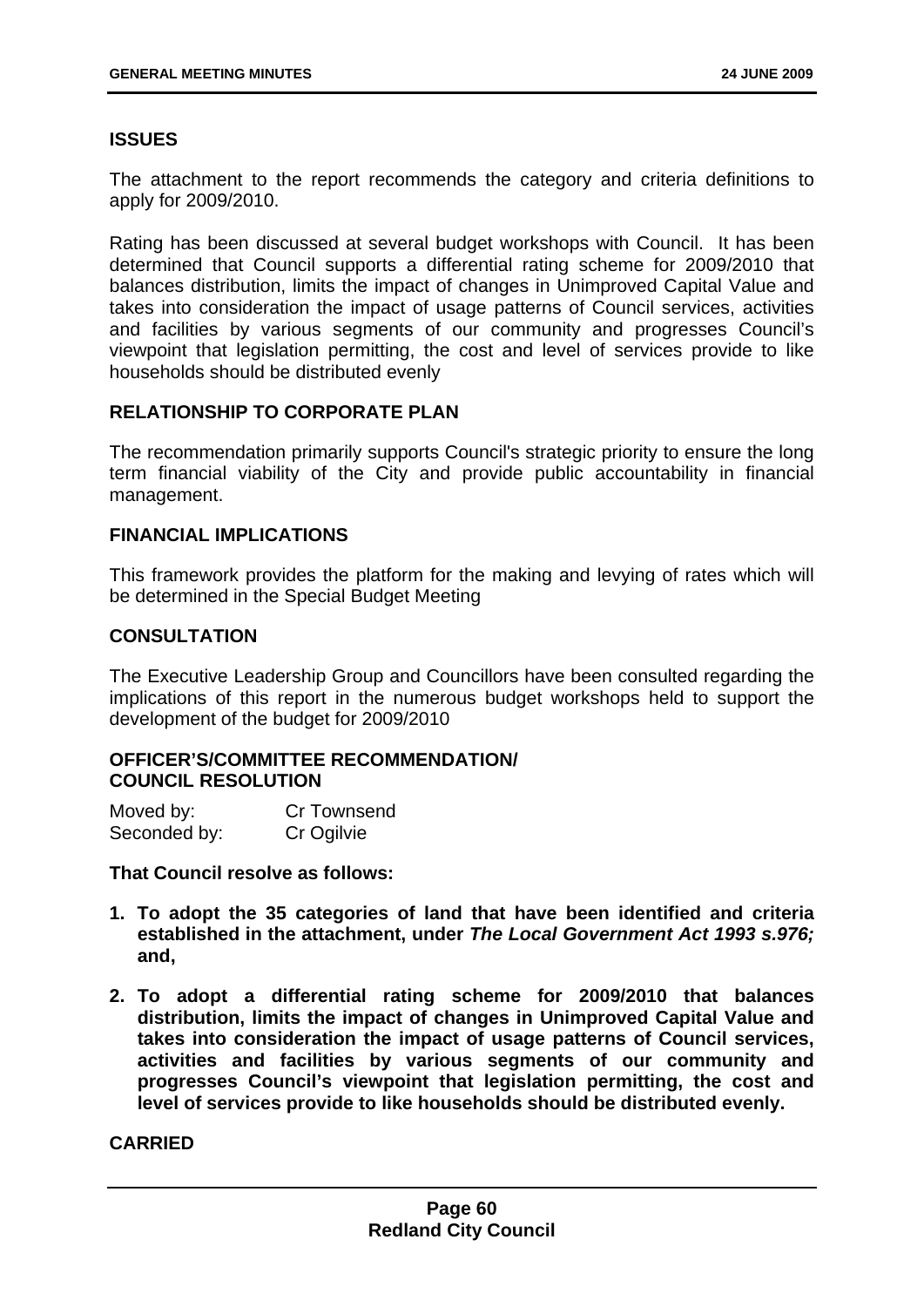# **13.1.6 INTENTION TO ACQUIRE VALUELESS LAND**

| <b>Dataworks Filename:</b>       | <b>R&amp;V Intention to Acquire Valueless Land</b>                   |
|----------------------------------|----------------------------------------------------------------------|
| <b>Attachments:</b>              | <b>Valueless Land Schedule 57</b>                                    |
| <b>Responsible Officer Name:</b> | <b>Kerry Phillips</b><br><b>Manager Finance</b>                      |
| <b>Author Name:</b>              | <b>Noela Barton</b><br><b>Service Manager Revenue &amp; Recovery</b> |

## **EXECUTIVE SUMMARY**

A review of all rate accounts has identified 9 parcels of land (described in the attached 'Schedule 57') with overdue rates where reference to the land may be removed from the rate record. Section 1051A of the *Local Government Act 1993* gives Council certain powers as follows:

- *(1) A reference to a particular parcel of rateable land in the land record of a local government may be removed, on the local government's resolution, if:* 
	- *(a) rates levied on the land by the local government for at least 3 years are overdue; and*
	- *(b) the overdue rates total more than:* 
		- *(i) the unimproved value of the land; or*
		- *(ii) the market value of the land; and*
	- *(c) if paragraph (b)(i) applies—the land is considered to be:* 
		- *(i) valueless; or*
		- *(ii) of so little value that, if offered for sale, it would not realise the overdue rates.*

All of the parcels of land contained in the attached 'Schedule 57' are considered to be suitable to have reference to them removed from the rate record as they meet the requirement of 1051A 1(a) and 1(b.ii). The parcels of land share the following characteristics:

- Current zoning Conservation (sub area CN1);
- Land purpose Vacant Land;
- Period rates overdue greater than three (3) years;
- Rates balance greater than the Market value;
- Unlikely to receive building approval.

This report seeks Council approval to initiate proceedings to recover the overdue rates on the parcels of land described in the attached 'Schedule 57' as the overdue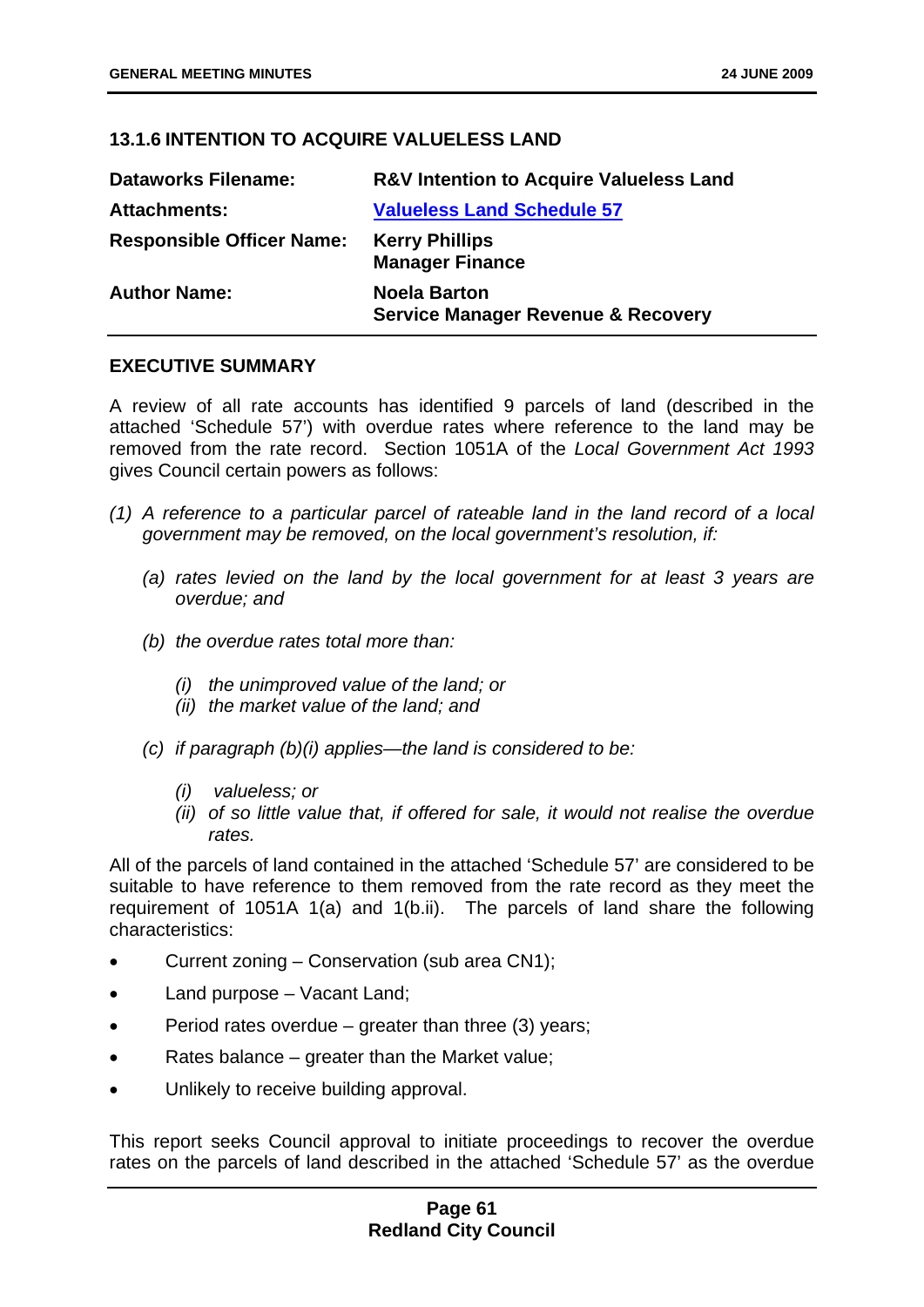rates position of all 9 parcels of land meet the provisions of the abovementioned Section 1051A. On resolution, a Notice of Intention to Acquire the Land will issue to the land owners and encumbrances.

The land will be acquired by Council if the rates are not paid in full within six (6) months from the issue date of the Notice of Intention and all rates payable for the land discharged. If the rates are paid in full within six (6) months from the issue date of the Notice, reference to the land will be restored to the land record.

## **PURPOSE**

To request Council resolve to recover overdue rates and charges on the parcels of land described in the attached 'Schedule 57' dated 24 June 2009 by removing reference to the land from the rate record.

## **BACKGROUND**

Rate Notices issue on a quarterly basis to the owners of these parcels of land. Collection activity has not achieved a positive result. Legal action is not considered viable due to the nature of the land concerned. The zone of the land indicates that it is unlikely that an application to build on the land would be approved.

A market value for all of these parcels of land has been obtained and the overdue rates total more than the market value.

The attached 'Schedule 57' provides details of the parcels of land proposed to be removed from the land record.

## **ISSUES**

Rates are not being paid on these lands and removing them from the land record will ensure that budget estimates of revenue from rates will be more accurate.

If rates are not paid in full within six-months from the issue date of the Notice of Intention to Acquire, the land will be acquired by Council and all rates payable for the land discharged.

## **RELATIONSHIP TO CORPORATE PLAN**

The recommendation primarily supports Council's strategic priority to ensure the long term financial viability of the City and provide public accountability in financial management.

## **FINANCIAL IMPLICATIONS**

If a local government resolves to remove a reference to rateable land from its land record and the rates are not paid in full within 6 months of the issue date of the Notice of Intention to Acquire, then Council must acquire the land and all rates payable for the land must be discharged.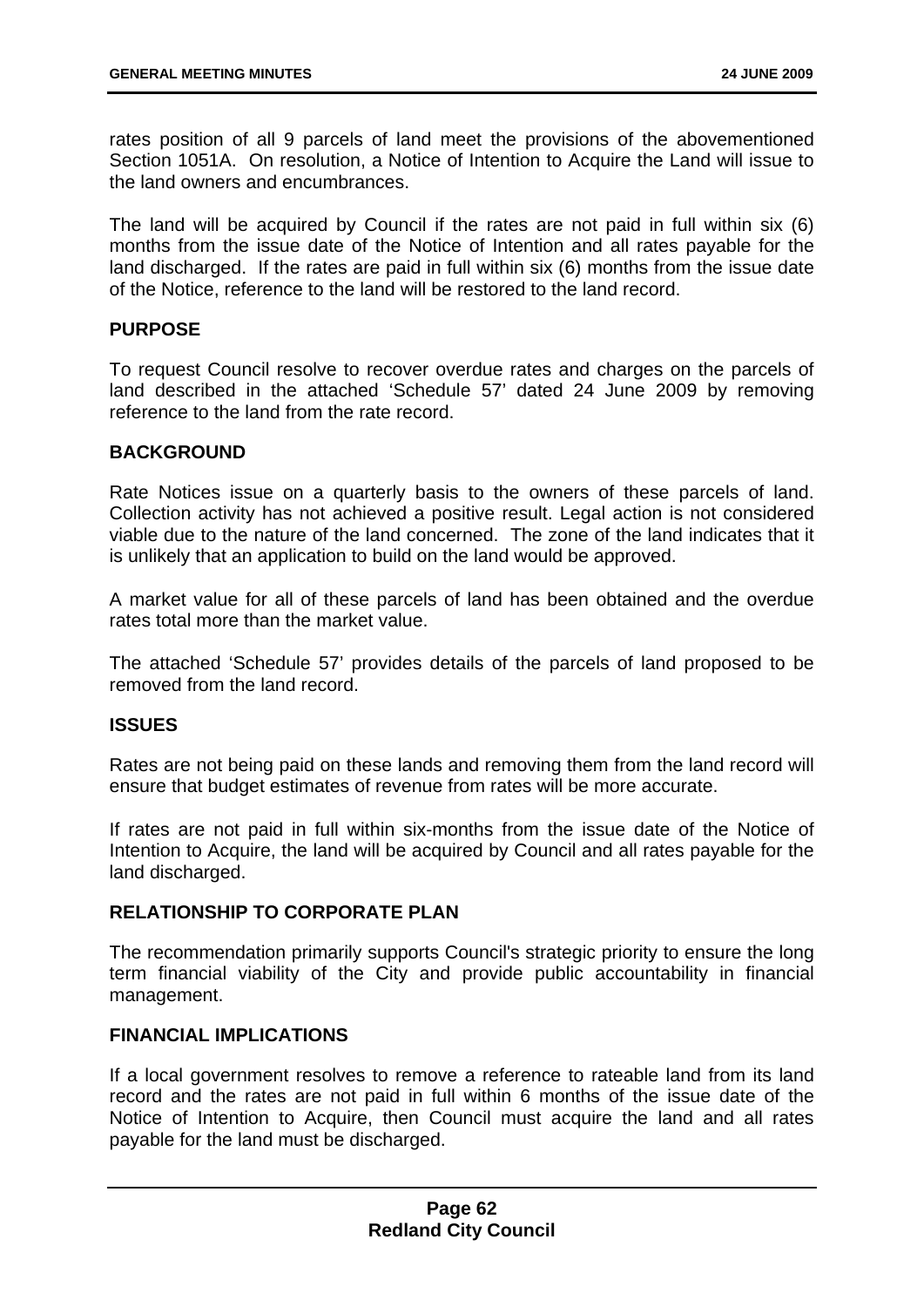Cost to Council for maintenance of each block is anticipated to be in the vicinity of \$2,400 per annum (a total of \$21,600 p.a.), being the mowing cost of \$300 per block, 8 times a year.

## **PLANNING SCHEME IMPLICATIONS**

The Land Use Planning Group was consulted and it is considered that the outcome of recommendations in this report will not require any amendments to the Redlands Planning Scheme.

## **CONSULTATION**

No consultation was required.

## **OPTIONS**

## **PREFERRED**

That Council resolve as follows:

- 1. To remove reference to the scheduled lands as identified in the attached 'Schedule 57' from Council's land record, as:
	- (a) rates levied on each of the parcels of land for at least three (3) years are overdue;
	- (b) the overdue rates on each of the parcels of land is more than the market value of that land; and
	- (c) the lands are considered to be of so little value that if offered for sale they would not realise the overdue rates; and
- 2. That the Chief Executive Officer be delegated authority to sign Transfer Documents for land where rates are not paid within six (6) months from the issue date of the Notice of Intention to Acquire.

## **ALTERNATIVE**

That Council resolve as follows:

- 1. To commence legal action to recover overdue amounts. This is considered inappropriate due to the nature of the land concerned;, or
- 2. To take no action against the defaulting ratepayers. This would adversely impact on Council's strategic priority to ensure the long-term financial viability of the City and provide public accountability in financial management.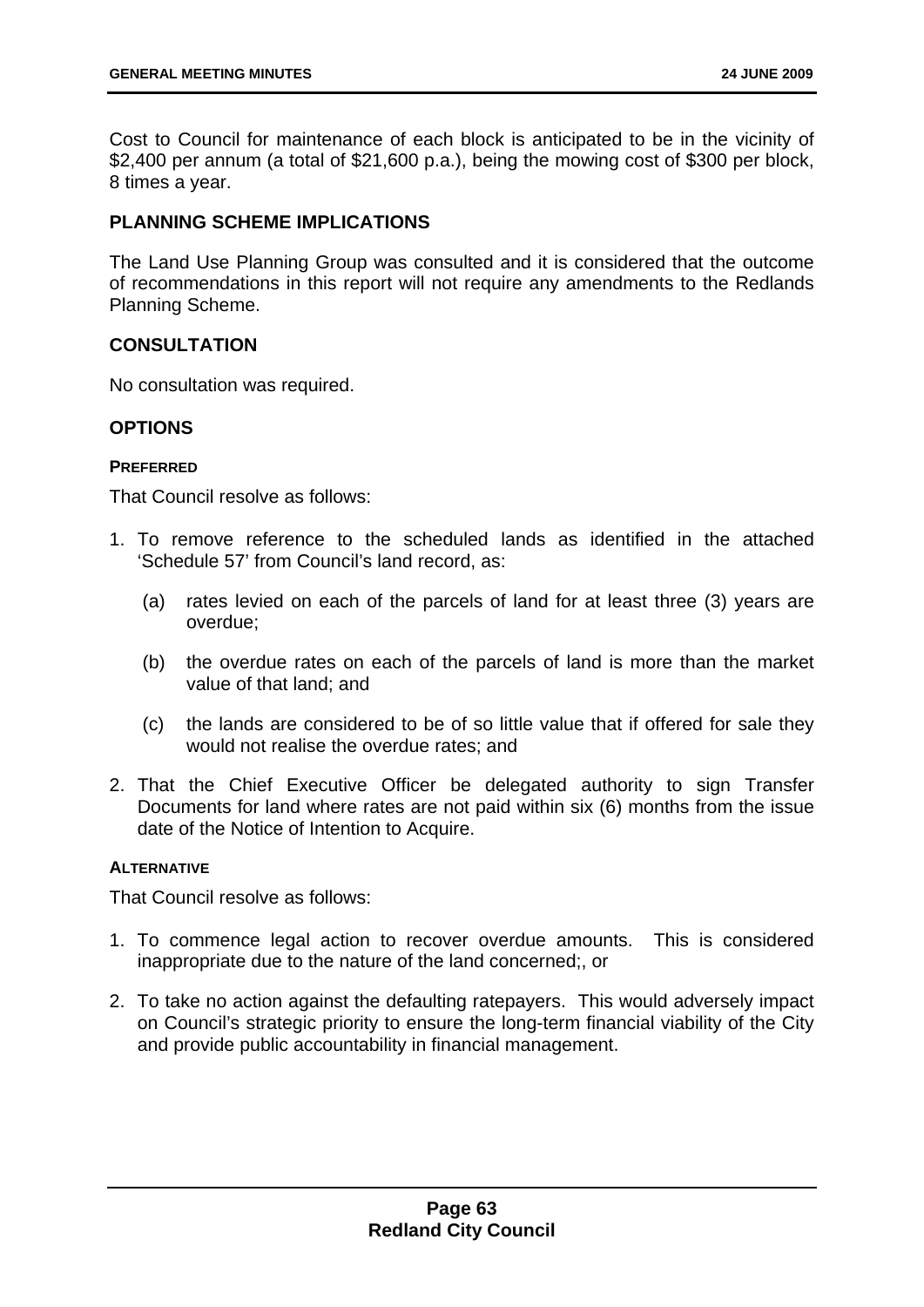## **OFFICER'S/COMMITTEE RECOMMENDATION/ COUNCIL RESOLUTION**

| Moved by:    | Cr Townsend |
|--------------|-------------|
| Seconded by: | Cr Ogilvie  |

**That Council resolve as follows:** 

- **1. To remove reference to the scheduled lands as identified in the attached 'Schedule 57' from Council's land record, as -** 
	- **(a) rates levied on each of the parcels of land for at least three (3) years are overdue;**
	- **(b) the overdue rates on each of the parcels of land is more than the market value of that land; and**
	- **(c) the lands are considered to be of so little value that if offered for sale they would not realise the overdue rates; and**
- **2. That the Chief Executive Officer be delegated authority to sign Transfer Documents for land where rates are not paid within six (6) months from the issue date of the Notice of Intention to Acquire.**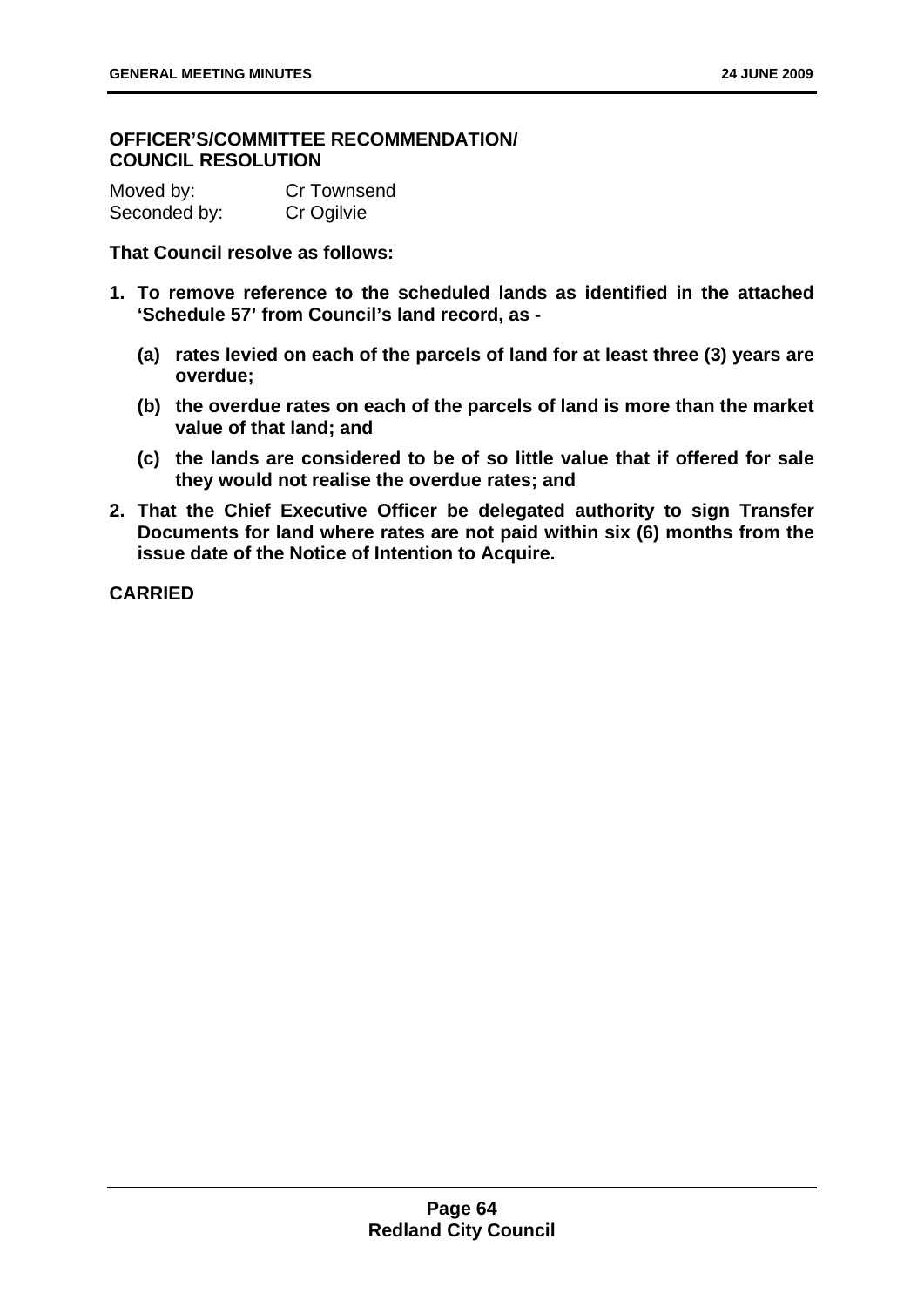## **13.1.7 SALE OF LAND FOR OVERDUE RATES**

| <b>Dataworks Filename:</b>       | <b>R&amp;V Sale for Overdue Rates (Arrears)</b>                      |
|----------------------------------|----------------------------------------------------------------------|
| <b>Attachments:</b>              | Sale of Land for Overdue Rates - Schedule A                          |
| <b>Responsible Officer Name:</b> | <b>Kerry Phillips</b><br><b>Manager Finance</b>                      |
| <b>Author Name:</b>              | <b>Noela Barton</b><br><b>Service Manager Revenue &amp; Recovery</b> |

## **EXECUTIVE SUMMARY**

The *Local Government Act 1993* [LGA] provides a number of avenues for the collection of unpaid rates and charges. In the event that collection activity does not result in the payment of arrears, the LGA provides for the sale of land for overdue rates for properties where the overdue rates remain unpaid for:

- 1. a rate levied on a mining claim 3 months;
- 2. a rate levied on vacant land or land used solely for commercial purposes for which the local government has obtained judgment - 1 year;
- 3. another rate 3 years.

The attached schedule identifies 20 properties that are overdue greater than 3 years with a zoning of SMBI Residential.

The 20 properties identified in 'Schedule A' are submitted to Council with the recommendation that:

- 1. A Notice of Intention to sell the land under section 1041 of the *Local Government Act 1993* be issued;
- 2. The land is offered for sale by auction within the required period of 6 months, if the amount of all overdue rates levied on the land and all expenses incurred for the intended sale have not been paid;
- 3. A market value be obtained on all land that will be offered for sale by auction;
- 4. The reserve price be set as the higher of either the sum of the amount of all overdue rates levied on the land plus the expenses incurred for the intended sale, or the Unimproved Capital Value [UCV];
- 5. A property assessment is carried out on all vacant land offered for sale to ensure prospective bidders are aware of the development potential of the land.

## **PURPOSE**

To request Council resolve to recover unpaid rates and charges that remain outstanding greater than 3 years on properties identified in the attached schedule under Chapter 14 Division 3 - Sale of Land for Overdue Rates.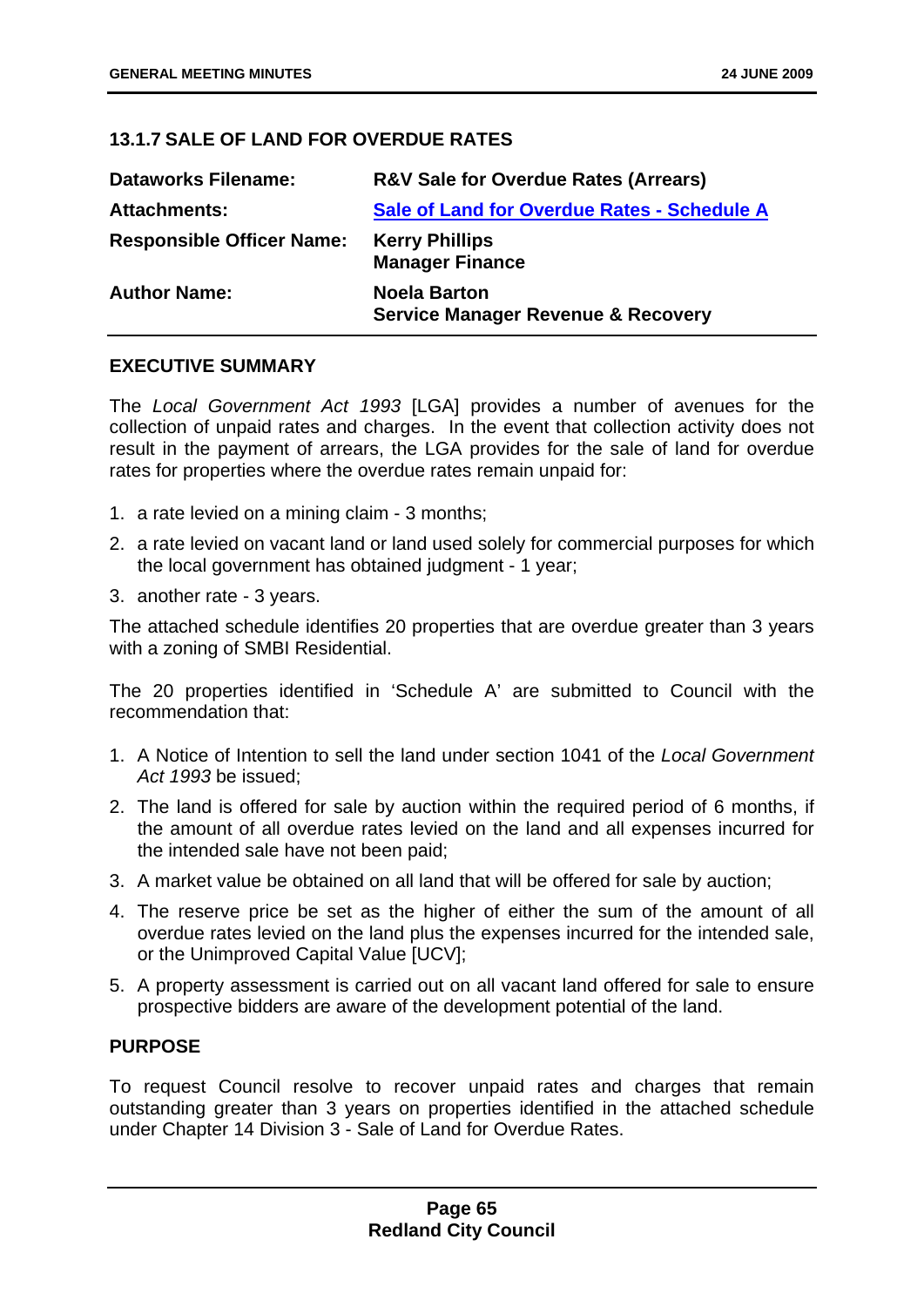## **BACKGROUND**

The LGA provides for the sale of land for overdue rates (Chapter 14 Division 3) for properties where the overdue rates remain unpaid for 3 years.

## **ISSUES**

Chapter 14 Division 3 Sale of Land for Overdue Rates provides that a local government can sell land where an overdue rate remains unpaid for the following period:

- (a) For a rate levied on a mining claim  $-3$  months:
- (b) For a rate levied on vacant land or land used solely for commercial purposes for which the local government has obtained judgment – 1 year;
- (c) For another rate 3 years.

The attached schedule identifies 20 properties that are overdue greater than 3 years with a zoning of SMBI Residential in the Redlands Planning Scheme. The SMBI Residential zone includes properties suitable for construction of a low-key, single detached dwelling house. The only overlay that exists is that most of the properties are identified as having an Acid Sulfate Soils Overlay. This Overlay applies to all land within the City potentially containing acid sulphate soils and ensures that future development of such land identifies and manages acid sulphate soils through the development assessment process.

Eighteen properties are vacant land and 2 are identified as having a residential dwelling erected. To the best of the officer's knowledge none of the residential dwellings are owner/occupied, however one is a deceased estate, there is no water usage on the property but it is unknown if the property is occupied.

Land Use Planning and Environmental Management were consulted and they have no concerns with the properties in the attached schedule being put forward for sale of land for overdue rates.

The 20 properties identified in Schedule A are submitted to Council with the recommendation that:

- 1. A Notice of Intention to sell the land under section 1041 of the *Local Government Act 1993* be issued;
- 2. The land is offered for sale by auction within the required period of 6 months if the amount of all overdue rates levied on the land and all expenses incurred for the intended sale have not been paid;
- 3. A market value be obtained on all land that will be offered for sale by auction;
- 4. The reserve price be set as the higher of either the sum of the amount of all overdue rates levied on the land plus the expenses incurred for the intended sale or the Unimproved Capital Value [UCV];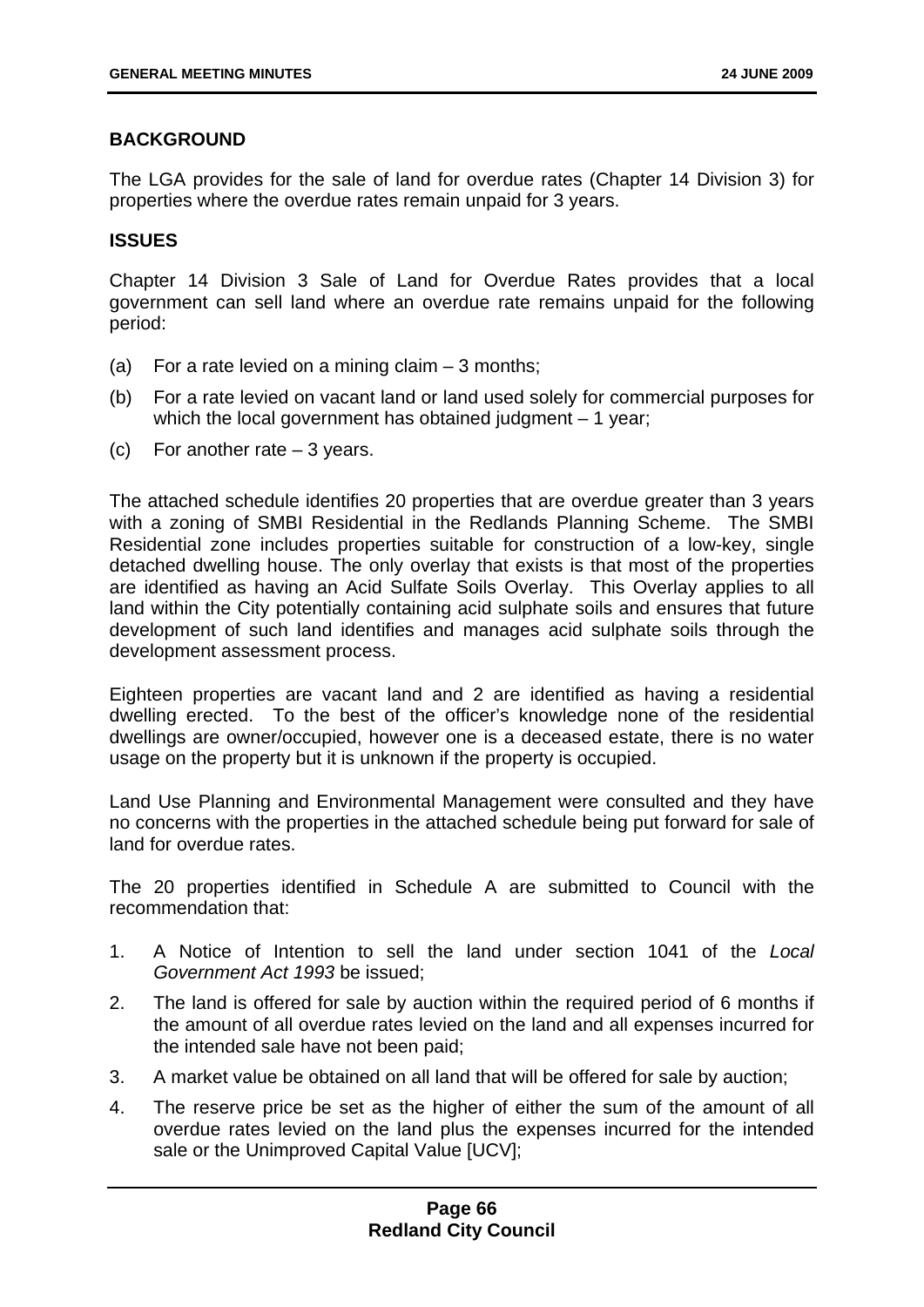5. A property assessment is carried out on all vacant land offered for sale to ensure prospective bidders are aware of the development potential of the land.

# **RELATIONSHIP TO CORPORATE PLAN**

The recommendation primarily supports Council's strategic priority to ensure the long term financial viability of the City and provide public accountability in financial management.

## **FINANCIAL IMPLICATIONS**

Rates and charges outstanding total \$115,588.97. All costs associated with the auction are considered recoverable.

# **PLANNING SCHEME IMPLICATIONS**

The Land Use Planning Group was consulted and it is considered that the outcome of recommendations in this report will not require any amendments to the Redlands Planning Scheme.

# **CONSULTATION**

- Debtor Management;
- Manager Corporate Acquisitions, Fleet & Facilities:
- General Manager Redland Water & Waste;
- Manager Assessment Services;
- Manager Land Use Planning;
- Stormwater Management Engineer;
- General Manager Planning & Policy;
- GIS Technical Officer;
- Senior Conservation Officer:
- Conservation Fire Management Officer;
- Regulatory & Health Services Manager;
- Senior Strategic Planner;
- Property Services Manager;
- Senior Property Officer;
- Team Leader Local Laws & Administration Support;
- General Manager Customer Services; and
- Team Leader Environment Strategies.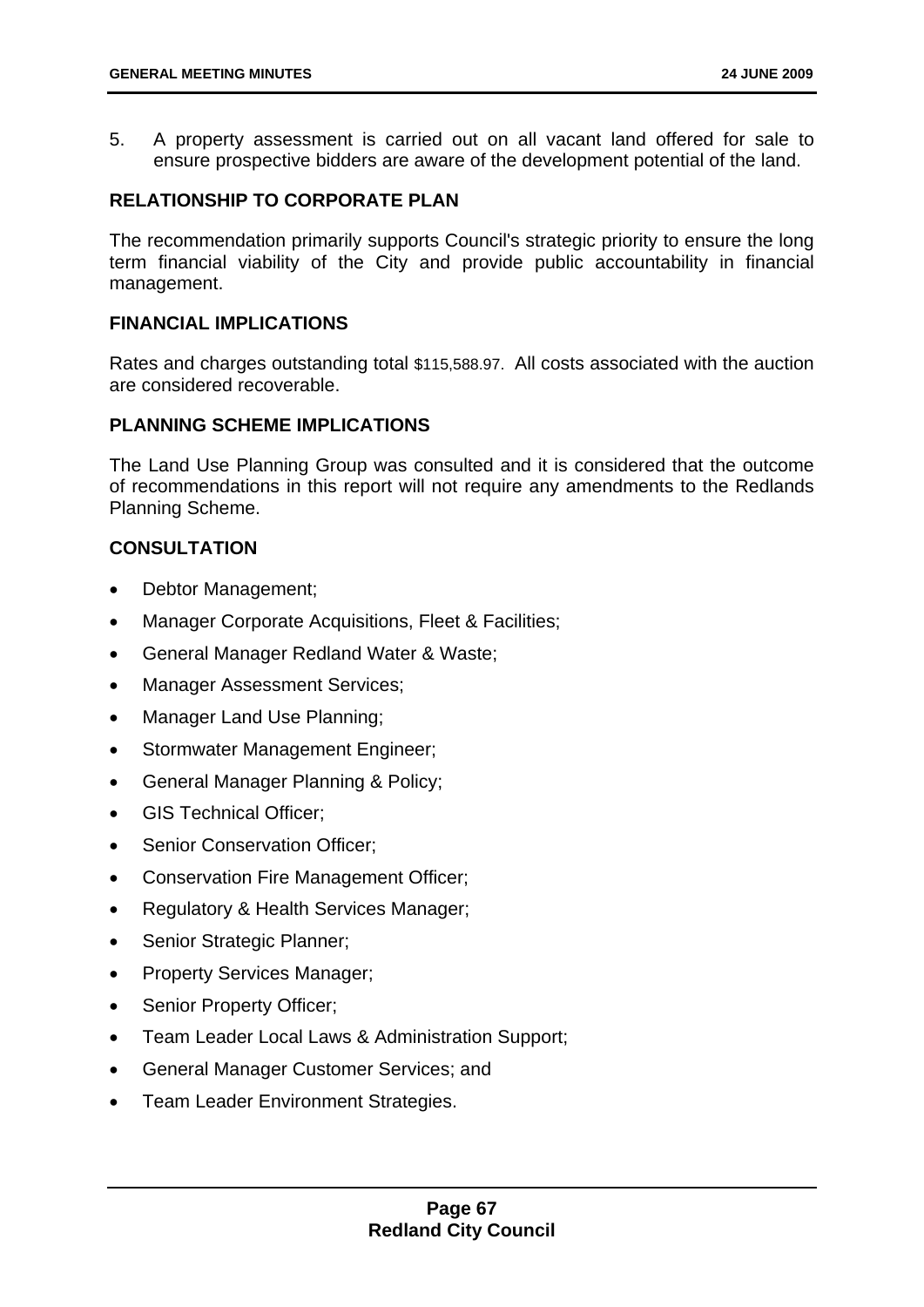# **OPTIONS**

#### **PREFERRED**

That Council resolve as follows:

- 1. To issue a Notice of Intention under section 1041 of the *Local Government Act 1993* on the properties listed in the attached Schedule A to sell the land;
- 2. To offer the land for sale by auction within the required period of 6 months, if the amount of all overdue rates levied on the land and all expenses incurred for the intended sale have not been paid;
- 3. To obtain a market value on all land that will be offered for sale by auction;
- 4. To set the reserve price as the higher of either the sum of the amount of all overdue rates levied on the land plus the expenses incurred for the intended sale or the Unimproved Capital Value [UCV]; and
- 5. To carry out a property assessment on all vacant land offered for sale to ensure prospective bidders are aware of the development potential of the land.

### **ALTERNATIVE**

Continue to pursue property owners for rate arrears through collection activity such as phone, letter and legal action.

# **OFFICER'S/COMMITTEE RECOMMENDATION/ COUNCIL RESOLUTION**

| Moved by:    | Cr Townsend |
|--------------|-------------|
| Seconded by: | Cr Ogilvie  |

**That Council resolve as follows:** 

- **1. To issue a Notice of Intention under section 1041 of the** *Local Government Act 1993* **on the properties listed in the attached Schedule A to sell the land;**
- **2. To offer the land for sale by auction within the required period of 6 months, if the amount of all overdue rates levied on the land and all expenses incurred for the intended sale have not been paid;**
- **3. To obtain a market value on all land that will be offered for sale by auction;**
- **4. To set the reserve price as the higher of either the sum of the amount of all overdue rates levied on the land plus the expenses incurred for the intended sale or the Unimproved Capital Value [UCV]; and**
- **5. To carry out a property assessment on all vacant land offered for sale to ensure prospective bidders are aware of the development potential of the land.**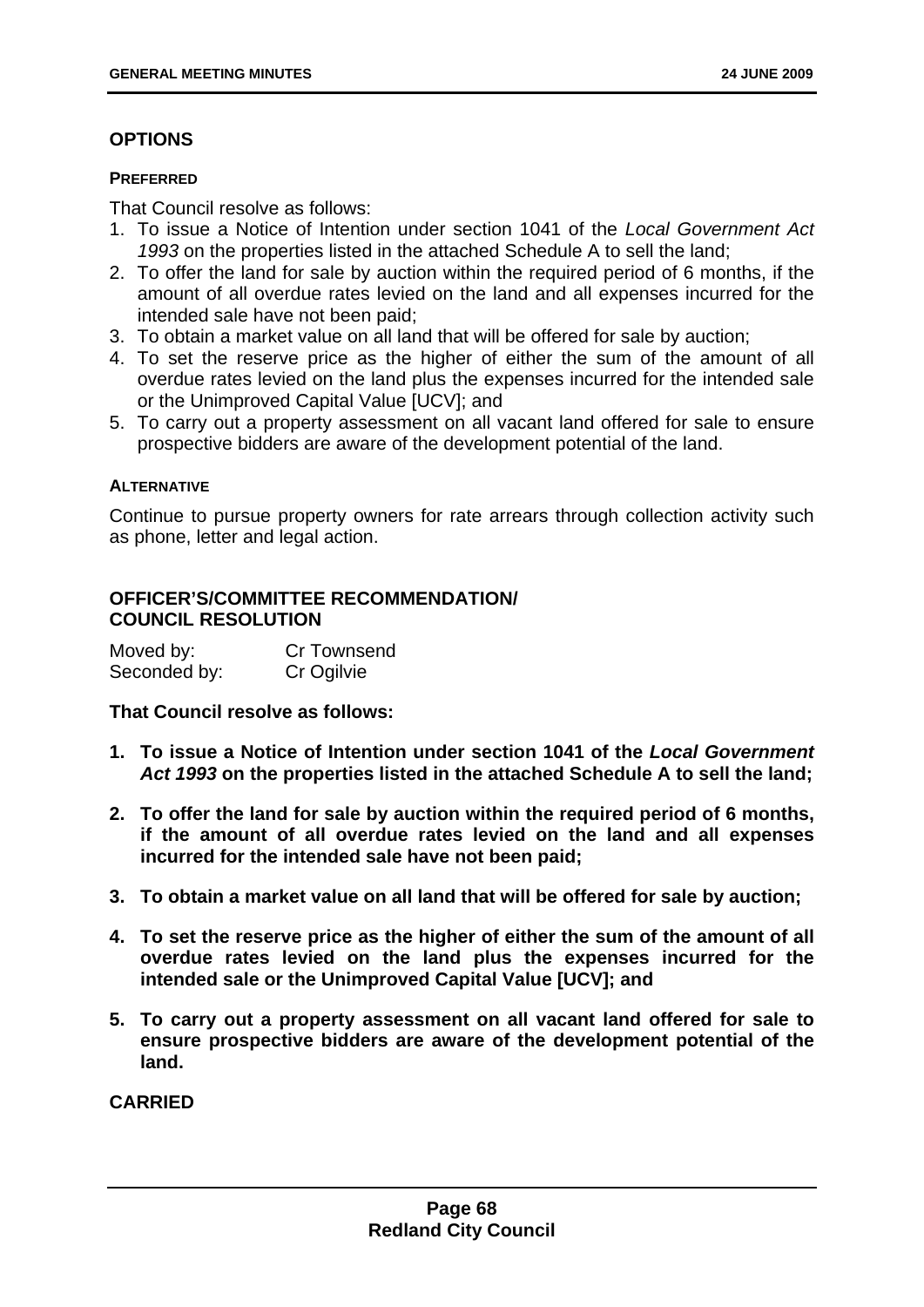## **13.2 CUSTOMER SERVICES**

#### **13.2.1 SYSTEMATIC POOL INSPECTION FOR PRIVATELY CERTIFIED POOLS - 1998 ONWARDS**

| <b>Dataworks Filename:</b>       | LUP Projects – IDBC Swimming/Spa Pools                                                |
|----------------------------------|---------------------------------------------------------------------------------------|
| <b>Attachments:</b>              | Program 1 - 4 for 2009/10                                                             |
| <b>Responsible Officer Name:</b> | <b>Mike Ryan</b><br><b>Acting Services Manager - Integrated</b><br><b>Development</b> |
| <b>Author Name:</b>              | <b>Michelle Wharton</b><br><b>Team Leader Integrated Development Support</b>          |

#### **EXECUTIVE SUMMARY**

On October 2003, new laws were introduced in an attempt to reduce the incidence of toddlers drowning in outdoor swimming pools and spas on residential land.

As a result, Council successfully undertook a number of systematic inspection programs for Council approved swimming pools and spas for period 1991-98 as well as post-1998 swimming pools and spas.

The Assessment Services Group has budgeted in the 2009/10 year to continue to undertake a systematic inspection program for swimming pools and spas approved by private certifiers from 1998 onwards. Council records indicate there are approximately 1500-2000 swimming pools and spas approved by private certifiers since 1998. These structures will require compliance inspections as part of this pool project.

In order to conduct these swimming pool and spa inspections on a City-wide basis, approval is sought to continue the current systematic inspection program for privately certified swimming pools and spas, as outlined in section 1098 of the *Local Government Act.*

### **PURPOSE**

The purpose of this report is to report to Council to make resolution in accordance with s1098 of the *Local Government Act* to continue allowing officers to undertake systematic inspection programs for privately certified swimming pools and spas, where Council records indicate that no final certificate or inspection has been undertaken or recorded.

### **BACKGROUND**

As previously mentioned, new laws were introduced in October 2003 to reduce the incidence of drowning in outdoor swimming pools and spas on residential land.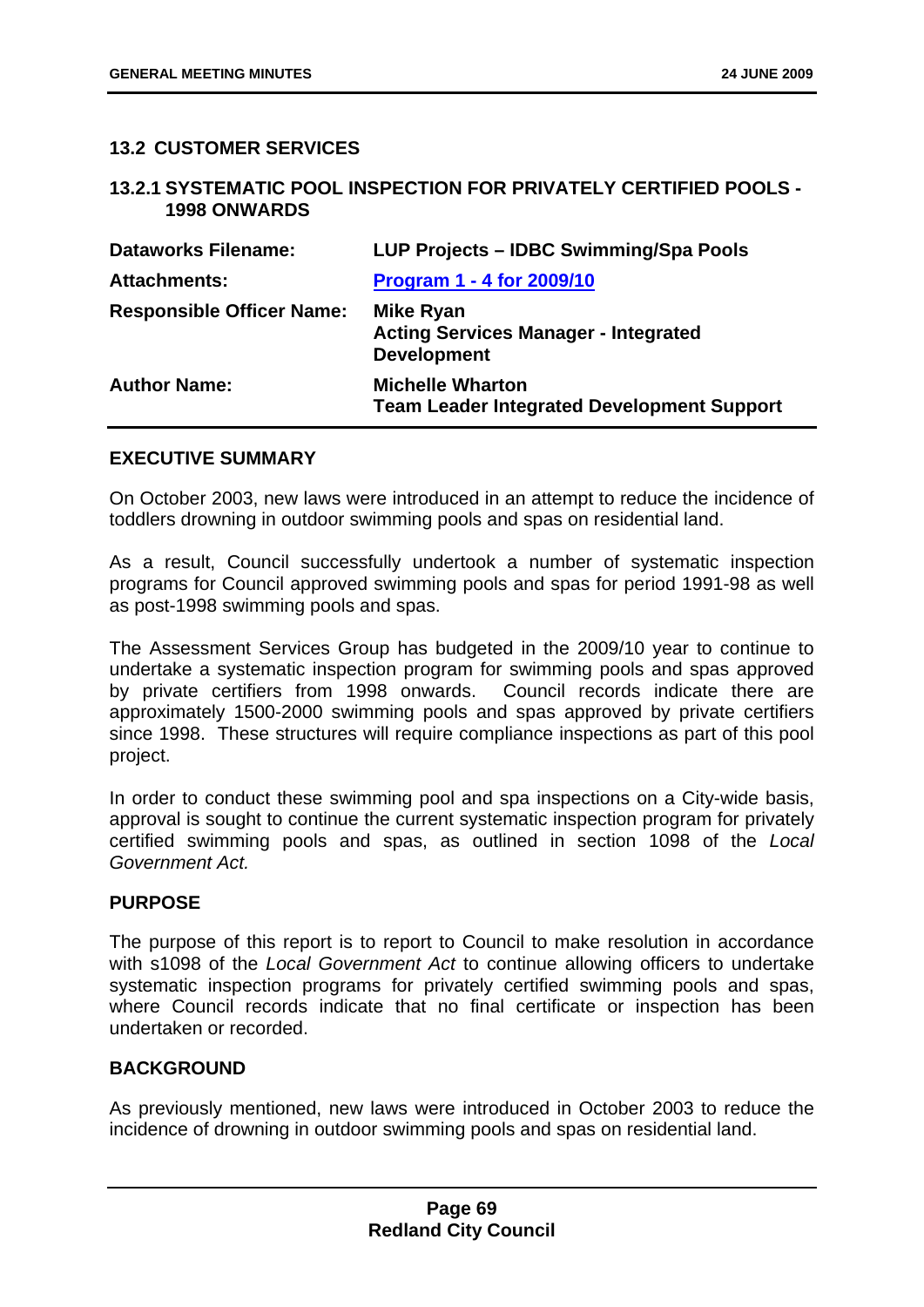The new laws:

- Restrict a Council's ability to grant pool fencing exemptions to only those situations where it would not be practicable, because of a disability of an occupant of the building to provide access in accordance with the standards;
- Require new pools and spas (that are on residential land) for which an application for approval was lodged on or after 1 October 2003, to be fenced. This means that a new pool or spa on a deck attached to a house will need to be fenced if approval was sought on or after 1 October 2003;
- Clarify that a pool owner must ensure that a complying pool fence is in place and maintained to appropriate standards at all times while the pool is filled with water

This item is particularly relevant as it means that a complying pool fence is required to be installed and maintained at all times. This is the reason for undertaking compliance inspections on existing swimming pools and spas.

Council has now undertaken compliance on some 4,200 swimming pools and spas as part of the previous projects for Council approved structures and it is proposed that Council officers continue to undertake the inspections and seek compliance for privately certified swimming pools and spas.

The current project for 2008/09 for Systematic Pool Inspection for Privately Certified Pools – 1998 onwards, has worked through approximately 1500-2000 files and resulted in 1379 requiring further follow up action as they had not received any final inspection. There are 368 of this 1379 that have been closed and received a final and there are currently 142 that have received advice letter/s and correspondence exchanged with the remaining 869 outstanding as at 1 June 2009.

### **ISSUES**

### Legislation

Previously, legislation required that the applicant contact the building certifier to arrange for an inspection once the work was ready to be inspected. There was no mandatory requirement to inspect until a notice was received; therefore there are a number of pools constructed over many years that may not have complying fencing installed.

To complicate the issue, pool contractors would enter into a construction contract with the property owner and often detail under contract that the property owner was responsible for erecting the pool fencing, thereby discharging their responsibility to the property owner.

Consequently, as the property owner generally had little understanding of the law or the process, there have been a large number of swimming pools and spas constructed across the State with non-complying or non-existing pool fencing.

According to Council records, approximately 1500-2000 domestic swimming pools and spas approved by private certifiers since 1998 have not had final certificates, for whatever reason.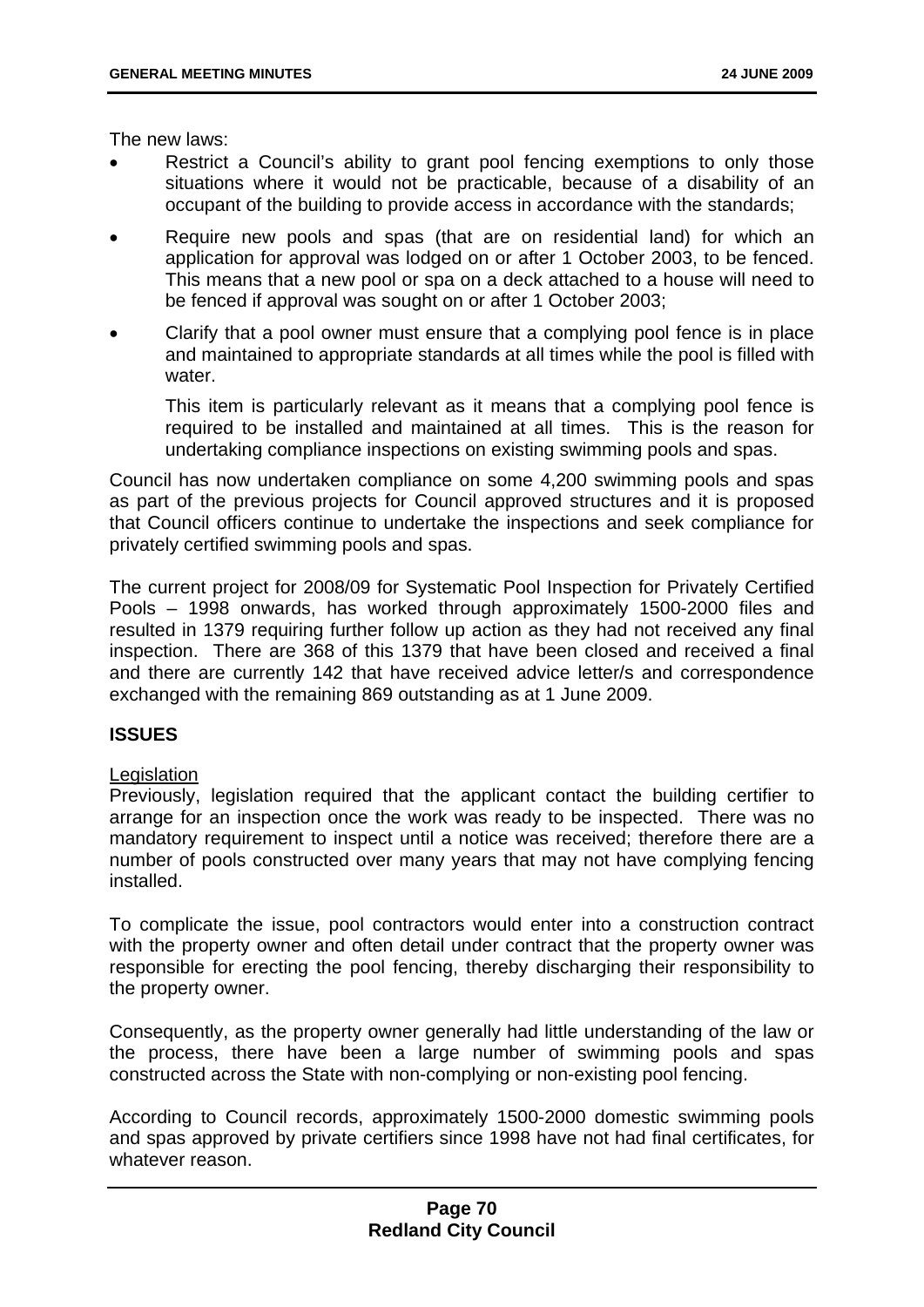On 14 December 2008, The Honourable Anna Bligh MP, Premier of Queensland announced a comprehensive review of the state's swimming pool safety laws in almost 20 years. This review is focussed on reducing the number of drowning and serious immersion injuries in swimming pools involving children under 5, as over the past three years, 18 young Queenslanders have drowned in private pools.

The Department of Infrastructure and Planning, Building Codes Queensland then launched a review and formed a swimming pool safety review committee that was established comprising representatives from Queensland Government, Local Government, industry and child and water safety groups. The task for the committee was to consider key areas of swimming pool safety, and provide information about improvements of the Queensland Swimming Pool safety laws.

The Government then formulated the responses and views of the committee and has in April 2009 invited the public to provide input to the process. The outcome for the review is an attempt to reduce the number of pieces of legislation for pool fencing from 11 standards to 1 simplified standard. This review closes on 5 June 2009 and will provide mandatory criteria in State legislation, not only on pool laws but also including restrictions to local government in creating local laws on the matter, mandatory follow-up inspection for new pools, registering swimming pools and mandatory ongoing pool safety inspections.

Once the State Government has a position on this review, then Council will need to consider the outcomes and review their business requirements in due course.

### **Enforcement**

This project will continue to involve enforcement and prosecution for swimming pool and spa owners who refuse to comply with the relevant legislation.

Depending on the nature of non-compliance, an enforcement process in accordance with the relevant legislation will be followed. Swimming pools and spas which pose potential life threatening situations will be given first priority and will result in immediate action.

### Risk

Council needs to be aware of the potential life threatening risks to toddlers (0 to 5 years) and the relevance of the project. The State Government is considering further amendments to legislation to reduce the incidence of drowning, however it is important that Council's exposure be minimised and that duty of care is exercised in this matter. Even though it was not mandatory to inspect unless an inspection was called for, a proactive approach has been considered appropriate, with the impacts of legislation and pending introduction of some form of mandatory annual inspections.

### Inspection Program

In accordance with the *Local Government Act*, a systematic inspection program is to be carried out in periods not exceeding 3 months and will involve public advertising. The inspection program is attached to this report and is freely available to the public.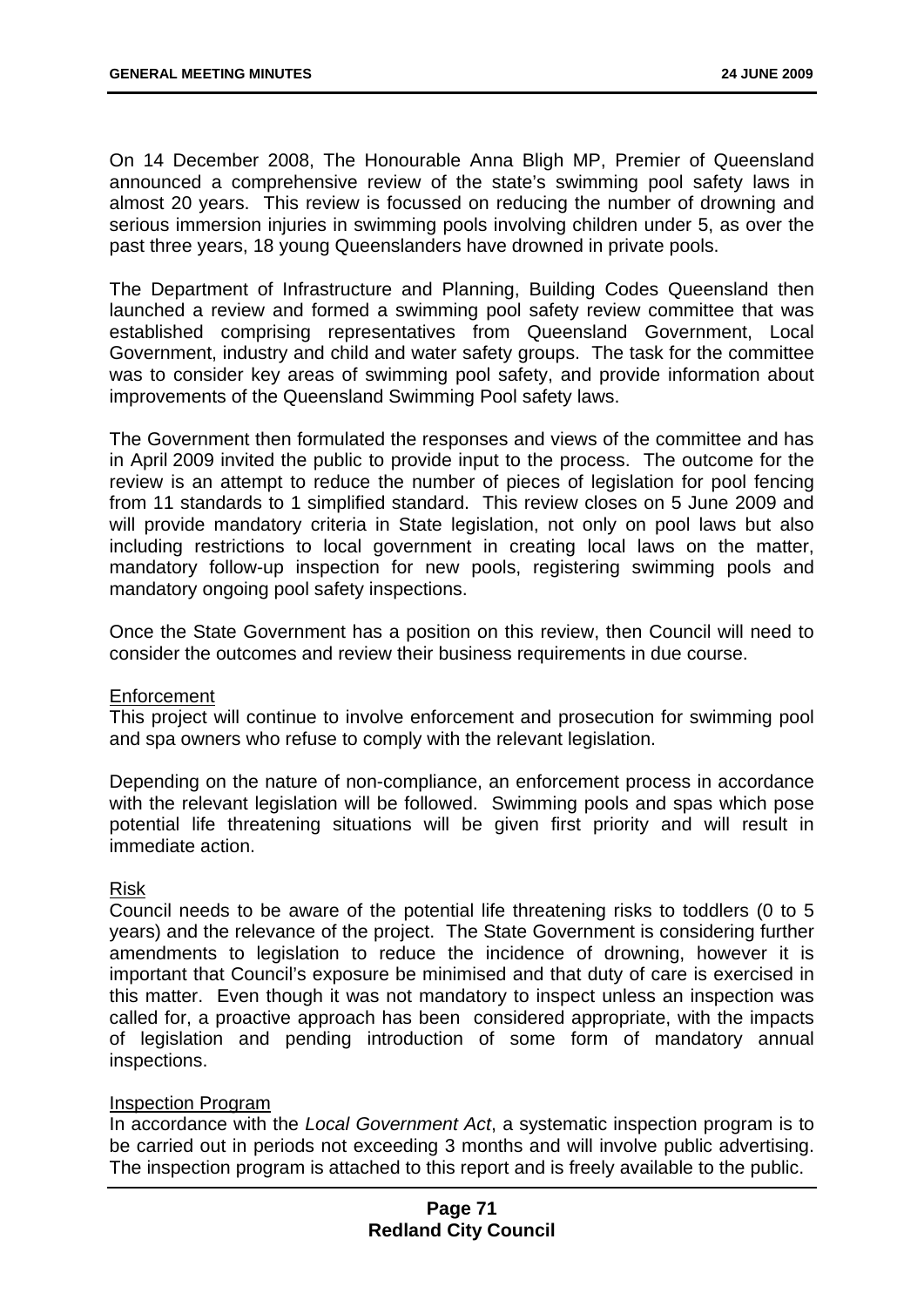The project follows the inspection and enforcement regime of previous systematic inspection programs. The project assesses the effectiveness of the inspection programs and makes amendments as necessary. The initial inspection program has been underway since September 2008 with acceptable results.

Council needs to continue with this inspection program and budget has been put forward for the next financial year to ensure the project is consistent in approach and continuity of implementation. It is considered that the balance of properties will be inspected as program 4 as allocated, however follow up work and further inspections will require an extension to the project into the new financial year.

# **RELATIONSHIP TO CORPORATE PLAN**

The recommendation primarily supports Council's strategic priority to build safe, strong and self reliant communities with access to community services, infrastructure and opportunities for participation in community life.

# **FINANCIAL IMPLICATIONS**

The program has received budget in the 2009/10 financial year with a review for the following years 2010/11 required by the area responsible at the time.

There is an expectation that fees will be recouped in this program for application and inspection processes as the private certifier may disengage and the client will be required to engage the services of a replacement certifier, of which Council is an option available. This will result in a new application and inspection fees being paid. Any ongoing reinspections will be charged accordingly. Public advertising will incur a cost and this has been identified and budgeted in 2009/10 funds.

It is further envisaged that enforcement and prosecution action for non-compliance will result in further legal expenses, however to date these have been minimal in nature.

### **PLANNING SCHEME IMPLICATIONS**

The Land Use Planning Group was consulted and it is considered that the outcome of recommendations in this report will not result in possible amendments to the Redlands Planning Scheme.

### **CONSULTATION**

The Manager Assessment Services has been consulted in this manner.

### **OPTIONS**

### **PREFERRED**

That Council resolve that pursuant to section 1098 of the *Local Government Act 1993,* to approve the following Systematic Swimming Pool Inspection Project for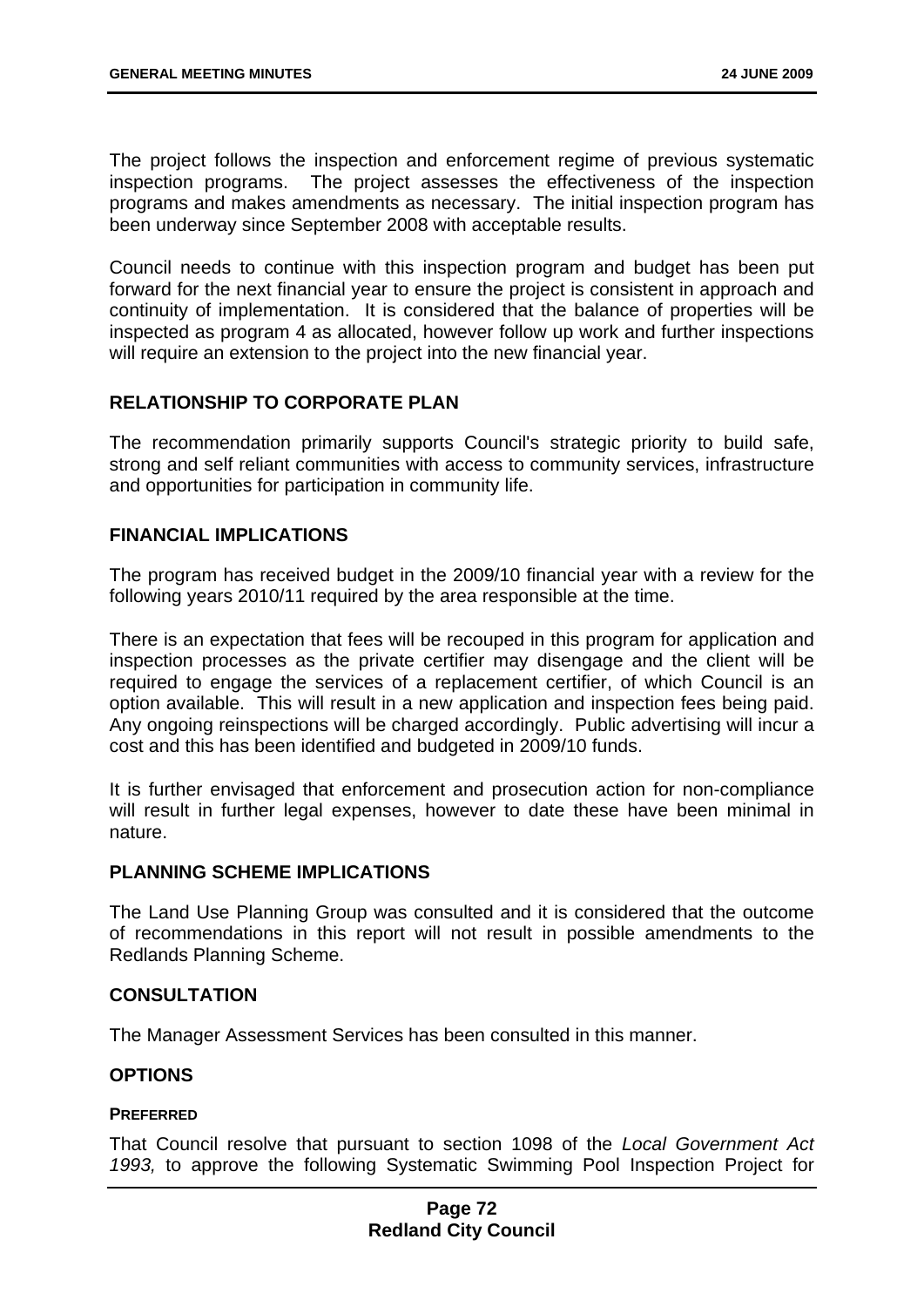Privately Certified Pools and Spas commencing in August 2009 for outstanding Privately Certified Swimming Pools and Spas:

- 1. First program to commence on 1 August 2009 and cease on 30 September 2009;
- 2. Second program to commence on 1 October 2009 and cease on 31 December 2009;
- 3. Third program to commence on 1 January 2010 and cease on 31 March 2010; and
- 4. Fourth program to commence on 1 April 2010 and cease on 30 June 2010.

### **ALTERNATIVE**

That no systematic inspection program takes place.

#### **OFFICER'S/COMMITTEE RECOMMENDATION/ COUNCIL RESOLUTION**

Moved by: Cr Townsend Seconded by: Cr Ogilvie

**That Council resolve that pursuant to section 1098 of the** *Local Government Act 1993,* **to approve the following Systematic Swimming Pool Inspection Project for Privately Certified Pools and Spas commencing in August 2009 for outstanding Privately Certified Swimming Pools and Spas:** 

- **1. First program to commence on 1 August 2009 and cease on 30 September 2009;**
- **2. Second program to commence on 1 October 2009 and cease on 31 December 2009;**
- **3. Third program to commence on 1 January 2010 and cease on 31 March 2010; and**
- **4. Fourth program to commence on 1 April 2010 and cease on 30 June 2010.**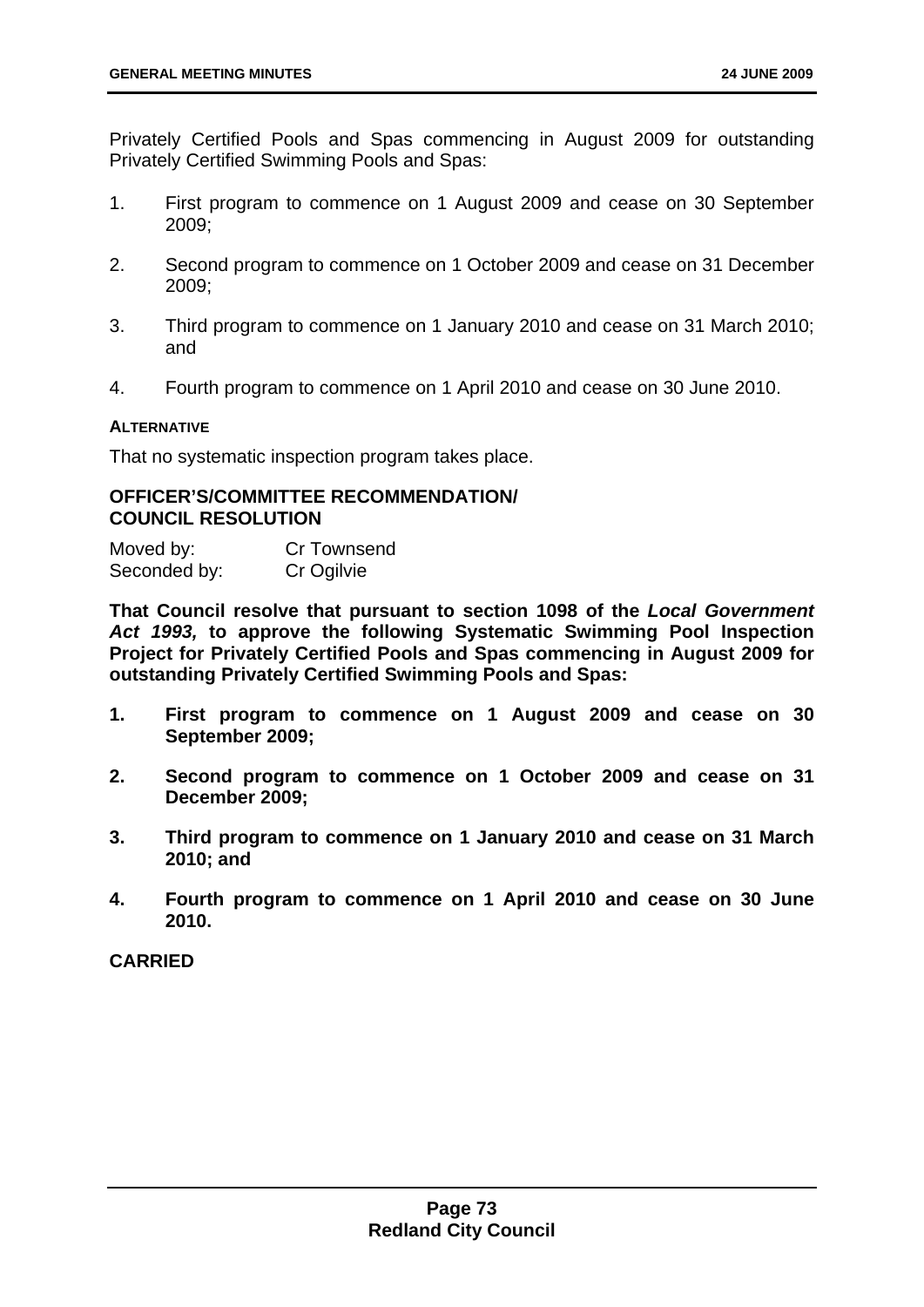# **13.2.2 WASTE MANAGEMENT SERVICES BUSINESS UNIT REPORT - MAY 2009**

| <b>Dataworks Filename:</b>       | <b>WM Waste Monthly Reports to Committee</b>                           |
|----------------------------------|------------------------------------------------------------------------|
| <b>Attachment:</b>               | <b>Waste Management Services BUR - May 2009</b>                        |
| <b>Responsible Officer Name:</b> | <b>John Frew</b><br><b>Acting Manager Operations &amp; Maintenance</b> |
| <b>Author Name:</b>              | <b>Mary-Anne Micovic</b><br><b>Finance Officer</b>                     |

# **EXECUTIVE SUMMARY**

The Waste Management Services Business Unit report is presented to Council for noting. The report provides the business unit's performance for the month of May 2009 and covers financial and non-financial indicators for waste.

It is expected that, most of the time the report findings will be "business as usual". Where exceptions occur, these will be highlighted.

The report provides a regular opportunity for Council to consider the performance of Waste Management Services and to respond to any exceptional reporting.

Council is provided with the option to accept the report or, accept it and request additional information or a review of performance.

### **PURPOSE**

To report on the ongoing performance of the business unit against key performance indicators (KPIs).

### **BACKGROUND**

Waste Management Services' performance plan identifies KPIs for which performance targets have been agreed with Council. Reporting is done each month through Council's Finance & Corporate Management Committee.

#### **ISSUES**

The report is provided to Council as a means of monitoring the performance of Waste Management Services for its waste activity.

The first part of the report comprises a "snapshot" of the business unit's achievement in meeting KPIs (year-to-date) and financial report card. The report then provides specific financial report and commentary, capital expenditure (graphically) and a detailed customer overview.

The main body of the report focuses on actual levels of achievement against the KPIs for the month. Where exceptions have occurred and targets not met, an explanation is given as well as action taken to improve performance.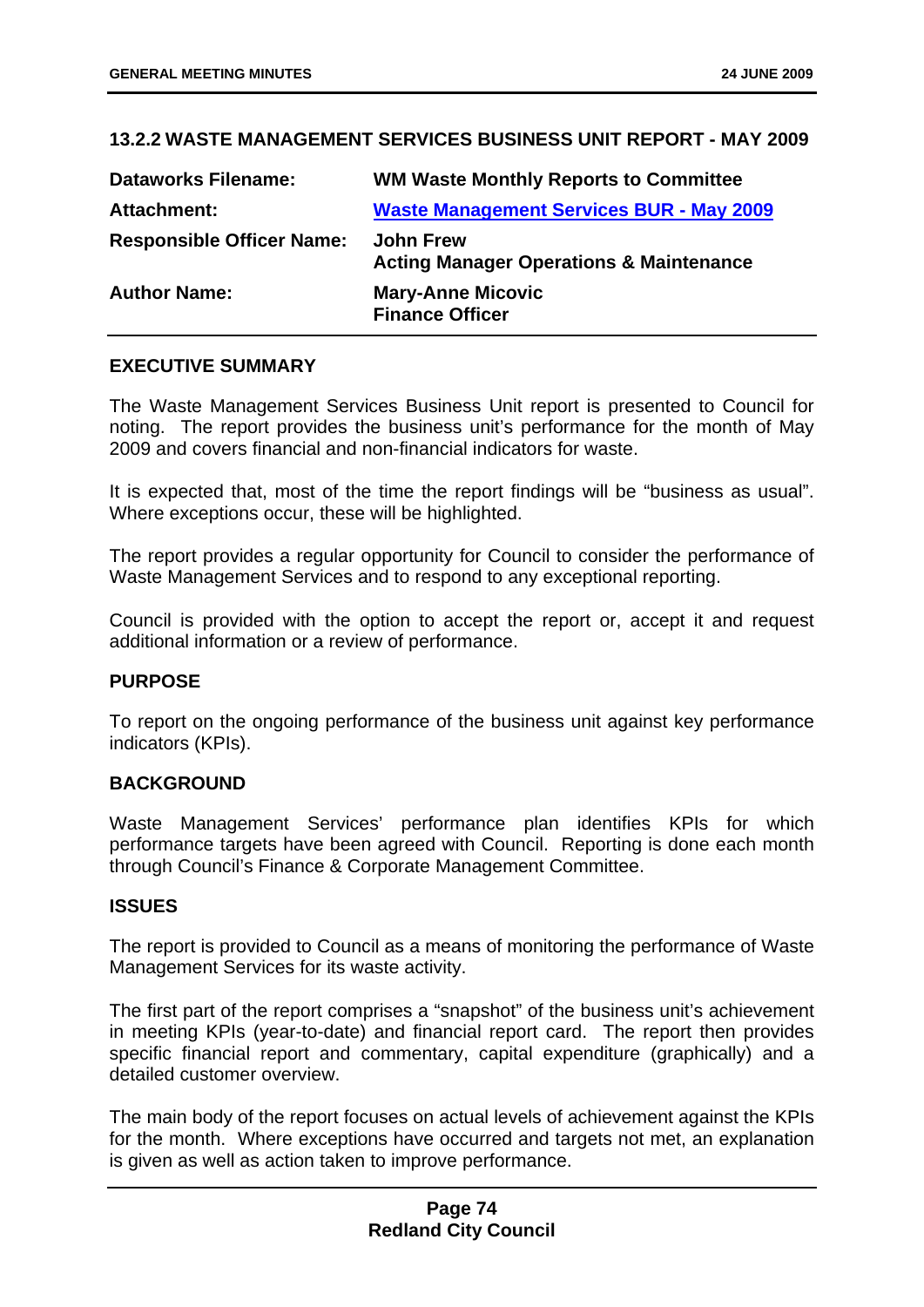The report closes with a summary of the major issues for each group during the month.

## **RELATIONSHIP TO CORPORATE PLAN**

The recommendation primarily supports Council's strategic priority to provide and maintain waste services to sustain our community.

Providing this report also supports Council's Governance strategic priority to provide a clear organisational direction supported by effective leadership and a framework of policies, plans and strategies that are responsive to the community's needs and which promote accountable and ethical standards of practice.

#### **FINANCIAL IMPLICATIONS**

There are no direct financial implications resulting from this report. Financial implications may result where Council requests a performance review or requests an increase in performance standards.

### **CONSULTATION**

Consultation has occurred with:

- Acting Manager Operations & Maintenance;
- General Manager Customer Services; and
- Service Manager Waste Operations.

### **OPTIONS**

#### **PREFERRED**

That Council resolve to accept the Waste Management Services Business Unit report for May 2009, as presented in the attachment.

#### **ALTERNATIVE**

That Council accepts the report and requests additional information or a review of performance.

# **OFFICER'S/COMMITTEE RECOMMENDATION/ COUNCIL RESOLUTION**

Moved by: Cr Townsend Seconded by: Cr Ogilvie

**That Council resolve to accept the Waste Management Services Business Unit Report for May 2009, as presented in the attachment.**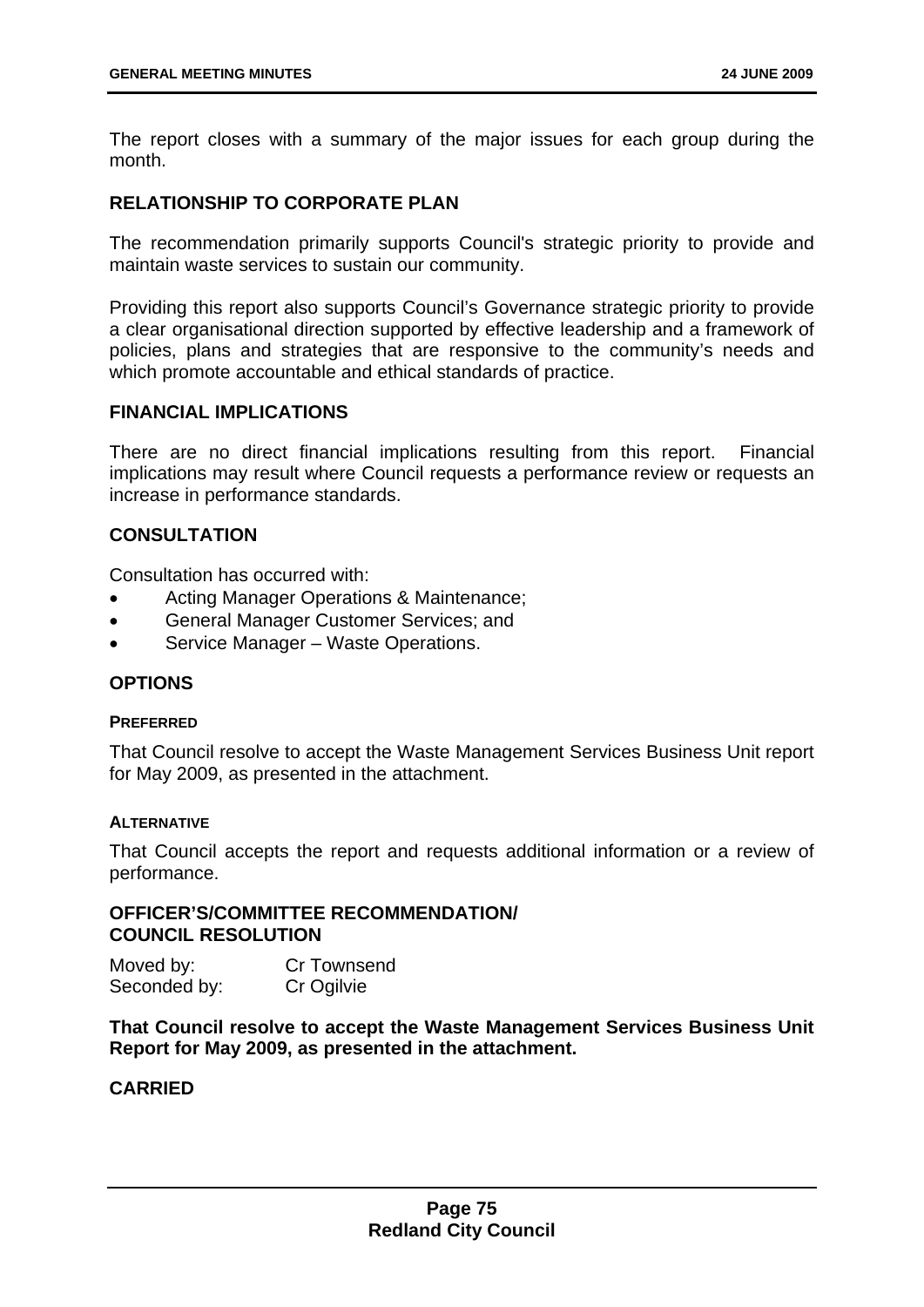## **13.3 GOVERNANCE**

### **13.3.1 ADOPTION OF OPERATIONAL PLAN 2009-2010**

| <b>Dataworks Filename:</b>       | GOV Operational Plan 2009-2010                                                           |
|----------------------------------|------------------------------------------------------------------------------------------|
| <b>Attachment:</b>               | <b>Operational Plan 2009-2010</b>                                                        |
| <b>Responsible Officer Name:</b> | <b>Trevor Green</b><br><b>Acting Manager Corporate Planning Performance</b><br>& Risk    |
| <b>Author Name:</b>              | <b>Jo Jones</b><br><b>Service Manager Corporate Planning &amp;</b><br><b>Performance</b> |

#### **EXECUTIVE SUMMARY**

Legislation requires that Council, each year, adopt its Operational Plan prior to the adoption of the budget.

The Operational Plan 2008-09 is structured in line with the strategic direction set out in the Corporate Plan 2006-2010. Its contents comply with the requirements of the *Local Government Finance Standard 2005*.

The Operational Plan sets out the key outputs, performance measures, targets and activities that will occur during 2009-2010 to deliver on the Corporate Plan.

### **PURPOSE**

To recommend the adoption by Council of the attached Operational Plan 2009-2010.

### **BACKGROUND**

The *Local Government Finance Standard 2005* requires that the Operational Plan must state the:

- **Outcomes** (our Strategic Priority Outcomes) mentioned in the Corporate Plan;
- **Strategies** (processes to achieve outcomes);
- **Outputs** (our Programs) that will be delivered for the financial year to which the plan relates;
- **Performance Measures** that will show the delivery of the outputs;
- **Activities** to be carried out to deliver the proposed outputs.

Consequently, this Operational Plan reflects the structure of the current Corporate Plan 2006-2010, and it serves to highlight this Council's priorities for the 2009-2010 year. Progress against the key priorities and initiatives detailed in the Operational Plan will be reported to Council and the community through quarterly reports.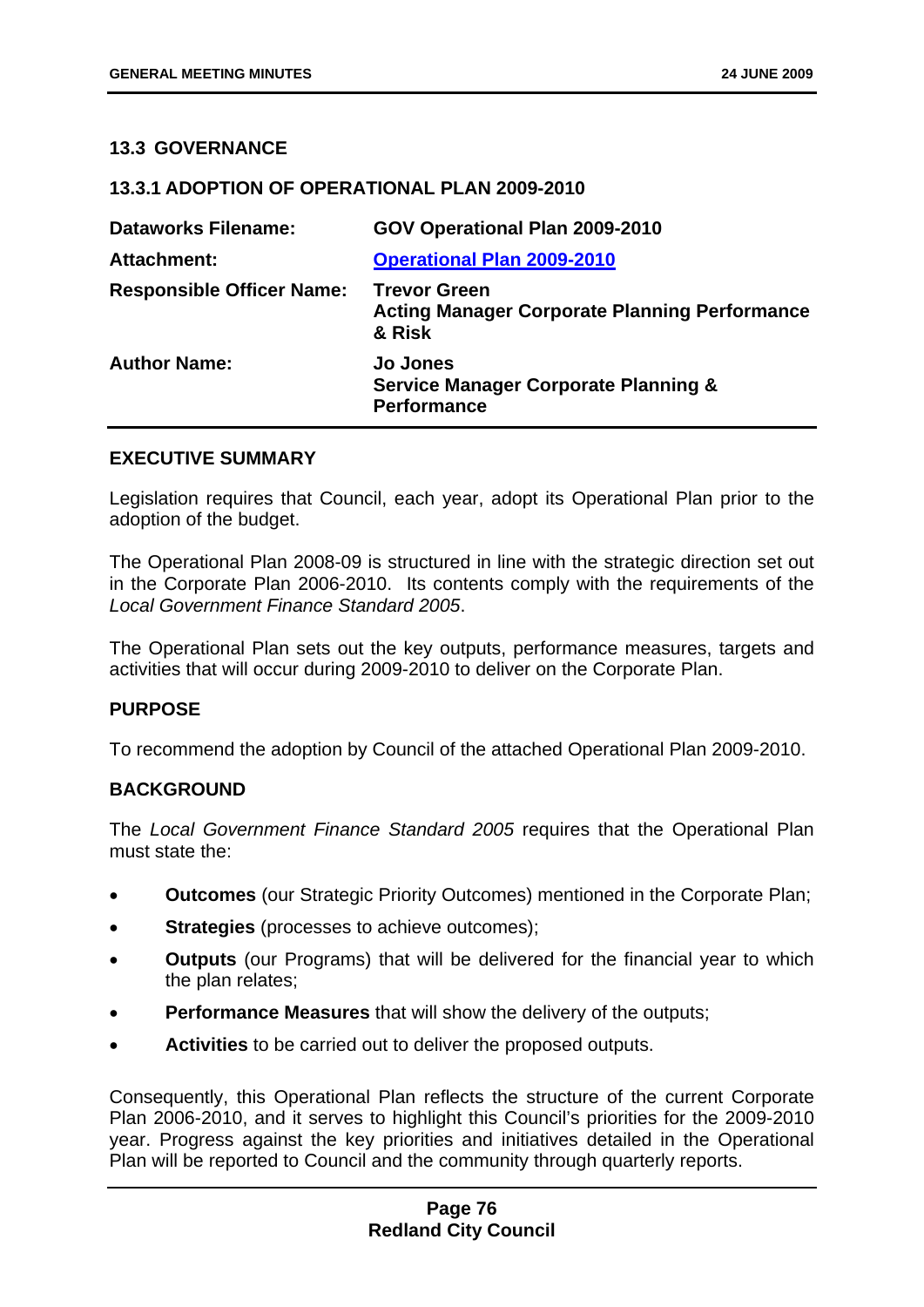## **ISSUES**

### Outcomes, Outputs and Performance Measures

The Corporate Plan 2006-2010 details Council's seven (7) Strategic Priorities, and includes a long term objective for each which has been rephrased into an Outcome Statement for the Operational Plan. The attached draft Operational Plan therefore shows, for each Strategic Priority in the Corporate Plan:

- The long-term Outcome
- The Strategies as per the Corporate Plan;
- The Outputs (these line up with our Programs)
- For each Output, the Performance Measures that will be reported to Council and the community during the year, including a description of what is involved and the related target for the 08/09 year. By identifying these key measures in the Operational Plan, Council effectively highlights its major priorities for the year.

### **Activities**

The Finance Standard 2005 requires that the Activities to deliver the Outputs must simply be stated in the Operational Plan. There is no requirement for performance measures for Activities to be identified in the Operational Plan. The list of Activities in the attached draft meets the Finance Standard's requirements and broadly covers all of the Activities performed by Council to deliver on the overall Outcomes of the Corporate Plan. Management regularly monitors these activities through reports against business plans and service level agreements.

# **RELATIONSHIP TO CORPORATE PLAN**

The recommendation in this report primarily supports Council's strategic priority to provide a clear organisational direction supported by effective leadership and a framework of policies, plans and strategies that are responsive to the community's needs and which promote accountable and ethical standards of practice.

### **FINANCIAL IMPLICATIONS**

There are no direct financial implications of the adoption of the Operational Plan 2009-2010. Through the budget process, financial resources are allocated to the projects and activities identified in the Operational Plan.

## **PLANNING SCHEME IMPLICATIONS**

The Land Use Planning Group was involved in the development of the Operational Plan and it is considered that the outcome of recommendations in this report will not result in amendments to the Redlands Planning Scheme.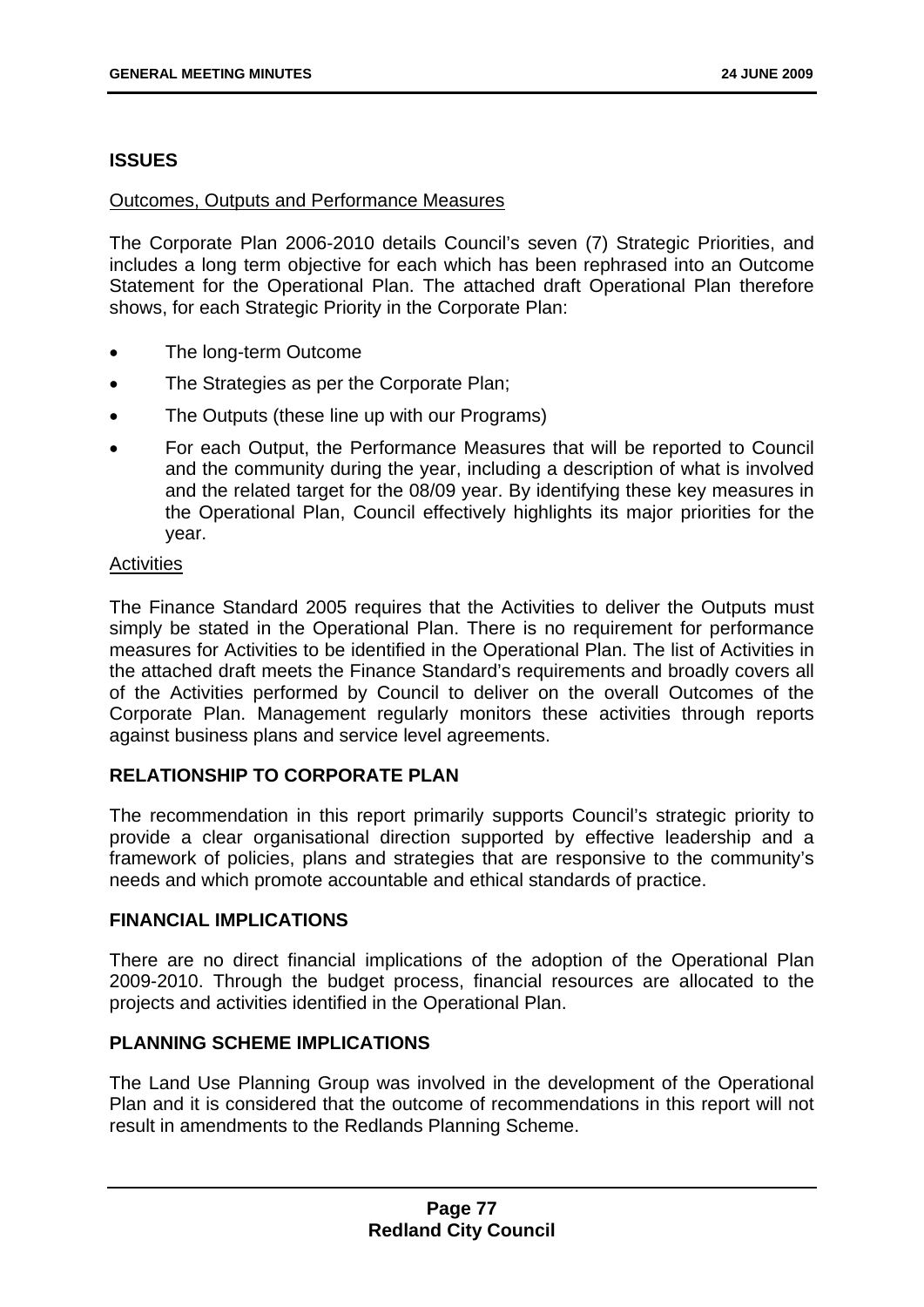# **CONSULTATION**

The Corporate Planning Performance and Risk Group worked closely with General Managers and Group Managers to identify the key outputs and performance measures for each Strategy in the Corporate Plan. These were reviewed to ensure consistency between the draft Operational Plan as presented here and the draft budget.

Councillors considered the draft Operational Plan at a workshop on 13 May 2009. Changes agreed to at that workshop have been included in the attached document.

# **OPTIONS**

#### **PREFERRED**

That Council resolve that the Operational Plan 2009-2010, as attached, be adopted.

#### **ALTERNATIVE**

No alternative suggested.

### **OFFICER'S/COMMITTEE RECOMMENDATION/ COUNCIL RESOLUTION**

Moved by: Cr Townsend Seconded by: Cr Ogilvie

**That Council resolve that the Operational Plan 2009-2010, as attached, be adopted.**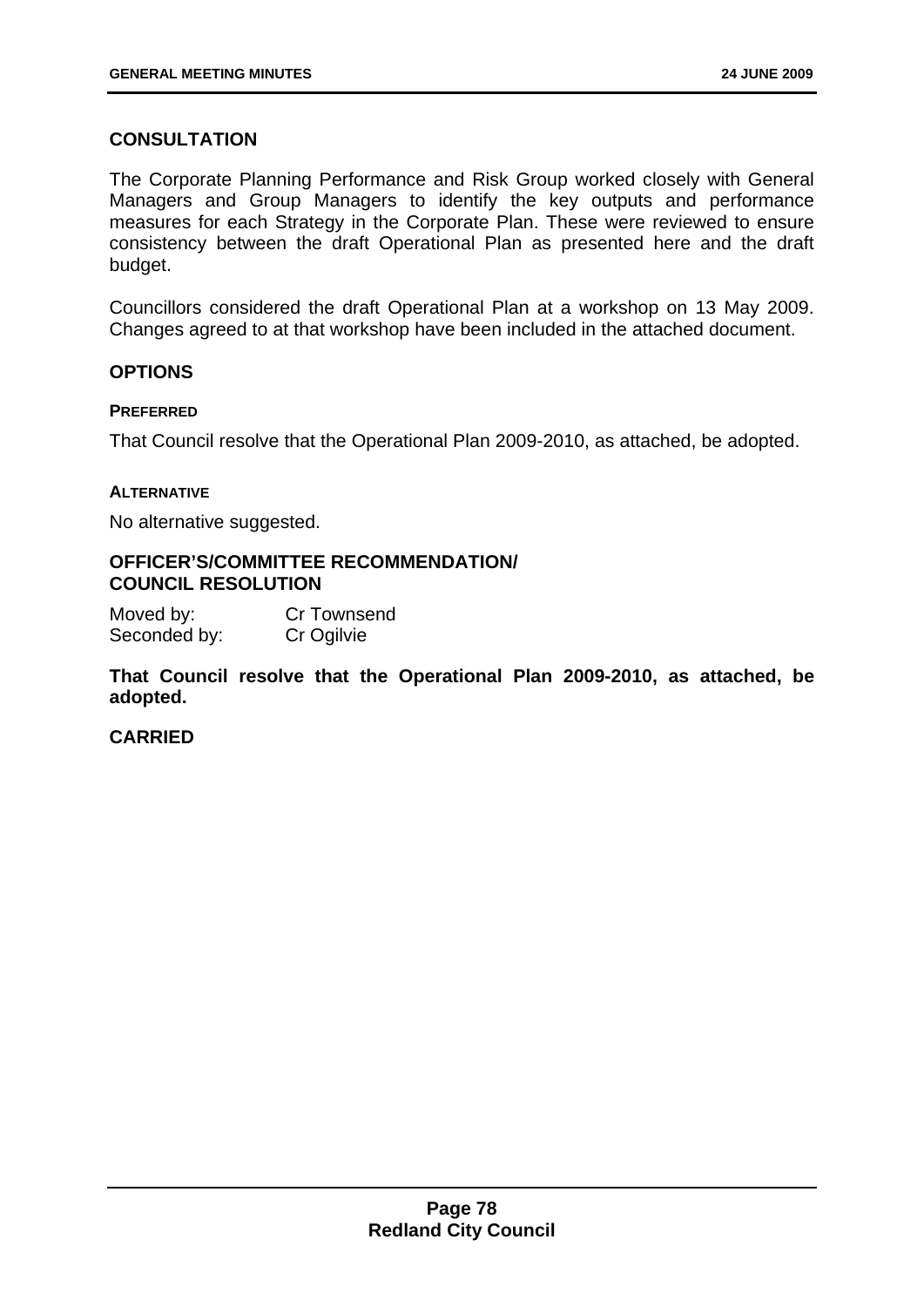# **13.3.2 CORPORATE BALANCED SCORECARD REPORT - MAY 2009**

| <b>Dataworks Filename:</b>       | <b>GOV Corporate BSC Monthly Reporting to</b><br><b>Committee</b>                                 |
|----------------------------------|---------------------------------------------------------------------------------------------------|
| <b>Attachment:</b>               | <b>Corporate Balanced Scorecard Report - May 2009</b>                                             |
| <b>Responsible Officer Name:</b> | <b>Trevor Green</b><br><b>Acting Manager, Corporate Planning</b><br><b>Performance &amp; Risk</b> |
| <b>Author Name:</b>              | <b>Jo Jones</b><br><b>Service Manager Corporate Planning &amp;</b><br><b>Performance</b>          |

#### **EXECUTIVE SUMMARY**

The monthly Corporate Balanced Scorecard report, as attached, provides a high level overview of Council's performance in key areas of our business using the four Balanced Scorecard Perspectives – Financial, Customer, Internal/Business Processes and People & Learning.

This report is an important component of our performance management framework. The other main report provided to Council and the community is the quarterly Operational Plan Report that focuses on performance against each of the programs in the Corporate Plan.

The overall rating for May 2009 is Satisfactory, with a weighted score of 2.22.

### **PURPOSE**

To provide Council with the Corporate Balanced Scorecard Report for the financial year to May 2009.

# **BACKGROUND**

The report shows results against each KPI for the current month and the previous 12 months. Longer term trends and comparisons incorporating the same month last year are included to provide a better understanding of current performance levels.

A summary of this month's results is provided on page two of the report and shows the overall score for Redland City Council, including the rating (the small coloured indicator at the right hand side). An outstanding result is shown as green, above standard and satisfactory shown as yellow and an unsatisfactory result is shown as red. The overall rating for Council and for each perspective is determined by the relative weightings of the performance measures.

The subsequent pages of the report provide details of the performance measures in each perspective. The actual performance results each month are displayed as a graph, with the red and green lines showing the normal expected range for the measure. The red line represents the minimum satisfactory level and the green line

# **Page 79 Redland City Council**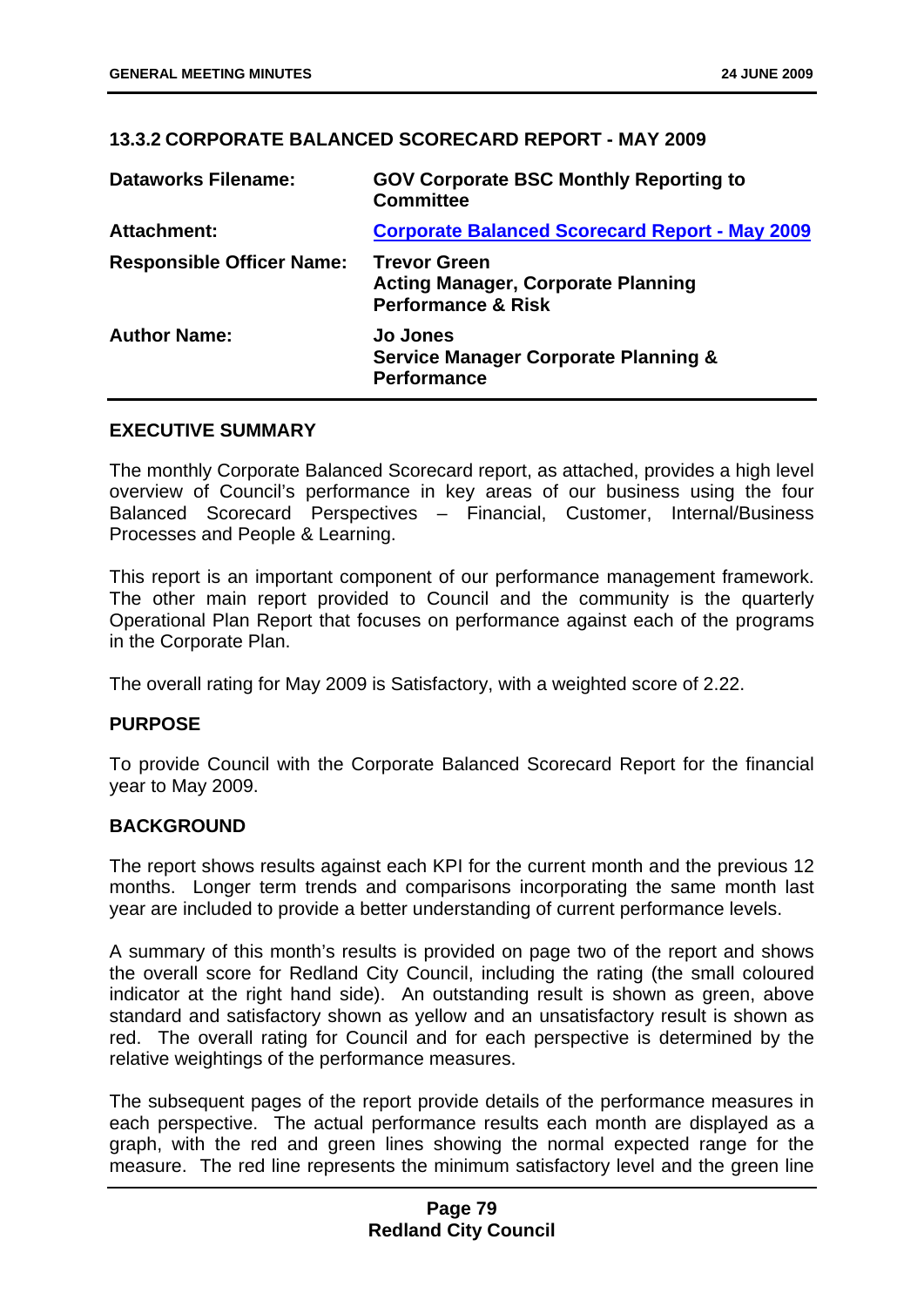represents the outstanding level. The rating for each measure is also shown as a green tick (outstanding), a yellow line (satisfactory and above standard) or a red cross (unsatisfactory).

Explanation of results is provided by the responsible manager in the commentary each month. Where a significant issue arises from the data that requires further explanation it will be provided in this covering report.

### **ISSUES**

Most measures are performing well within the target range.

Please see the comments provided by managers in the attached report (pages indicated above).

### **RELATIONSHIP TO CORPORATE PLAN**

The recommendation in this report primarily supports Council's strategic priority to provide a clear organisational direction supported by effective leadership and a framework of policies, plans and strategies that are responsive to the community's needs and which promote accountable and ethical standards of practice.

#### **FINANCIAL IMPLICATIONS**

No direct financial implications arise from this report. The report does contain several indicators that either reflects financial performance to date, or which will have had a direct or indirect impact on financial performance.

### **PLANNING SCHEME IMPLICATIONS**

There are no implications for the Planning Scheme arising from this report.

## **CONSULTATION**

The data and components in this report were provided by relevant managers and were complied by the Corporate Planning, Performance and Risk Group.

#### **OPTIONS**

#### **PREFERRED**

That Council resolve to note the Corporate Balanced Scorecard for May 2009 as attached.

#### **ALTERNATIVE**

That Council resolve to note the Corporate Balanced Scorecard for May 2009 and request additional information.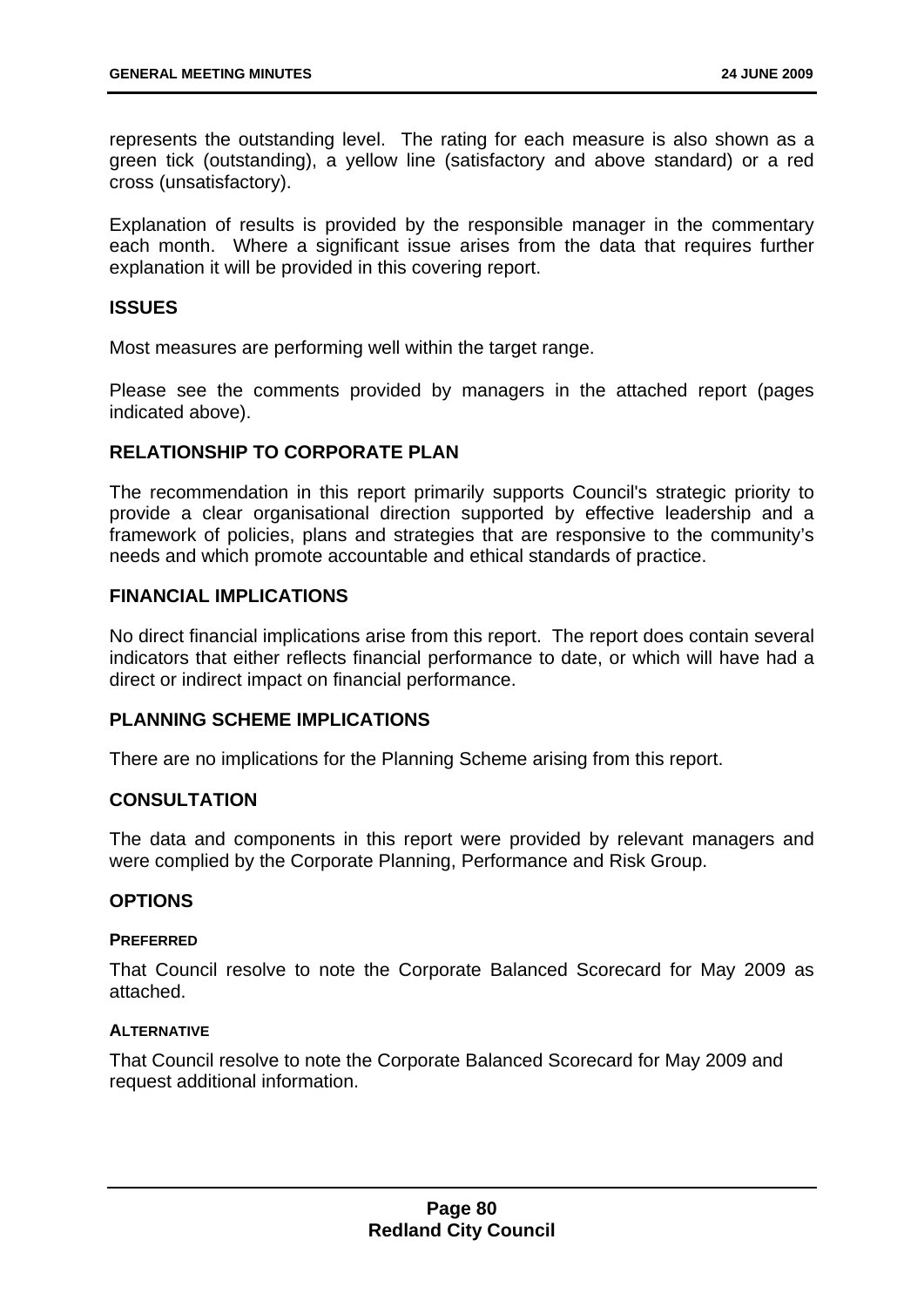# **OFFICER'S/COMMITTEE RECOMMENDATION/ COUNCIL RESOLUTION**

Moved by: Cr Townsend Seconded by: Cr Ogilvie

**That Council resolve to note the Corporate Balanced Scorecard for the month of May 2009, as attached.**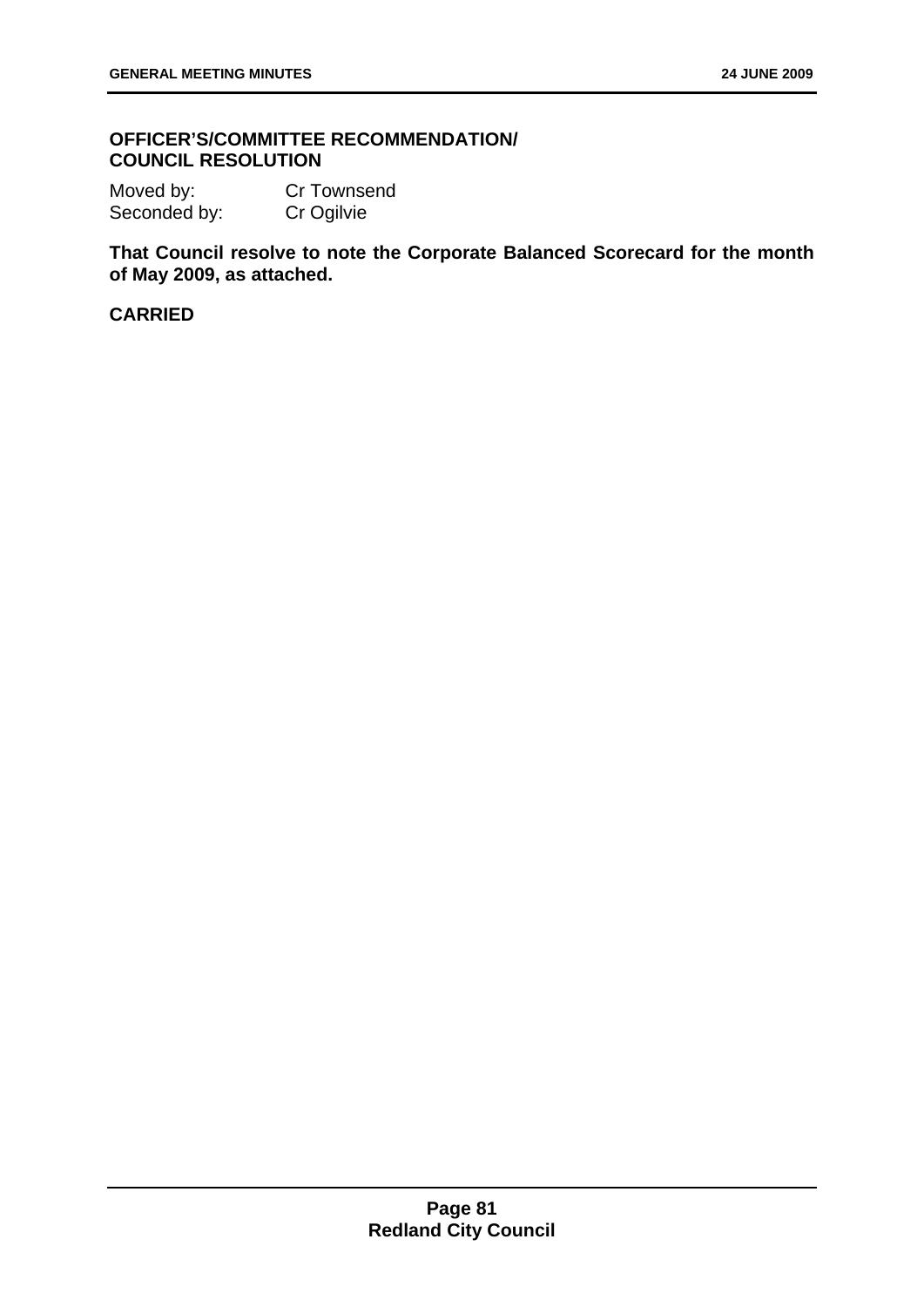### **13.4 CLOSED SESSION**

## **13.4.1 NCP REQUIREMENTS FOR TYPE 2 & 3 BUSINESSES & COMMUNITY SERVICE OBLIGATIONS 2009/2010**

| <b>Dataworks Filename:</b>       | <b>FM Corporate Budget</b>                                  |
|----------------------------------|-------------------------------------------------------------|
| <b>Responsible Officer Name:</b> | <b>Kerry Phillips</b><br><b>Manager, Financial Services</b> |
| <b>Author Name:</b>              | <b>Kerry Phillips</b><br><b>Manager, Financial Services</b> |

### **EXECUTIVE SUMMARY**

The *Local Government Act 1993,* section 765 provides that Council must each financial year identify its activities that are business activities. Section 766(1) provides that Council must resolve whether the Code of Competitive Conduct should or should not be applied to each of its business activities for the following financial year. Corporate Policy POL-2658 requires that Community Service obligations pertaining to business activities of Council be reviewed annually as part of the budget process. The separation of the Waste Operations from Redland Water has necessitated a review of the currency of the Public Benefit assessment pertaining to this business activity.

The purpose of this report is to identify activities that are business activities, review the application of the Code of Competitive Conduct (the Code) to business activities across Redland City Council and the budgetary implications of the Community Service obligations pertaining to these activities for the financial year 2009/2010.

It is recommended that Council resolve to identify as:

Type 2 business activities 1. Redland Water

2. Waste Operations

and, to apply the Code of Competitive Conduct to the following Type 3 business

- 1. Redland Performing Arts Complex ( RPAC)
- 2. Caravan Parks
- 3. School Age Care
- 4. Building Certification

for 2009/2010

activities ;

and, that Council support the inclusion of the Community Service Obligations as outlined in the attachment for the Annual Budget 2009/2010.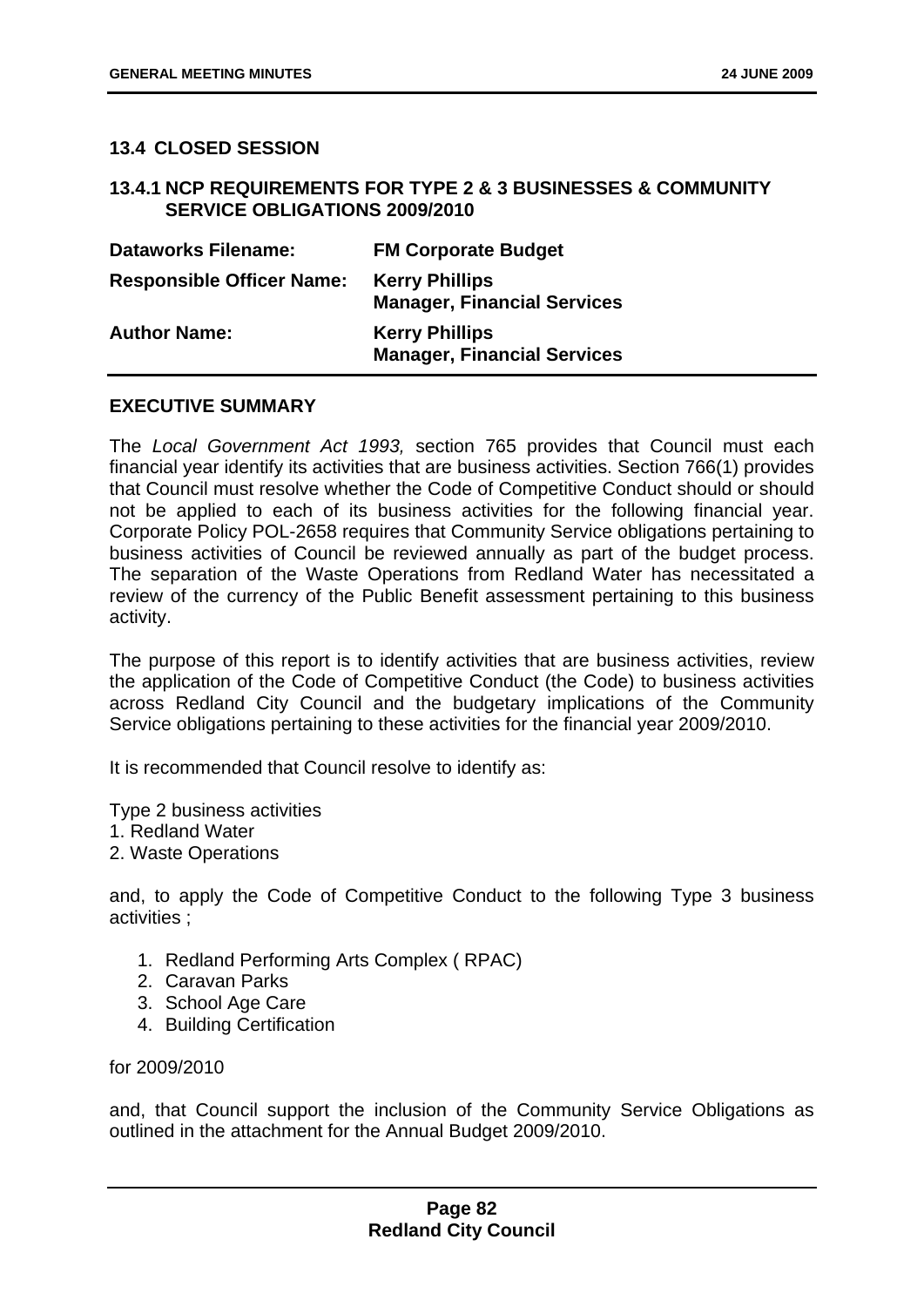## **PURPOSE**

The purpose of this report is to identify activities that are business activities, review the application of the Code of Competitive Conduct (the Code) to business activities across Redland City Council and the budgetary implications of the Community Service obligations pertaining to these activities for the financial year 2009/2010.

## **BACKGROUND**

The requirements of the *Local Government Act 1993* ('The Act') and the *Local Government Finance Standard 2005* ('The Standard') can be summarised as follows:

• s.761 defines

*building certification business activity*, of a local government, means-

(a) performing building certifying functions if the local government, in carrying on the activity, engages in competition with the private sector; and

(b) the activity is prescribed under a regulation. ( see Local Government Regulation 2005 S.30)

- s.765 of the Act requires that during each Financial Year a Local Government must identify its activities that are 'Business Activities'.
- s.762 (1)(a) and (b) of the Act says that a 'business activity' of a Local Government is (a) *any activity "trading in goods and services to clients such as off-street parking and cultural, sporting and recreational facilities and quarries if, in carrying on the activity, the local government engages in competition with the private sector; or*
- *(b) submission of a competitive tender in the local government's own tendering process in competition with other for the provision of goods and services to itself."*
- s.762(2) of the Act specifically excludes "a roads business activity" and "library services" from the definition of "business activity".
- s.766(1) of the Act provides that Council must resolve whether the code of competitive conduct should or should not be applied to each of its business activities for the following financial year.
- s.763(1) of the Act requires Council to apply the code of competitive conduct to "roads business activities" which can be defined as road works undertaken by competitive tender , other than by sole supplier arrangement or Agreed Price Performance Contract (APPC), which are road works on State controlled roads or Council roads that have been put out to competitive tender.
- Part 11 of the Standard (Code of Competitive Conduct) prescribes the code of competitive conduct, ('The Code') incorporating competitive neutrality principles for the purposes of the Act.
- Elements of the Code (s.72 of the standard) are:
	- o Pricing provisions; and
	- o treatment of community service obligations; and
	- o elimination, or taking account, of advantages and disadvantages of public ownership; and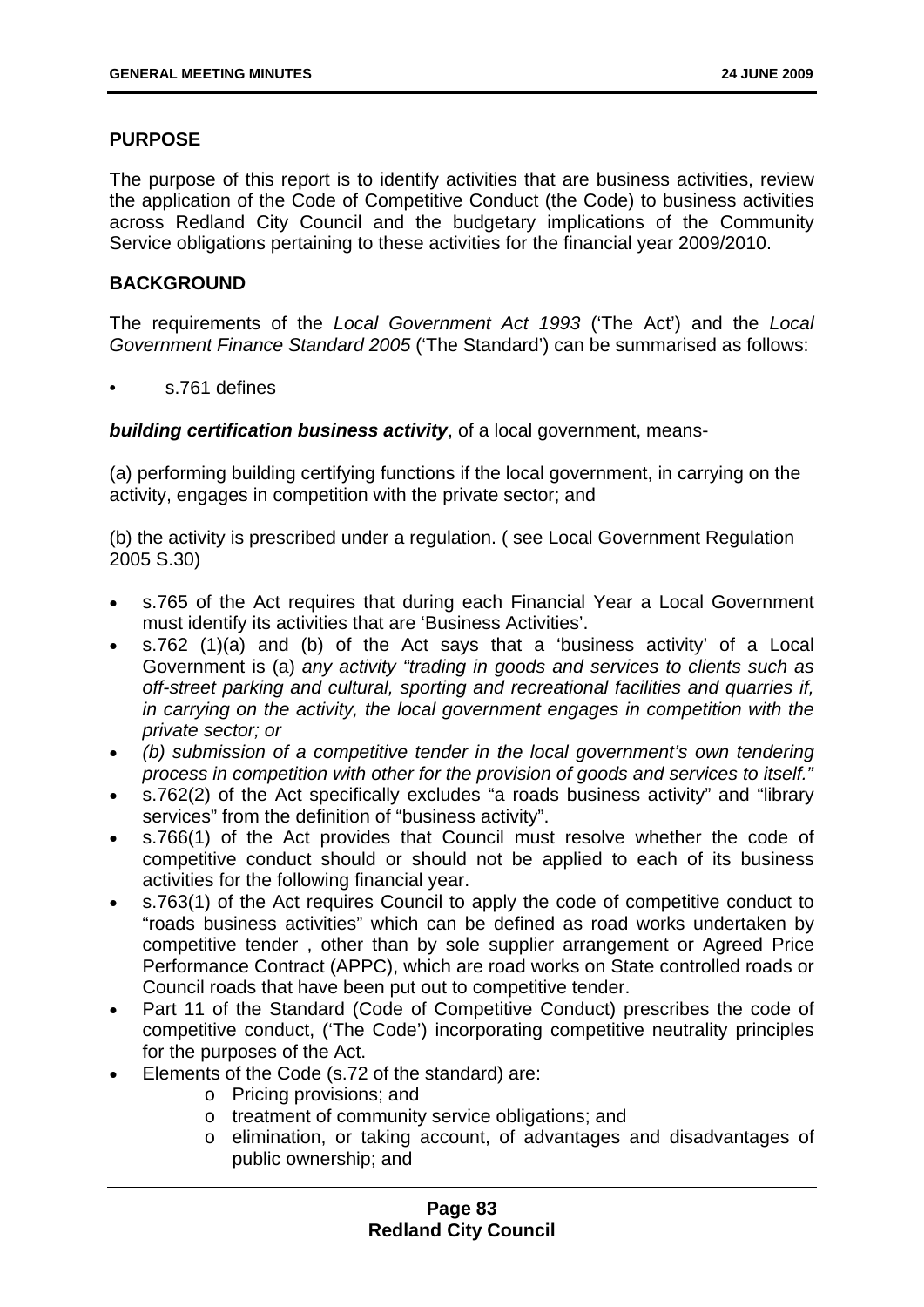- o financial reporting.
- The Queensland Local Government Department ('The Department') made a regulation limiting the requirements of the Act (s.765,766) to type 3 business activities with expenditure greater than \$270,000 in the previous financial year(s.31 *Local Government Regulation 2005*). Notwithstanding, the code of competitive conduct may also be voluntarily applied to business activities below the threshold and any other activities that are not business activities (s.767 of the Act).
- The Department advised in July 2008

# **For new type 2 activities:**

- (i) for water and sewerage combined activities \$11,300,000 (2006-07: \$10,900,000)
- (ii) for other activities \$7,600,000 (2006-07: \$7,300,000) The next update is anticipated to be released in July 2009

Corporate Policy POL-2658 requires that Community Service obligations pertaining to business activities of Council be reviewed annually as part of the budget process.

The separation of the Waste Operations from Redland Water has necessitated a review of the currency of the Public Benefit assessment pertaining to this business activity.

# **ISSUES**

In view of the above the following definitions can be used in discussion of these activities.

- Type 2 Business Activities new water and sewerage -with annual expenditure for 2008/2009 greater than \$11,300,000
- Type 2 Business Activities new non water and sewerage -with annual expenditure for 2008/2009 greater than \$7,600,000
- Type 3 Business Activities "business activities" with an annual expenditure greater than \$270,000
- Type 3 Roads Business Activities as defined in S763(1)
- Other Business Activities "business activities" with a expenditure less than or equal to \$270,000
- Other Activities any other activity as provided in S767 of the Act.

Council's decision of 23 April 2008 regarding "Progressing National Competition Policy (NCP) Reforms" required that the Code should be applied to the following areas covered in the table below. In addition type 2 business units and status for 2009/2010 have been considered. Comments in the last column address the current status in relation to such definitions and makes recommendations for 2009/2010.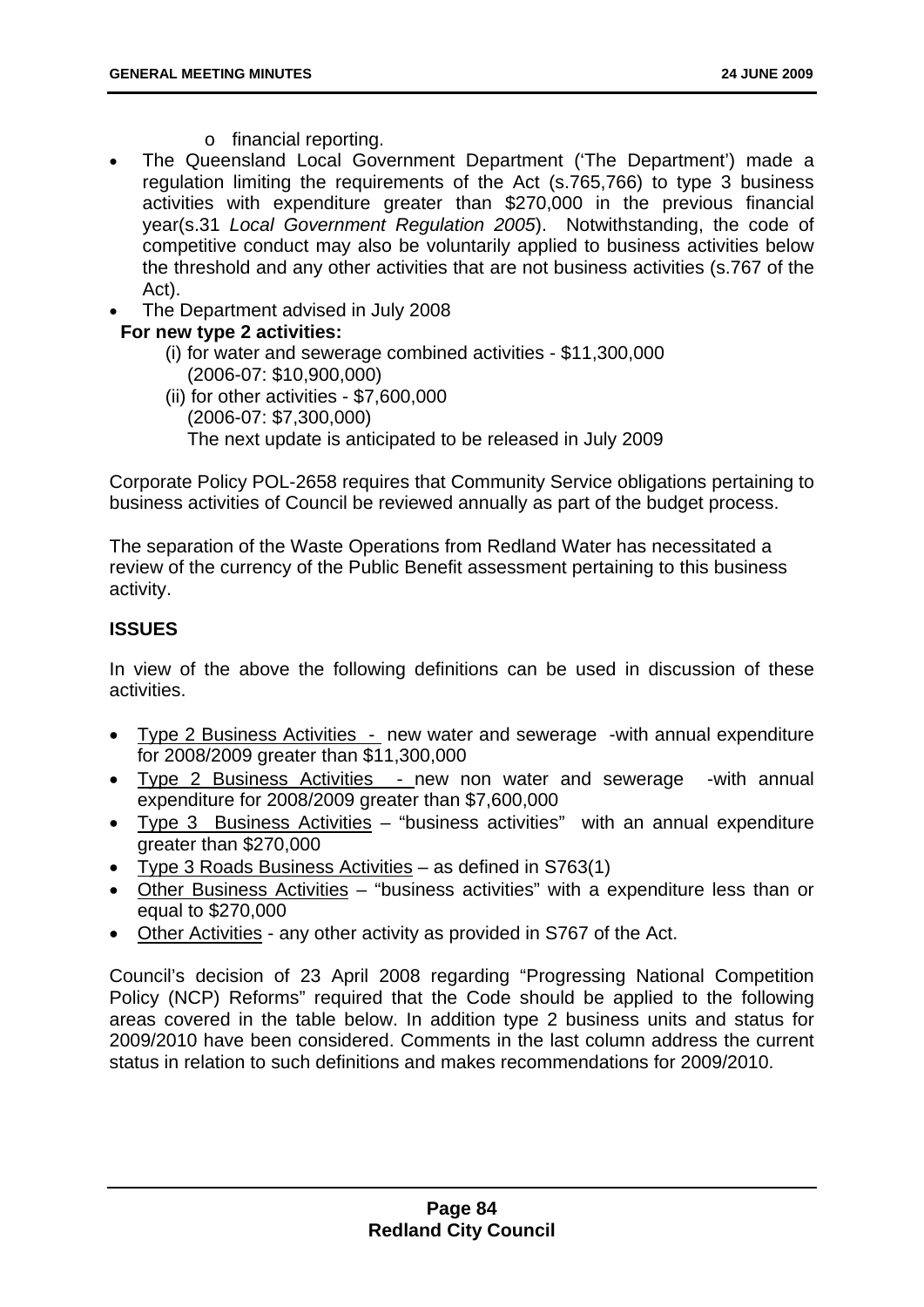| <b>Activity</b>                                  | <b>Classification</b>                          | <b>Comments and</b><br>recommendation                                                                                                                                                                                                                                                                          |
|--------------------------------------------------|------------------------------------------------|----------------------------------------------------------------------------------------------------------------------------------------------------------------------------------------------------------------------------------------------------------------------------------------------------------------|
| <b>Redland Water</b>                             | Type 2<br><b>Business</b><br><b>Activities</b> | <b>Expenditure forecast for</b><br>2008/2009 indicate that the<br>activity will significantly exceed<br>new business activity estimate<br>threshold hence there will be a<br>continued need to reporting<br>accordance with NCP<br>requirements<br>No change for 2009/2010                                     |
| <b>Waste Operations</b>                          | Type 2<br><b>Business</b><br><b>Activities</b> | <b>Expenditure forecast for</b><br>2008/2009 indicate that the<br>activity will exceed the new<br>business activity estimate<br>threshold hence there will be a<br>continued need to reporting<br>accordance with NCP<br>requirements.<br>No change for 2009/2010                                              |
| <b>Redland Performing Arts</b><br><b>Complex</b> | Type 3<br><b>Business</b><br><b>Activities</b> | Expenditure forecast for<br>2008/2009 indicates that the<br>activity will exceed the new<br>business activity estimate<br>threshold hence there will be a<br>continued need to apply the<br>Code of Competitive Conduct.<br>No change for 2009/2010                                                            |
| <b>Building Certification</b>                    | Type 3<br><b>Business</b><br><b>Activities</b> | <b>Local Government regulation</b><br>2005 combined with<br>Expenditure forecast for<br>2008/2009 indicate that the<br>activity will exceed the new<br>business activity estimate<br>threshold hence there will be a<br>continued need to apply the<br>Code of Competitive Conduct.<br>No change for 2009/2010 |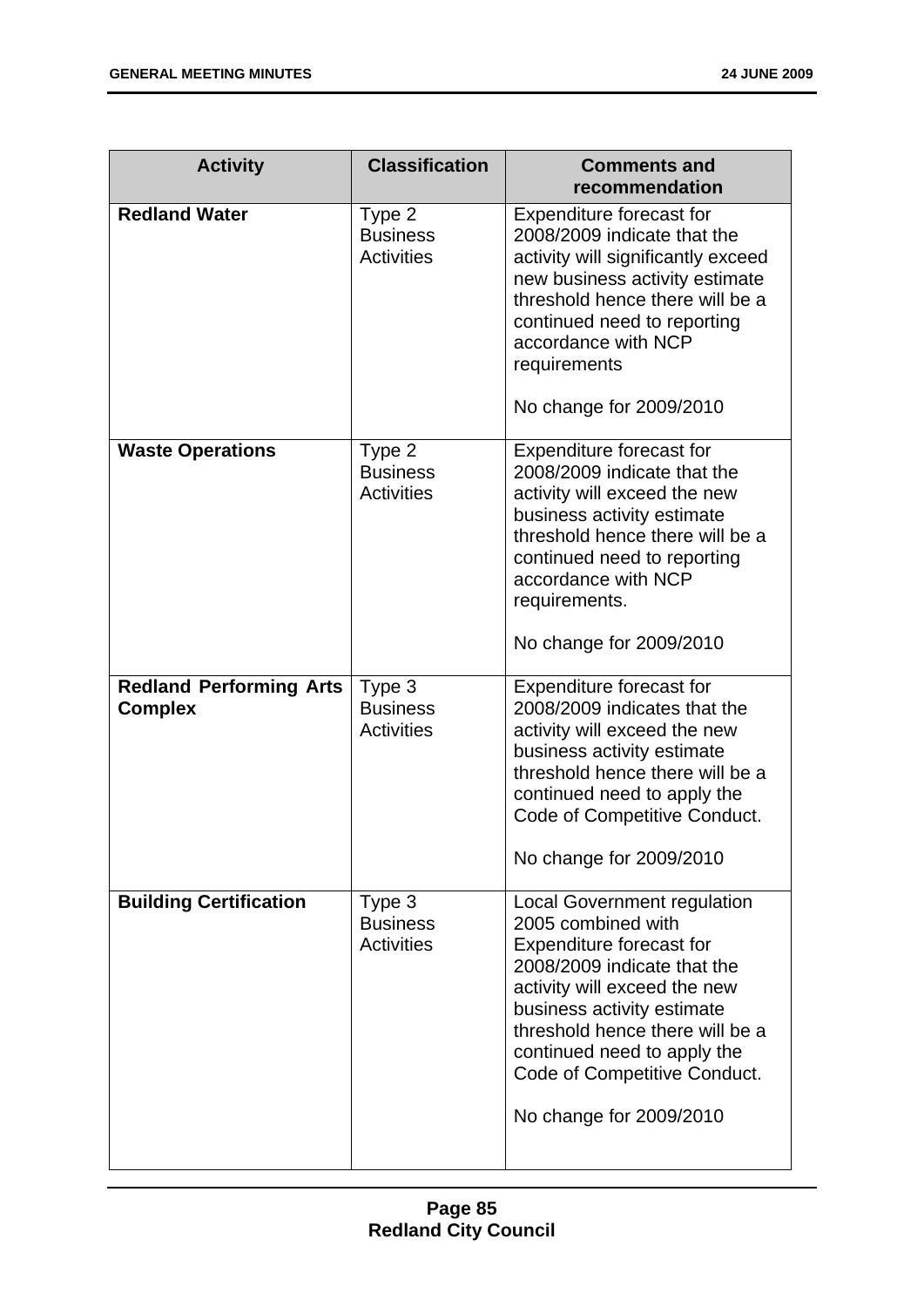| <b>Activity</b>        | <b>Classification</b>                          | <b>Comments and</b><br>recommendation                                                                                                                                                                                                                                                                                                                                                                                                                                                                  |
|------------------------|------------------------------------------------|--------------------------------------------------------------------------------------------------------------------------------------------------------------------------------------------------------------------------------------------------------------------------------------------------------------------------------------------------------------------------------------------------------------------------------------------------------------------------------------------------------|
| <b>Caravan Parks</b>   | Type 3<br><b>Business</b><br><b>Activities</b> | Expenditure forecast for<br>2008/2009 indicates that the<br>activity will exceed the new<br>business activity estimate<br>threshold hence there will be a<br>continued need to apply the<br>Code of Competitive Conduct. It<br>is however, likely that reporting<br>arrangements will change with<br>respect to this activity as this<br>activity is scheduled to undergo<br>a competitive market tendering<br>process during 09/10.<br>Expected to be applied for the<br>first qtr only for 2009/2010 |
| <b>School Age Care</b> | Type 3<br><b>Business</b><br><b>Activities</b> | Expenditure forecast for<br>2008/2009 indicates that the<br>activity will exceed the new<br>business activity estimate<br>threshold hence there will be a<br>continued need to apply the<br>Code of Competitive Conduct.<br>No change for 2009/2010                                                                                                                                                                                                                                                    |

Council is currently considering options for the Weinam Creek precinct in relation to the establishment of an Intermodal Transport facility inclusive of charging for berthing and car parking facilities. As service provision may in many instances emerge in direct competition with current offerings at the site it will be prudent for Council to utilise the NCP provisions to provide transparency over price establishment in particular. This is a likely candidate for compliance with The Code commencing 2010/2011

Community Service Obligations see Corporate Policy -2658 .The following table provides visibility over the budget impact of Community Service Obligations proposed for inclusion in the Annual Budget for 2009/2010.

| <b>Business Activity</b> | <b>Description</b>                                      | Budget 09/10 |
|--------------------------|---------------------------------------------------------|--------------|
| <b>Redland Water</b>     | Water Concession not for   \$256,250<br>profit          |              |
| <b>Redland Water</b>     | Concealed leaks                                         | \$134,733    |
| <b>Redland Water</b>     | concession $  $153,459$<br>Wastewater<br>not for profit |              |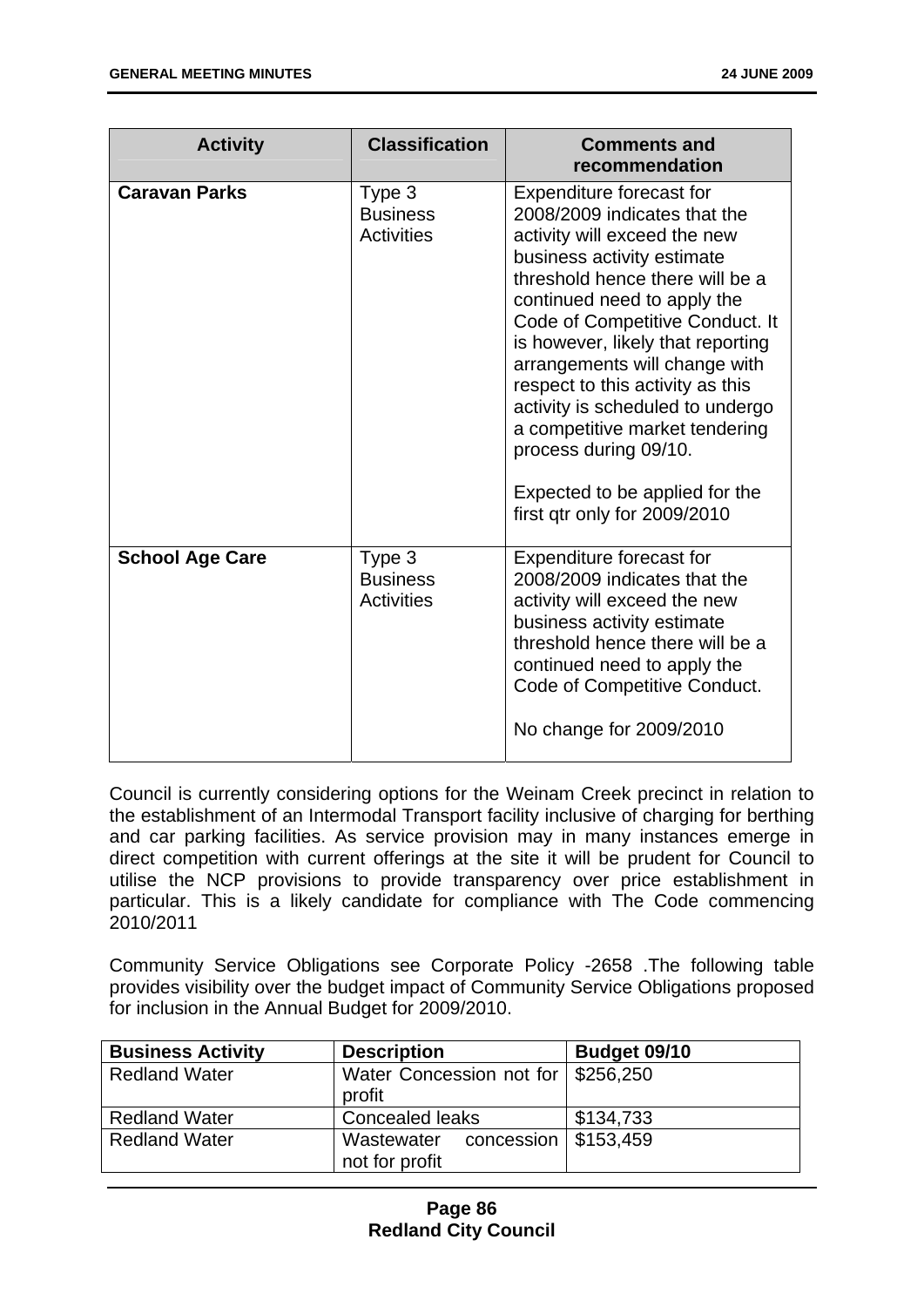| <b>Waste Operations</b>                    | Clean up Australia Day                                                      | \$5,398      |
|--------------------------------------------|-----------------------------------------------------------------------------|--------------|
| <b>Waste Operations</b>                    | <b>Birkdale Sanitary Landfill</b>                                           | \$10,016     |
| <b>Waste Operations</b>                    | Redland Bay Transfer<br><b>Station</b>                                      | \$485        |
| <b>Waste Operations</b>                    | Stradbroke<br>Island<br>Nth.<br><b>Transfer Station</b>                     | \$424,399    |
| <b>Waste Operations</b>                    | Transfer<br>Island<br>Bay<br><b>Station</b>                                 | \$828,255    |
| <b>Waste Operations</b>                    | <b>Giles Road Hardfill Site</b>                                             | \$33,389     |
| <b>Waste Operations</b>                    | <b>Manual Service - Waste</b>                                               | \$32,209     |
| <b>Redlands Performing Arts</b><br>Complex | Subsidy from general<br>Rate to ensure marketing<br>pricing                 | \$715,739.43 |
| <b>Redlands Performing Arts</b><br>Complex | Community not for profit<br>40% subsidy                                     | \$12,914.40  |
| <b>Redlands Performing Arts</b><br>Complex | Community not for profit<br>60% subsidy                                     | \$27,772.44  |
| <b>Redlands Performing Arts</b><br>Complex | Community not for profit<br>80% subsidy                                     | \$14,361.60  |
| <b>Building Certification</b>              | Delivery of professional<br>advice                                          | \$84,213.63  |
| <b>Building Certification</b>              | building<br>Internal<br>certification<br>council<br>assets, rainwater tanks | \$72,730     |
| <b>Building Certification</b>              | Building certifiers advice<br>on Compliance/Searches                        | \$167,976.37 |

Key members of the Executive Leadership Group have met to discuss the split of Redland Water and Waste into two entities reporting along separate management lines. A review has been undertaken as to whether this decision has impacted the initial Public Benefit Assessments undertaken when the type 2 business activities were established. Consensus is that the impact is minor and therefore should not the July Finance and Corporate Management Committee meeting, trigger a subsequent process. In addition management have advised that annual performance plans for the type 2 business activities will be presented to Council at

# **RELATIONSHIP TO CORPORATE PLAN**

The recommendation primarily supports Council's strategic priority to ensure the long term financial viability of the Shire and provide public accountability in financial management.

### **FINANCIAL IMPLICATIONS**

This report seeks to advise Council of the budget 2009/2010 implications of the Community Service Obligations which are anticipated to total \$2,974,300.87 for Redland City Council across the business activities recommended for 2009/2010, compared with budget 2008/2009 of \$2,893,392.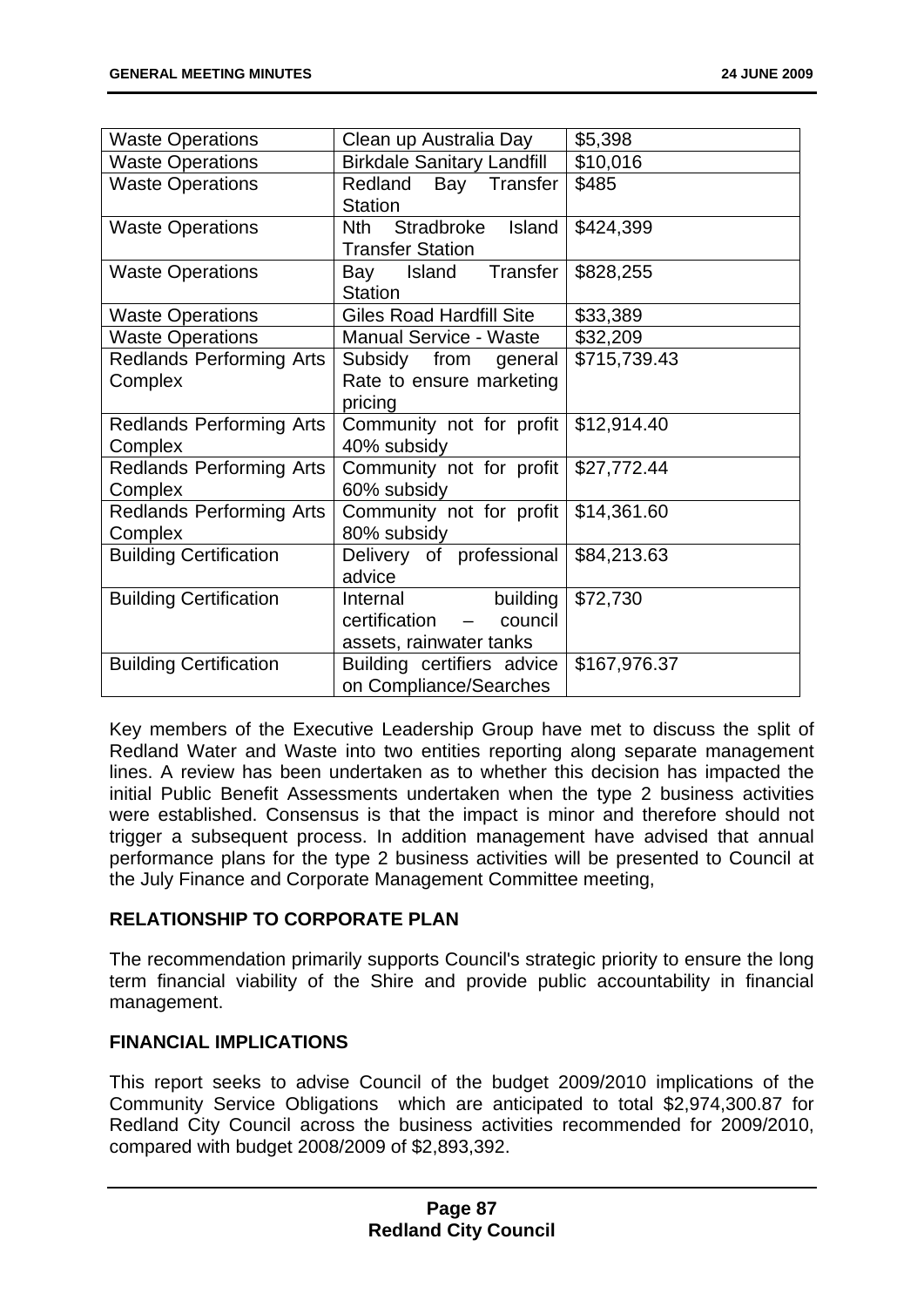# **CONSULTATION**

The Executive Leadership Group has contributed to and, reviewed the report. Senior Financial Advisors have provided advice regarding budget intentions for Community Service Obligations.

# **OPTIONS**

That Council resolve as follows:

- 1. To identify the following as Type 2 business activities:
	- (a) Redland Water; and
	- (b) Waste Operations.
- 2. To apply the Code of Competitive Conduct for 2009/2010 to the following Type 3 business activities:
	- (a) Redland Performing Arts Complex (RPAC);
	- (b) Caravan Parks;
	- (c) School Age Care; and
	- (d) Building Certification.
- 3. To support the inclusion of the Community Service Obligations as outlined in the attachment for the Annual Budget 2009/2010.

# **COUNCIL RESOLUTION OFFICER'S/COMMITTEE RECOMMENDATION/**

Moved by: Cr Townsend Seconded by: Cr Ogilvie

### **That Council resolve as follows:**

- 1. To identify the following as Type 2 business activities:
	- **(a) Redland Water; and**
	- **(b) Waste Operations.**
- 2. To apply the Code of Competitive Conduct for 2009/2010 to the following **Type 3 business activities:** 
	- **(a) Redland Performing Arts Complex ( RPAC);**
	- **(b) Caravan Parks;**
	- **(c) School Age Care; and**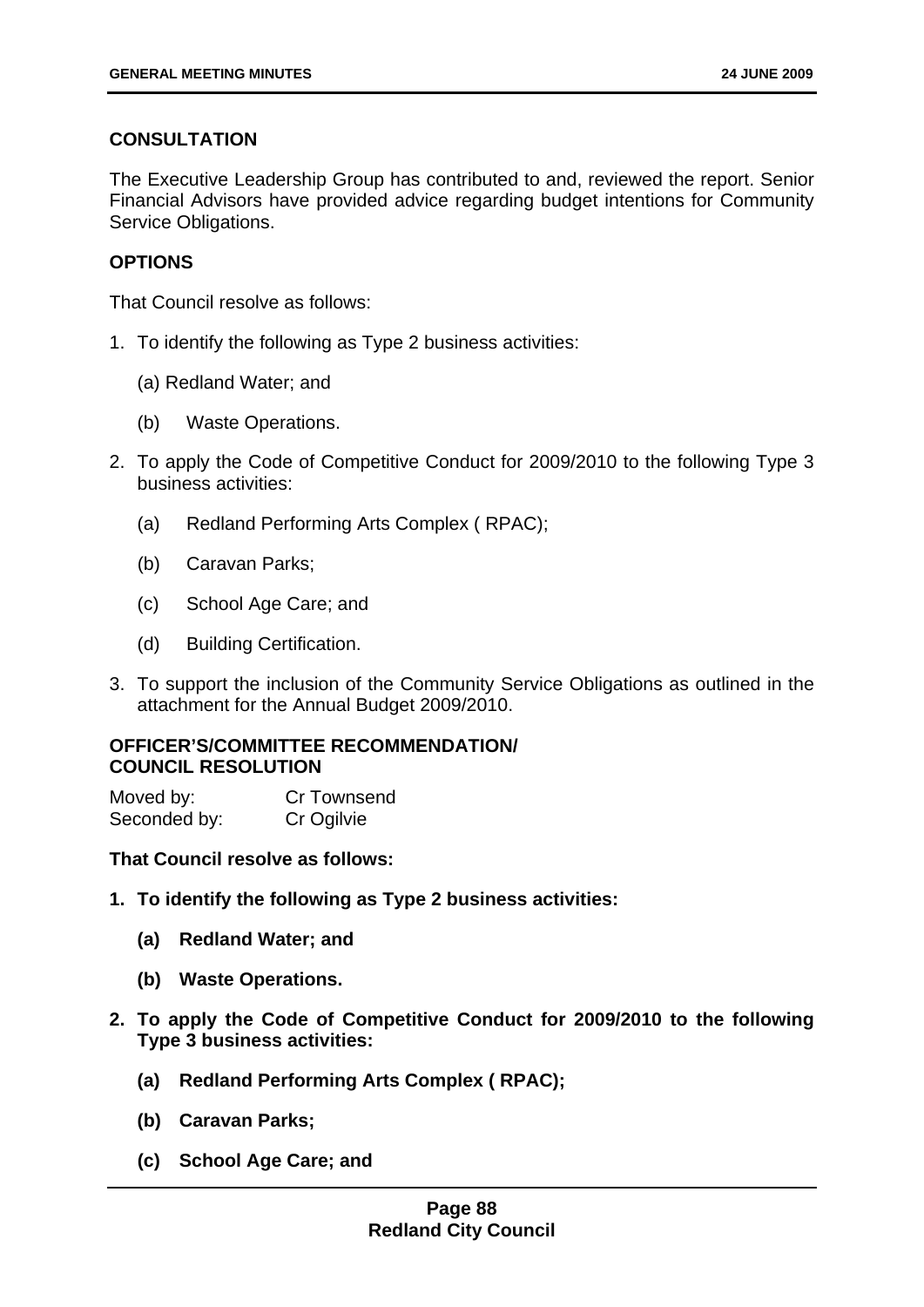- **ilding Certification. (d) Bu**
- **3. To support the inclusion of the Community Service Obligations as outlined in the attachment for the Annual Budget 2009/2010.**

# **CARRIED**

# **13.5 GENERAL BUSINESS**

# **13.5.1 IN APPRECIATION**

Cr Burns expressed his appreciation to the Service Manager Revenue and Recovery, recently to residents of the Salford Waters Retirement Village with respect to pensioner remissions and general rates. as well as Rating Services staff, for the thorough research undertaken and presented

# **COMMITTEE RECOMMENDATION/ COUNCIL RESOLUTION**

**Cr Townsend** Seconded by: Cr Ogilvie Moved by:

**That the General Business Item be noted.**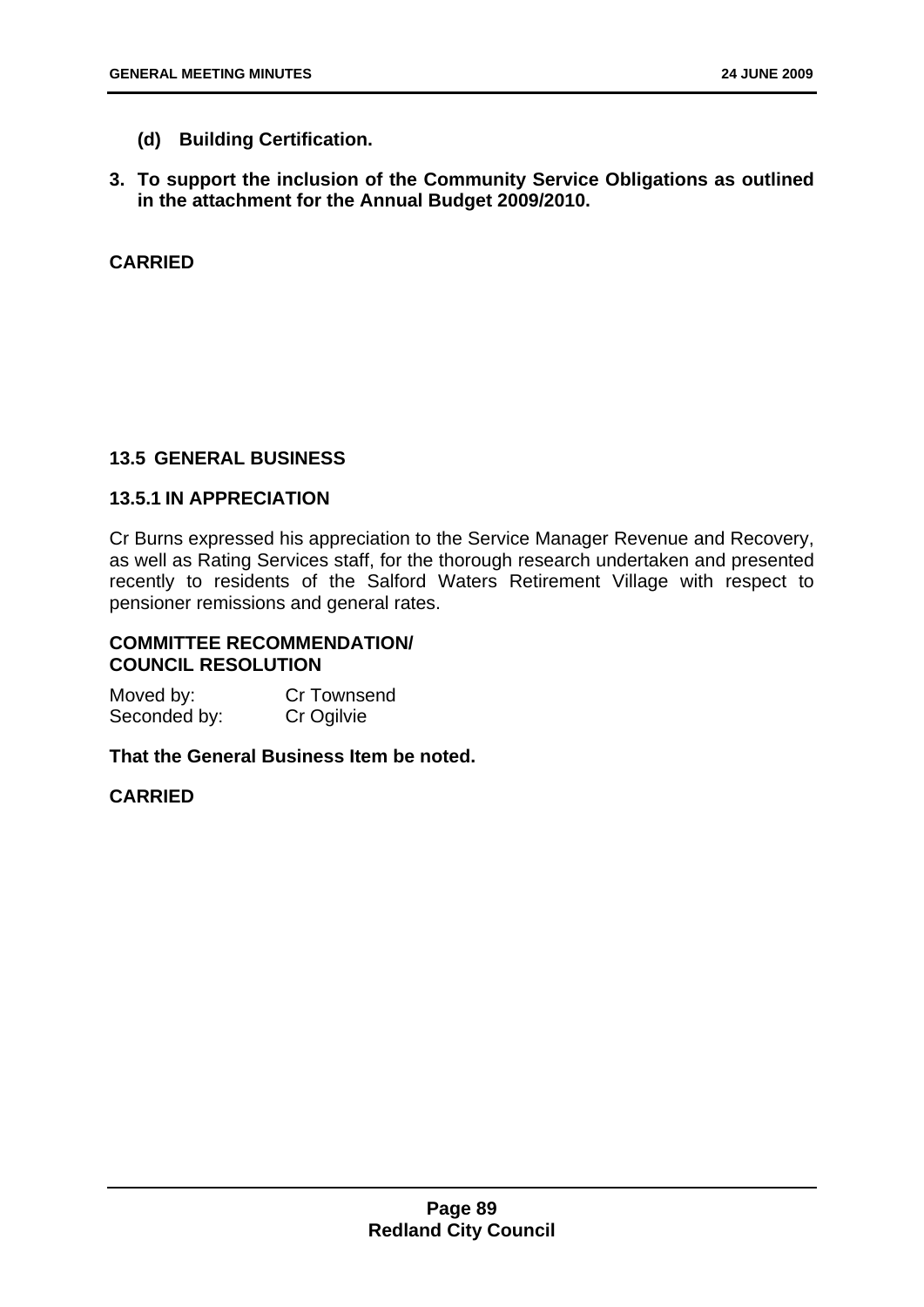# **ORAL MINUTES 14 MAY**

Nil.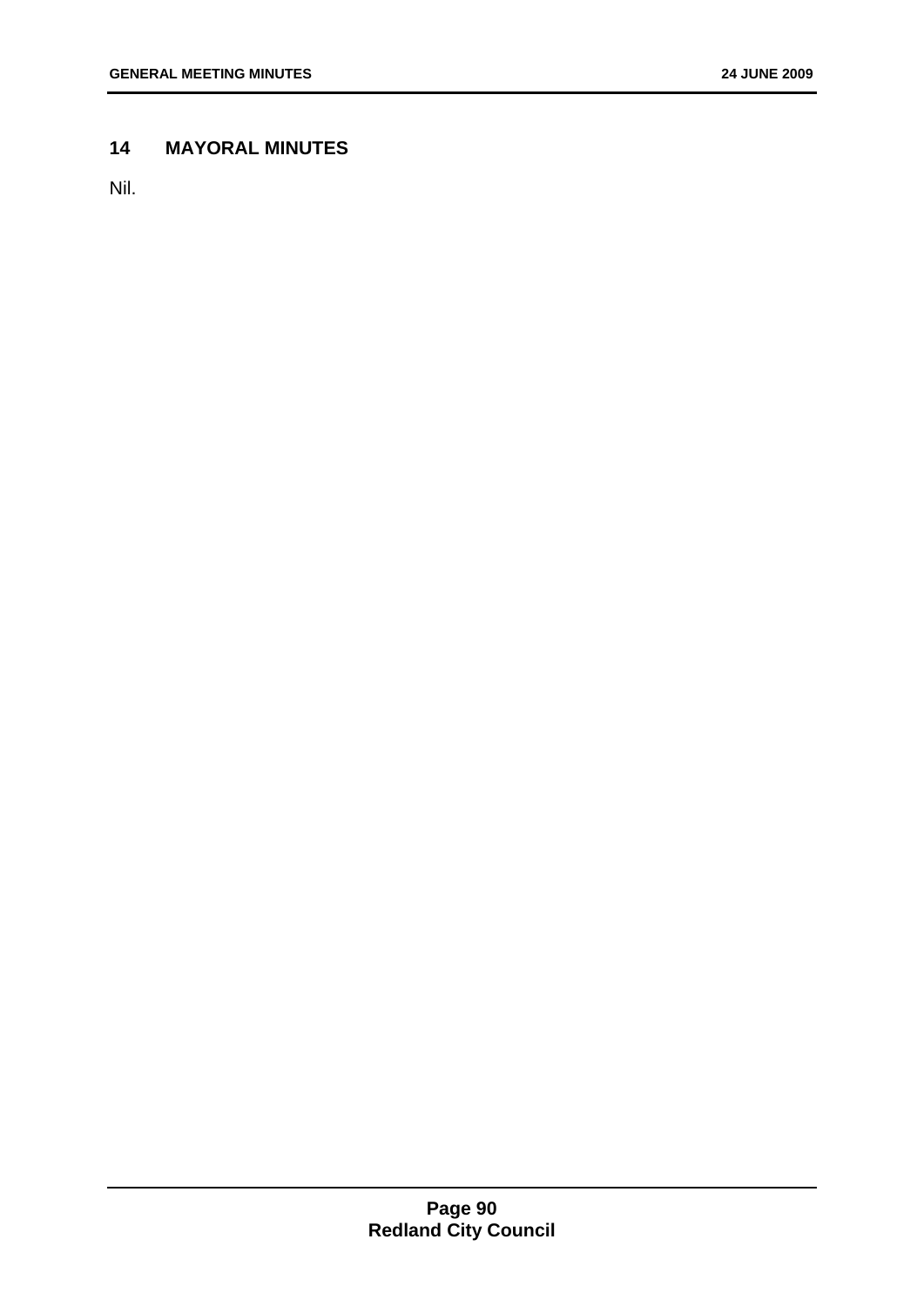## **15 DIRECT TO COUNCIL REPORTS**

#### **OFFICE OF CEO 15.1**

# **5.1.1 ELECTRONIC SCOREBOARD VICTORIA POINT SHARKS SPORTING 1 CLUB – CCBF DIVISION 4**

| <b>Dataworks Filename:</b>       | <b>G&amp;S Councillors' Community Benefit Fund</b>                                 |
|----------------------------------|------------------------------------------------------------------------------------|
| <b>Responsible Officer Name:</b> | <b>Gary Stevenson</b><br><b>Chief Executive Officer</b>                            |
| <b>Author Name:</b>              | <b>Luke Wallace</b><br>Manager, Corporate Planning, Performance and<br><b>Risk</b> |

#### **EXECUTIVE SUMMARY**

Council annually allocates in its budget an amount for discretionary spending by Divisional Councillors. This is known as the Councillors' Community Benefit Fund (CCBF).

All requests for individual projects seeking funding in excess of \$5000 require approval from Council.

This request seeks a contribution of \$20,000 towards the provision of an electronic scoreboard for the Victoria Point Sharks Sporting Club and Division 4 Councillor (Cr Burns) has indicated that he would like to allocate this funding from his CCBF. The club estimates that the overall cost of the project is \$30,000 to \$35,000.

### **PURPOSE**

The purpose of this report is to seek approval from Council for a \$20,000 allocation from the Division 4 portion of the CCBF to assist with the provision of an electronic scoreboard for the Victoria Point Sharks Sporting Club.

### **BACKGROUND**

On 15<sup>th</sup> June 2009, the Victoria Point Sharks Sporting Club Inc. wrote to Division 4 Councillor (Cr Burns) seeking funding to assist in the provision of an electronic scoreboard for Ern Dowling No 1 field at Colburn Avenue, Victoria Point. The field in question is currently used by the Redland Bombers Australian Football team, who field three teams in the QLD State League competition, and the Redland Sharks Junior Football Club for their older age groups. The scoreboard could also be used for cricket during the summer months.

The Redland Bombers are an important presence in the community for a number of reasons including;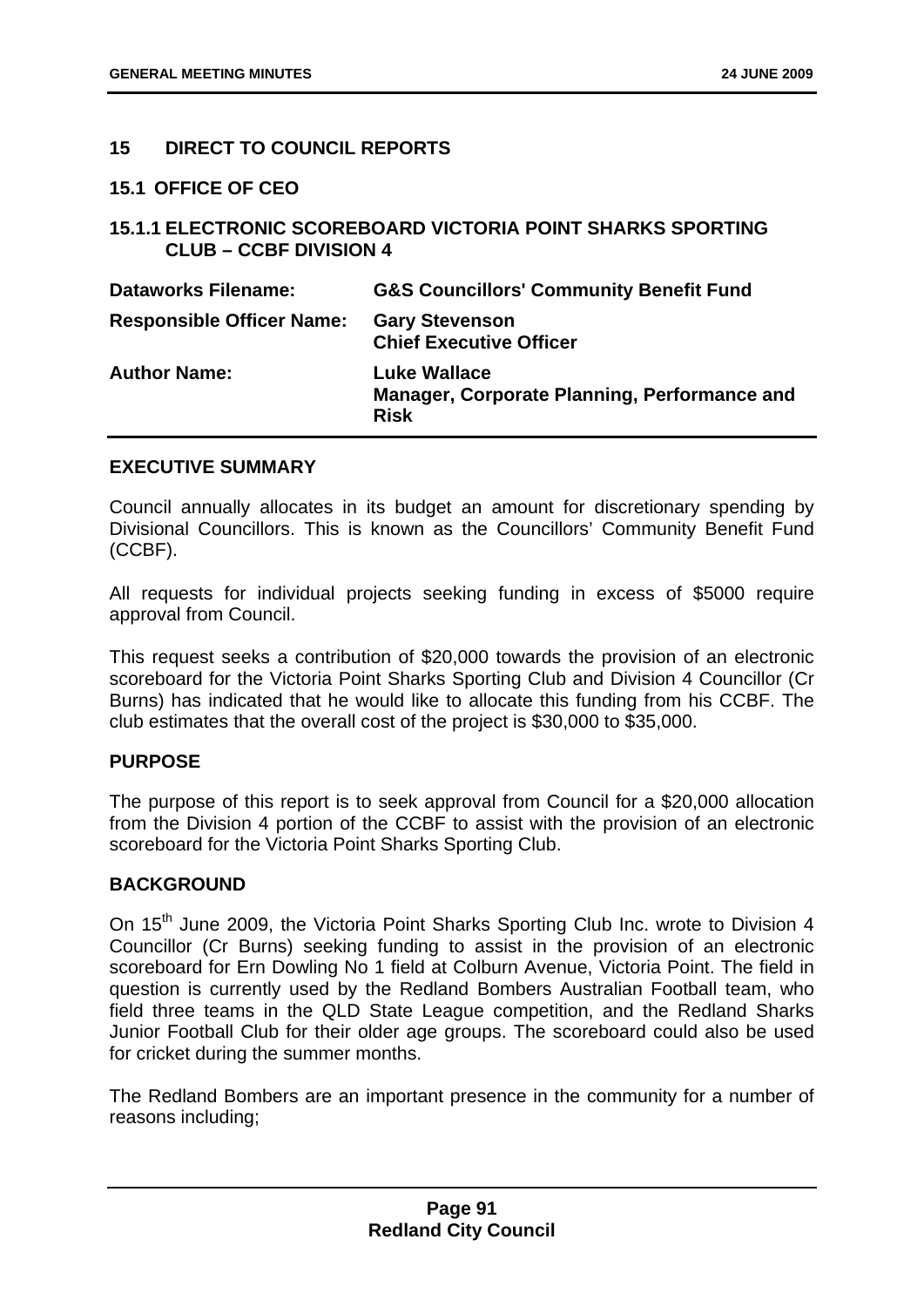- They represent the Redlands in the State League AFL competition which has provided many players to the Australian Football League system in years gone by
- They receive regular exposure on Fox Sports as well as radio and print media which provides valuable exposure for the Redlands as a whole

The Redland Sharks Junior Football Club provides an avenue for younger players to transition to senior ranks and like any junior sporting club provide a valuable community service.

At present, this sporting ground is serviced by a makeshift scoreboard mounted on an old shipping container and given the profile of the Redland Bombers in particular it would be valuable if this situation could be addressed. The entire cost of the project is expected to be just in excess of  $$30,000$  and the club is seeking a  $$20,000$ contribution towards that overall cost from the CCBF.

# **ISSUES**

application. There are sufficient funds available in the Division 4 CCBF to support the approval of this application and the Divisional Councillor (Cr Burns) is supportive of the

# **RELATIONSHIP TO CORPORATE PLAN**

The recommendation primarily supports Council's strategic priority to build safe, strong and self reliant communities with access to community services, infrastructure and opportunities for participation in community life.

### **FINANCIAL IMPLICATIONS**

As outlined sufficient funds are available to support this request and in accordance with the CCBF Guideline (GL-2034) the required number of quotations have been received.

# **CONSULTATION**

Appropriate consultation has taken place between the Victoria Point Sharks Sporting Club and the Divisional Councillor (Cr Burns). The club had raised this issue initially with the former Councillor for Division 4 and were waiting on the outcome of the recent bi-election to move forward again.

### **OPTIONS**

### **PREFERRED**

That Council approves the total allocation of \$20,000 from the Division 4 portion of the CCBF to assist with the provision of an electronic scoreboard at Ern Dowling No 1 field at Victoria Point.

### **ALTERNATIVE**

That Council not approve this funding request and advise the applicant accordingly.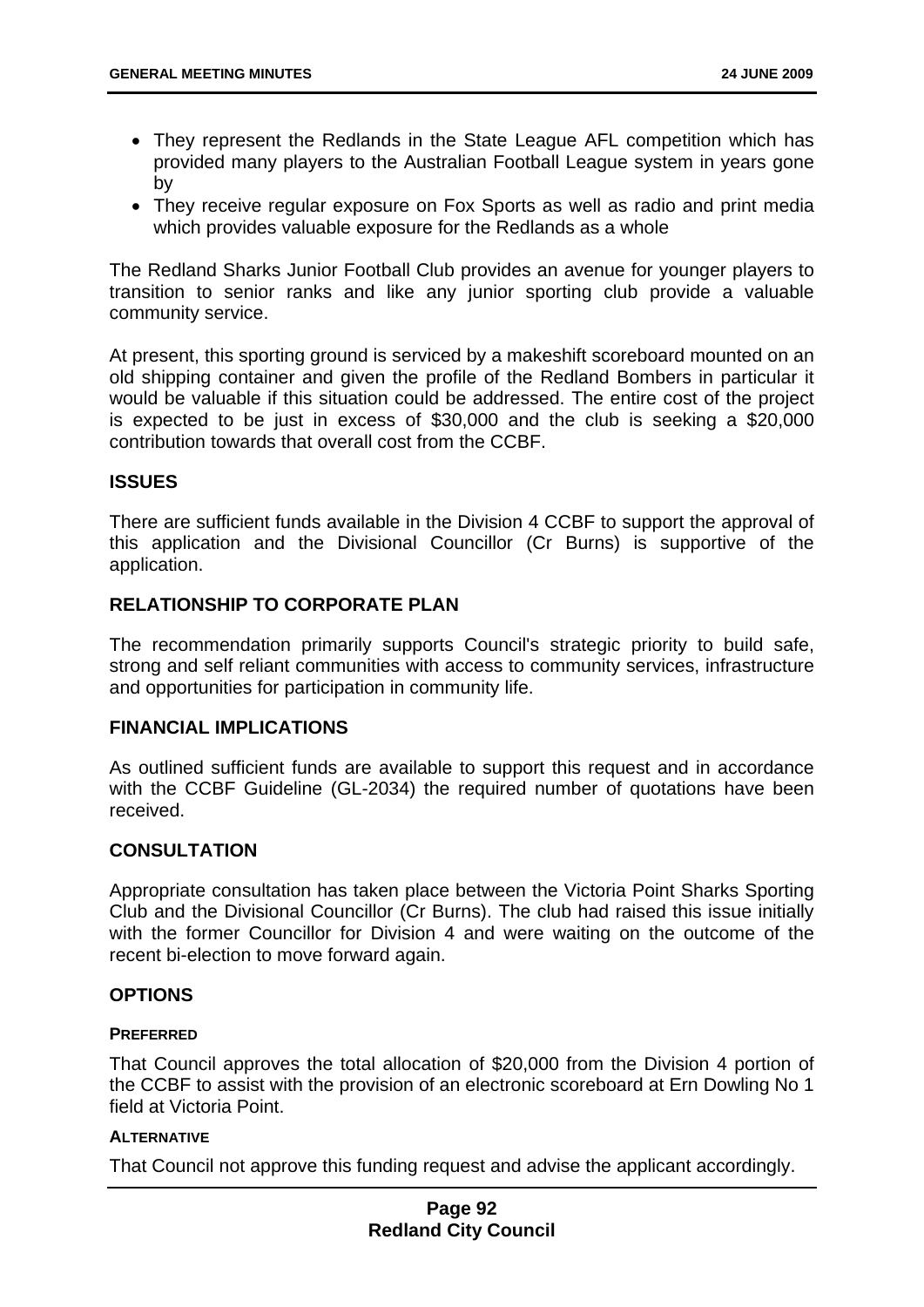# **OFFICER'S RECOMMENDATION**

That Council resolve to approve the total allocation of \$20,000 from the Division 4 portion of the CCBF to assist with the provision of an electronic scoreboard at Ern Dowling No 1 field at Victoria Point.

# **OUNCIL RESOLUTION C**

| Moved by:    | Cr Burns          |
|--------------|-------------------|
| Seconded by: | <b>Cr Elliott</b> |

**That Council resolve that the Officer's Recommendation be adopted with the following amendments:** 

- **1. That the words 'GST exclusive' be added after the words, ….allocation of \$20,000; and**
- **point 2 be added which reads: 2. That a new**

*That approval be subject to a third quote being provided and the necessary approvals being obtained.* 

**ouncil resolves as follows: Therefore, C**

- 1. That Council approve the total allocation of \$20,000 (GST exclusive) from **the Division 4 portion of the CCBF to assist with the provision of an electronic scoreboard at Ern Dowling No 1 field at Victoria Point; and**
- 2. That approval be subject to a third quote being provided and the necessary **. approvals being obtained**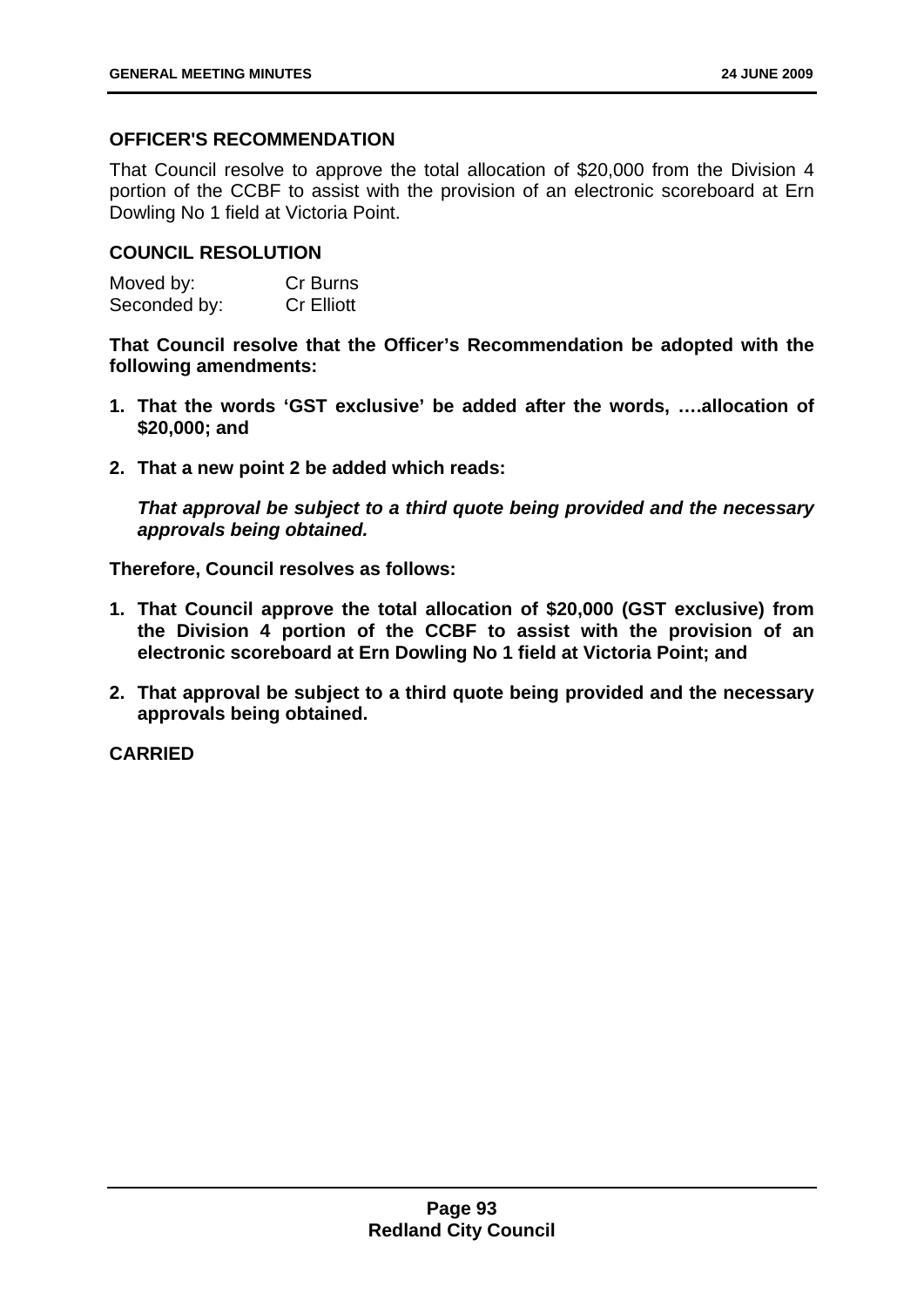## **15.2 PLANNING & POLICY**

### **15.2.1 VISIT TO CHINA AND KOREA BY MAYOR AND COUNCIL OFFICER**

| <b>Dataworks Filename:</b>       | <b>ED Liaison - Sister City</b>                            |
|----------------------------------|------------------------------------------------------------|
| <b>Responsible Officer Name:</b> | <b>Alan Burgess</b><br><b>Manager Economic Development</b> |
| <b>Author Name:</b>              | <b>Alan Burgess</b><br><b>Manager Economic Development</b> |

# **EXECUTIVE SUMMARY**

At the General Meeting on 27 May 2009, Council resolved to establish a Sister City agreement with Qinhuangdao and to continue to develop the friendly relationship with Yongin. The report also outlined that this would be progressed by an international visit by the Mayor and a Council Officer. The visit would be a multi purpose visit, bet ween 13-24 September 2009, including attendance and the Asia Pacific Cities Summit, visit to Yongin to progress the friendship agreement and establish a Sister City arrangement with Qinhuangdao.

Corporate POL – 3076 requires Council approval by resolution for attendance and travel by Mayor or Councillors to any training, conference or event outside of Australia.

### **PURPOSE**

The purpose of this report is to seek Council endorsement for an international visit by the Mayor and a Council Officer, to Korea and China, around the period 12-25 September 2009.

### **BACKGROUND**

Redland City Council has had a Friendship relationship with Qinhuangdao since 2004. This has resulted in several exchange visits and some Redland City businesses are now trading in Qinhuangdao. There have also been some school exchanges and two officers from QETDZ were involved in an exchange program with RCC, working at Council for 2 months and gaining a valuable insight into the planning and policy, parks and conservation and contract management areas during that time.

Redland City has recently established a friendly relationship with Yongin City Korea. The current relationships with both Qinhuangdao and Yongin have already seen some positive outcomes. School exchange programs from Korea and China have been conducted or are programmed. At least two Redland businesses have lucrative contracts in Qinhuangdao, as a direct result of our friendship relationship. There has also been some interest from Chinese companies seeking to establish a presence in Australia.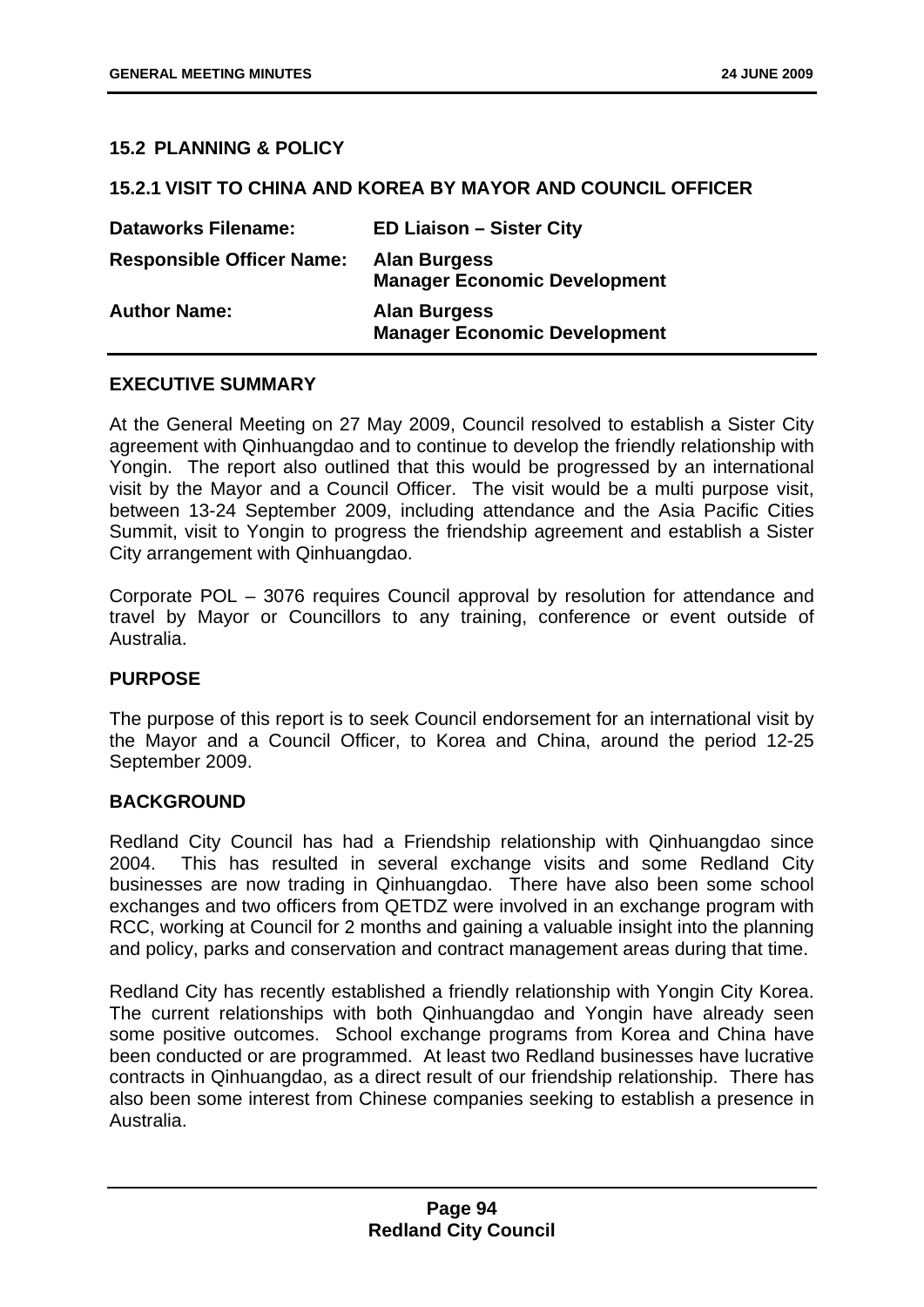At the General Meeting on 27 May 2009, Council resolved to establish a Sister City agreement with Qinhuangdao and to continue to develop the friendly relationship with Yongin. The report also outlined that this would be progressed by an international visit by the Mayor and a Council Officer to both Korea and China.

# **ISSUES**

Corporate POL - 3076 Expenses Reimbursement and Provision of Facilities for Councillors (Attachment A) requires:

• Council approval by resolution is required for attendance and travel by Mayor or Councillors to any training, conference or event outside of Australia.

Proposed program for the visit (subject to flight times and availability) is as follows:

| 13 Sept 2009   | Depart Brisbane (via Hong Kong to Incheon)                                                                                      |
|----------------|---------------------------------------------------------------------------------------------------------------------------------|
| 14 Sept 2009   | AM Arrive Incheon (PM - pre summit functions)                                                                                   |
| $15 - 17$ Sept | Asia Pacific Cities Summit - held in Incheon Korea                                                                              |
| $18 - 19$ Sept | Yongin – Official functions and meetings with local business,<br>schools and cultural displays.                                 |
| 20 Sept        | Travel Incheon - Beijing - Qinhuangdao                                                                                          |
| $21 - 22$ Sept | Qinhuangdao - Official functions to sign Sister City Agreement,<br>meetings with local business, schools and cultural displays. |
| 23 Sept        | Travel Qinhuangdao - Beijing - Incheon - Hong Kong -<br><b>Brisbane</b>                                                         |
| 24 Sept        | <b>AM arrive Brisbane</b>                                                                                                       |

Budget for the visit is estimated as follows:

| \$6000 (economy class) |
|------------------------|
| \$3000                 |
| \$2000                 |
| \$4000                 |
| \$15,000               |
|                        |

Funding for the trip will be taken from the Economic Development budget, and has been allowed for in the 09/10 Budget.

# **RELATIONSHIP TO CORPORATE PLAN**

The recommendation primarily supports Council's strategic priority to enhance employment participation and the community's standard of living through encouraging economic development opportunities.

### **FINANCIAL IMPLICATIONS**

The funding of \$15,000 for this visit will be taken from the Economic Development budget.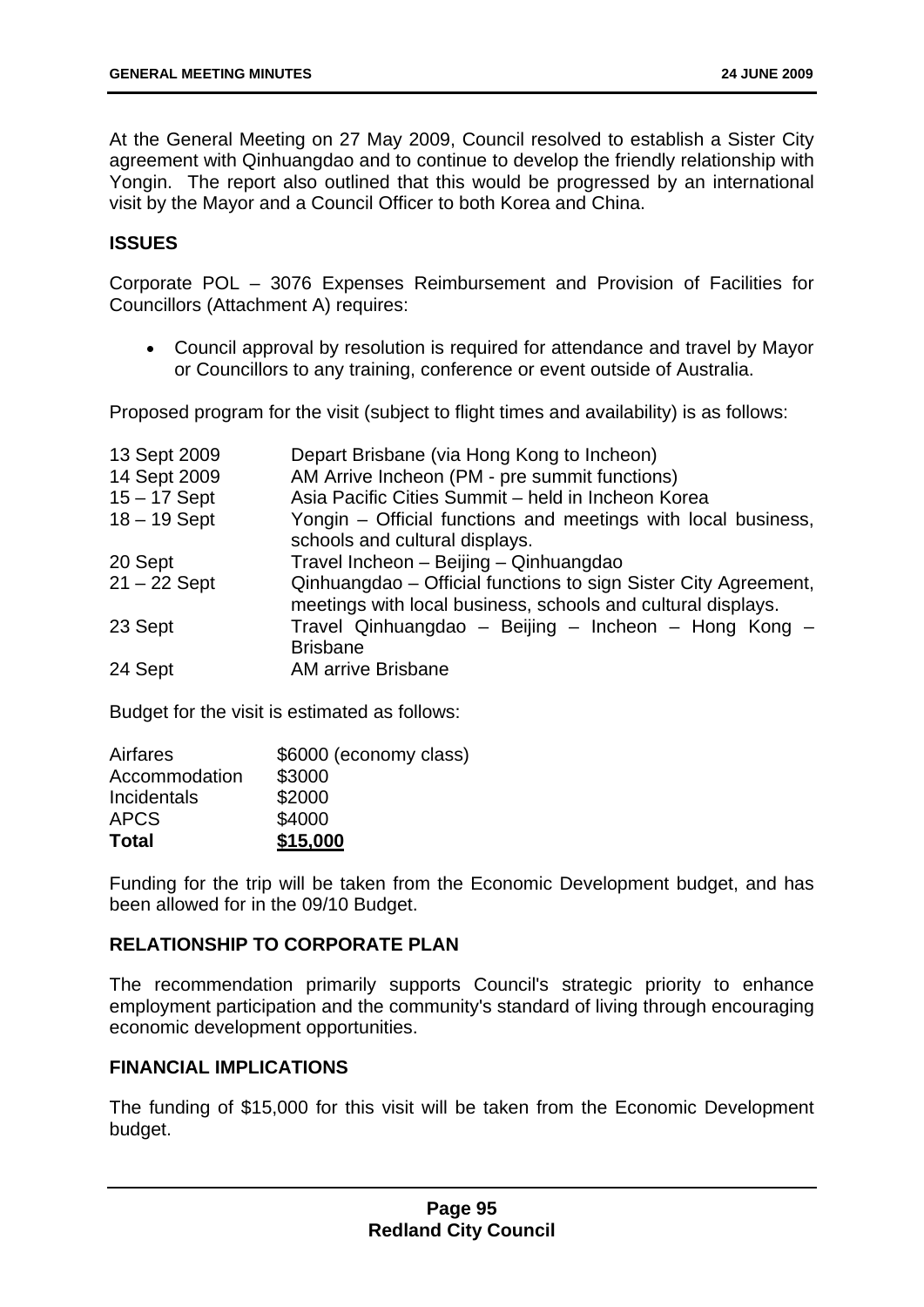## **PLANNING SCHEME IMPLICATIONS**

of recommendations in this report will not require any amendments to the Redlands Planning Scheme. The Land Use Planning Group was consulted and it is considered that the outcome

## **CONSULTATION**

Mayor's office and GM Policy and Planning have been consulted in the development of this report. Lord Mayor of Brisbane's Office has been consulted over the over the visit to their City. Initial discussions have also been undertaken with Qinhuangdao over the Sister City Agreement. delegation to the Asia Pacific Cities Summit. The City of Yong-in has been consulted

# **OPTIONS**

#### **PREFERRED**

Council resolve to approve the international visit, in September 2009, by the Mayor and a Council officer to:

- the Asia Pacific Cities Summit to be held in Incheon Korea.
- Yongin City Korea, and
- Qinhuangdao China.

#### **ALTERNATIVE**

Council not approve the international visit by the Mayor in September 2009.

### **OFFICER'S RECOMMENDATION/ COUNCIL RESOLUTION**

Moved by: Cr Burns Seconded by: Cr Ogilvie

That Council resolve to approve the international visit, in September 2009, by **or and a Council officer to: the May**

- **1. the Asia Pacific Cities Summit to be held in Incheon Korea;**
- **2. Yongin City Korea; and**
- **3. Qinhuangdao China.**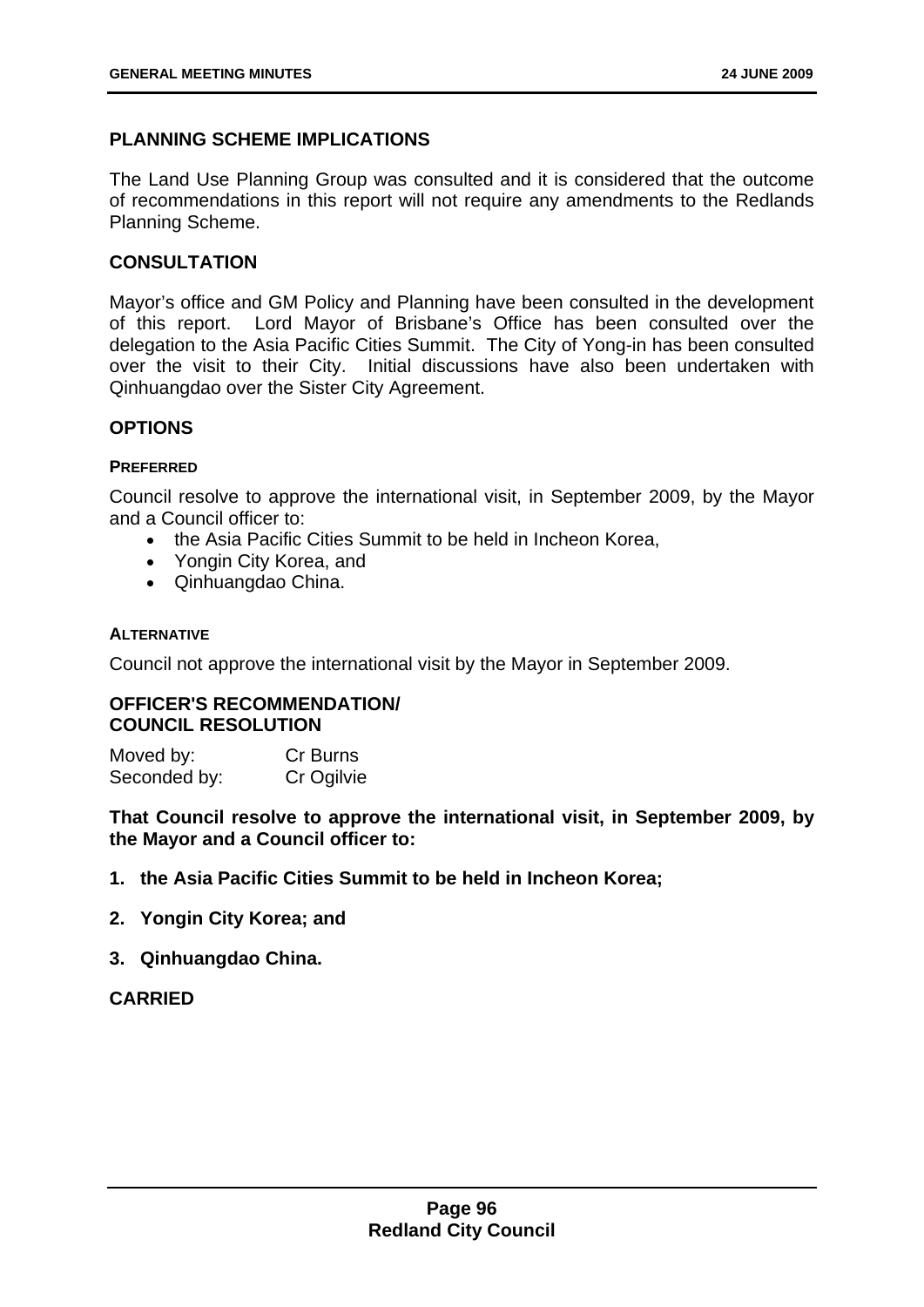#### **15.3 CLOSED SESSION**

#### **15.3.1 RECRUITMENT OF GENERAL MANAGERS**

| <b>Dataworks Filename:</b>       | <b>PGP Senior Managers Remuneration</b>                                         |
|----------------------------------|---------------------------------------------------------------------------------|
| <b>Attachment:</b>               | <b>GL-3019 - Senior Managers' Remuneration</b><br><b>Contract of Employment</b> |
| <b>Responsible Officer Name:</b> | <b>Gary Stevenson</b><br><b>Chief Executive Officer</b>                         |
| <b>Author Name:</b>              | <b>Gary Stevenson</b><br><b>Chief Executive Officer</b>                         |

#### **E SUMMARY EXECUTIV**

In accordance with Council's adopted Organisational Development Plan (25 February 2009) recruitment for four General Manager positions has been conducted.

To finalise this process the execution of employment contracts is necessary.

#### **PURPOSE**

Council is requested to amend its Senior Managers Remuneration Guideline (GL 3019) to authorise the Chief Executive Officer to prepare and approve appropriate contract documents.

# **BACKGROUND**

On 2 March 2005 Council adopted its Senior Managers Remuneration Guideline which included standard Contracts of Employment.

#### **ISSUES**

These contracts have been applied since that time, however, various experiences have revealed deficiencies in these contracts.

In appointing the four General Managers the Chief Executive Officer wishes to eliminate such deficiencies and proposes a more comprehensive and reliable contract form.

The Chief Executive Officer also seeks amendment of the Guideline document to allow authorisation by the Chief Executive Officer for future contracts rather than Council to obviate the need to report to Council each time a variation is required.

The proposed revised version of the Guideline document (GL-3019) is attached for Council approval.

This amended version also reinforces the Chief Executive Officer's intention that future employment contracts will not include a Performance Payment (bonus)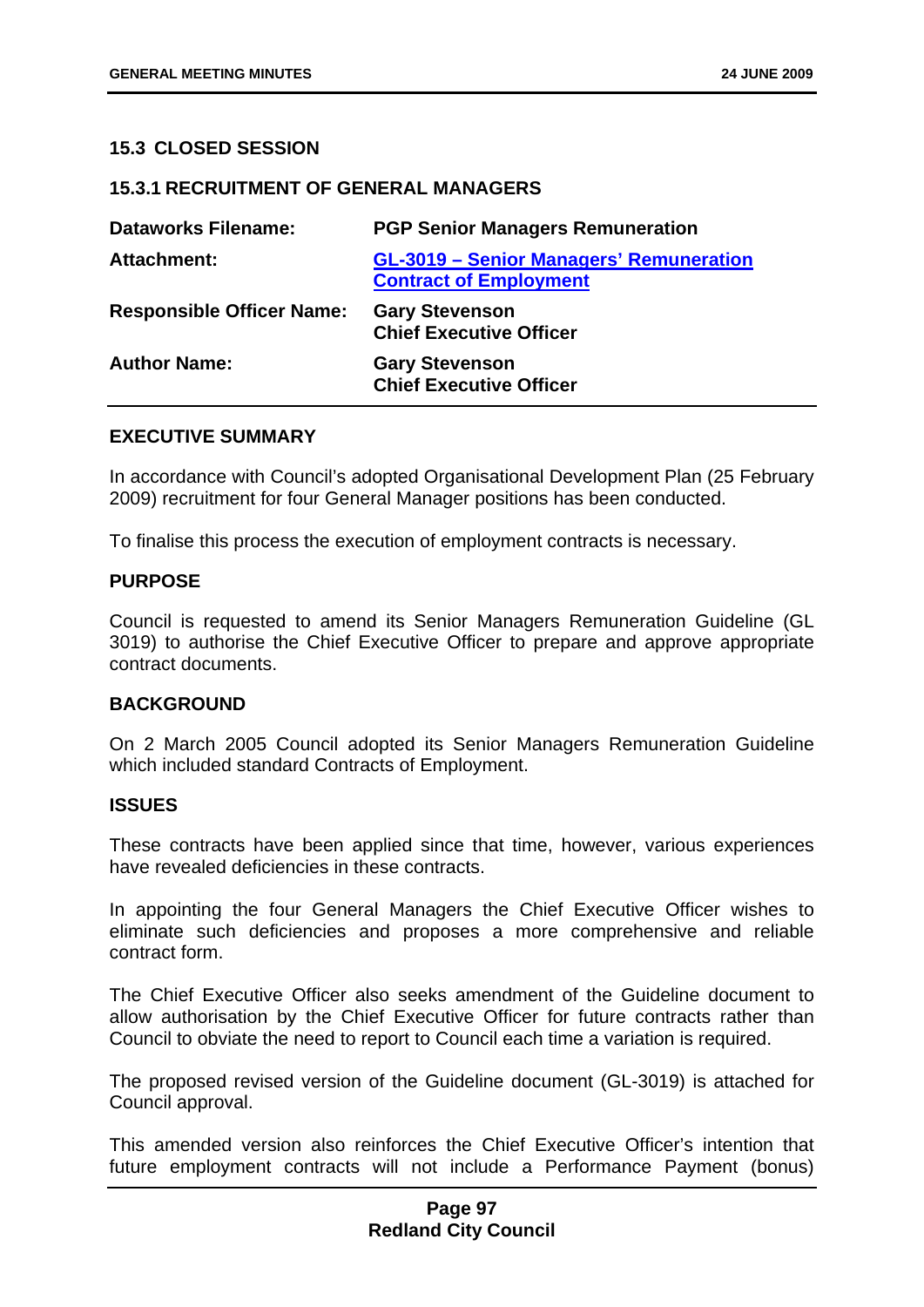Note however that this does not unilaterally apply to existing employment contracts unless they expire or are amended by mutual agreement with arrangement. the respective employee.

Other than these aspects there are no other material changes to the Guideline document.

### **RELATIONSHIP TO CORPORA TE PLAN**

The recommendation supports council's strategic priority for effective leadership through accountable and ethical standards of behaviour.

### **FINANCIAL IMPLICATIONS**

The Guideline documents do not present material financial implications.

# **CONSULTATION**

The Executive Leadership Group and the Group Manager Human Resources were consulted along with the General Manager Selection Panel members. The Chief Executive Officer also sought advice from McArthur Management Services in preparing the draft Contracts.

### **OPTIONS**

#### **PREFERRED**

That Council adopts the amended Senior Managers Remuneration Guideline (GL-3019).

#### **ALTERNATIVE**

That Council suggests alternative amendments to the Senior Mangers Remuneration Guideline (GL 3019) that adequately addresses deficiencies in existing contracts.

## **OFFICER'S RECOMMENDATION**

That Council resolve to adopt the amended Senior Managers Remuneration Guideline (GL-3019).

### **COUNCIL RESOLUTION**

| Moved by:    | <b>Cr Williams</b> |
|--------------|--------------------|
| Seconded by: | Cr Henry           |

**That Council resolve that the Officer's Recommendation be adopted with the following amendment:** 

'Tenure' to Guideline-3019, which reads as follows: **1. That a new sentence be added to the second paragraph, under the heading**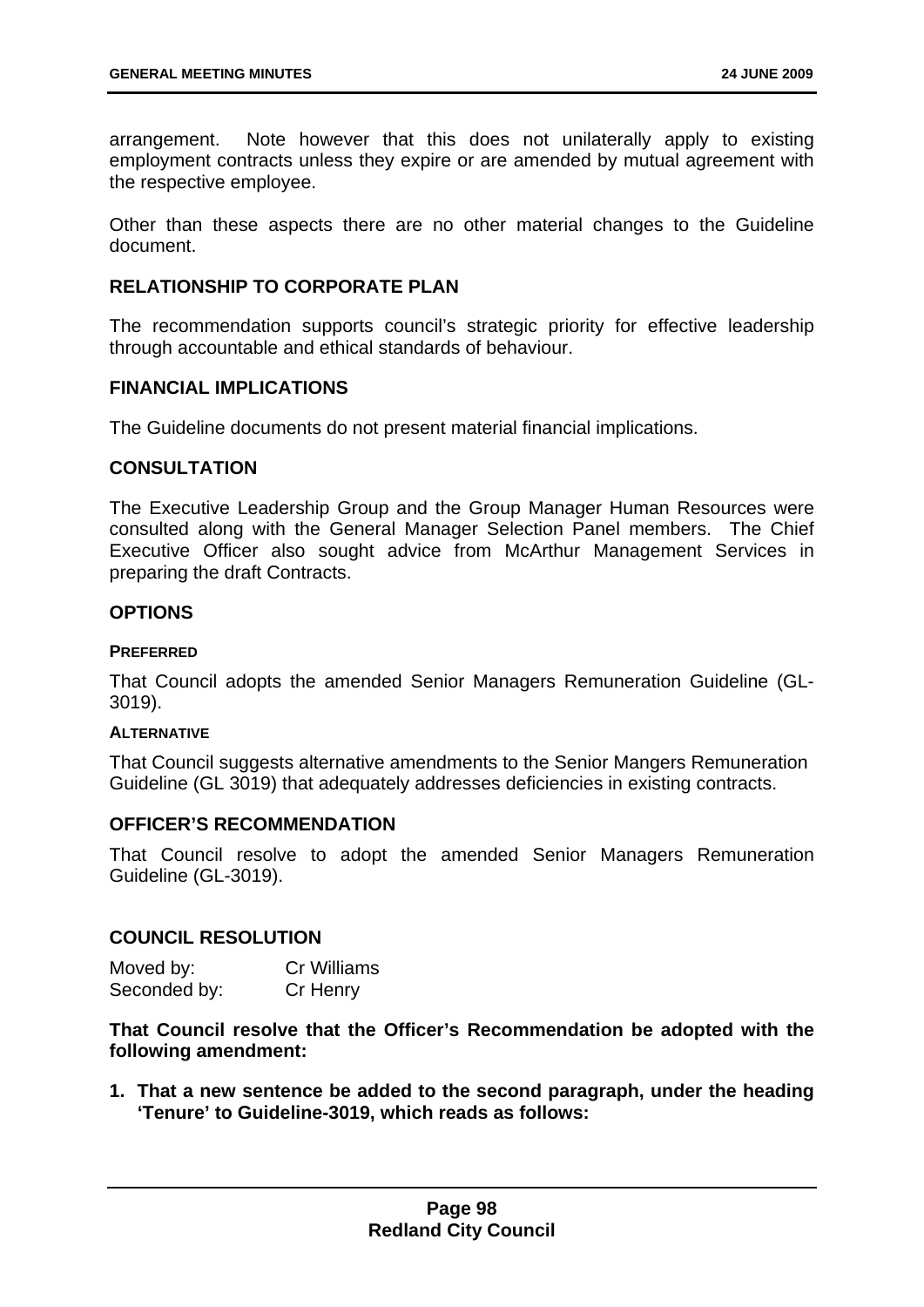*"The Chief Executive be required to report any changes to Council where there are increased costs not in line with the Policy or added risks, prior to implementation."*